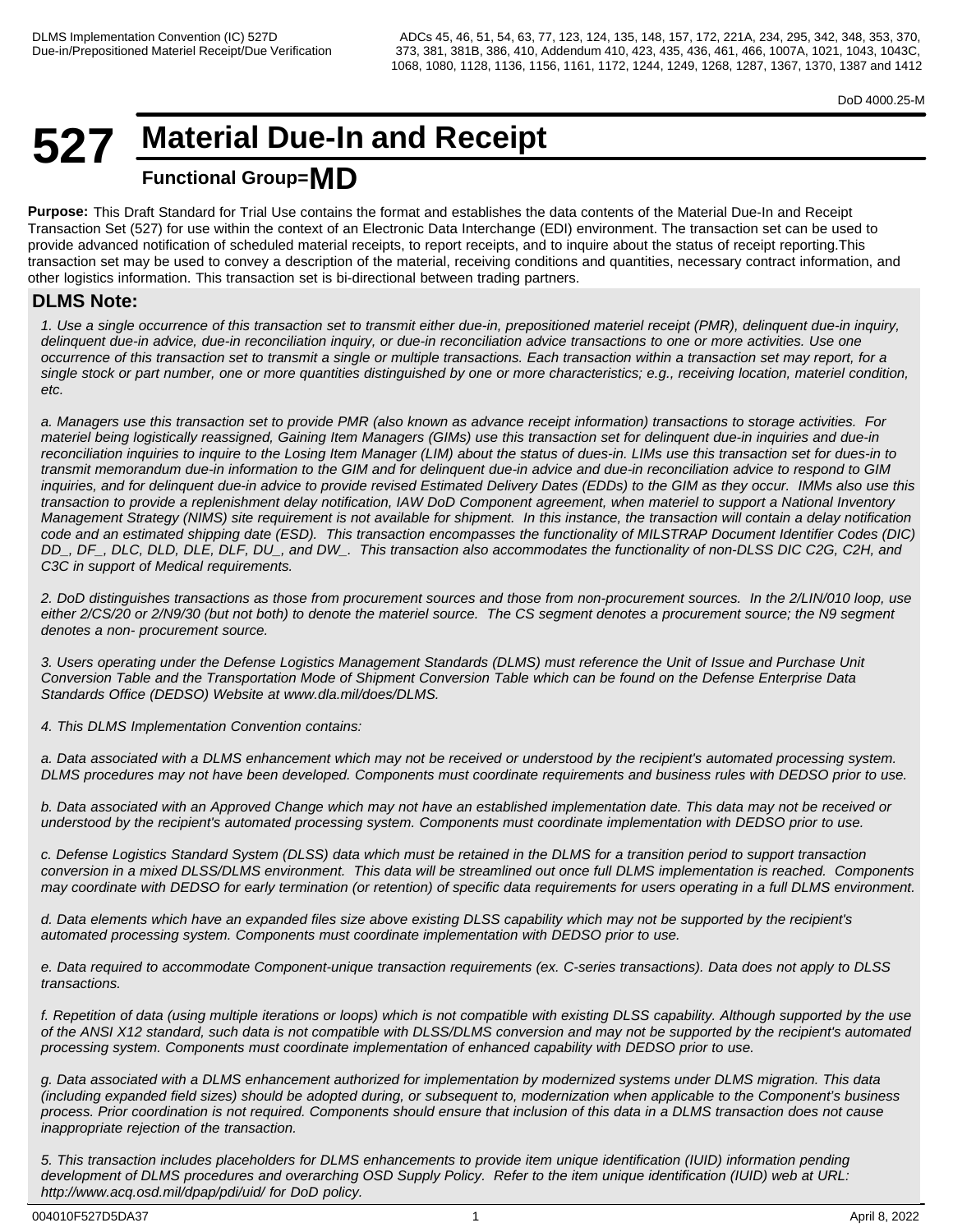DoD 4000.25-M

*6. This revision to the DLMS IC incorporates Proposed DLMS Change (PDCs) and Approved DLMS Changes (ADCs) listed. PDCs/ADCs are available from the DEDSO Web site http://www.dla.mil/j-6/dlmso/elibrary/Changes/processchanges.asp*

*- ADC 45, Single Manager for Conventional Ammunition (SMCA) Inventory Management* 

*- ADC 46, Clarification on Use of Estimated Delivery Date* 

*- ADC 51, Support of Requirements for Medical Unit Assembly Component and Prime Vendor Advance Receipt Information & Receipts Transactions*

*- ADC 54, Revision to DLMS Supplement 527D, Due-In/Advance Receipt/Due Verification*

*- ADC 63, Intra-Navy Requirement for Standard Unit Price on the Advance Receipt Information Transaction*

*- ADC 77, Air Force Unique Management Coding for Materiel Management Aggregation Code (MMAC)*

*- ADC 123, Addition of New Management Code "W" to DLMS for use in DS 527D*

*- ADC 124, Revise MILSTRAP DI Code DWK, Prepositioned Materiel Receipt (PMR) to Acknowledge Navy Requirement for Shipper Routing Identifier Code in Support of Navy Commercial Asset Visibility - Organic Repairables Module (Supply/DS 527D Advance Receipt Information (ARI)*

*- ADC 135, Revise DS 527D Advance Receipt Information (ARI) Transaction and MILSTRAP DWK Pre-Positioned Materiel Receipt (PMR) to Carry Status Code "BD" When Assets are Not Available to Replenish a National Inventory Management Strategy (NIMS) Site (Implementation DoD Component Optional) (Supply/DLMS/ MILSTRIP/MILSTRAP)*

*- ADC 148, Inclusion of Data Supporting UID of Items in DLMS 527D Due-in, Advance Receipt, Due Verification and DLMS 527R Receipt, Inquiry, Response and MRA (Supply)*

*- ADC 157, Optional Capability for Sending Information Copy of DLMS Supplements 527D and 527R to a Component Unique Item Tracking (UIT) Registry (Supply)*

*- ADC 172, New Unique Item Tracking (UIT) Designator Code and Inclusion of UID and RFID Indicators in DLMS Supplement (DS) 527D Advance Receipt Information (Supply/UID/RFID/SDR)*

*- ADC 221A, Revised Procedures associated with the DLMS Enhancement for Communication of Unit Price*

*- ADC 234, Identification of Intra Army Data Requirements for DLMS 527R Receipt and DLMS 527D Due-In and Advance Receipt*

*Information, and Administrative Update to Batch/Lot and Unique Item Identifier (UII) Length)*

*- ADC 295, Use of DLMS Qualifier for Local Stock Number/Management Control Numbers*

*- ADC 342, Revise DLMS 527D Advance Receipt Information and 527R Receipt in Support of Navy Enterprise Resource Program (ERP) and Commercial Asset Visibility II (CAV II) Systems with Interim Measure for CAV Detail Receipt Transaction*

*- ADC 348, Revise DLMS Supplement 527R and 527D in Support of Mapping Product Requirements (Supply)*

*- Withdrawal of Approved MILSTRAP/MILSTRIP Change Letter (AMCL) 5 and 13, Date Packed/Expiration for Subsistence Items (Staffed by PMCLs 3) (Supply/MILSTRIP/MILSTRAP)*

*- ADC 353A, Revised Procedures for Pre-positioned Materiel Receipt (PMR) and Shipment Status for Retrograde and Directed Discrepant/Deficient Materiel Returns Including Corrected Time Standard for Security Assistance/Foreign Military Sales (SA/FMS) (Supply/SDR/PQDR/TDR/Retrograde)*

*- ADC 370, Requisitioning for Off-Station Forward Site Support and New Non-Inventory affecting Denial Management Code indicating Off-Station Materiel under Navy BRAC SS&D IMSP*

*- ADC 373, Document Process for Material Control Tracking (MCT) Tag Number and Revise DLMS 527D, 527R, 940R, and 945A in Support of BRAC SS&D/IMSP (Supply)*

*- ADC 381, Procedures and Additional Data Content supporting Requisitions, Requisition Alerts, and Unit of Use Requirements under Navy BRAC SS&D/IMSP*

*- Approved Administrative Addendum ADC 381B, Administrative Revision to Identify Delivery Location Position*

*- ADC 386, Revised Data Content for DLMS Inventory Adjustment and Supply Discrepancy Report (SDR) Supporting Mapping Enterprise Business System (MEBS) and National Geospatial-Intelligence Agency (NGA) Product Code Value Update*

*- ADC 410, Intra-DLA Revisions to Procedures and DLMS 527D Pre-Positioned Materiel Receipt (PMR) to Add Disposal Container ID for use with Relocation of Material between DLA Disposition Field Offices Under Reutilization Business Integration (RBI)*

*- Addendum to ADC 410, Intra-DLA Revision to Procedures and DLMS 527D PMR to Add Disposition Container ID for use with Relocation of Material between DLA Disposition Services Field Offices Under Reutilization Business Integration (RBI) – Addendum Adds Disposal Turn-in Document (DTID) Number* 

*- ADC 423, Revise DLMS 527D to Allow Use of Supply Condition Code with Due-In (Procurement Instrument Source) and Specifically with Logistics Reassignment Memorandum Due-In (MILSTRAP DDX) (Supply)*

*- ADC 435, DLMS Revisions for SFIS Compliance*

*- ADC 436, Administrative Revisions to DLMS Supplements to Remove Obsolete Routing Identifier Code (RIC) "Streamline" Notes and Update MILSTRIP/DLMS Documentation Associated with Routing Identifiers*

*- ADC 461, Revision for Commercial Asset Visibility-Organic Repairables Module (CAV-ORM) Estimated Completion Date (ECD) field on the MILSTRAP DAC and DLMS 947I ECD transaction , and Administrative Update to 527D, 527R, 867I , 856S (Supply/MILSTRAP/MILSTRIP)*

*- ADC 466, Procedures to Support Requisitioning by DTID and Associated DTID Suffix from DLA Disposition Services under RBI*

*- ADC 1007A, Enhanced Pre-positioned Materiel Receipt (PMR) Data for Product Quality Deficiency Report (PQDR) Exhibit Tracking*

*- ADC 1021, Intra-DLA Revision to Procedures and DLMS 527D Pre-Positioned Materiel Receipt to Add Container Detail Supporting Relocation of Materiel between DLA Disposition Services Field Offices under Reutilization Business Integration (RBI), and Administrative Update to DLM 511R, 527R, and 940R (Supply)*

*- ADC 1043, DLMS Revisions for Department of Defense (DOD) Standard Line of Accounting (SLOA)/Accounting Classification*

*- ADC 1043C, Administrative Corrections for SLOA Data in the 810L Logistics Bill and other DLMS ICs*

*- ADC 1068, Enhanced Procedures for Requisitioning via DOD EMALL and GSA Internet Ordering: Component Verification of Funds Availability and Materiel Identification using the Supplier-Assigned Part Number and/or Supplier Commercial and Government Entity (CAGE) Code*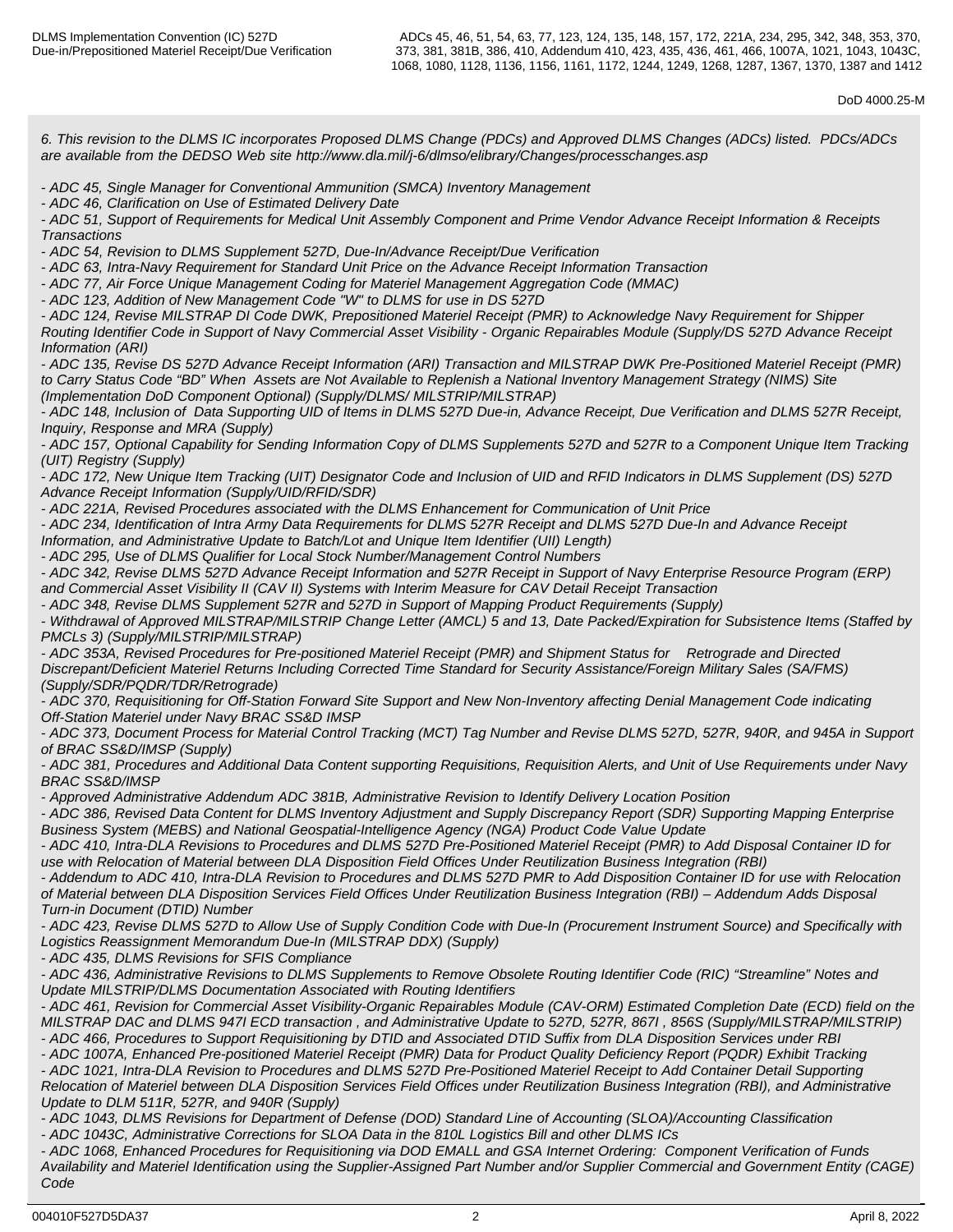DoD 4000.25-M

*- ADC 1080, Intra-Air Force Requirements for use of Priority Designator in DLMS 527D Prepositioned Materiel Receipt (PMR)*

*- Organizational Name and Other Non-Substantive (Administrative) Updates Completed on March 27, 2014.*

*- ADC 1128, Revise DLMS 527D Prepositioned Materiel Receipt (PMR) and 527R Receipt and Associated Procedures to Support Marine Corps BRAC Storage and Distribution Interface (SDI) (Supply)*

*- ADC 1136, Revise Unique Item Tracking (UIT) Procedures to support DODM 4140.01 UIT Policy and Clarify Requirements (Supply)*

*- ADC 1156, DLA Disposition Services Procedures for the Foreign Military Sales (FMS) Case Number and New Indicators for FMS Freeze Information under Distribution Disposition Process Alignment (DDPA) Initiative*

*- ADC 1161, Update uniform Procurement Instrument Identifier (PIID) numbering system in the Federal/DLMS Implementation Conventions and DLMS Manuals (Supply/Contract Administration)*

*- ADC 1172, Revise DLMS 527D Due-In and Prepositioned Materiel Receipt (PMR) to Support Commodity-Unique Mapping Product Requirements*

*- Administrative Update to Reflect Realignment to Recognize DLMS Program Office Completed on December 20, 2016*

*- ADC 1244, Establishing Visibility of Unique Item Tracking (UIT) Program Items for Service-Owned Assets Stored at DLA Distribution*

*Centers and Corresponding Revisions to Inventory Procedures Related to Capital Equipment.*

*- ADC 1249, Revised Procedures for Directed Return of Discrepant/ Deficient Materiel including New Document Number Assignment for Return Shipment*

*- ADC 1268, Supply Discrepancy Report (SDR) Enhancements for Procurement Instrument Identifier (PIID)-Related Functionality Including Base Contract Number for WebSDR and Contract Number and Secondary Document Number in Prepositioned Materiel Receipt (PMR)/Receipt/SDR for Commercial Returns*

*- Administrative Update to Reflect Realignment of DLMS Program Office to Enterprise Business Standards Office (EBSO) - Completed on October 29, 2018*

*- ADC 1287 DLMS Implementation Convention (IC) Revisions for Data Element Mapping (Form Stock Number and Manufacturer's Part Number), Removal of Plant Equipment Number, and Administrative Updates*

*- ADC 1367, Administrative Update to Convert Federal Notes to DLMS Notes within DLMS Implementation Conventions*

*- ADC 1370, Administrative Update to Change Data Element N106 Usage from Must Use to Used*

*- Administrative Update to Reflect Realignment of Enterprise Business Standards Office (EBSO) to Defense Enterprise Data Standards Office (DEDSO) - Completed on August 27, 2021*

*- ADC 1387, Materiel Receipt DoDAAC Routing and Mark-For Party Identification in Receipt-Related Transactions*

*- ADC 1412, Replacement of Data Universal Numbering System Number with Unique Entity Identifier and Electronic Funds Transfer Indicator to Wide Area Workflow*

# **Heading:**

| Pos            | $\underline{\mathsf{Id}}$ | <b>Segment Name</b>                          | Req | <b>Max Use</b> | Repeat | <b>Notes</b>  | <b>Usage</b> |
|----------------|---------------------------|----------------------------------------------|-----|----------------|--------|---------------|--------------|
| 10             | <b>ST</b>                 | <b>Transaction Set Header</b>                | M   |                |        |               | Must use     |
| 20             | <b>BR</b>                 | Beginning Segment for Material<br>Management | M   |                |        |               | Must use     |
| $*30$          | G62                       | Date/Time                                    | O   | 5              |        |               | Not Used     |
| $*$ 40         | <b>NTE</b>                | Note/Special Instruction                     | O   | 5              |        |               | Not Used     |
| * LOOP ID - LM |                           |                                              |     |                | 50     | <b>N1/50L</b> |              |
| 50             | <b>LM</b>                 | Code Source Information                      | O   |                |        | N1/50         | Not Used     |
| 60             | LQ                        | <b>Industry Code</b>                         | М   | 100            |        |               | Must use     |
| LOOP ID - N1   |                           |                                              |     |                | 20     | <b>N1/70L</b> |              |
| 70             | N <sub>1</sub>            | Name                                         | M   |                |        | N1/70         | Must use     |
| $*80$          | N <sub>2</sub>            | Additional Name Information                  | O   | $\overline{2}$ |        |               | Not Used     |
| $*90$          | N <sub>3</sub>            | Address Information                          | O   | $\overline{2}$ |        |               | Not Used     |
| $*100$         | N <sub>4</sub>            | Geographic Location                          | O   |                |        |               | Not Used     |
| 110            | G61                       | Contact                                      | O   | 5              |        |               | Used         |

# **Detail:**

| $\underline{\mathsf{Pos}}$ | $\underline{\mathsf{Id}}$ | <b>Segment Name</b>                 | Req | Max Use | <b>Repeat</b> | <b>Notes</b> | <b>Usage</b> |
|----------------------------|---------------------------|-------------------------------------|-----|---------|---------------|--------------|--------------|
| LOOP ID - LIN              |                           |                                     |     |         | <u>&gt;1</u>  |              |              |
| 10                         | LIN                       | Item Identification                 | M   |         |               |              | Must use     |
| 20                         | <b>CS</b>                 | <b>Contract Summary</b>             | O   |         |               | N2/20        | Used         |
| 30                         | N <sub>9</sub>            | Reference Identification            | O   | 10      |               | N2/30        | Used         |
| <b>LOOP ID - RCD</b>       |                           |                                     |     |         | <u>&gt;1</u>  |              |              |
| 40                         | <b>RCD</b>                | <b>Receiving Conditions</b>         | м   |         |               |              | Must use     |
| 50                         | G62                       | Date/Time                           | O   | 10      |               |              | Used         |
| 60                         | GF                        | <b>Furnished Goods and Services</b> | O   |         |               |              | Used         |
|                            |                           |                                     |     |         |               |              |              |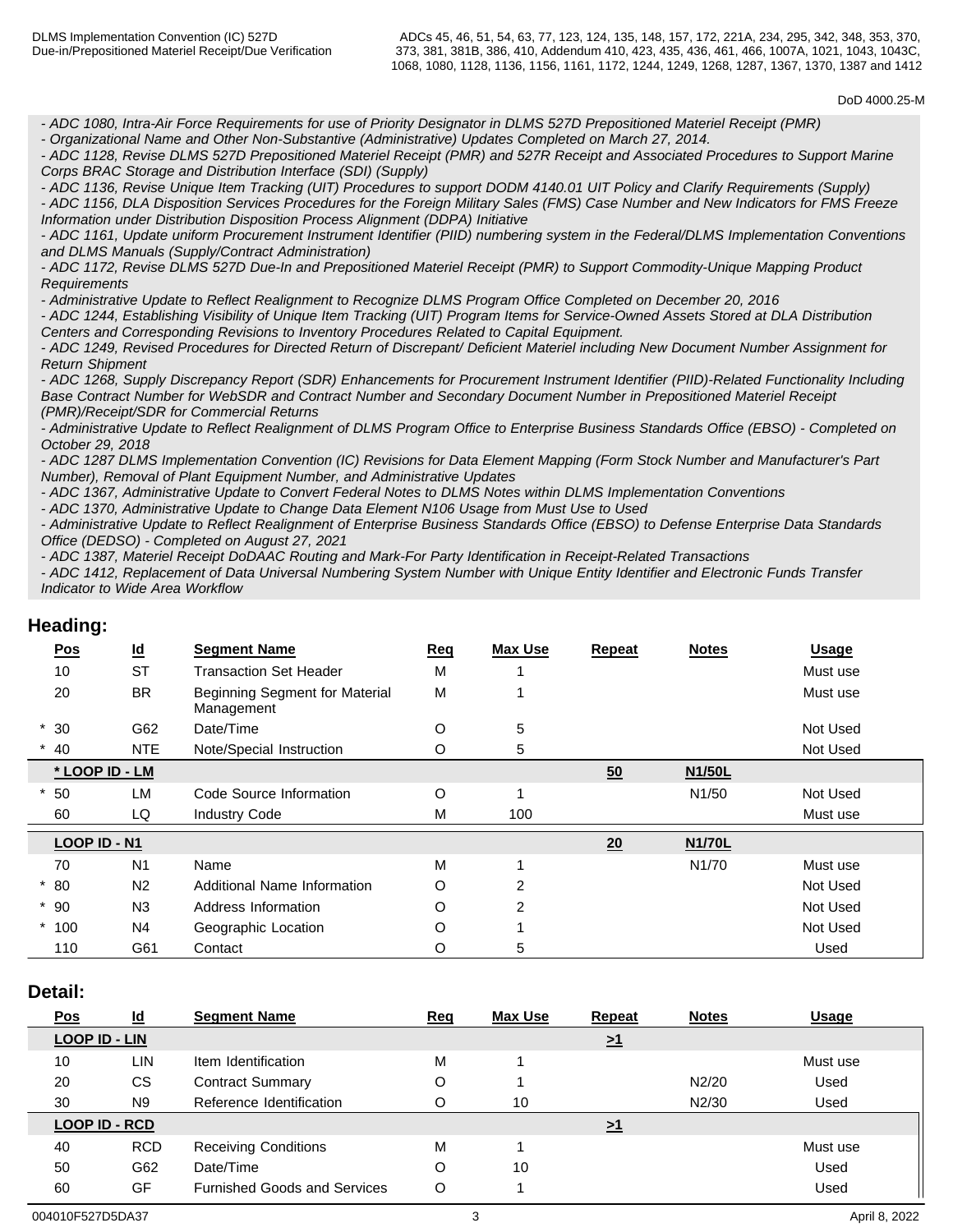DoD 4000.25-M

| Pos                  | $\underline{\mathsf{Id}}$ | <b>Segment Name</b>                  | Req | <b>Max Use</b> | <b>Repeat</b> | <b>Notes</b> | <b>Usage</b> |
|----------------------|---------------------------|--------------------------------------|-----|----------------|---------------|--------------|--------------|
| 80                   | <b>DD</b>                 | <b>Demand Detail</b>                 | O   | 100            |               |              | Used         |
| 90                   | N <sub>9</sub>            | Reference Identification             | O   | 5              |               | N2/90        | Used         |
| 100                  | <b>AMT</b>                | Monetary Amount                      | O   |                |               |              | Used         |
| 110                  | <b>NTE</b>                | Note/Special Instruction             | O   | 5              |               |              | Used         |
| $*115$               | G66                       | Transportation Instructions          | O   | 5              |               |              | Not Used     |
| <b>LOOP ID - LM</b>  |                           |                                      |     |                | 25            | N2/120L      |              |
| 120                  | LM                        | Code Source Information              | O   | 1              |               | N2/120       | Used         |
| 130                  | LQ                        | <b>Industry Code</b>                 | М   | 100            |               |              | Must use     |
| <b>LOOP ID - CS</b>  |                           |                                      |     |                | $\geq 1$      | N2/140L      |              |
| 140                  | CS                        | <b>Contract Summary</b>              | O   | 1              |               | N2/140       | Used         |
| 150                  | PO <sub>4</sub>           | Item Physical Details                | O   |                |               |              | Used         |
| 160                  | N <sub>9</sub>            | Reference Identification             | O   | 5              |               |              | Used         |
| $*170$               | G62                       | Date/Time                            | O   | 5              |               |              | Not Used     |
| 180                  | G69                       | Line Item Detail - Description       | O   | 5              |               |              | Used         |
| LOOP ID - LM         |                           |                                      |     |                | 25            |              |              |
| 190                  | LM                        | Code Source Information              | O   | 1              |               |              | Used         |
| 200                  | LQ                        | <b>Industry Code</b>                 | М   | 100            |               |              | Must use     |
|                      |                           |                                      |     |                |               |              |              |
| LOOP ID - N1         |                           |                                      |     |                | 25            | N2/210L      |              |
| 210                  | N <sub>1</sub>            | Name                                 | O   | 1              |               | N2/210       | Used         |
| $*220$               | N2                        | Additional Name Information          | O   | 2              |               |              | Not Used     |
| $*230$               | N3                        | Address Information                  | O   | 2              |               |              | Not Used     |
| $* 240$              | N <sub>4</sub><br>G61     | Geographic Location                  | O   |                |               |              | Not Used     |
| 245                  |                           | Contact                              | O   |                |               |              | Not Used     |
| <b>LOOP ID - REF</b> |                           |                                      |     |                | $\geq 1$      | N2/250L      |              |
| 250                  | <b>REF</b>                | Reference Identification             | O   | 1              |               | N2/250       | Used         |
| 260                  | G62                       | Date/Time                            | O   | 10             |               |              | Used         |
| 270                  | N <sub>9</sub>            | Reference Identification             | O   | >1             |               |              | Used         |
| 280                  | N <sub>1</sub>            | Name                                 | O   | $\mathbf 1$    |               |              | Not Used     |
| * LOOP ID - LM       |                           |                                      |     |                | 50            |              |              |
| 290                  | LM                        | Code Source Information              | O   | 1              |               |              | Not Used     |
| 300                  | LQ                        | <b>Industry Code</b>                 | M   | 100            |               |              | Must use     |
| LOOP ID - QTY        |                           |                                      |     |                | $\geq 1$      | N2/310L      |              |
| 310                  | QTY                       | Quantity                             | O   | 1              |               | N2/310       | Used         |
| 320                  | N1                        | Name                                 | O   |                |               |              | Used         |
| * LOOP ID - LM       |                           |                                      |     |                | 100           |              |              |
| 330                  | LM                        | Code Source Information              | O   | 1              |               |              | Not Used     |
| 340                  | ${\sf LQ}$                | <b>Industry Code</b>                 | M   | 100            |               |              | Must use     |
|                      |                           |                                      |     |                |               |              |              |
| LOOP ID - FA1        |                           |                                      |     |                | $\geq 1$      |              |              |
| 345                  | FA1                       | Type of Financial Accounting<br>Data | O   | 1              |               |              | Used         |
| 346                  | FA <sub>2</sub>           | <b>Accounting Data</b>               | M   | >1             |               |              | Must use     |
| 350                  | $\sf SE$                  | <b>Transaction Set Trailer</b>       | M   | $\mathbf{1}$   |               |              | Must use     |
|                      |                           |                                      |     |                |               |              |              |

# **Notes:**

1/50L The LM loop identifies logistics data common to the entire transaction set. 1/50 The LM loop identifies logistics data common to the entire transaction set. 1/70L The N1 loop identifies name and or address information common to the entire transaction set. 1/70 The N1 loop identifies name and or address information common to the entire transaction set. 2/20 The CS segment identifies data related to material obtained from procurement sources.

004010F527D5DA37 4 April 8, 2022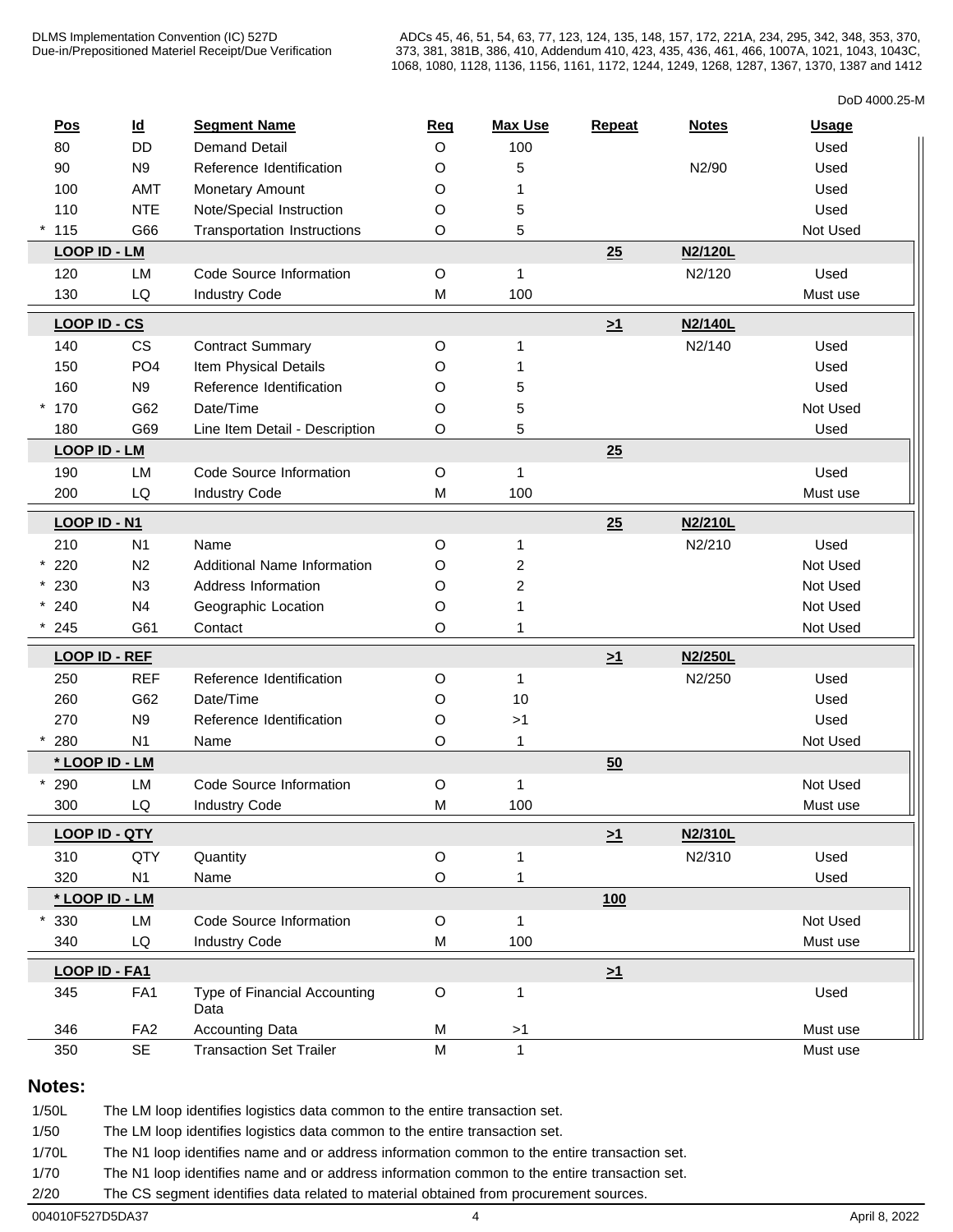DoD 4000.25-M

- 2/30 The N9 segment identifies data related to material obtained from non-procurement sources.
- 2/90 The N9 segment identifies shipment identification information.
- 2/120L The LM loop identifies logistics data unique to each use of the RCD loop.
- 2/120 The LM loop identifies logistics data unique to each use of the RCD loop.
- 2/140L The CS loop identifies contract summary, logistics, and packaging data unique to material received from a procurement source.
- 2/140 The CS loop identifies contract summary, logistics, and packaging data unique to material received from a procurement source.
- 2/210L The N1 loop identifies name and or address information unique to each use of the RCD loop.
- 2/210 The N1 loop identifies name and or address information unique to each use of the RCD loop.
- 2/250L The REF loop conveys serial number, lot number and inventory data.
- 2/250 The REF loop conveys serial number, lot number and inventory data.
- 2/310L The QTY loop stratifies the RCD02 quantity based on unique logistic and receiving location data.
- 2/310 The QTY loop stratifies the RCD02 quantity based on unique logistic and receiving location data.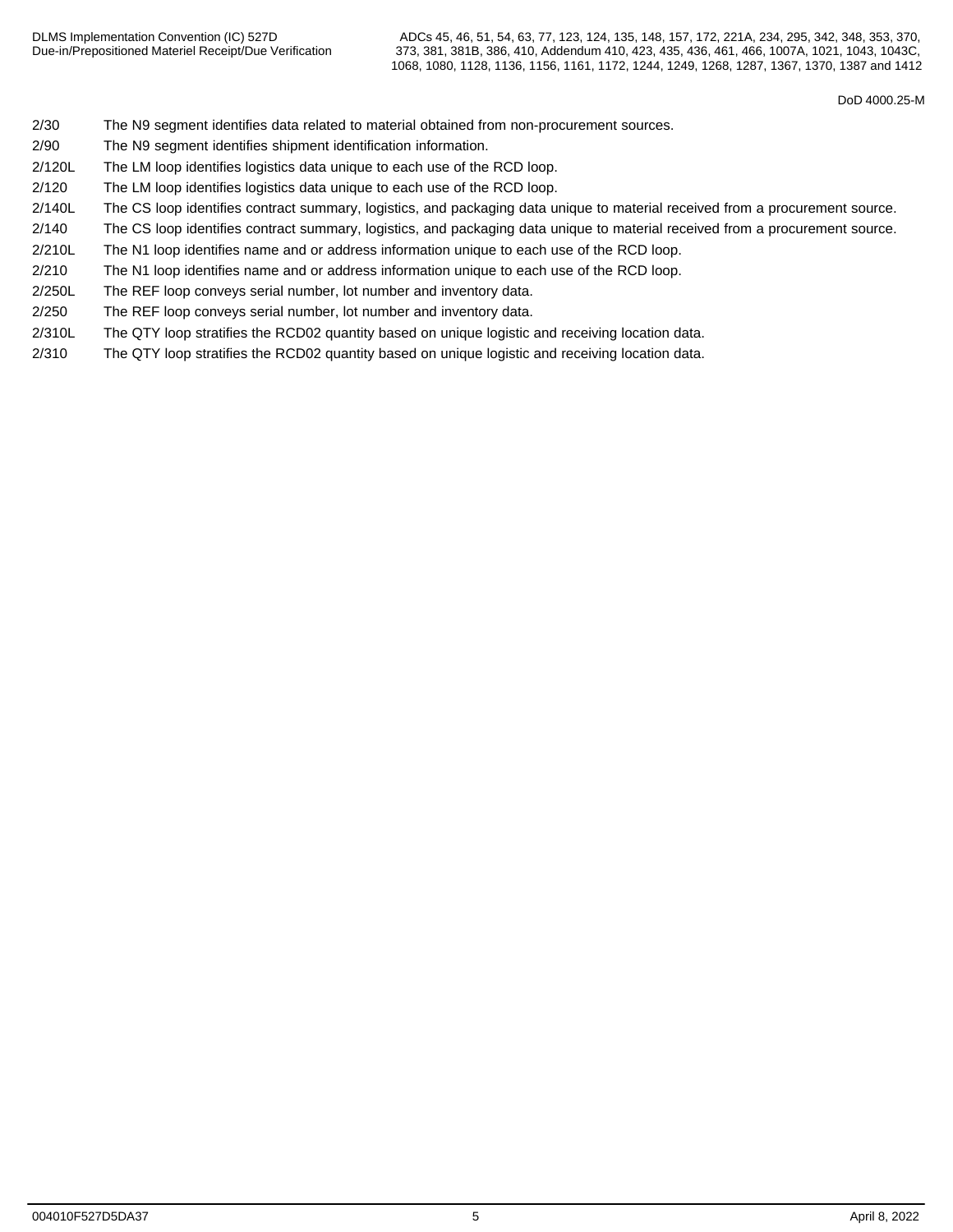DoD 4000.25-M

# **ST Transaction Set Header**

| <b>IPos: 10</b>            | Max: $1$    |  |
|----------------------------|-------------|--|
| <b>Heading - Mandatory</b> |             |  |
| Loop: N/A                  | Elements: 2 |  |

## **User Option (Usage):** Must use

**Purpose:** To indicate the start of a transaction set and to assign a control number

# **Semantics:**

1. The transaction set identifier (ST01) used by the translation routines of the interchange partners to select the appropriate transaction set definition (e.g., 810 selects the Invoice Transaction Set).

| <b>Ref</b>       | $\underline{\mathsf{Id}}$ | <b>Element Name</b>                                                                                                                                                   | <b>Req</b> | <b>Type</b> | Min/Max | <b>Usage</b> |
|------------------|---------------------------|-----------------------------------------------------------------------------------------------------------------------------------------------------------------------|------------|-------------|---------|--------------|
| ST <sub>01</sub> | 143                       | <b>Transaction Set Identifier Code</b>                                                                                                                                | М          | ID          | 3/3     | Must use     |
|                  |                           | Description: Code uniquely identifying a<br>Transaction Set                                                                                                           |            |             |         |              |
|                  |                           | Code Name                                                                                                                                                             |            |             |         |              |
|                  |                           | 527<br>Material Due-In and Receipt                                                                                                                                    |            |             |         |              |
| ST <sub>02</sub> | 329                       | <b>Transaction Set Control Number</b>                                                                                                                                 | М          | AN.         | 4/9     | Must use     |
|                  |                           | <b>Description:</b> Identifying control number that must<br>be unique within the transaction set functional group<br>assigned by the originator for a transaction set |            |             |         |              |
|                  |                           | <b>DLMS Note:</b> A unique number assigned by the<br>originator of the transaction set, or the originator's<br>application program.                                   |            |             |         |              |
|                  |                           |                                                                                                                                                                       |            |             |         |              |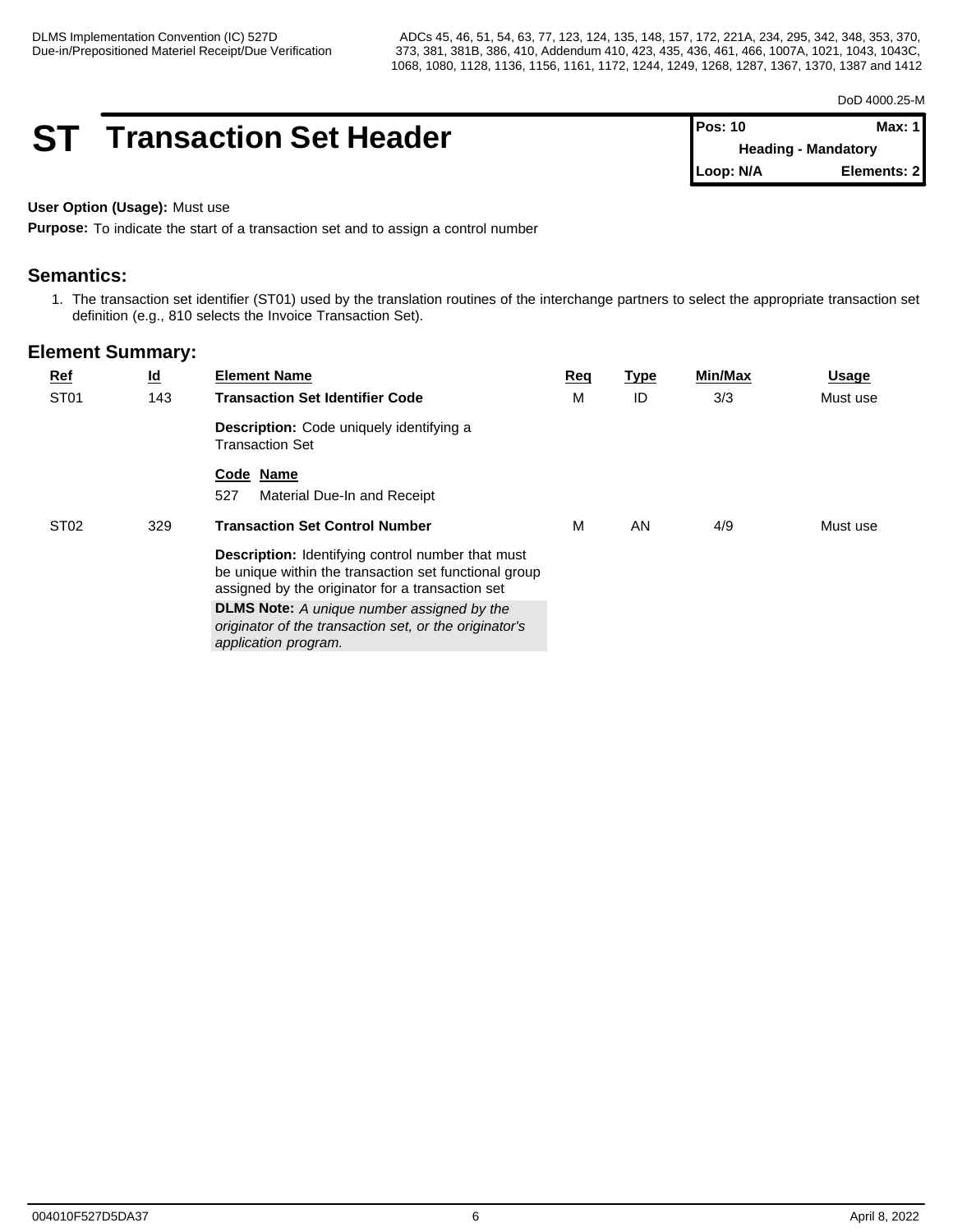DoD 4000.25-M

# **BR** Beginning Segment for Material  $\left[\begin{array}{cc} \n\end{array}\right]$   $\left[\begin{array}{cc} \n\end{array}\right]$   $\left[\begin{array}{cc} \n\end{array}\right]$   $\left[\begin{array}{cc} \n\end{array}\right]$   $\left[\begin{array}{cc} \n\end{array}\right]$   $\left[\begin{array}{cc} \n\end{array}\right]$   $\left[\begin{array}{cc} \n\end{array}\right]$   $\left[\begin{array}{cc} \n\end{array}\right]$   $\left[\begin{array}{cc} \n\end{array}\right$ **Management**

**Pos: 20 Max: 1 Heading - Mandatory Loop: N/A Elements: 5**

# **User Option (Usage):** Must use

**Purpose:** To indicate the beginning of a material management transaction and transmit identifying numbers and dates

# **Syntax Rules:**

- 1. C0504 If BR05 is present, then BR04 is required.
- 2. P0708 If either BR07 or BR08 is present, then the other is required.
- 3. P1011 If either BR10 or BR11 is present, then the other is required.

# **Semantics:**

- 1. BR03 is the date of the transaction set preparation.
- 2. BR09 is the time of the transaction set preparation

| <u>Ref</u>       | <u>ld</u> |                | <b>Element Name</b>                                                                                                                                                                                                                                                                                                                                                                                                                                                                                                                                                                                                                                                               | <b>Req</b> | <b>Type</b> | <b>Min/Max</b> | <b>Usage</b> |
|------------------|-----------|----------------|-----------------------------------------------------------------------------------------------------------------------------------------------------------------------------------------------------------------------------------------------------------------------------------------------------------------------------------------------------------------------------------------------------------------------------------------------------------------------------------------------------------------------------------------------------------------------------------------------------------------------------------------------------------------------------------|------------|-------------|----------------|--------------|
| <b>BR01</b>      | 353       |                | <b>Transaction Set Purpose Code</b>                                                                                                                                                                                                                                                                                                                                                                                                                                                                                                                                                                                                                                               | M          | ID          | 2/2            | Must use     |
|                  |           |                | Description: Code identifying purpose of<br>transaction set<br><b>DLMS Note:</b> DLMS enhancement; see introductory<br>DLMS note 4a.                                                                                                                                                                                                                                                                                                                                                                                                                                                                                                                                              |            |             |                |              |
|                  |           | 00<br>77<br>ZZ | Code Name<br>Original<br><b>Simulation Exercise</b><br><b>DLMS Note:</b><br>Use to identify a simulated mobilization exercise transaction set. Activities initiating simulated<br>mobilization exercises must ensure complete coordination with all activities involved. All transaction set<br>recipients must use extreme caution to ensure that individual transactions do not process as action<br>documents which affect accountable records.<br><b>Mutually Defined</b><br><b>DLMS Note:</b><br>1. Use to identify the Unit of Use Indicator. When included, the quantity and unit of measure values<br>associated with this transaction are applicable to the unit of use. |            |             |                |              |
|                  |           |                | 2. Authorized DLMS enhancement under DLA industrial activity support agreement. Refer to ADC 381.                                                                                                                                                                                                                                                                                                                                                                                                                                                                                                                                                                                 |            |             |                |              |
| BR <sub>02</sub> | 640       |                | <b>Transaction Type Code</b>                                                                                                                                                                                                                                                                                                                                                                                                                                                                                                                                                                                                                                                      | M          | ID          | 2/2            | Must use     |
|                  |           |                | Description: Code specifying the type of<br>transaction                                                                                                                                                                                                                                                                                                                                                                                                                                                                                                                                                                                                                           |            |             |                |              |
|                  |           | DA.<br>DE      | Code Name<br>Due-In<br><b>DLMS Note:</b><br>Managers use to establish due-in records. (MILSTRAP DIC DD_/DF_ functionality)<br><b>Advance Receipt</b>                                                                                                                                                                                                                                                                                                                                                                                                                                                                                                                              |            |             |                |              |
|                  |           |                | <b>DLMS Note:</b><br>Owners use to provide storage activities with Pre-positioned Materiel Receipt (PMR) transaction. PMR<br>was previously known as advance receipt information transaction. (MILSTRAP DIC DU_/DW_<br>functionality)                                                                                                                                                                                                                                                                                                                                                                                                                                             |            |             |                |              |
|                  |           | LC             | Due-in Reconciliation Inquiry<br><b>DLMS Note:</b>                                                                                                                                                                                                                                                                                                                                                                                                                                                                                                                                                                                                                                |            |             |                |              |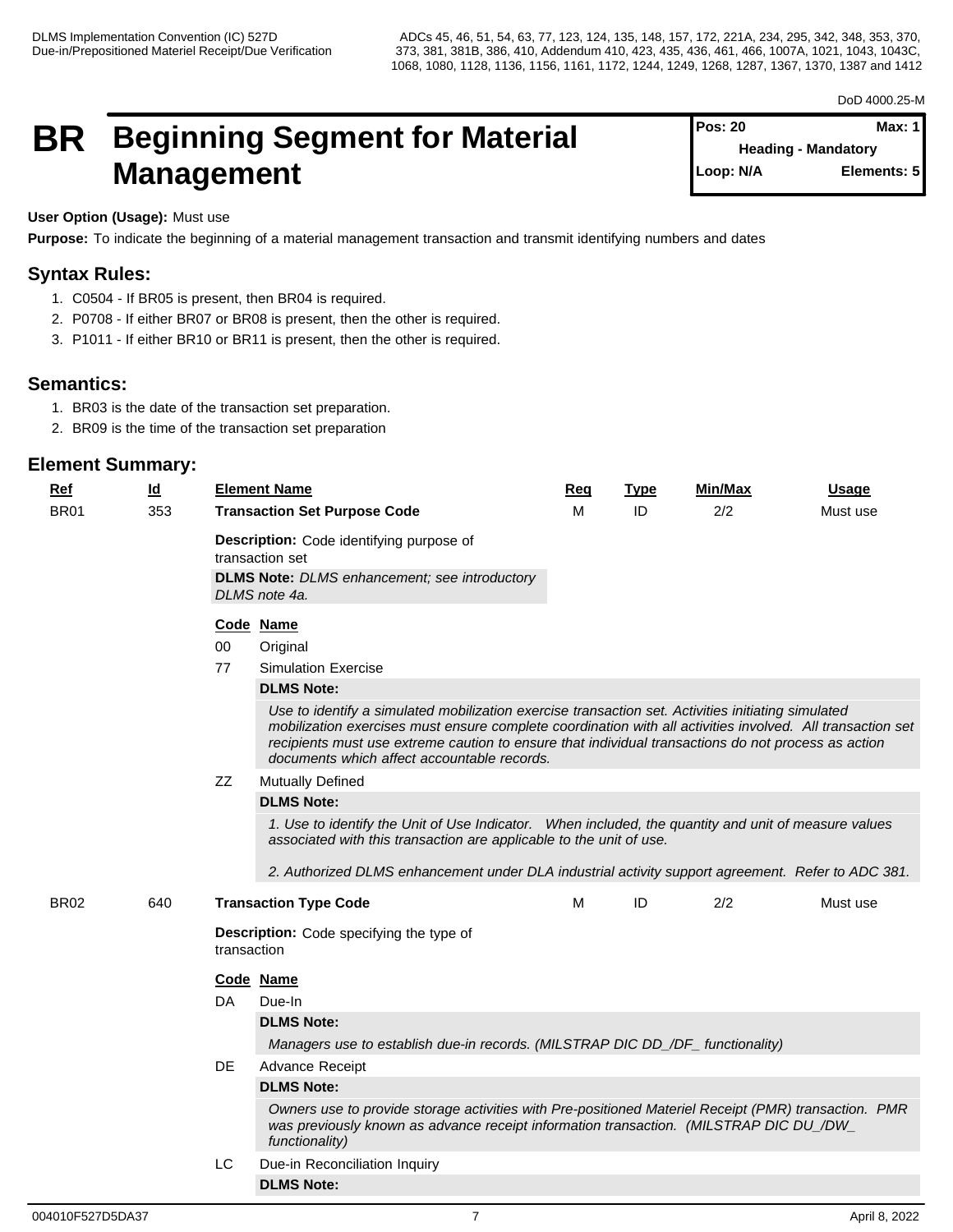DoD 4000.25-M

|      |     |             | Code Name                                                                                                                                                                                                                                                                                                                                                                                                       |         |           |     |          |  |  |  |
|------|-----|-------------|-----------------------------------------------------------------------------------------------------------------------------------------------------------------------------------------------------------------------------------------------------------------------------------------------------------------------------------------------------------------------------------------------------------------|---------|-----------|-----|----------|--|--|--|
|      |     |             | GIMs use to initiate a reconciliation of all procurement source dues-in for logistically reassigned<br>materiel which was not received. (MILSTRAP DIC DLE functionality)                                                                                                                                                                                                                                        |         |           |     |          |  |  |  |
|      |     | ΤI          | Delinquent Due-in Advice                                                                                                                                                                                                                                                                                                                                                                                        |         |           |     |          |  |  |  |
|      |     |             | <b>DLMS Note:</b>                                                                                                                                                                                                                                                                                                                                                                                               |         |           |     |          |  |  |  |
|      |     |             | LIMs use to provide GIMs with due-in information in response to an inquiry and to provide revised<br>Estimated Delivery Dates (EDDs) as changes occur. (MILSTRAP DIC DLD functionality)                                                                                                                                                                                                                         |         |           |     |          |  |  |  |
|      |     | TJ          | Delinquent Due-in Inquiry                                                                                                                                                                                                                                                                                                                                                                                       |         |           |     |          |  |  |  |
|      |     |             | <b>DLMS Note:</b>                                                                                                                                                                                                                                                                                                                                                                                               |         |           |     |          |  |  |  |
|      |     |             | GIMs use to inquire to LIMs for information on delinquent procurement source dues-in. (MILSTRAP DIC<br>DLC functionality)                                                                                                                                                                                                                                                                                       |         |           |     |          |  |  |  |
|      |     | <b>TK</b>   | Due-in Reconciliation Advice                                                                                                                                                                                                                                                                                                                                                                                    |         |           |     |          |  |  |  |
|      |     |             | <b>DLMS Note:</b>                                                                                                                                                                                                                                                                                                                                                                                               |         |           |     |          |  |  |  |
|      |     |             | LIMs use to respond to GIMs due-in reconciliation inquiries. (MILSTRAP DIC DLF functionality)                                                                                                                                                                                                                                                                                                                   |         |           |     |          |  |  |  |
| BR03 | 373 | <b>Date</b> |                                                                                                                                                                                                                                                                                                                                                                                                                 | м       | DT        | 8/8 | Must use |  |  |  |
|      |     |             | <b>Description:</b> Date expressed as CCYYMMDD                                                                                                                                                                                                                                                                                                                                                                  |         |           |     |          |  |  |  |
|      |     |             | <b>DLMS Note:</b> This date corresponds to the Universal<br>Time Coordinate (UTC).                                                                                                                                                                                                                                                                                                                              |         |           |     |          |  |  |  |
| BR06 | 306 |             | <b>Action Code</b>                                                                                                                                                                                                                                                                                                                                                                                              | $\circ$ | ID        | 1/2 | Used     |  |  |  |
|      |     |             | <b>Description:</b> Code indicating type of action                                                                                                                                                                                                                                                                                                                                                              |         |           |     |          |  |  |  |
|      |     |             | Code Name                                                                                                                                                                                                                                                                                                                                                                                                       |         |           |     |          |  |  |  |
|      |     | <b>RS</b>   | <b>Report Status</b>                                                                                                                                                                                                                                                                                                                                                                                            |         |           |     |          |  |  |  |
|      |     |             | <b>DLMS Note:</b>                                                                                                                                                                                                                                                                                                                                                                                               |         |           |     |          |  |  |  |
|      |     |             | IMMs use to provide a replenishment delay notification, IAW DoD Component agreement, when                                                                                                                                                                                                                                                                                                                       |         |           |     |          |  |  |  |
|      |     |             | materiel to support a National Inventory Management Strategy (NIMS) site requirement is not available<br>for shipment. In this instance, the transaction will contain a delay notification code and an estimated<br>shipping date (ESD). BR06 code 'RS' is only for use with PMR transactions (BR02 code 'DE') for<br>relocations (2/LIN02/010 code 'N').                                                       |         |           |     |          |  |  |  |
| BR09 | 337 | <b>Time</b> |                                                                                                                                                                                                                                                                                                                                                                                                                 | O       | <b>TM</b> | 4/8 | Must use |  |  |  |
|      |     | $(00-99)$   | Description: Time expressed in 24-hour clock time<br>as follows: HHMM, or HHMMSS, or HHMMSSD, or<br>HHMMSSDD, where $H =$ hours (00-23), $M =$ minutes<br>$(00-59)$ , S = integer seconds $(00-59)$ and DD =<br>decimal seconds; decimal seconds are expressed<br>as follows: $D = \text{tenths}$ (0-9) and $DD = \text{hundredths}$<br><b>DLMS Note:</b> 1. Express the originating activity's<br>time in UTC. |         |           |     |          |  |  |  |
|      |     |             | 2. Express time in a four-position (HHMM) format.                                                                                                                                                                                                                                                                                                                                                               |         |           |     |          |  |  |  |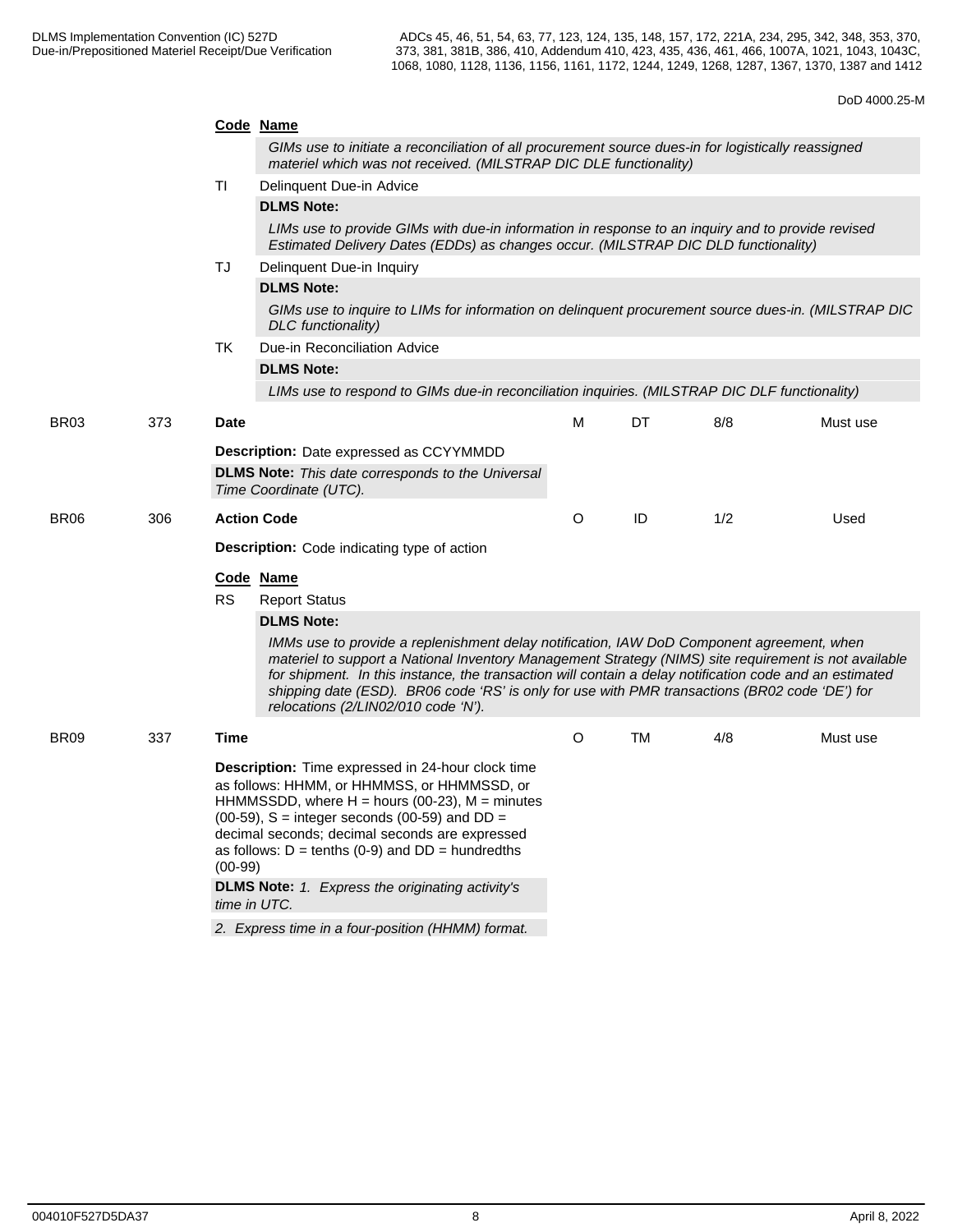DoD 4000.25-M

**N1 Name Pos: 70 Max: 1 Max: 1 Max: 1 Max: 1 Max: 1 Max: 1 Max: 1 Max: 1 Heading - Mandatory Loop: N1 Elements: 4**

## **User Option (Usage):** Must use

**Purpose:** To identify a party by type of organization, name, and code

# **Syntax Rules:**

- 1. R0203 At least one of N102 or N103 is required.
- 2. P0304 If either N103 or N104 is present, then the other is required.

# **Comments:**

- 1. This segment, used alone, provides the most efficient method of providing organizational identification. To obtain this efficiency the "ID Code" (N104) must provide a key to the table maintained by the transaction processing party.
- 2. N105 and N106 further define the type of entity in N101.

# **DLMS Note:**

*1. Must use this 1/N1/070 loop to identify the organization originating the transaction set.*

*2. Use additional iterations to identify other organizations associated with the transaction.*

| <b>Ref</b>       | $\underline{\mathsf{Id}}$ |    | <b>Element Name</b>                                                                                                                                                                                                                                                                                                                                                                                                           | <b>Req</b> | <b>Type</b> | Min/Max | Usage    |  |
|------------------|---------------------------|----|-------------------------------------------------------------------------------------------------------------------------------------------------------------------------------------------------------------------------------------------------------------------------------------------------------------------------------------------------------------------------------------------------------------------------------|------------|-------------|---------|----------|--|
| N <sub>101</sub> | 98                        |    | <b>Entity Identifier Code</b>                                                                                                                                                                                                                                                                                                                                                                                                 | M          | ID          | 2/3     | Must use |  |
|                  |                           |    | Description: Code identifying an organizational<br>entity, a physical location, property or an individual<br><b>DLMS Note:</b> 1. For logistics reassignment<br>transactions associated with 1/BR01/20 codes LC,<br>TI, TJ, and TK, use only one of codes ZN, or ZP.<br>For logistics reassignment memorandum due-in<br>transactions (1/BR02/20 code DA with 2/LIN01/10<br>code T), use only code ZN.                         |            |             |         |          |  |
|                  |                           |    | 2. For prepositioned materiel receipt (PMR)<br>transactions (1/BR02/20 code DE), use code KA to<br>identify the ICP to which the receipt will be reported.<br>This will normally be the party generating the PMR<br>(advance receipt). Repeat the N1 loop to use<br>Qualifier 41 when the party returning materiel and<br>preparing the PMR transaction is different from the<br>party to which the receipt will be reported. |            |             |         |          |  |
|                  |                           |    | 3. The following codes are authorized.                                                                                                                                                                                                                                                                                                                                                                                        |            |             |         |          |  |
|                  |                           |    | Code Name                                                                                                                                                                                                                                                                                                                                                                                                                     |            |             |         |          |  |
|                  |                           | 41 | Submitter                                                                                                                                                                                                                                                                                                                                                                                                                     |            |             |         |          |  |
|                  |                           |    | <b>DLMS Note:</b>                                                                                                                                                                                                                                                                                                                                                                                                             |            |             |         |          |  |
|                  |                           |    | 1. Use to identify the party preparing the PMR when the receipt is to be reported to another<br>organization.                                                                                                                                                                                                                                                                                                                 |            |             |         |          |  |
|                  |                           |    | 2. DLMS enhancement; see introductory DLMS note 4a. Refer to ADC 353.                                                                                                                                                                                                                                                                                                                                                         |            |             |         |          |  |
|                  |                           |    | 3. CAV uses with PMR transaction to identify that the CAV contractor maintenance site shipping the<br>item is generating the transaction. Authorized DLMS migration enhancement for CAV use. See<br>introductory DLMS note 4g. Refer to ADC 342.                                                                                                                                                                              |            |             |         |          |  |
|                  |                           | КA | Item Manager                                                                                                                                                                                                                                                                                                                                                                                                                  |            |             |         |          |  |
|                  |                           |    | <b>DLMS Note:</b>                                                                                                                                                                                                                                                                                                                                                                                                             |            |             |         |          |  |
|                  |                           |    | 1. Use to identify the Integrated Material Manager (IMM)/Inventory Control Point (ICP).                                                                                                                                                                                                                                                                                                                                       |            |             |         |          |  |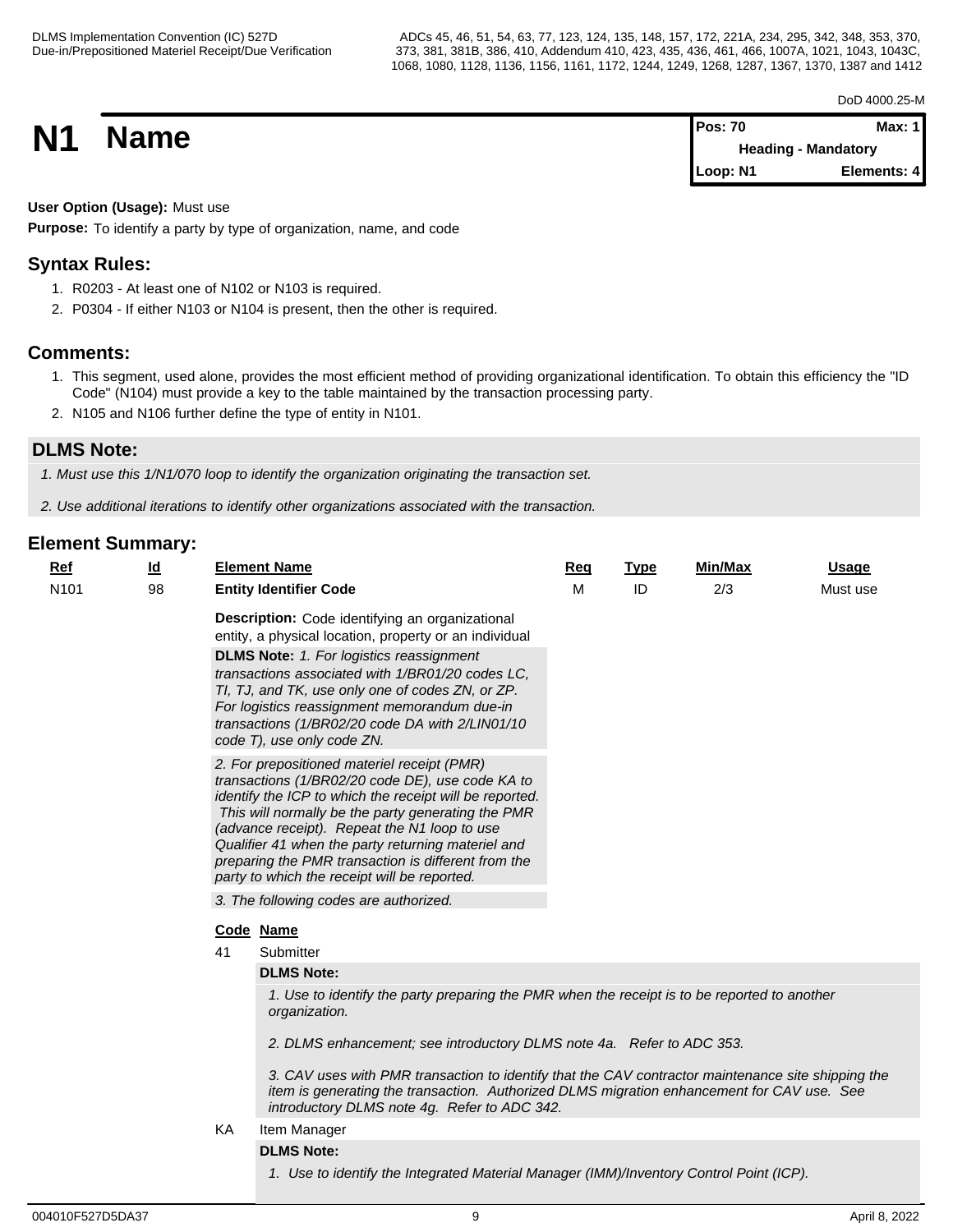DoD 4000.25-M

|                  |    |           | Code Name                                                                                                                                                                      |          |    |      |          |  |  |
|------------------|----|-----------|--------------------------------------------------------------------------------------------------------------------------------------------------------------------------------|----------|----|------|----------|--|--|
|                  |    |           | 2. Also used to identify DLA as the party initiating the PMR when non-DLA managed materiel is<br>provided to the Navy under DLA industrial activity support. Refer to ADC 370. |          |    |      |          |  |  |
|                  |    | ZN        | Losing Inventory Manager                                                                                                                                                       |          |    |      |          |  |  |
|                  |    |           | <b>DLMS Note:</b>                                                                                                                                                              |          |    |      |          |  |  |
|                  |    |           | Use for delinquent due-in, due-in reconciliation inquiry, due-in reconciliation advice, and memorandum<br>due-in transactions to identify the LIM.                             |          |    |      |          |  |  |
|                  |    | <b>ZP</b> | Gaining Inventory Manager                                                                                                                                                      |          |    |      |          |  |  |
|                  |    |           | <b>DLMS Note:</b>                                                                                                                                                              |          |    |      |          |  |  |
|                  |    |           | Use for delinquent due-in, due-in reconciliation inquiry, due-in reconciliation advice, and memorandum<br>due-in transactions to identify the GIM.                             |          |    |      |          |  |  |
| N <sub>103</sub> | 66 |           | <b>Identification Code Qualifier</b>                                                                                                                                           | $\times$ | ID | 1/2  | Must use |  |  |
|                  |    |           | Description: Code designating the system/method<br>of code structure used for Identification Code (67)                                                                         |          |    |      |          |  |  |
|                  |    | Code Name |                                                                                                                                                                                |          |    |      |          |  |  |
|                  |    | 10        | Department of Defense Activity Address Code (DODAAC)                                                                                                                           |          |    |      |          |  |  |
|                  |    |           | <b>DLMS Note:</b>                                                                                                                                                              |          |    |      |          |  |  |
|                  |    |           | DLMS enhancement; see introductory DLMS note 4a.                                                                                                                               |          |    |      |          |  |  |
|                  |    | M4        | Department of Defense Routing Identifier Code (RIC)                                                                                                                            |          |    |      |          |  |  |
| N <sub>104</sub> | 67 |           | <b>Identification Code</b>                                                                                                                                                     | X        | AN | 2/80 | Must use |  |  |
|                  |    |           | <b>Description:</b> Code identifying a party or other code                                                                                                                     |          |    |      |          |  |  |
| N <sub>106</sub> | 98 |           | <b>Entity Identifier Code</b>                                                                                                                                                  | O        | ID | 2/3  | Used     |  |  |
|                  |    |           | Description: Code identifying an organizational<br>entity, a physical location, property or an individual                                                                      |          |    |      |          |  |  |
|                  |    |           | Code Name                                                                                                                                                                      |          |    |      |          |  |  |
|                  |    | <b>FR</b> | Message From                                                                                                                                                                   |          |    |      |          |  |  |
|                  |    |           | <b>DLMS Note:</b>                                                                                                                                                              |          |    |      |          |  |  |
|                  |    |           | Must use with the appropriate 1/N101/070 code to indicate the organization cited in N104 is originating<br>the transaction set.                                                |          |    |      |          |  |  |
|                  |    |           |                                                                                                                                                                                |          |    |      |          |  |  |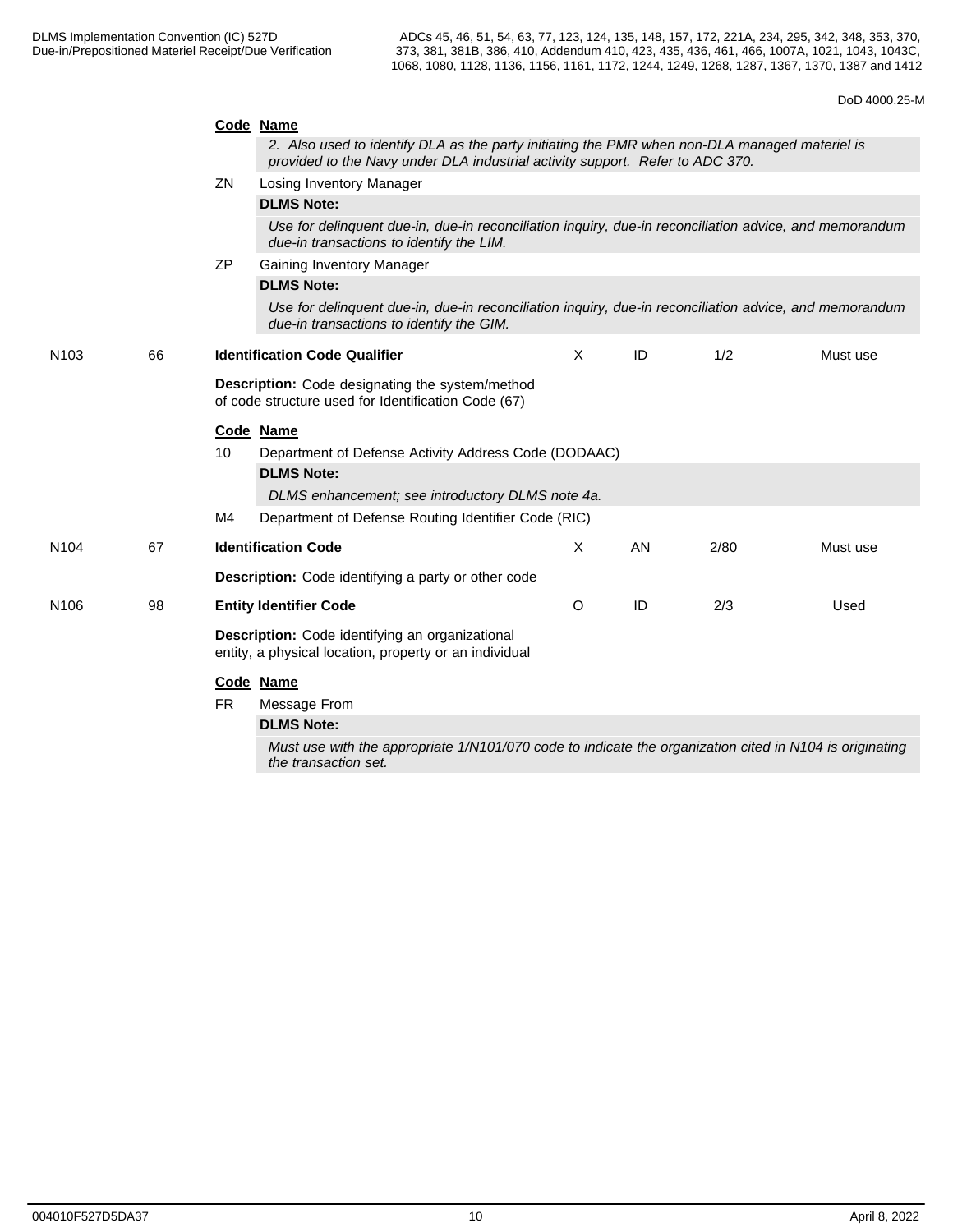DoD 4000.25-M

| G61 | <b>Contact</b> |
|-----|----------------|
|     |                |

| G61<br>Contact | <b>Pos: 110</b> | Max: $5$                  |
|----------------|-----------------|---------------------------|
|                |                 | <b>Heading - Optional</b> |
|                | Loop: N1        | Elements: 5               |

## **User Option (Usage):** Used

**Purpose:** To identify a person or office to whom communications should be directed

# **Syntax Rules:**

1. P0304 - If either G6103 or G6104 is present, then the other is required.

# **Comments:**

1. G6103 qualifies G6104.

# **DLMS Note:**

*1. Use only for Army and Defense Property and Accountability System (DPAS) materiel fielding. Refer to ADC 1387*

*2. Use multiple repetitions to identify multiple points of contact or communication numbers. When using multiple communication numbers for a single point of contact, repeat the name cited in G6102.*

*3. DLMS enhancement; see introductory DLMS note 4a.*

| Description: Code identifying the major duty or<br>responsibility of the person or group named<br>Code Name<br><b>PP</b><br>Program Manager<br><b>DLMS Note:</b><br>Use to identify the materiel fielding representative directing the shipment.<br>M<br>AN<br>1/60<br>Must use<br>G6102<br>93<br><b>Name</b><br><b>Description: Free-form name</b><br><b>DLMS Note:</b> Use a job title or description instead of<br>an individual's name if security or privacy concerns<br>do not permit the use of a name.<br>$\mathsf{X}$<br>ID<br>2/2<br>G6103<br>365<br><b>Communication Number Qualifier</b><br>Used<br>Description: Code identifying the type of<br>communication number<br><b>DLMS Note:</b> 1. Use to identify the preferred method<br>of communication in the first repetition. Use<br>additional repetitions when identifying alternate<br>communication methods.<br>2. Use to provide a commercial phone number<br>and/or e-mail address to facilitate carrier deliveries<br>or source of supply inquiries.<br>Code Name<br><b>Defense Switched Network</b><br>AU<br><b>DLMS Note:</b><br>Use to identify the DSN telephone number.<br><b>EM</b><br><b>Electronic Mail</b> | <b>Ref</b><br>G6101 | <u>ld</u><br>366 | <b>Element Name</b><br><b>Contact Function Code</b> | Req<br>M | <b>Type</b><br>ID | <b>Min/Max</b><br>2/2 | <b>Usage</b><br>Must use |
|------------------------------------------------------------------------------------------------------------------------------------------------------------------------------------------------------------------------------------------------------------------------------------------------------------------------------------------------------------------------------------------------------------------------------------------------------------------------------------------------------------------------------------------------------------------------------------------------------------------------------------------------------------------------------------------------------------------------------------------------------------------------------------------------------------------------------------------------------------------------------------------------------------------------------------------------------------------------------------------------------------------------------------------------------------------------------------------------------------------------------------------------------------------------------------------|---------------------|------------------|-----------------------------------------------------|----------|-------------------|-----------------------|--------------------------|
|                                                                                                                                                                                                                                                                                                                                                                                                                                                                                                                                                                                                                                                                                                                                                                                                                                                                                                                                                                                                                                                                                                                                                                                          |                     |                  |                                                     |          |                   |                       |                          |
|                                                                                                                                                                                                                                                                                                                                                                                                                                                                                                                                                                                                                                                                                                                                                                                                                                                                                                                                                                                                                                                                                                                                                                                          |                     |                  |                                                     |          |                   |                       |                          |
|                                                                                                                                                                                                                                                                                                                                                                                                                                                                                                                                                                                                                                                                                                                                                                                                                                                                                                                                                                                                                                                                                                                                                                                          |                     |                  |                                                     |          |                   |                       |                          |
|                                                                                                                                                                                                                                                                                                                                                                                                                                                                                                                                                                                                                                                                                                                                                                                                                                                                                                                                                                                                                                                                                                                                                                                          |                     |                  |                                                     |          |                   |                       |                          |
|                                                                                                                                                                                                                                                                                                                                                                                                                                                                                                                                                                                                                                                                                                                                                                                                                                                                                                                                                                                                                                                                                                                                                                                          |                     |                  |                                                     |          |                   |                       |                          |
|                                                                                                                                                                                                                                                                                                                                                                                                                                                                                                                                                                                                                                                                                                                                                                                                                                                                                                                                                                                                                                                                                                                                                                                          |                     |                  | <b>DLMS Note:</b>                                   |          |                   |                       |                          |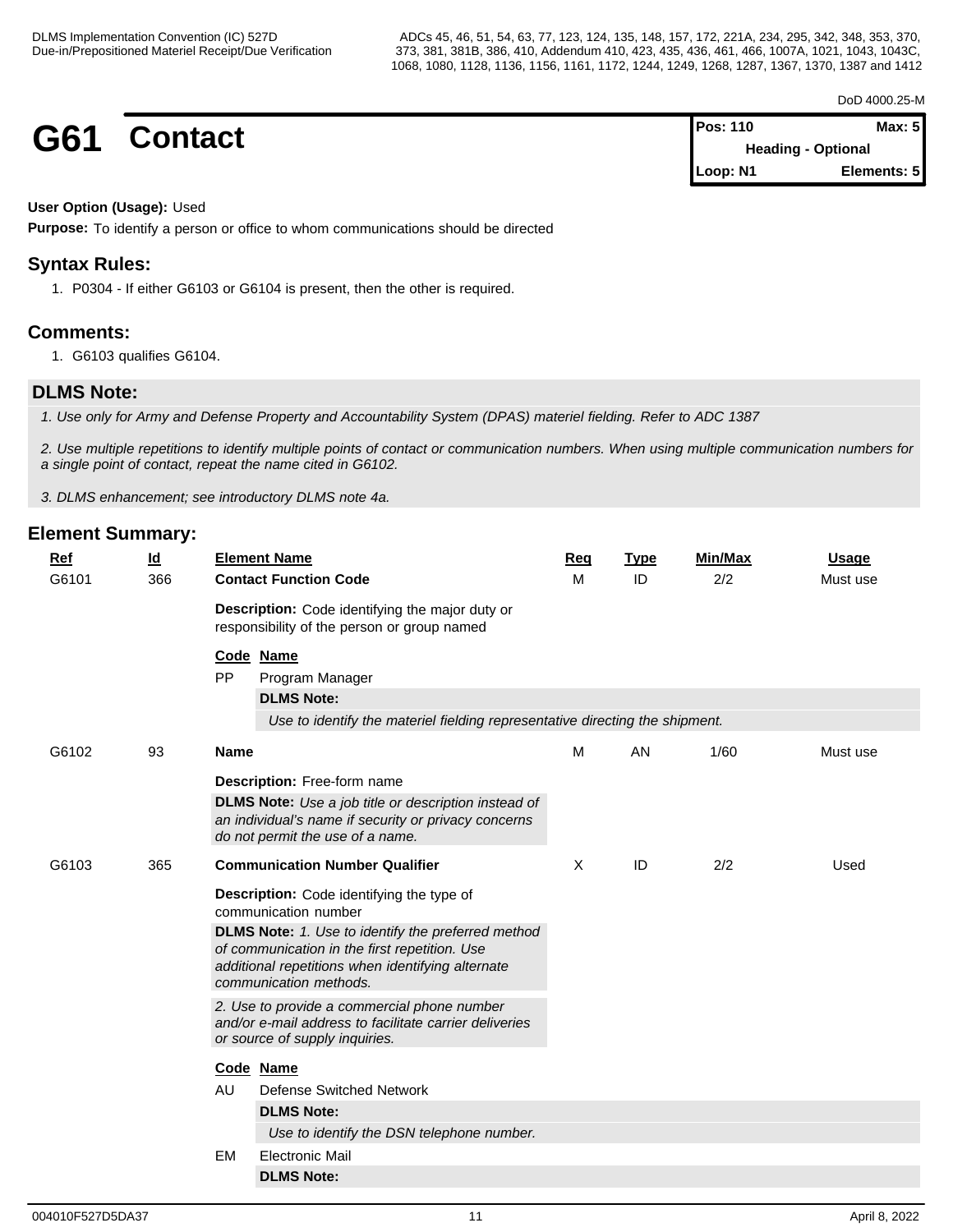DoD 4000.25-M

|       |     |           | Code Name                                                                                     |   |           |      |      |
|-------|-----|-----------|-----------------------------------------------------------------------------------------------|---|-----------|------|------|
|       |     |           | Use to identify the e-mail address.                                                           |   |           |      |      |
|       |     | EX        | <b>Telephone Extension</b>                                                                    |   |           |      |      |
|       |     |           | <b>DLMS Note:</b>                                                                             |   |           |      |      |
|       |     |           | Use immediately following codes AU, IT, or TE to identify a telephone extension.              |   |           |      |      |
|       |     | <b>FX</b> | Facsimile                                                                                     |   |           |      |      |
|       |     |           | <b>DLMS Note:</b>                                                                             |   |           |      |      |
|       |     |           | Use to identify the facsimile (FAX) telephone number.                                         |   |           |      |      |
|       |     | IT        | International Telephone                                                                       |   |           |      |      |
|       |     |           | <b>DLMS Note:</b>                                                                             |   |           |      |      |
|       |     |           | Include the country and city code.                                                            |   |           |      |      |
|       |     | <b>TE</b> | Telephone                                                                                     |   |           |      |      |
|       |     |           | <b>DLMS Note:</b>                                                                             |   |           |      |      |
|       |     |           | Use to identify a commercial phone number. Include the area code and number.                  |   |           |      |      |
| G6104 | 364 |           | <b>Communication Number</b>                                                                   | X | <b>AN</b> | 1/80 | Used |
|       |     |           | Description: Complete communications number<br>including country or area code when applicable |   |           |      |      |
|       |     |           | <b>DLMS Note:</b> Do not include blank space, dashes,<br>or parenthesis between numbers.      |   |           |      |      |
| G6105 | 443 |           | <b>Contact Inquiry Reference</b>                                                              | O | AN        | 1/20 | Used |
|       |     |           | <b>Description:</b> Additional reference number or<br>description to clarify a contact number |   |           |      |      |
|       |     |           | DLMS Note: Use to indicate the office symbol or<br>activity code for the party identified.    |   |           |      |      |
|       |     |           |                                                                                               |   |           |      |      |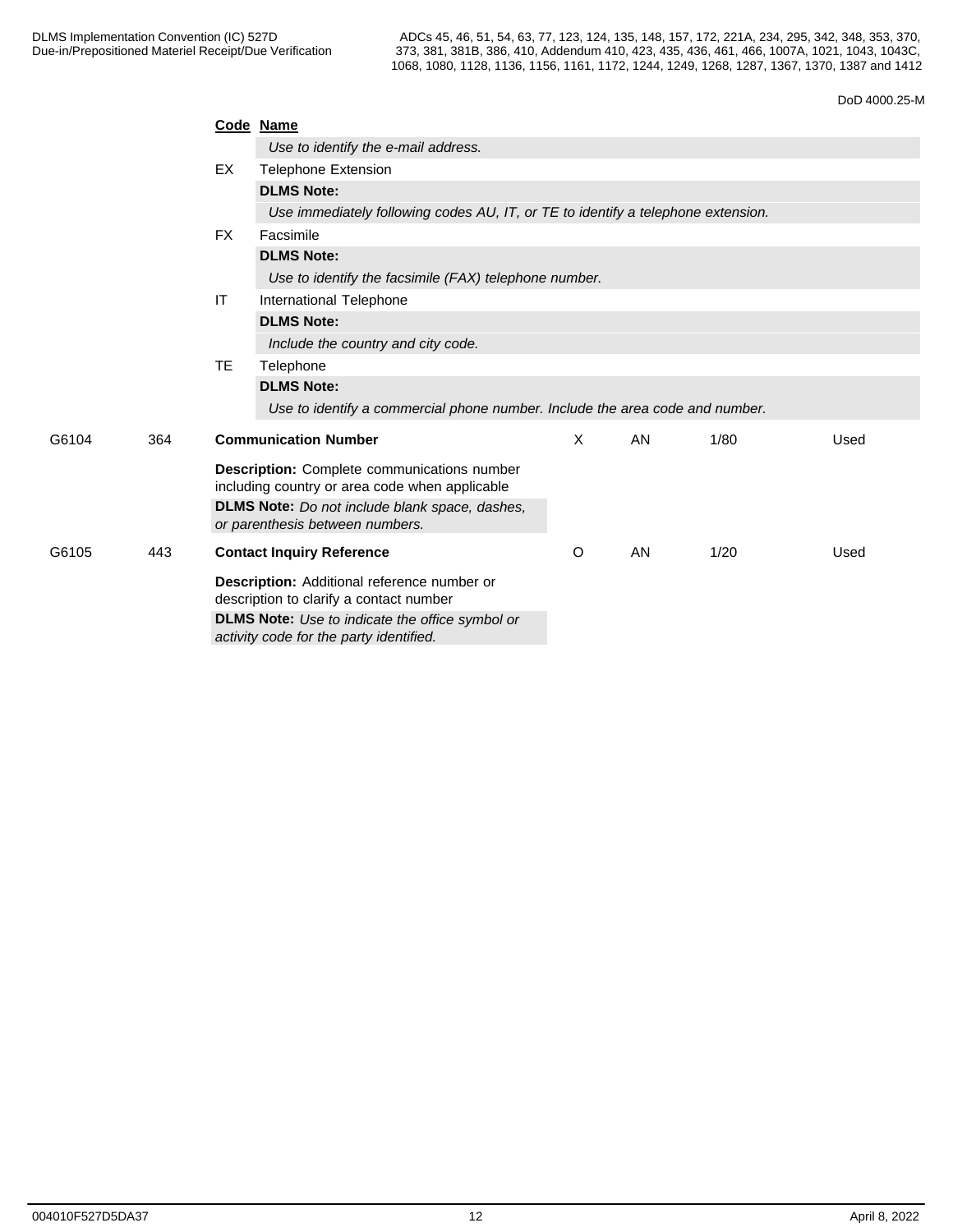DoD 4000.25-M

# **LIN Item Identification Pos: 10 Pos: 10 Max:**

**Detail - Mandatory Loop: LIN Elements: 5**

**User Option (Usage):** Must use **Purpose:** To specify basic item identification data

# **Syntax Rules:**

- 1. P0405 If either LIN04 or LIN05 is present, then the other is required.
- 2. P0607 If either LIN06 or LIN07 is present, then the other is required.
- 3. P0809 If either LIN08 or LIN09 is present, then the other is required.
- 4. P1011 If either LIN10 or LIN11 is present, then the other is required.
- 5. P1213 If either LIN12 or LIN13 is present, then the other is required.
- 6. P1415 If either LIN14 or LIN15 is present, then the other is required.
- 7. P1617 If either LIN16 or LIN17 is present, then the other is required.
- 8. P1819 If either LIN18 or LIN19 is present, then the other is required.
- 9. P2021 If either LIN20 or LIN21 is present, then the other is required.
- 10. P2223 If either LIN22 or LIN23 is present, then the other is required.
- 11. P2425 If either LIN24 or LIN25 is present, then the other is required.
- 12. P2627 If either LIN26 or LIN27 is present, then the other is required.
- 13. P2829 If either LIN28 or LIN29 is present, then the other is required.
- 14. P3031 If either LIN30 or LIN31 is present, then the other is required.

# **Semantics:**

1. LIN01 is the line item identification

# **Comments:**

- 1. See the Data Dictionary for a complete list of IDs.
- 2. LIN02 through LIN31 provide for fifteen different product/service IDs for each item. For example: Case, Color, Drawing No., U.P.C. No., ISBN No., Model No., or SKU.

# **DLMS Note:**

*Use either the 2/CS/020 segment or the 2/N9/030 segment (but not both) for each 2/LIN/010 loop.*

| <u>Ref</u>        | <u>ld</u> | <b>Element Name</b>                                                                                                                                                                                                                                                                                       | Req | <u>Type</u> | Min/Max | Usage |
|-------------------|-----------|-----------------------------------------------------------------------------------------------------------------------------------------------------------------------------------------------------------------------------------------------------------------------------------------------------------|-----|-------------|---------|-------|
| LIN <sub>01</sub> | 350       | <b>Assigned Identification</b>                                                                                                                                                                                                                                                                            | O   | AN          | 1/20    | Used  |
|                   |           | <b>Description:</b> Alphanumeric characters assigned for<br>differentiation within a transaction set                                                                                                                                                                                                      |     |             |         |       |
|                   |           | <b>DLMS Note:</b> 1. Must use the appropriate capitalized<br>alphabetic code in each due-in and advanced<br>receipt information transaction to identify the source<br>of the materiel due-in; otherwise, do not use. Code<br>T only applies when providing the GIM with<br>memorandum due-in information. |     |             |         |       |
|                   |           | 2. A - Receipt to inventory as a result of purchase<br>from commercial sources. Applicable only to<br>procurement source transactions.                                                                                                                                                                    |     |             |         |       |
|                   |           | 3. B - Receipt to inventory as a result of purchase or<br>requisitioning from another DoD activity.                                                                                                                                                                                                       |     |             |         |       |
|                   |           | 4. C - Receipt to inventory as a result of purchase or<br>requisitioning from a non-DoD activity.                                                                                                                                                                                                         |     |             |         |       |
|                   |           | 5. D - Receipt to inventory of assembled items,<br>components from disassembled or reclaimed items,                                                                                                                                                                                                       |     |             |         |       |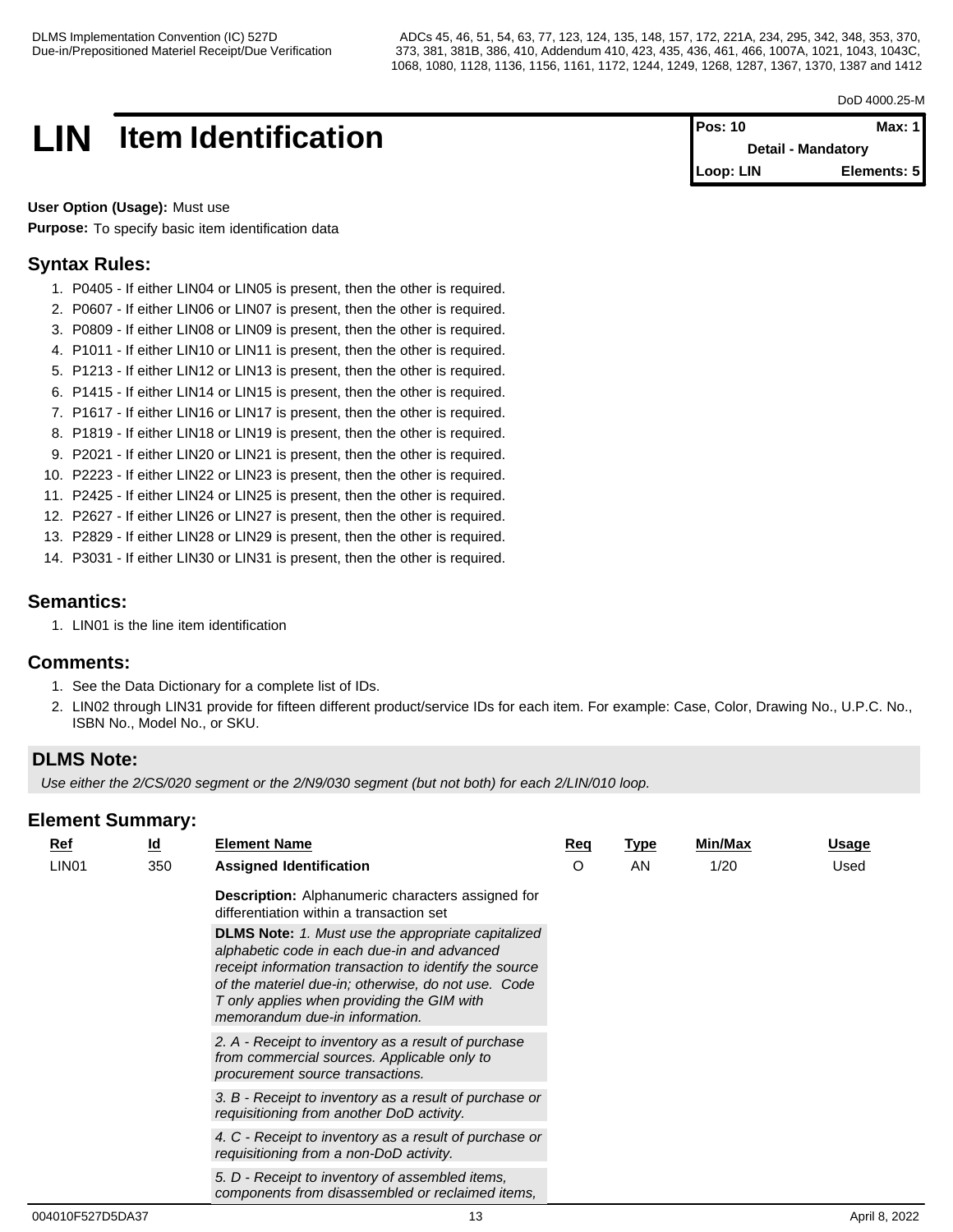|            |           |                                                                                                                                                                                                                                                                                                                                                                                                                                                                             |            |             |         | DoD 4000.25-M |
|------------|-----------|-----------------------------------------------------------------------------------------------------------------------------------------------------------------------------------------------------------------------------------------------------------------------------------------------------------------------------------------------------------------------------------------------------------------------------------------------------------------------------|------------|-------------|---------|---------------|
| <u>Ref</u> | <u>ld</u> | <b>Element Name</b><br>or converted or modified items, originally issued to a<br>commercial or government activity for assembly,<br>disassembly, reclamation, conversion, or<br>modification. Applicable to both procurement and<br>non-procurement source transactions. Includes the<br>return of government owned materiel furnished for<br>incorporation in the deliverable item but not so<br>incorporated (applicable to non-procurement source<br>transactions only). | <u>Req</u> | <b>Type</b> | Min/Max | Usage         |
|            |           | 6. E - Receipt to inventory of items previously<br>issued to a commercial or government activity for<br>repair or nondestructive test/evaluation.                                                                                                                                                                                                                                                                                                                           |            |             |         |               |
|            |           | 7. F - Return to inventory of unused items originally<br>issued to a commercial or government activity for<br>destructive test/evaluation. Applicable only to<br>non-procurement source transactions.                                                                                                                                                                                                                                                                       |            |             |         |               |
|            |           | 8. G - Return to inventory of government owned<br>materiel previously furnished to a commercial or<br>government activity for consumption during the<br>manufacturing or maintenance process, but not so<br>consumed or expended. Applicable only to<br>non-procurement source transactions.                                                                                                                                                                                |            |             |         |               |
|            |           | 9. H - Return to inventory, from an authorized<br>commercial or noncommercial activity, of materiel on<br>loan. Includes the return of government owned<br>equipment furnished to a commercial or<br>noncommercial activity for use in performing a<br>contract. Applicable only to non-procurement<br>source transactions.                                                                                                                                                 |            |             |         |               |
|            |           | 10. I - Return to inventory from own Service/Agency<br>users. Applicable only to non-procurement source<br>transactions.                                                                                                                                                                                                                                                                                                                                                    |            |             |         |               |
|            |           | 11. J - Return to inventory from other DoD activity<br>users. Applicable only to non-procurement source<br>transactions.                                                                                                                                                                                                                                                                                                                                                    |            |             |         |               |
|            |           | 12. K - Return to inventory from non-DoD activity<br>users. Applicable only to non-procurement source<br><i>transactions.</i>                                                                                                                                                                                                                                                                                                                                               |            |             |         |               |
|            |           | 13. L - Return to inventory from Military Assistance<br>Program (MAP) Grant Aid users. Applicable only to<br>non-procurement source transactions.                                                                                                                                                                                                                                                                                                                           |            |             |         |               |
|            |           | 14. M - Return to inventory from Foreign Military<br>Sales (FMS) users. Applicable only to<br>non-procurement source transactions.                                                                                                                                                                                                                                                                                                                                          |            |             |         |               |
|            |           | 15. N - Return to inventory of materiel relocated<br>between storage activities without change in<br>ownership. Applicable only to non-procurement<br>source transactions.                                                                                                                                                                                                                                                                                                  |            |             |         |               |
|            |           | 16. P - Return to inventory from reutilization and<br>marketing. Applicable only to non-procurement<br>source transactions.                                                                                                                                                                                                                                                                                                                                                 |            |             |         |               |
|            |           | 17. Q - Return to inventory of designated principal<br>item/weapon system. Applicable only to<br>non-procurement source transactions.                                                                                                                                                                                                                                                                                                                                       |            |             |         |               |
|            |           | 18. R - Return of Service/Agency designated item to<br>inventory, when a like item is issued on an<br>exchange basis. Applicable only to<br>non-procurement source transactions.                                                                                                                                                                                                                                                                                            |            |             |         |               |

*19. S - Return to inventory as a result of*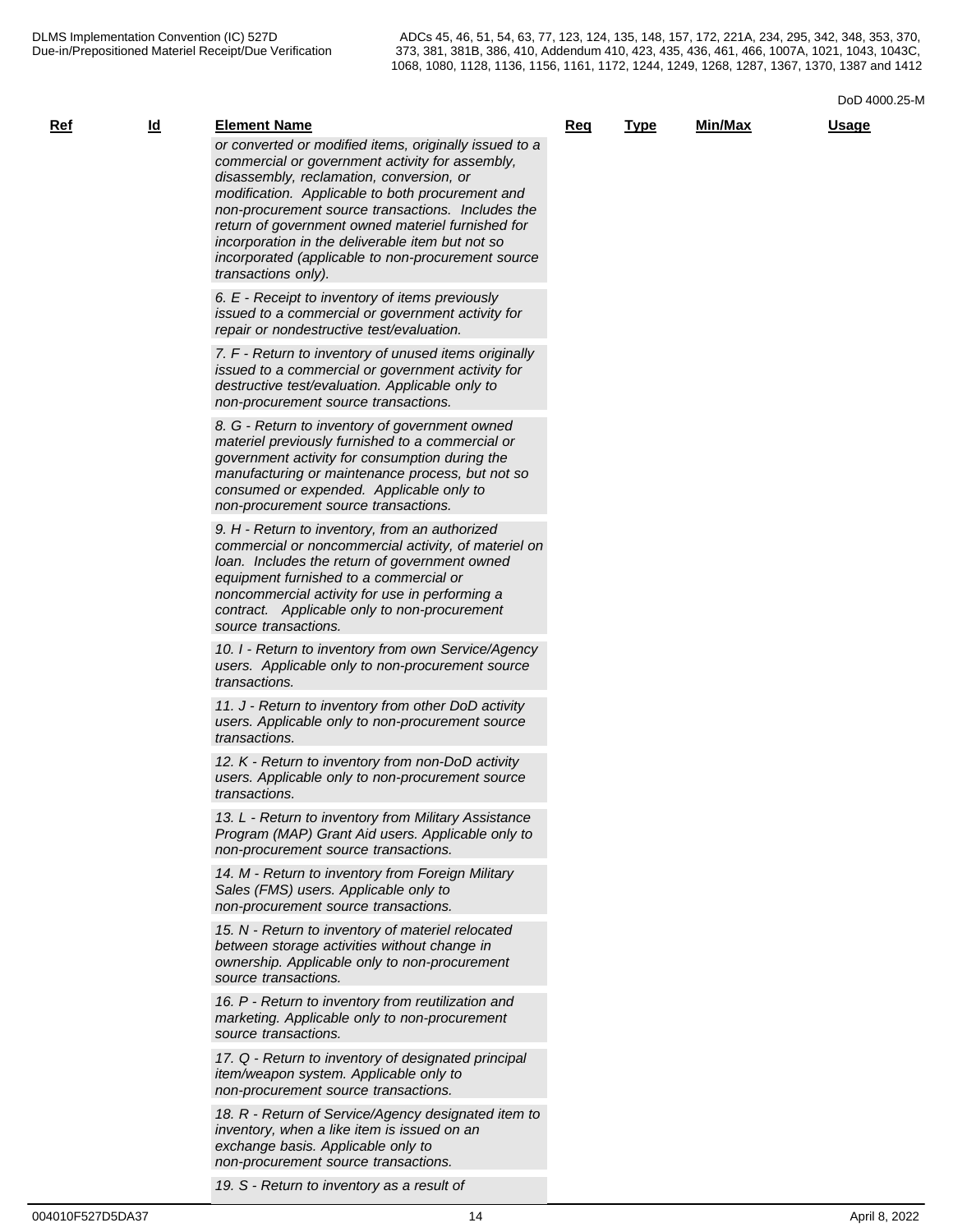|                   |           |                |                                                                                                                                                                                                                                                                                                                                                                                                                                                                                                                                                                                                                                                                                                                                                                                                                                                                         |     |             |                | DoD 4000.25-M |
|-------------------|-----------|----------------|-------------------------------------------------------------------------------------------------------------------------------------------------------------------------------------------------------------------------------------------------------------------------------------------------------------------------------------------------------------------------------------------------------------------------------------------------------------------------------------------------------------------------------------------------------------------------------------------------------------------------------------------------------------------------------------------------------------------------------------------------------------------------------------------------------------------------------------------------------------------------|-----|-------------|----------------|---------------|
|                   |           |                |                                                                                                                                                                                                                                                                                                                                                                                                                                                                                                                                                                                                                                                                                                                                                                                                                                                                         |     |             |                |               |
| Ref               | <u>ld</u> |                | <b>Element Name</b><br>requisitioning from own Service/Agency. Applicable<br>only to non-procurement source transactions.                                                                                                                                                                                                                                                                                                                                                                                                                                                                                                                                                                                                                                                                                                                                               | Req | <b>Type</b> | <b>Min/Max</b> | <b>Usage</b>  |
|                   |           |                | 20. T - Memorandum notification from the LIM to the<br>GIM of anticipated receipt, or return to inventory,<br>which is scheduled to be logistically reassigned to<br>the GIM when received. For use only with due-in<br>transactions (1/BR02/20 code DA).                                                                                                                                                                                                                                                                                                                                                                                                                                                                                                                                                                                                               |     |             |                |               |
|                   |           |                | 21. U - For use with U.S. Army Medical Material<br>Agency (USAMMA) DoD Medical Prime Vendor<br>program. Receipt to inventory or assembly area as<br>a result of purchase from a Prime Vendor.<br>Applicable only to procurement source transactions.                                                                                                                                                                                                                                                                                                                                                                                                                                                                                                                                                                                                                    |     |             |                |               |
|                   |           |                | <b>DLMS Note: DLMS Component-unique</b><br>enhancement. See introductory DLMS note 4e.                                                                                                                                                                                                                                                                                                                                                                                                                                                                                                                                                                                                                                                                                                                                                                                  |     |             |                |               |
|                   |           |                | 22. Z - For use with returns not identified by other<br>codes. Requires use of segment 2/NTE/110 which<br>will require manual intervention and should be<br>avoided except under extraordinary circumstances.                                                                                                                                                                                                                                                                                                                                                                                                                                                                                                                                                                                                                                                           |     |             |                |               |
| LIN <sub>02</sub> | 235       |                | <b>Product/Service ID Qualifier</b>                                                                                                                                                                                                                                                                                                                                                                                                                                                                                                                                                                                                                                                                                                                                                                                                                                     | M   | ID          | 2/2            | Must use      |
|                   |           | A2             | Description: Code identifying the type/source of the<br>descriptive number used in Product/Service ID (234)<br><b>DLMS Note:</b> 1. Use only one of codes A2, A4, FB,<br>FS, FT, MG, NN, SW, YP, ZR, or ZZ to identify the<br>materiel. Must use National Stock Number (NSN)<br>when known except when appropriate, brand name<br>subsistence items are identified by the Subsistence<br><b>Identification Number or when</b><br>maintenance/industrial activity materiel is identified<br>by Local Stock Number or Materiel Control Tracking<br>(MCT) tag number. An exception is also authorized<br>for CAV where materiel may be identified by the<br>National Item Identification Number (NIIN) when the<br>Federal Supply Code (FSC) is not available.<br>2. The following codes are authorized.<br>Code Name<br>Department of Defense Identification Code (DoDIC) |     |             |                |               |
|                   |           | A4             | <b>DLMS Note:</b><br>1. Use to identify ammunition items.<br>2. DLMS enhancement.<br>Subsistence Identification Number<br><b>DLMS Note:</b>                                                                                                                                                                                                                                                                                                                                                                                                                                                                                                                                                                                                                                                                                                                             |     |             |                |               |
|                   |           |                | Use to identify subsistence items.                                                                                                                                                                                                                                                                                                                                                                                                                                                                                                                                                                                                                                                                                                                                                                                                                                      |     |             |                |               |
|                   |           | F <sub>4</sub> | Series Identifier                                                                                                                                                                                                                                                                                                                                                                                                                                                                                                                                                                                                                                                                                                                                                                                                                                                       |     |             |                |               |
|                   |           |                | <b>DLMS Note:</b><br>1. Use to identify the manufacturer's series number of the end item.<br>2. DLMS enhancement. See introductory DLMS note 4a.                                                                                                                                                                                                                                                                                                                                                                                                                                                                                                                                                                                                                                                                                                                        |     |             |                |               |
|                   |           | <b>FB</b>      | Form Number                                                                                                                                                                                                                                                                                                                                                                                                                                                                                                                                                                                                                                                                                                                                                                                                                                                             |     |             |                |               |
|                   |           |                | <b>DLMS Note:</b><br>1. Use to identify the form stock number.                                                                                                                                                                                                                                                                                                                                                                                                                                                                                                                                                                                                                                                                                                                                                                                                          |     |             |                |               |
|                   |           |                | 2. DLMS enhancement.                                                                                                                                                                                                                                                                                                                                                                                                                                                                                                                                                                                                                                                                                                                                                                                                                                                    |     |             |                |               |
|                   |           | FS             | National Stock Number                                                                                                                                                                                                                                                                                                                                                                                                                                                                                                                                                                                                                                                                                                                                                                                                                                                   |     |             |                |               |

**DLMS Note:**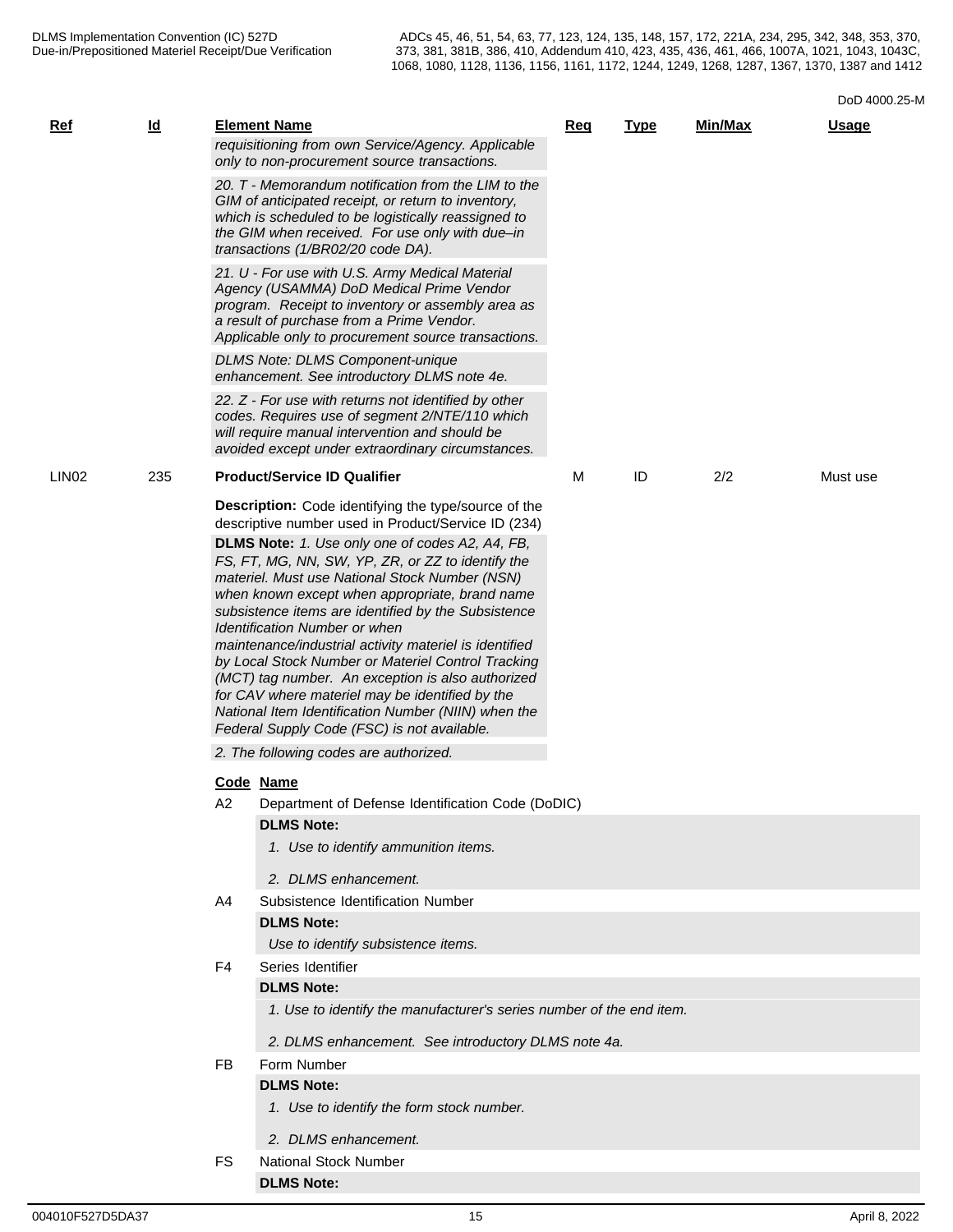DoD 4000.25-M

### **Code Name**

*Must use for delinquent due-in inquiry and advice transactions, for due-in reconciliation inquiry and advice transactions, and whenever the LIN01 code value is T.*

#### FT Federal Supply Classification

#### **DLMS Note:**

*1. Use to identify the FSC of the nonstandard materiel when a part number is not available and materiel can only be ordered by description (e.g., non-NSN lumber products).*

*2. DLMS enhancement. See introductory DLMS note 4a.*

#### MG Manufacturer's Part Number

#### **DLMS Note:**

*1. Use to identify nonstandard materiel.*

*2. May be used to identify the supplier-assigned part number when applicable to a DoD EMALL or GSA Advantage/Global internet order from a vendor catalog. Refer to ADC 1068.*

#### MN Model Number

#### **DLMS Note:**

*1. Use to identify the manufacturer's model number of the end item.*

*2. DLMS enhancement. See introductory DLMS note 4a.*

#### NN National Item Identification Number

#### **DLMS Note:**

*1. Use only for CAV when the NSN (FSC plus NIIN) is not available.* 

*2. Qualifier NN is a migration code approved for use in X12 version 5020. This is an authorized DLMS enhancement for use by CAV and by CAV trading partners by mutual agreement.*

### SN Serial Number

#### **DLMS Note:**

*1. Use to identify the manufacturer's serial number of the end item.*

*2. DLMS enhancement. See introductory DLMS note 4a.*

### SW Stock Number

### **DLMS Note:**

*1. Use to identify the local stock number (LSN).* 

*2. When used for a unit of use LSN, the applicable NSN will be included for cross-reference. May also be used for identification of LSNs assigned for part-numbered items.*

*3. Authorized DLMS enhancement under DLA industrial activity support agreement. Refer to ADC 381.*

#### YP Publication Number

#### **DLMS Note:**

*1. Use to identify the publication stock number.*

- *2. DLMS enhancement.*
- ZR Service Control Identification

#### **DLMS Note:**

*Use to identify Materiel Control Tracking (MCT) tag number. The MCT tag number is authorized for DLA industrial activity support agreement only. Refer to ADC 373.*

#### ZZ Mutually Defined

#### **DLMS Note:**

*Use to identify nonstandard materiel when all other authorized codes do not apply or cannot be determined (includes management control numbers and locally assigned control numbers). May be used for DLSS-to-DLMS conversion when the translator cannot determine a more appropriate code.*

### LIN03 234 **Product/Service ID**

**Description:** Identifying number for a product or

M AN 1/48 Must use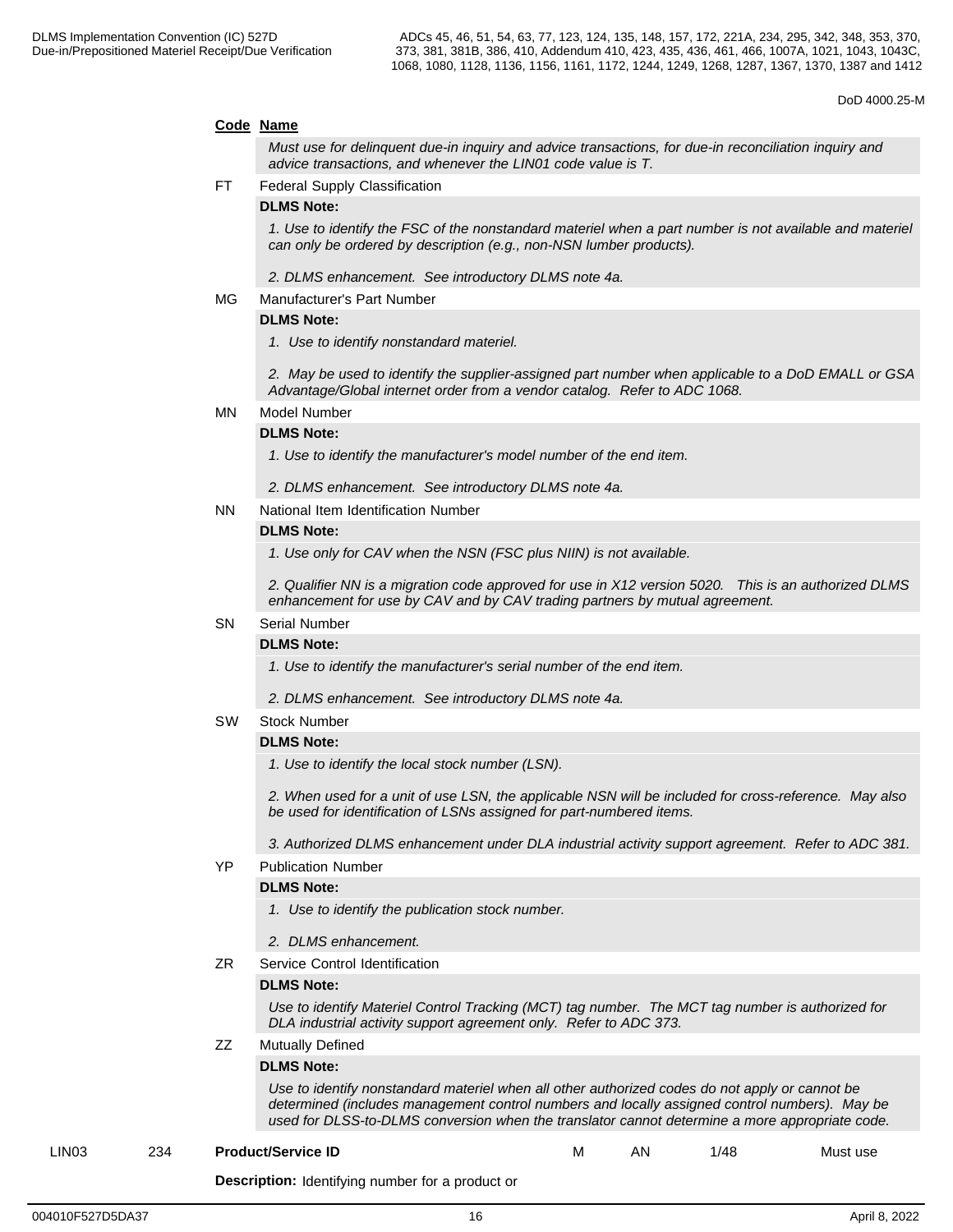| <u>Ref</u>        | $\underline{\mathsf{Id}}$ | service         | <b>Element Name</b>                                                                                                                                                                                                                                                                                               | Req | <b>Type</b> | <b>Min/Max</b> | DoD 4000.25-M<br><u>Usage</u> |  |  |  |  |  |
|-------------------|---------------------------|-----------------|-------------------------------------------------------------------------------------------------------------------------------------------------------------------------------------------------------------------------------------------------------------------------------------------------------------------|-----|-------------|----------------|-------------------------------|--|--|--|--|--|
| LIN <sub>04</sub> | 235                       |                 | <b>Product/Service ID Qualifier</b>                                                                                                                                                                                                                                                                               | X   | ID          | 2/2            | Used                          |  |  |  |  |  |
|                   |                           |                 | Description: Code identifying the type/source of the<br>descriptive number used in Product/Service ID (234)<br>DLMS Note: 1. Either code N4, VC, or VP must be<br>used for the USAMMA DoD Medical Prime Vendor<br>program (LIN01 code "U").<br>2. The following codes are authorized.                             |     |             |                |                               |  |  |  |  |  |
|                   |                           |                 | Code Name                                                                                                                                                                                                                                                                                                         |     |             |                |                               |  |  |  |  |  |
|                   |                           | <b>CN</b><br>FS | <b>Commodity Name</b><br><b>DLMS Note:</b><br>Use only with LIN02 code FT to identify the materiel name or description.<br><b>National Stock Number</b>                                                                                                                                                           |     |             |                |                               |  |  |  |  |  |
|                   |                           |                 | <b>DLMS Note:</b><br>1. Use to identify the NSN.<br>2. The NSN is provided as a cross-reference when unit of use indicator is included and the Local Stock<br>Number (LSN) is identified as the primary materiel identification. Authorized DLMS enhancement under<br>DLA industrial activity support agreement.  |     |             |                |                               |  |  |  |  |  |
|                   |                           | N4              | National Drug Code in 5-4-2 Format<br><b>DLMS Note:</b><br>1. Use only with LIN01 code "U" to identify the National Drug Code. NSN must be identified in<br>LIN02/03.<br>2. DLMS Component-unique enhancement. See introductory DLMS note 4e.                                                                     |     |             |                |                               |  |  |  |  |  |
|                   |                           | VC              | Vendor's (Seller's) Catalog Number<br><b>DLMS Note:</b><br>1. Use only with LIN01 code "U" to identify the Prime Vendor Catalog Number. NSN must be identified<br>in LIN02/03.<br>2. DLMS Component-unique enhancement. See introductory DLMS note 4e.                                                            |     |             |                |                               |  |  |  |  |  |
|                   |                           | VP              | Vendor's (Seller's) Part Number<br><b>DLMS Note:</b><br>1. Use only with LIN01 code "U" to identify the Prime Vendor Number. NSN must be identified in<br>LIN02/03.<br>2. DLMS Component-unique enhancement. See introductory DLMS note 4e.                                                                       |     |             |                |                               |  |  |  |  |  |
|                   |                           | ΖB              | Commercial and Government Entity (CAGE) Code<br><b>DLMS Note:</b><br>1. Use with LIN02 code MG to uniquely identify a manufacturer's (or supplier's) part number.<br>2. May be used to identify the supplier CAGE when applicable to a DoD EMALL or GSA<br>Advantage/Global internet order from a vendor catalog. |     |             |                |                               |  |  |  |  |  |
| LIN <sub>05</sub> | 234                       |                 | <b>Product/Service ID</b>                                                                                                                                                                                                                                                                                         | X   | AN          | 1/48           | Used                          |  |  |  |  |  |
|                   |                           | service         | <b>Description:</b> Identifying number for a product or                                                                                                                                                                                                                                                           |     |             |                |                               |  |  |  |  |  |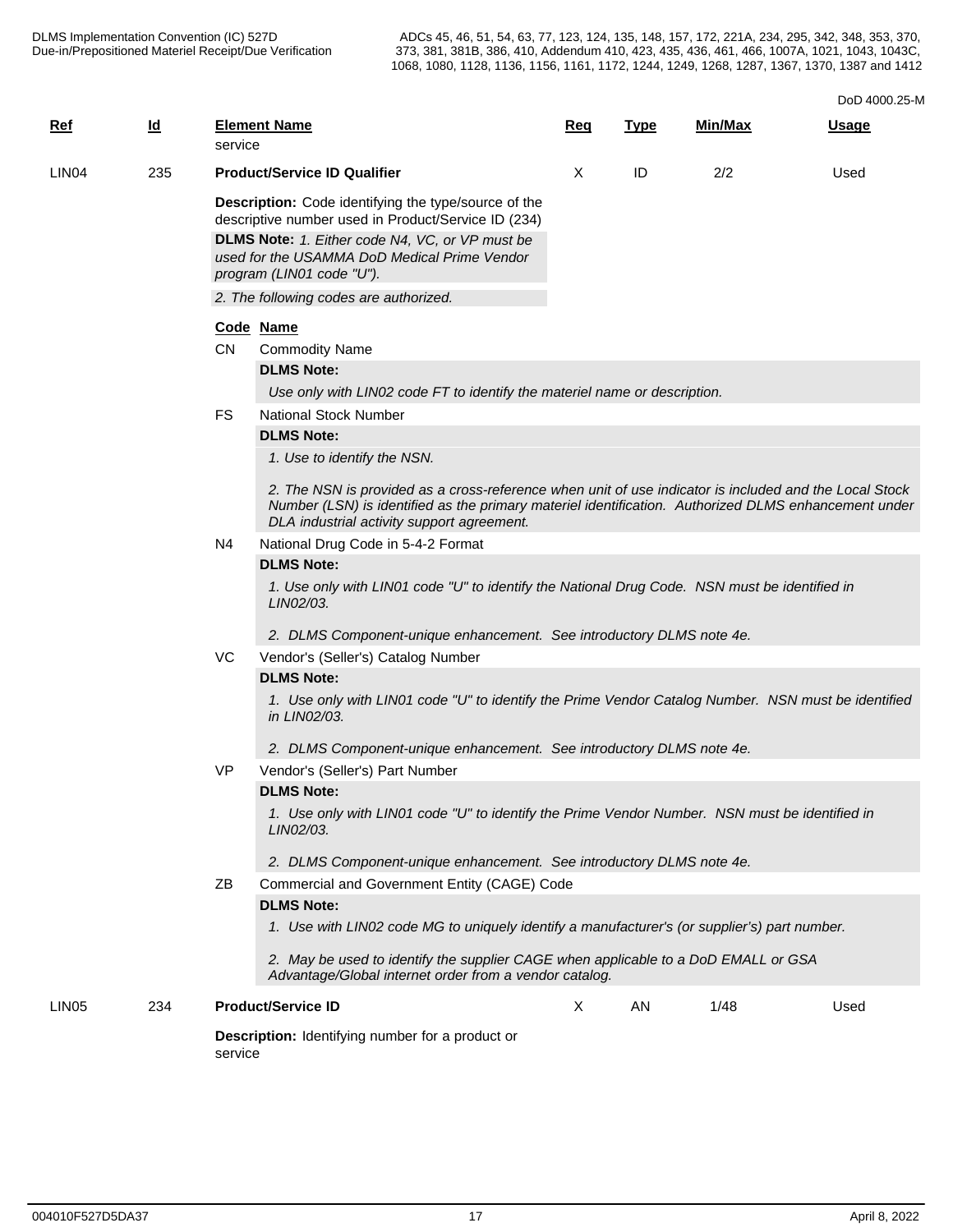DoD 4000.25-M

# **CS** Contract Summary **Pos: 20 Pos: 20 Max: 1 Pos: 20 Max: 1**

**Detail - Optional Loop: LIN Elements: 6**

## **User Option (Usage):** Used

**Purpose:** To provide information about a contract

# **Syntax Rules:**

1. P0405 - If either CS04 or CS05 is present, then the other is required.

# **Semantics:**

- 1. CS09 is the permissible overage as a percentage of the total contract line item number (CLIN) quantity.
- 2. CS10 is the permissible shortage as a percentage of the total contract line item number (CLIN) quantity.
- 3. CS11 is the permissible overage dollar value specified by the contract above which discrepancy action is taken.
- 4. CS14 is the Unit of Measure stipulated in the contract.
- 5. CS15 is the contract line item number (CLIN) unit price specified in the contract.
- 6. CS17 conveys the Critical Application Indicator. A "Y" indicates that a Critical Application Indicator is specified in the contract; an "N" indicates that no Critical Application Indicator is specified in the contract.
- 7. CS18 conveys the Special Requirements Indicator. A "Y" indicates that a Special Requirements Indicator (requiring special testing and or evaluation) is specified in the contract; an "N" indicates that no Special Requirements Indicator is specified in the contract.

# **Comments:**

- 1. CS04 may be used to identify the Contract Line Item Number (CLIN) or Extended (or Exhibit) Line Item Number (ELIN).
- 2. CS07 and CS13 can be used to indicate two different types of special services required.

# **DLMS Note:**

*1. Must use for all procurement source transactions. Identifies the procurement instrument identifier (PIID) (when awarded) or the procurement request number (when no contract has been awarded).*

*2. Must use either CS01 or CS06 (but not both).*

*3. Do not use for MRA or inquiries on delinquent MRA.*

| <b>Ref</b>       | <u>ld</u> | <b>Element Name</b>                                                                                                                                                                                                                                                                                      | Req     | <b>Type</b> | <b>Min/Max</b> | <u>Usage</u> |
|------------------|-----------|----------------------------------------------------------------------------------------------------------------------------------------------------------------------------------------------------------------------------------------------------------------------------------------------------------|---------|-------------|----------------|--------------|
| CS <sub>01</sub> | 367       | <b>Contract Number</b>                                                                                                                                                                                                                                                                                   | $\circ$ | AN          | 1/30           | Used         |
|                  |           | <b>Description:</b> Contract number                                                                                                                                                                                                                                                                      |         |             |                |              |
|                  |           | <b>DLMS Note:</b> Use to identify the PIID. Use the<br>legacy procurement instrument identification<br>number (PIIN) pending transition to the PIID. When<br>procurement is authorized under a PIID call/order<br>number (F in 9th position), provide the value in the<br>PIID field. Refer to ADC 1161. |         |             |                |              |
| CS <sub>02</sub> | 327       | <b>Change Order Sequence Number</b>                                                                                                                                                                                                                                                                      | O       | AN          | 1/8            | Used         |
|                  |           | Description: Number assigned by the orderer<br>identifying a specific change or revision to a<br>previously transmitted transaction set                                                                                                                                                                  |         |             |                |              |
|                  |           | <b>DLMS Note:</b> Use to identify a modification number<br>to the cited procurement instrument. This is the<br>Supplementary Procurement Instrument Identifier<br>(Supplementary PIID). Refer to ADC 1161.                                                                                               |         |             |                |              |
| CS <sub>03</sub> | 328       | <b>Release Number</b>                                                                                                                                                                                                                                                                                    | O       | AN          | 1/30           | Used         |
|                  |           | <b>Description:</b> Number identifying a release against a<br>Purchase Order previously placed by the parties                                                                                                                                                                                            |         |             |                |              |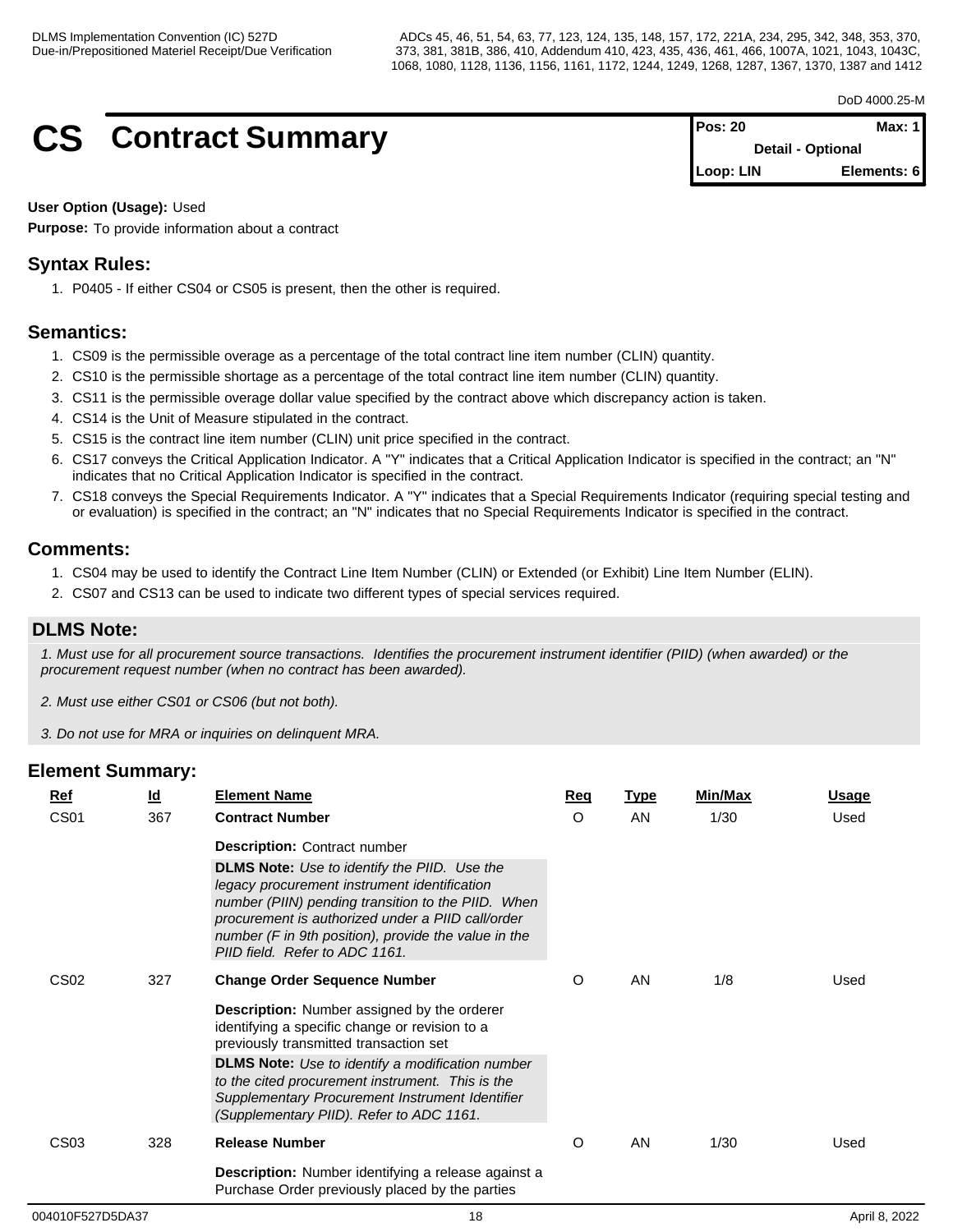|                  |                           |                                                                                                                                                |                                                                                                                                                                                                                                                                                                                                                                                                                                                                                                                                              |          |             |         | DoD 4000.25-M |
|------------------|---------------------------|------------------------------------------------------------------------------------------------------------------------------------------------|----------------------------------------------------------------------------------------------------------------------------------------------------------------------------------------------------------------------------------------------------------------------------------------------------------------------------------------------------------------------------------------------------------------------------------------------------------------------------------------------------------------------------------------------|----------|-------------|---------|---------------|
| <b>Ref</b>       | $\underline{\mathsf{Id}}$ | ADC 1161.                                                                                                                                      | <b>Element Name</b><br>involved in the transaction<br><b>DLMS Note:</b> 1. Use to identify the legacy four<br>positon call/order number associated with the PIIN.<br>2. Do not use for the PIID call/order number. The<br>PIID call/order number is mapped to CS01. Refer to                                                                                                                                                                                                                                                                 | Req      | <b>Type</b> | Min/Max | Usage         |
| CS <sub>04</sub> | 128                       |                                                                                                                                                | <b>Reference Identification Qualifier</b>                                                                                                                                                                                                                                                                                                                                                                                                                                                                                                    | X        | ID          | 2/3     | Used          |
|                  |                           | Description: Code qualifying the Reference<br>Identification<br>DLMS Note: Use the appropriate code, based on<br>the CS01 or CS06 information. |                                                                                                                                                                                                                                                                                                                                                                                                                                                                                                                                              |          |             |         |               |
|                  |                           | 83<br>BV<br>C7                                                                                                                                 | Code Name<br>Extended (or Exhibit) Line Item Number (ELIN)<br><b>DLMS Note:</b><br>Use to identify the Exhibit Line Item Number (ELIN), or the ELIN including the Subcontract Exhibit Line<br>Item Number (SUBELIN), as appropriate.<br>Purchase Order Line Item Identifier (Buyer)<br><b>DLMS Note:</b><br>Use to identify the Purchase Request Line Item Number (PRLIN).<br><b>Contract Line Item Number</b><br><b>DLMS Note:</b><br>Use to identify the Contract Line Item Number (CLIN), or the CLIN including the Subcontract Line Item |          |             |         |               |
| CS <sub>05</sub> | 127                       |                                                                                                                                                | Number (SUBCLIN), as appropriate.<br><b>Reference Identification</b>                                                                                                                                                                                                                                                                                                                                                                                                                                                                         | $\times$ | <b>AN</b>   | 1/30    | Used          |
|                  |                           |                                                                                                                                                | <b>Description:</b> Reference information as defined for a<br>particular Transaction Set or as specified by the<br>Reference Identification Qualifier                                                                                                                                                                                                                                                                                                                                                                                        |          |             |         |               |
| CS <sub>06</sub> | 324                       |                                                                                                                                                | <b>Purchase Order Number</b>                                                                                                                                                                                                                                                                                                                                                                                                                                                                                                                 | $\circ$  | AN.         | 1/22    | Used          |
|                  |                           |                                                                                                                                                | Description: Identifying number for Purchase Order<br>assigned by the orderer/purchaser<br><b>DLMS Note:</b> Use to identify the purchase request<br>number for procurement source transactions when<br>there is no contract award and no contract number<br>assignment. Do not use with prepositioned materiel<br>receipt transactions. When using, do not use CS01,<br>CS02, or CS03.                                                                                                                                                      |          |             |         |               |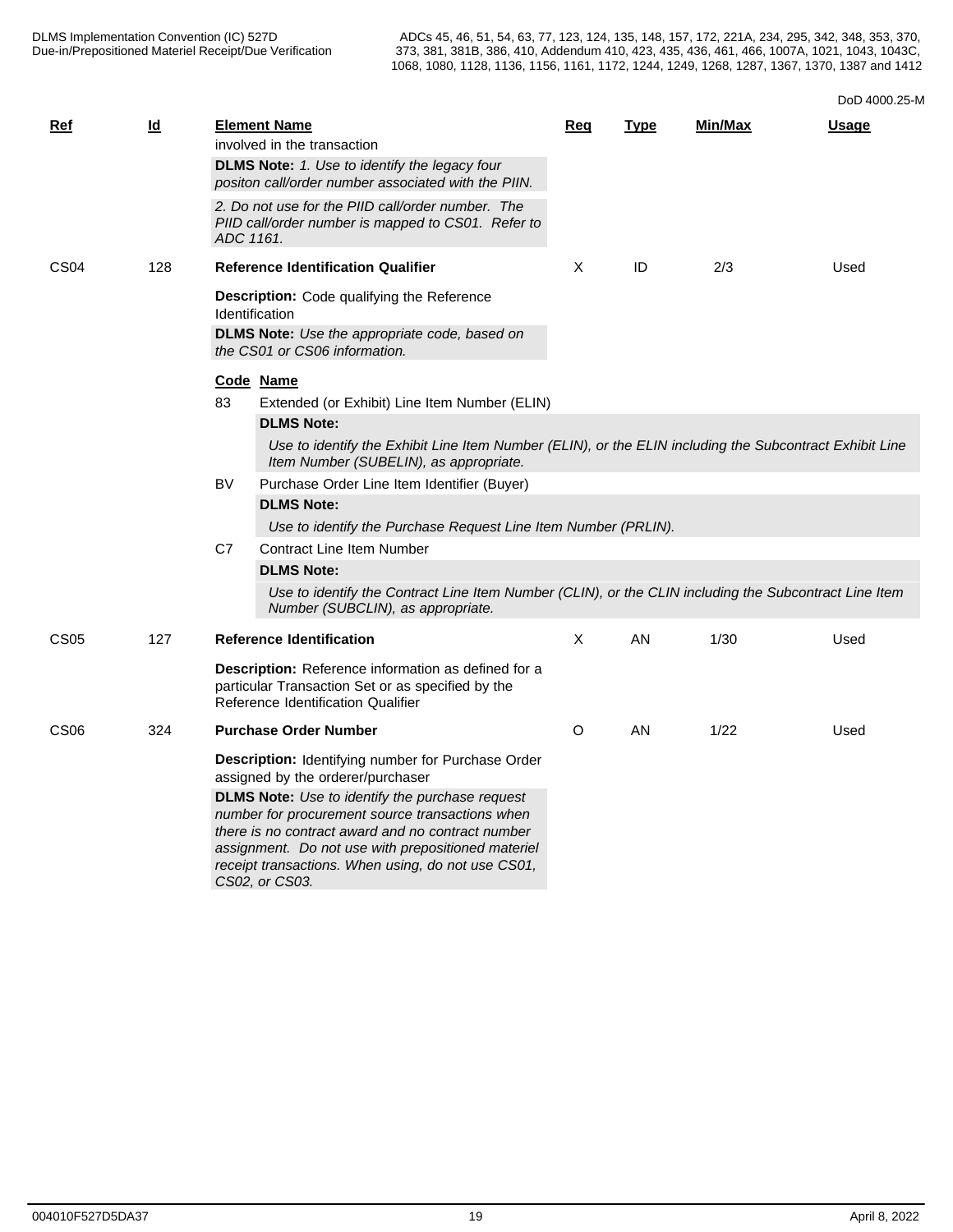DoD 4000.25-M

# **N9** Reference Identification **Pos: 30 Max: 10 Max: 10**

**Detail - Optional Loop: LIN Elements: 3**

### **User Option (Usage):** Used

**Purpose:** To transmit identifying information as specified by the Reference Identification Qualifier

## **Syntax Rules:**

- 1. R0203 At least one of N902 or N903 is required.
- 2. C0605 If N906 is present, then N905 is required.

# **Semantics:**

- 1. N906 reflects the time zone which the time reflects.
- 2. N907 contains data relating to the value cited in N902.

## **DLMS Note:**

*Must use for all non-procurement source transactions to identify the transaction number.*

| <b>Ref</b> | $\underline{\mathsf{Id}}$ | <b>Element Name</b>                                                                                                                                                                                                                      | Req      | <b>Type</b> | <b>Min/Max</b> | Usage    |
|------------|---------------------------|------------------------------------------------------------------------------------------------------------------------------------------------------------------------------------------------------------------------------------------|----------|-------------|----------------|----------|
| N901       | 128                       | <b>Reference Identification Qualifier</b>                                                                                                                                                                                                | м        | ID          | 2/3            | Must use |
|            |                           | Description: Code qualifying the Reference<br>Identification                                                                                                                                                                             |          |             |                |          |
|            |                           | Code Name                                                                                                                                                                                                                                |          |             |                |          |
|            |                           | <b>TN</b><br><b>Transaction Reference Number</b>                                                                                                                                                                                         |          |             |                |          |
|            |                           | <b>DLMS Note:</b>                                                                                                                                                                                                                        |          |             |                |          |
|            |                           | Use to identify the document number.                                                                                                                                                                                                     |          |             |                |          |
|            |                           | EVI<br>Event Identification                                                                                                                                                                                                              |          |             |                |          |
|            |                           | <b>DLMS Note:</b>                                                                                                                                                                                                                        |          |             |                |          |
|            |                           | 1. Use for DLA Disposition Services PMR for relocation of FMS requisitioned materiel with associated<br>freeze action pending approval. The only applicable value for this transaction is Code F=Freeze<br>Indicator. Refer to ADC 1156. |          |             |                |          |
|            |                           | 2. Qualifier EVI is a migration code approved for use in X12 version 4030.                                                                                                                                                               |          |             |                |          |
| N902       | 127                       | <b>Reference Identification</b>                                                                                                                                                                                                          | $\times$ | <b>AN</b>   | 1/30           | Must use |
|            |                           | <b>Description:</b> Reference information as defined for a<br>particular Transaction Set or as specified by the<br>Reference Identification Qualifier                                                                                    |          |             |                |          |
| N907       | C040                      | <b>Reference Identifier</b>                                                                                                                                                                                                              | $\circ$  | Comp        |                | Used     |
|            |                           | <b>Description:</b> To identify one or more reference<br>numbers or identification numbers as specified by<br>the Reference Qualifier                                                                                                    |          |             |                |          |
|            |                           | <b>DLMS Note:</b> The following codes are authorized.                                                                                                                                                                                    |          |             |                |          |
| N907-01    | 128                       | <b>Reference Identification Qualifier</b>                                                                                                                                                                                                | M        | ID          | 2/3            | Must use |
|            |                           | <b>Description:</b> Code qualifying the Reference<br>Identification                                                                                                                                                                      |          |             |                |          |
|            |                           | Code Name<br>W <sub>1</sub><br>Disposal Turn-In Document Number                                                                                                                                                                          |          |             |                |          |
|            |                           | <b>DLMS Note:</b>                                                                                                                                                                                                                        |          |             |                |          |
|            |                           | 1. Use to identify the Disposal Turn-In Document (DTID) Number when provided as a secondary                                                                                                                                              |          |             |                |          |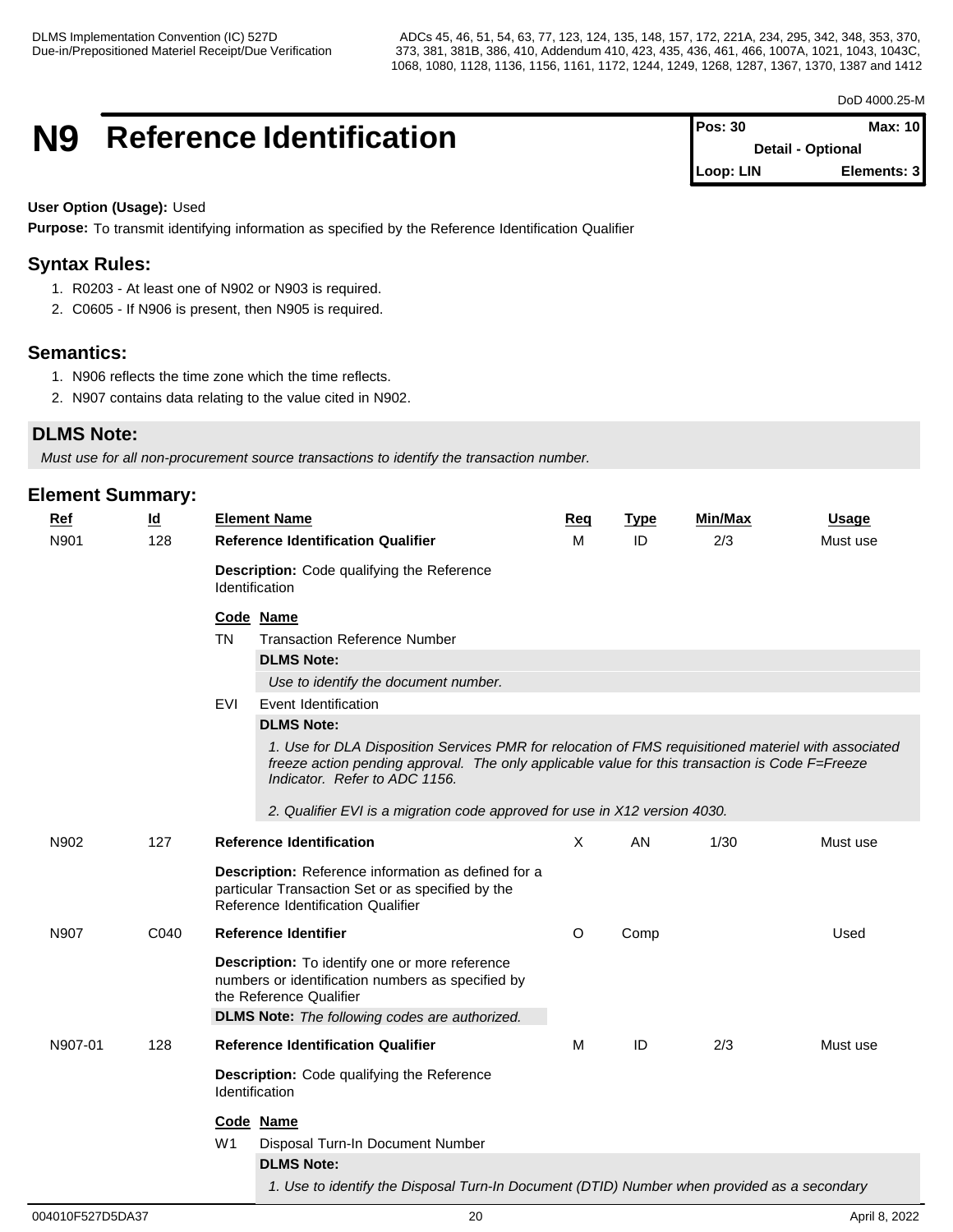DoD 4000.25-M

|         |     | Code Name                                                                                                                                                                                                                                                                                                                                                                                                                                                                                                                                                                                                                                                                                                                    |          |    |      |          |
|---------|-----|------------------------------------------------------------------------------------------------------------------------------------------------------------------------------------------------------------------------------------------------------------------------------------------------------------------------------------------------------------------------------------------------------------------------------------------------------------------------------------------------------------------------------------------------------------------------------------------------------------------------------------------------------------------------------------------------------------------------------|----------|----|------|----------|
|         |     | reference number. The DTID number is used by DLA Disposition Services as a unique number to<br>identify property that was turned into a DLA Disposition Service Field Office. The value of the DTID may<br>be the original turn-in document number or may be a unique control number (UCN) assigned by the<br>Field Office during receipt processing when the original DTID number is not adequate to uniquely<br>identify the property.<br>2. Authorized for DLA Disposition Services use in prepositioned materiel receipt transactions for<br>relocation (1/BR02/20 code DE with 2/LIN01/10 code N). Use in conjunction with the controlling<br>document number cited at 2/N901/030/TN. Refer to the Addendum to ADC 410. |          |    |      |          |
| N907-02 | 127 | <b>Reference Identification</b>                                                                                                                                                                                                                                                                                                                                                                                                                                                                                                                                                                                                                                                                                              | м        | AN | 1/30 | Must use |
|         |     | Description: Reference information as defined for a<br>particular Transaction Set or as specified by the<br>Reference Identification Qualifier                                                                                                                                                                                                                                                                                                                                                                                                                                                                                                                                                                               |          |    |      |          |
| N907-03 | 128 | <b>Reference Identification Qualifier</b>                                                                                                                                                                                                                                                                                                                                                                                                                                                                                                                                                                                                                                                                                    | $\times$ | ID | 2/3  | Used     |
|         |     | <b>Description:</b> Code qualifying the Reference<br>Identification                                                                                                                                                                                                                                                                                                                                                                                                                                                                                                                                                                                                                                                          |          |    |      |          |
|         |     | Code Name<br><b>Account Suffix Code</b><br>60<br><b>DLMS Note:</b><br>Use in conjunction with the DTID Number (N907-01 Code W1) to identify the DTID Suffix Code, when<br>applicable. DLMS enhancement, refer to ADC 466.                                                                                                                                                                                                                                                                                                                                                                                                                                                                                                    |          |    |      |          |
| N907-04 | 127 | <b>Reference Identification</b>                                                                                                                                                                                                                                                                                                                                                                                                                                                                                                                                                                                                                                                                                              | X        | AN | 1/30 | Used     |
|         |     | <b>Description:</b> Reference information as defined for a<br>particular Transaction Set or as specified by the<br>Reference Identification Qualifier                                                                                                                                                                                                                                                                                                                                                                                                                                                                                                                                                                        |          |    |      |          |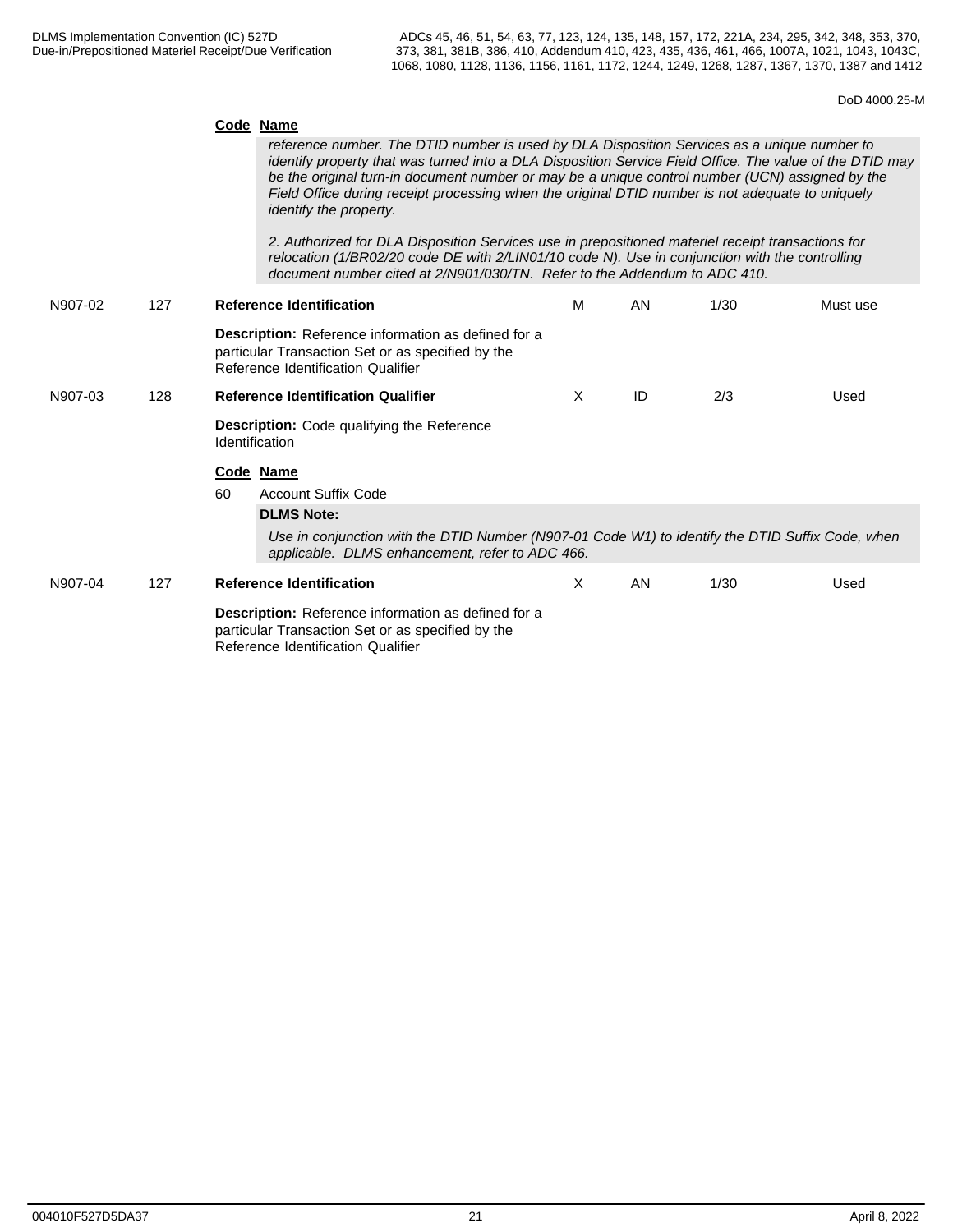DoD 4000.25-M

# **RCD** Receiving Conditions **Pos: 40 Max: 1 Pos: 40 Max: 1**

**Detail - Mandatory Loop: RCD Elements: 3**

## **User Option (Usage):** Must use

**Purpose:** To report receiving conditions and specify contested quantities

# **Syntax Rules:**

- 1. R020406 At least one of RCD02, RCD04 or RCD06 is required.
- 2. P0203 If either RCD02 or RCD03 is present, then the other is required.
- 3. P0405 If either RCD04 or RCD05 is present, then the other is required.
- 4. P060708 If either RCD06, RCD07 or RCD08 are present, then the others are required.
- 5. P091011 If either RCD09, RCD10 or RCD11 are present, then the others are required.
- 6. P121314 If either RCD12, RCD13 or RCD14 are present, then the others are required.
- 7. P151617 If either RCD15, RCD16 or RCD17 are present, then the others are required.
- 8. P181920 If either RCD18, RCD19 or RCD20 are present, then the others are required.

## **Semantics:**

- 1. RCD01 is the receiving advice line item identification.
- 2. RCD21 is the cumulative quantity of goods received for a specific time period.

### **Comments:**

- 1. See the Data Element Dictionary for a complete list of receiving condition IDs.
- 2. RCD06 through RCD20 provide for five different quantities whose condition upon receipt is under question.

## **DLMS Note:**

*1. Use a separate 2/RCD/040 loop whenever characteristics identified in the 2/RCD/040 and 2/LM/120 loops differ for quantities reported in RCD02.*

*2. Use in due-in, prepositioned materiel receipt (PMR), delinquent due-in inquiry and response, and due-in reconciliation inquiry and response transactions to report multiple quantities distinguished by characteristics identified through coding cited in the 2/LM/120 loop.* 

*3. Associate each iteration of the 2/RCD/040 loop with the item referenced in the 2/LIN/010 segment and the controlling number referenced in either the 2/CS/020 segment (for procurement source transactions) or the 2/N9/030 segment (for non-procurement source transactions) and the assignment number cited in 2/RCD01/040.*

*4. For due-in transactions, use the 2/QTY/310 loop to stratify the RCD due-in quantity by receiving location, when desired. When the entire RCD quantity is due in to one location, specify the receiving location in the 2/N1/210 loop. NOTE: UIT/IUID information cannot be provided for quantities stratified by the 2/QTY/310 loop.*

*5. DLMS enhancement.*

| <u>Ref</u><br>RCD <sub>01</sub> | <u>ld</u><br>350 | <b>Element Name</b><br><b>Assigned Identification</b>                                                                                                                                                                                                                                                                                                                                 | Req | <u>Type</u><br>AN | <b>Min/Max</b><br>1/20 | <u>Usage</u><br>Used |
|---------------------------------|------------------|---------------------------------------------------------------------------------------------------------------------------------------------------------------------------------------------------------------------------------------------------------------------------------------------------------------------------------------------------------------------------------------|-----|-------------------|------------------------|----------------------|
|                                 |                  | <b>Description:</b> Alphanumeric characters assigned for<br>differentiation within a transaction set                                                                                                                                                                                                                                                                                  |     |                   |                        |                      |
|                                 |                  | <b>DLMS Note:</b> Use with due-in and PMR transactions<br>to assign a sequential number for each 2/RCD/040<br>loop iteration. Cite a 1 in the first iteration; increase<br>incrementally by one in each subsequent iteration.<br>Use in conjunction with the controlling number in<br>either the 2/CS/020 segment or the 2/N9/030<br>segment to uniquely identify each due-in or PMR. |     |                   |                        |                      |
|                                 |                  | When reversing a due-in or PMR transaction or<br>inquiring about a delinquent due-in, cite the original<br>unique number previously assigned in the original                                                                                                                                                                                                                          |     |                   |                        |                      |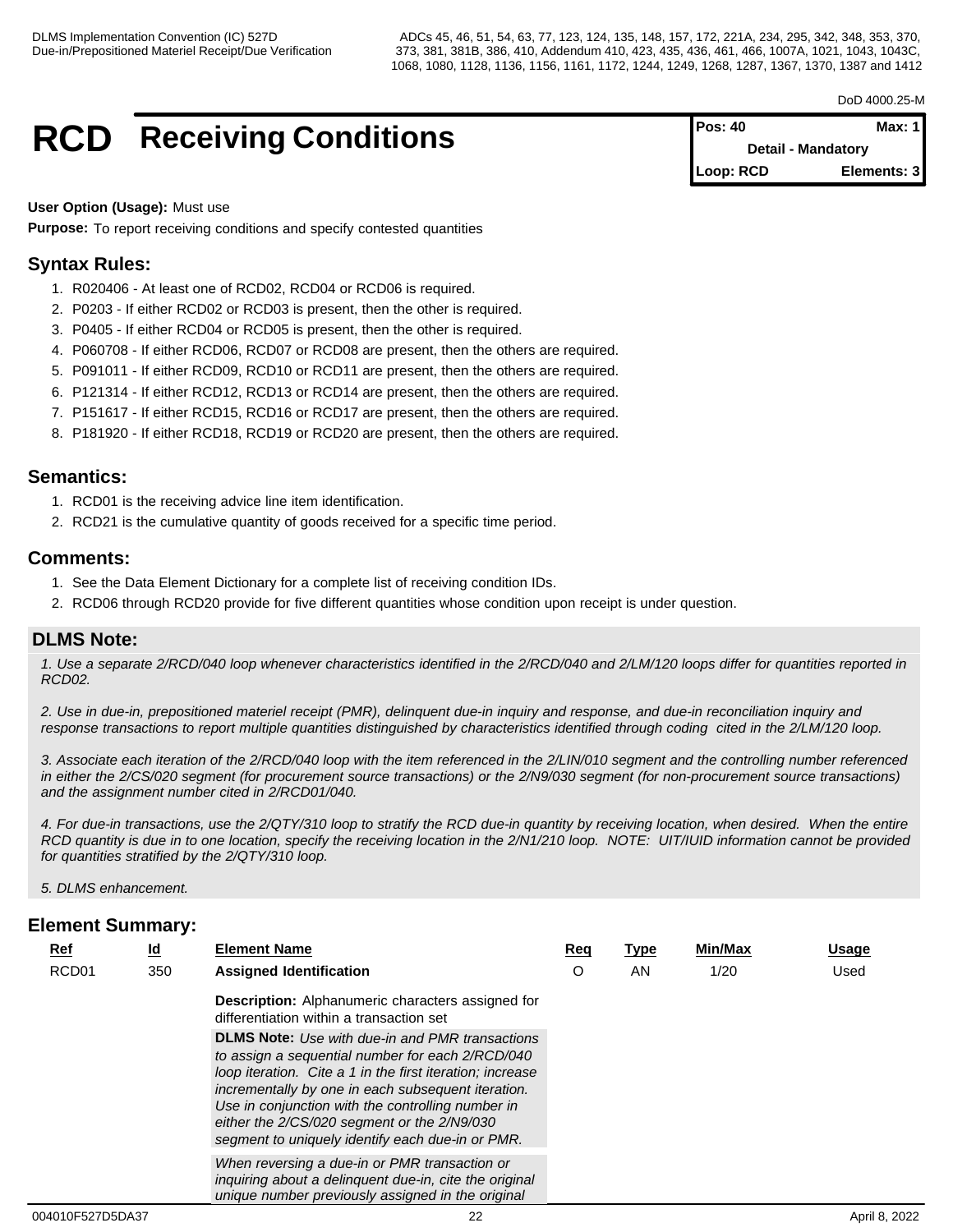|                   |                           |                                                                                                                                                                                                                                                                                                                                                                                                                           |            |             |         | DoD 4000.25-M |
|-------------------|---------------------------|---------------------------------------------------------------------------------------------------------------------------------------------------------------------------------------------------------------------------------------------------------------------------------------------------------------------------------------------------------------------------------------------------------------------------|------------|-------------|---------|---------------|
| Ref               | $\underline{\mathsf{Id}}$ | <b>Element Name</b><br>transaction.                                                                                                                                                                                                                                                                                                                                                                                       | <u>Req</u> | <b>Type</b> | Min/Max | <b>Usage</b>  |
| RCD <sub>02</sub> | 663                       | <b>Quantity Units Received or Accepted</b>                                                                                                                                                                                                                                                                                                                                                                                | X          | R           | 1/9     | Must use      |
|                   |                           | Description: Number of Units Received or<br>Accepted                                                                                                                                                                                                                                                                                                                                                                      |            |             |         |               |
|                   |                           | DLMS Note: 1. Express as a whole number with no<br>decimals.                                                                                                                                                                                                                                                                                                                                                              |            |             |         |               |
|                   |                           | 2. Use to indicate the total quantity due-in for the<br>item identified in the 2/LIN/010 segment. For<br>delinquent due-in inquiry and advice and due-in<br>reconciliation inquiry and advice transactions, this is<br>the open due-in quantity. For delayed NIMS<br>replenishment shipments this is the NIMS site<br>required quantity that is not available for shipment<br>until the provided estimated shipping date. |            |             |         |               |
|                   |                           | 3. To reverse all or part of a due-in or PMR<br>transaction, use a minus sign in front of the quantity<br>to be reversed. Do not reverse delinquent due-in<br>inquiry and advice and due-in reconciliation inquiry<br>and advice transactions.                                                                                                                                                                            |            |             |         |               |
|                   |                           | 4. Express as a whole number with no decimals.                                                                                                                                                                                                                                                                                                                                                                            |            |             |         |               |
|                   |                           | 5. A field size exceeding 5 positions may not be<br>received or understood by the recipient's automated<br>processing system. See introductory DLMS note<br>4d.                                                                                                                                                                                                                                                           |            |             |         |               |
| RCD <sub>03</sub> | C001                      | <b>Composite Unit of Measure</b>                                                                                                                                                                                                                                                                                                                                                                                          | X          | Comp        |         | Must use      |
|                   |                           | Description: To identify a composite unit of<br>measure(See Figures Appendix for examples of<br>use)                                                                                                                                                                                                                                                                                                                      |            |             |         |               |
| RCD03-01          | 355                       | Unit or Basis for Measurement Code                                                                                                                                                                                                                                                                                                                                                                                        | М          | ID          | 2/2     | Must use      |
|                   |                           | Description: Code specifying the units in which a<br>value is being expressed, or manner in which a<br>measurement has been taken                                                                                                                                                                                                                                                                                         |            |             |         |               |
|                   |                           | <b>DLMS Note:</b> 1. Use to identify the unit of issue for<br>the materiel.                                                                                                                                                                                                                                                                                                                                               |            |             |         |               |
|                   |                           | 2. DLMS users see the Unit of Issue and Purchase<br>Unit Conversion Table for available codes.                                                                                                                                                                                                                                                                                                                            |            |             |         |               |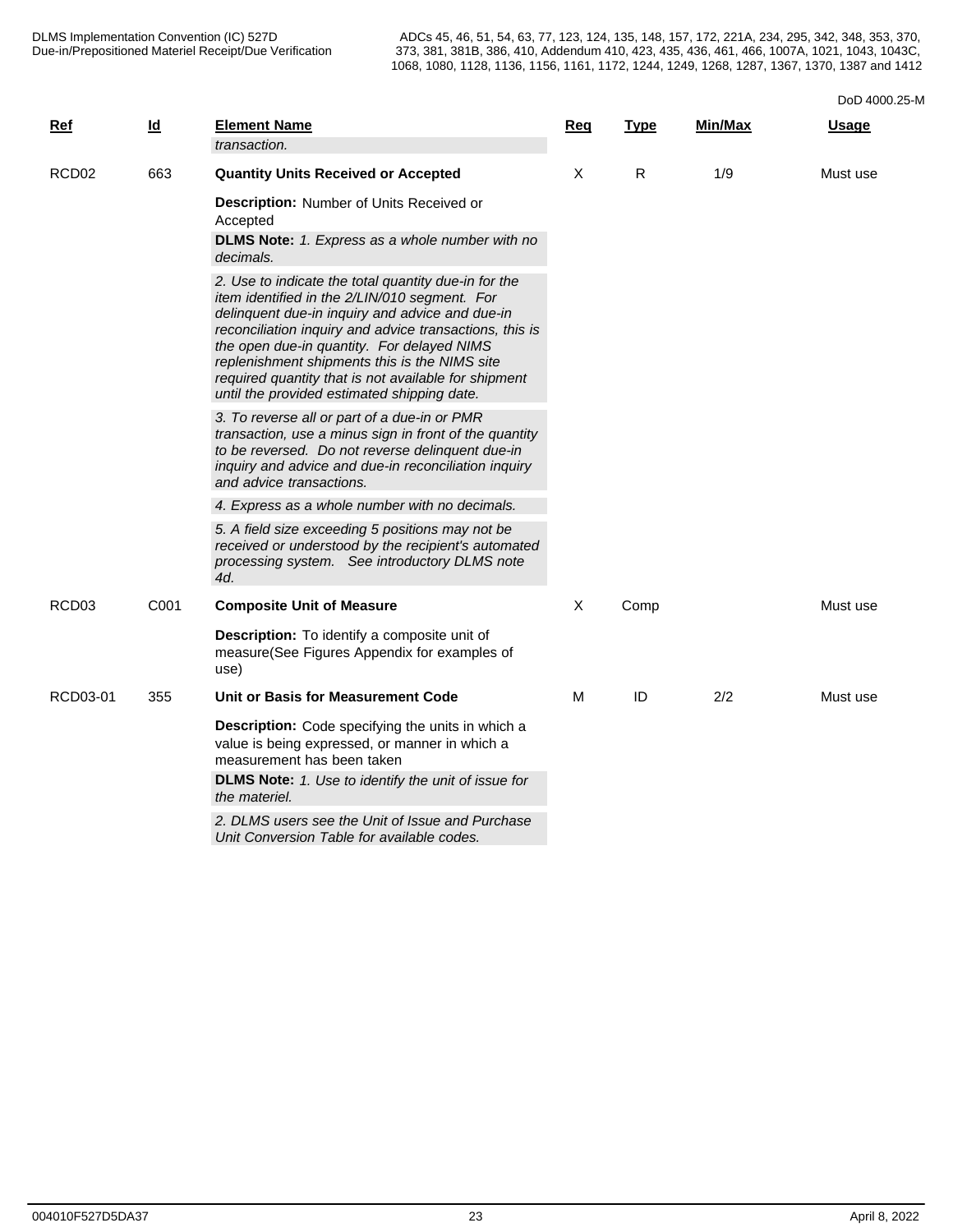DoD 4000.25-M

| G62 | <b>Date/Time</b> | <b>Pos: 50</b> | Max: 10         |  |
|-----|------------------|----------------|-----------------|--|
|     |                  | Detail         | <b>Optional</b> |  |

**Detail - Optional Loop: RCD Elements: 4**

**User Option (Usage):** Used

**Purpose:** To specify pertinent dates and times

# **Syntax Rules:**

- 1. R0103 At least one of G6201 or G6203 is required.
- 2. P0102 If either G6201 or G6202 is present, then the other is required.
- 3. P0304 If either G6203 or G6204 is present, then the other is required.

# **DLMS Note:**

*1. Use to define unique dates associated with the transaction.* 

*2. Must use one repetition for due-in and prepositioned materiel receipt (PMR) transactions to identify the estimated delivery date.*

*3. Use additional repetitions to define unique dates associated with the transaction.*

| <b>Ref</b> | $\underline{\mathsf{Id}}$ |           | <b>Element Name</b>                                                                                                                                                                                                           | <b>Req</b> | <b>Type</b> | Min/Max | <b>Usage</b> |
|------------|---------------------------|-----------|-------------------------------------------------------------------------------------------------------------------------------------------------------------------------------------------------------------------------------|------------|-------------|---------|--------------|
| G6201      | 432                       |           | <b>Date Qualifier</b>                                                                                                                                                                                                         | X          | ID          | 2/2     | Must use     |
|            |                           |           | Description: Code specifying type of date                                                                                                                                                                                     |            |             |         |              |
|            |                           | BF.       | <b>DLMS Note:</b> 1. For subsistence items, use either<br>code BJ or BF (but not both), as appropriate for<br>non-procurement source due-in and PMR<br>transactions only; otherwise, do not use code BJ or                    |            |             |         |              |
|            |                           |           | 2. The following codes are authorized.                                                                                                                                                                                        |            |             |         |              |
|            |                           |           | Code Name                                                                                                                                                                                                                     |            |             |         |              |
|            |                           | 07        | <b>Effective Date</b>                                                                                                                                                                                                         |            |             |         |              |
|            |                           |           | <b>DLMS Note:</b>                                                                                                                                                                                                             |            |             |         |              |
|            |                           |           | Use to identify the map effective date. Use with due-in and PMR for mapping products. Authorized<br>DLMS migration enhancement. See DLMS introductory note 4g.                                                                |            |             |         |              |
|            |                           | 17        | <b>Estimated Delivery Date</b>                                                                                                                                                                                                |            |             |         |              |
|            |                           |           | <b>DLMS Note:</b>                                                                                                                                                                                                             |            |             |         |              |
|            |                           |           | Must use in each due-in and PMR transaction. Use with delinguent due-in advice and due-in<br>reconciliation advice transactions only when providing a revised date. Use with due-in reconciliation<br>inquiry when available. |            |             |         |              |
|            |                           | 52        | Ordered                                                                                                                                                                                                                       |            |             |         |              |
|            |                           |           | <b>DLMS Note:</b>                                                                                                                                                                                                             |            |             |         |              |
|            |                           |           | Commercial Asset Visibility (CAV) uses to indicate an order date in the PMR transaction.                                                                                                                                      |            |             |         |              |
|            |                           | <b>BB</b> | <b>Transaction Control Date</b>                                                                                                                                                                                               |            |             |         |              |
|            |                           |           | <b>DLMS Note:</b>                                                                                                                                                                                                             |            |             |         |              |
|            |                           |           | Use to cite the date the transaction was prepared.                                                                                                                                                                            |            |             |         |              |
|            |                           | <b>BC</b> | <b>Publication Date</b>                                                                                                                                                                                                       |            |             |         |              |
|            |                           |           | <b>DLMS Note:</b>                                                                                                                                                                                                             |            |             |         |              |
|            |                           |           | Use to identify the map edition date. Use with due-in and PMR for mapping products. Authorized DLMS<br>migration enhancement. See DLMS introductory note 4g.                                                                  |            |             |         |              |
|            |                           | <b>TR</b> | Transfer                                                                                                                                                                                                                      |            |             |         |              |
|            |                           |           | <b>DLMS Note:</b>                                                                                                                                                                                                             |            |             |         |              |
|            |                           |           | 1. Used to identify the estimated shipping date for delayed replenishment shipments to NIMS sites for<br>the required quantity not available for immediate shipment. Only for use with PMR transactions                       |            |             |         |              |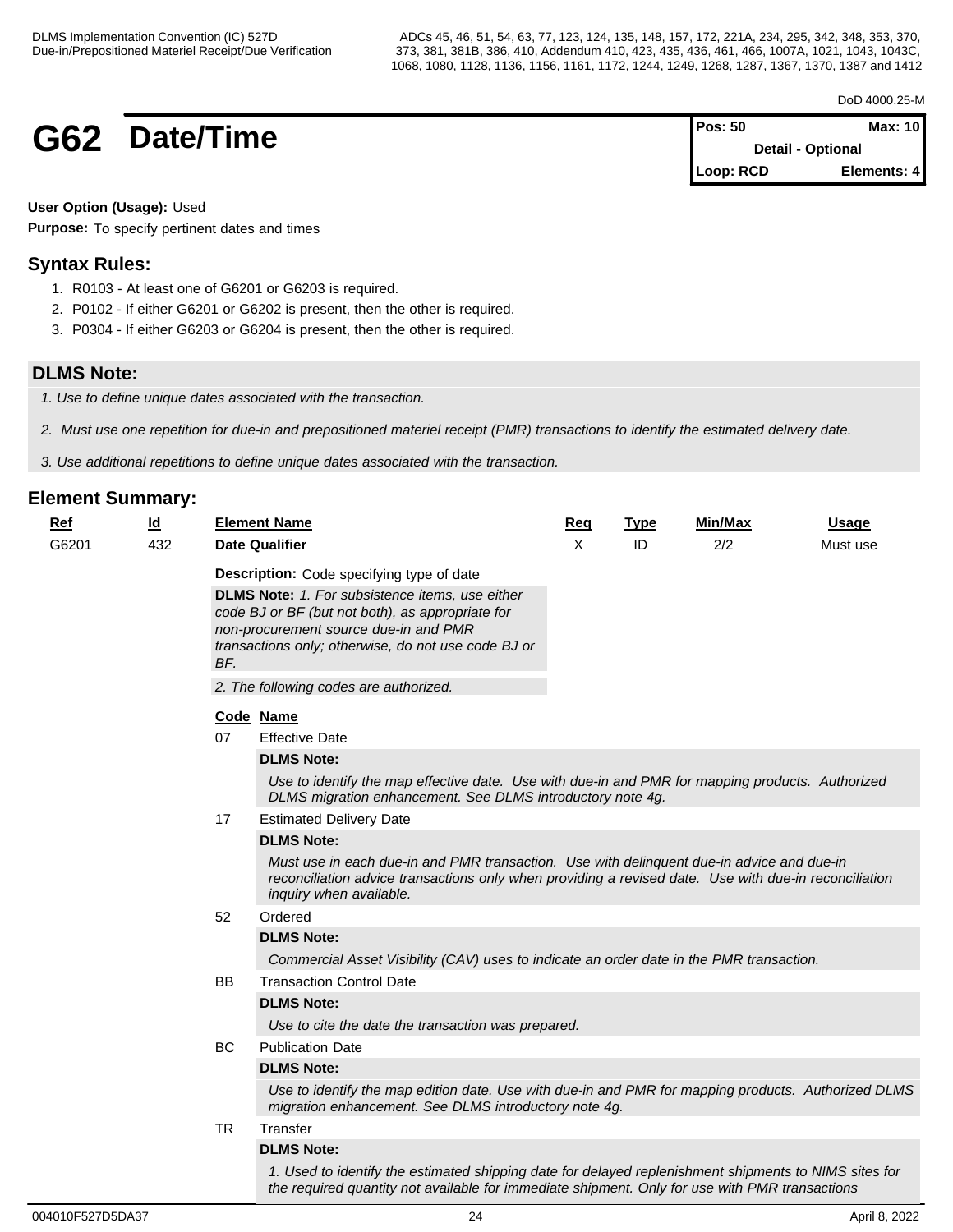DoD 4000.25-M

|       |     | Code Name      | (1/BR02/020 code 'DE), with BR06 code 'RS' and 2/LIN02/010 code 'N' (relocations). An ANSI data<br>maintenance action has been taken to establish a more appropriate qualifier.<br>2. DLMS enhancement. See introductory DLMS note 4a.                                                                                               |   |           |     |          |
|-------|-----|----------------|--------------------------------------------------------------------------------------------------------------------------------------------------------------------------------------------------------------------------------------------------------------------------------------------------------------------------------------|---|-----------|-----|----------|
| G6202 | 373 | <b>Date</b>    |                                                                                                                                                                                                                                                                                                                                      | X | DT        | 8/8 | Must use |
|       |     |                | <b>Description:</b> Date expressed as CCYYMMDD                                                                                                                                                                                                                                                                                       |   |           |     |          |
| G6203 | 176 |                | <b>Time Qualifier</b>                                                                                                                                                                                                                                                                                                                | X | ID        | 1/2 | Used     |
|       |     |                | <b>Description:</b> Code specifying the reported time<br><b>DLMS Note:</b> The following codes are authorized.                                                                                                                                                                                                                       |   |           |     |          |
|       |     | Code Name<br>W | <b>Effective Time</b><br><b>DLMS Note:</b><br>Use in conjunction with G6201 code BB only to establish unique date/time stamp. Express time in<br>six-position format (HHMMSS). This is an authorized DLMS enhancement; see introductory DLMS 5g.                                                                                     |   |           |     |          |
| G6204 | 337 | <b>Time</b>    |                                                                                                                                                                                                                                                                                                                                      | X | <b>TM</b> | 4/8 | Used     |
|       |     | $(00-99)$      | Description: Time expressed in 24-hour clock time<br>as follows: HHMM, or HHMMSS, or HHMMSSD, or<br>HHMMSSDD, where $H =$ hours (00-23), $M =$ minutes<br>$(00-59)$ , S = integer seconds $(00-59)$ and DD =<br>decimal seconds; decimal seconds are expressed<br>as follows: $D = \text{tenths} (0-9)$ and $DD = \text{hundredths}$ |   |           |     |          |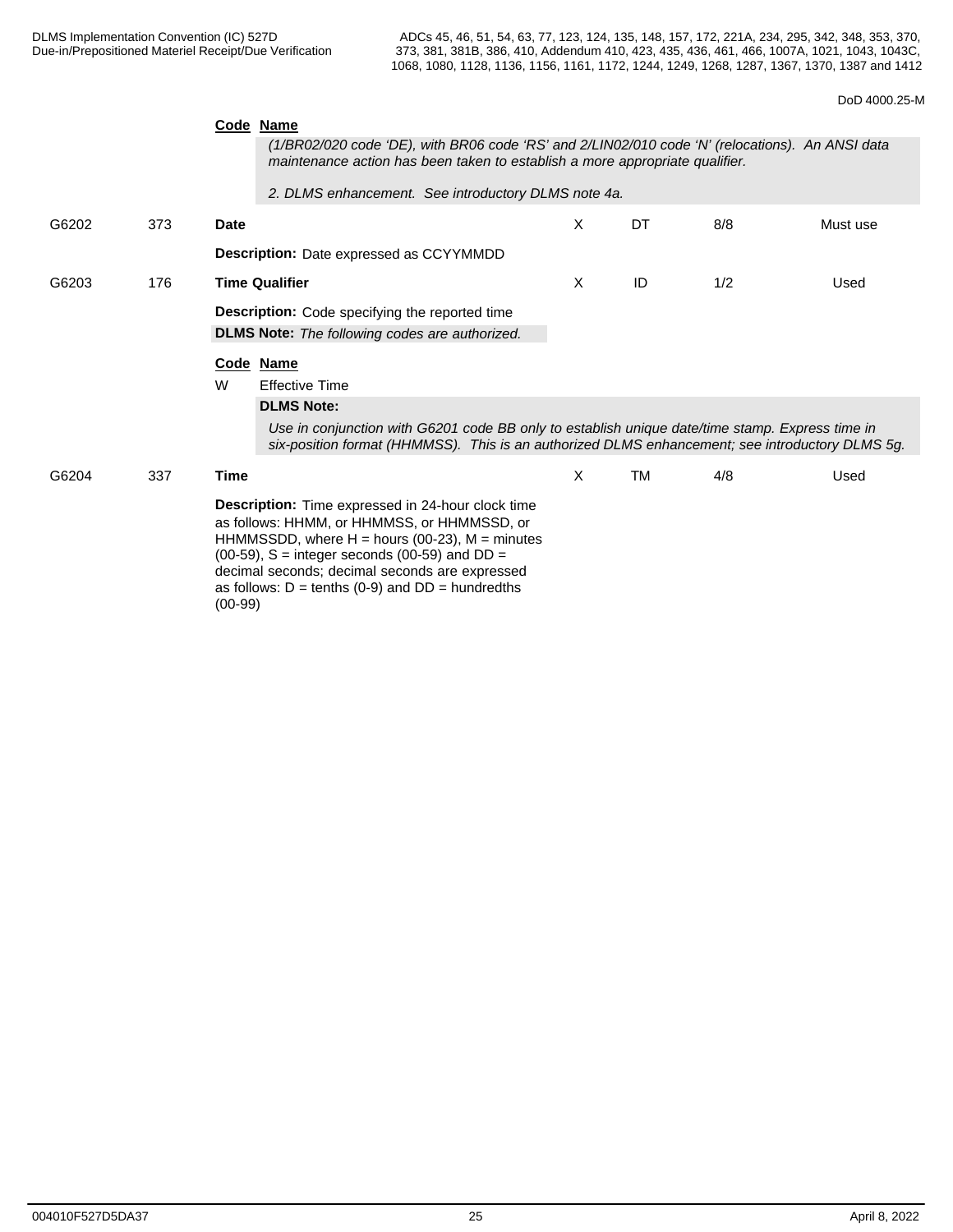DoD 4000.25-M

# GF Furnished Goods and Services **Pos: 60** Max: 1

**Detail - Optional Loop: RCD Elements: 4**

## **User Option (Usage):** Used

**Purpose:** To specify information related to furnished material, equipment, property, information, and services

# **Syntax Rules:**

- 1. P0102 If either GF01 or GF02 is present, then the other is required.
- 2. P0506 If either GF05 or GF06 is present, then the other is required.
- 3. P0809 If either GF08 or GF09 is present, then the other is required.

# **Semantics:**

1. GF04 is the value of government-furnished property.

## **DLMS Note:**

*1. Use only with non-procurement source due-in transactions. Do not use when reversing a transaction.*

*2. Use either the Manufacturing Directive Number (MDN) or procurement instrument identifier (PIID) (but not both) associated with a furnished materiel transaction to reference the associated contract. Identify the controlling transaction number in the 2/N9/030 segment.*

*3. Segment is a DLMS enhancement. See introductory DLMS note 4a.*

| Ref              | $\underline{\mathsf{Id}}$ | <b>Element Name</b>                                                                                                                                                                                                                                                            | Req      | <b>Type</b> | Min/Max | <b>Usage</b> |
|------------------|---------------------------|--------------------------------------------------------------------------------------------------------------------------------------------------------------------------------------------------------------------------------------------------------------------------------|----------|-------------|---------|--------------|
| GF <sub>01</sub> | 128                       | <b>Reference Identification Qualifier</b>                                                                                                                                                                                                                                      | X        | ID          | 2/3     | Used         |
|                  |                           | <b>Description:</b> Code qualifying the Reference<br>Identification                                                                                                                                                                                                            |          |             |         |              |
|                  |                           | Code Name<br>W <sub>3</sub><br>Manufacturing Directive Number<br><b>DLMS Note:</b>                                                                                                                                                                                             |          |             |         |              |
|                  |                           | DLMS enhancement; see introductory DLMS note 4a.                                                                                                                                                                                                                               |          |             |         |              |
| GF <sub>02</sub> | 127                       | <b>Reference Identification</b>                                                                                                                                                                                                                                                | $\times$ | <b>AN</b>   | 1/30    | Used         |
|                  |                           | Description: Reference information as defined for a<br>particular Transaction Set or as specified by the<br>Reference Identification Qualifier                                                                                                                                 |          |             |         |              |
| GF <sub>03</sub> | 367                       | <b>Contract Number</b>                                                                                                                                                                                                                                                         | O        | <b>AN</b>   | 1/30    | Used         |
|                  |                           | <b>Description: Contract number</b><br>DLMS Note: 1. Use to identify the PIID. Use the<br>legacy PIIN pending transition to the PIID. When<br>GFM authorized under a PIID call/order number (F<br>in 9th position), provide the value in the PIID field.<br>Refer to ADC 1161. |          |             |         |              |
|                  |                           | 2. DLMS enhancement; see introductory DLMS note<br>4a.                                                                                                                                                                                                                         |          |             |         |              |
| GF07             | 328                       | <b>Release Number</b>                                                                                                                                                                                                                                                          | O        | <b>AN</b>   | 1/30    | Used         |
|                  |                           | <b>Description:</b> Number identifying a release against a<br>Purchase Order previously placed by the parties<br>involved in the transaction                                                                                                                                   |          |             |         |              |
|                  |                           | <b>DLMS Note:</b> 1. Use to identify the legacy four<br>position call/order number associated with the PIIN.                                                                                                                                                                   |          |             |         |              |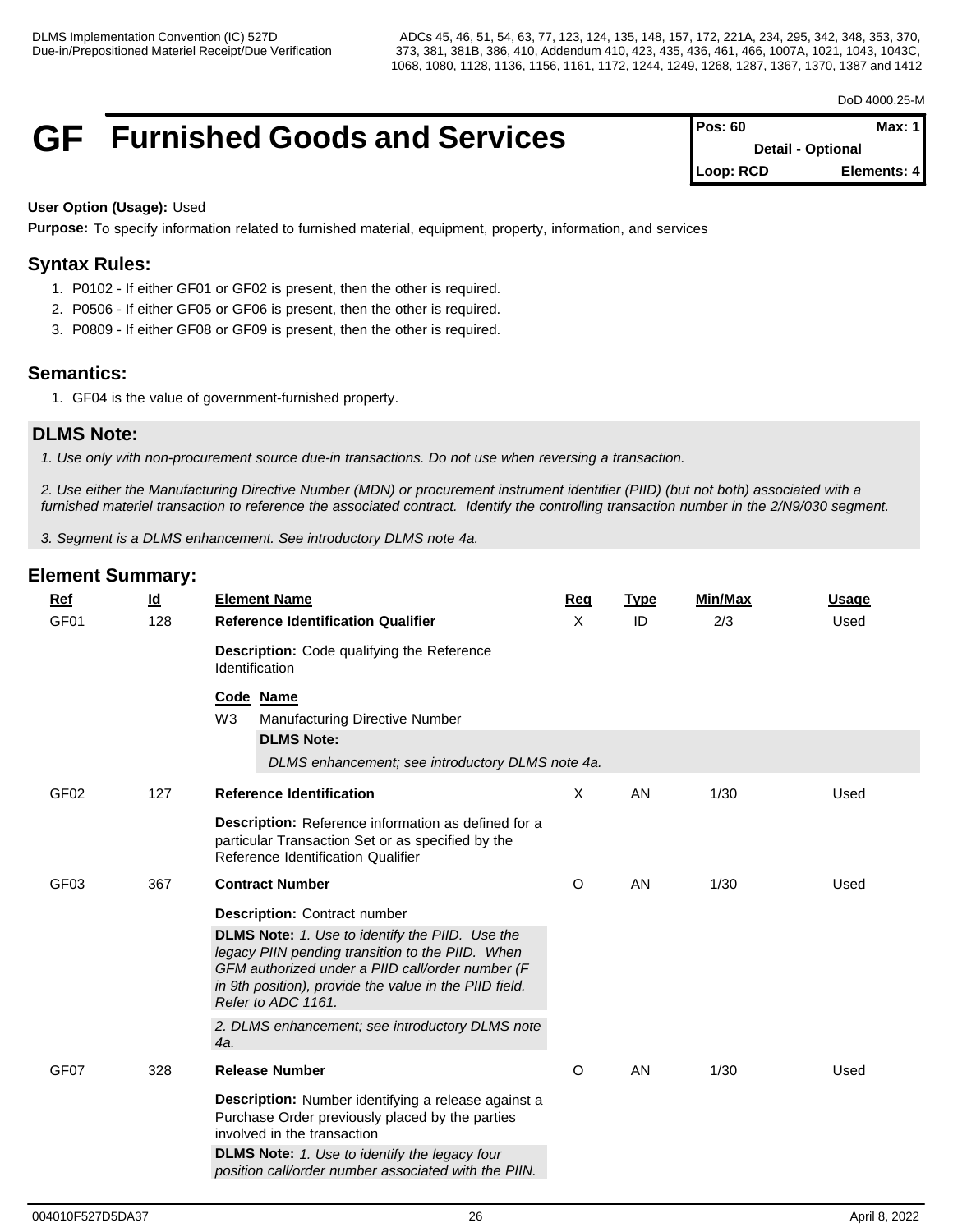*4a.*

ADCs 45, 46, 51, 54, 63, 77, 123, 124, 135, 148, 157, 172, 221A, 234, 295, 342, 348, 353, 370, 373, 381, 381B, 386, 410, Addendum 410, 423, 435, 436, 461, 466, 1007A, 1021, 1043, 1043C, 1068, 1080, 1128, 1136, 1156, 1161, 1172, 1244, 1249, 1268, 1287, 1367, 1370, 1387 and 1412

DoD 4000.25-M

| <b>Ref</b> | Id | <b>Element Name</b>                                                                                                  | Req | Type | Min/Max | <u>Usage</u> |
|------------|----|----------------------------------------------------------------------------------------------------------------------|-----|------|---------|--------------|
|            |    | 2. Do not use for the PIID call/order number. The<br>PIID call/order number is mapped to GF03. Refer to<br>ADC 1161. |     |      |         |              |
|            |    | 3. DLMS enhancement; See introductory DLMS note                                                                      |     |      |         |              |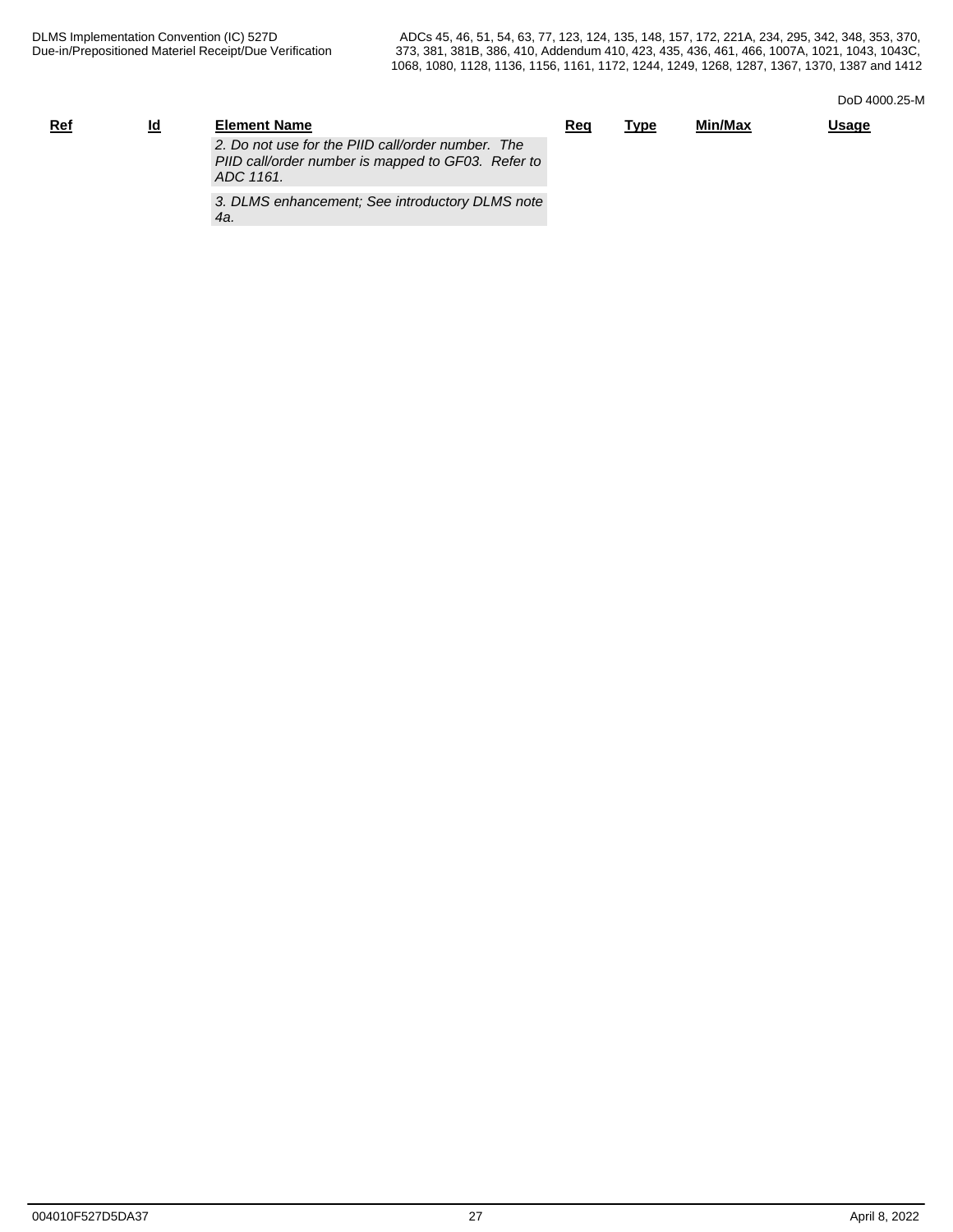DoD 4000.25-M

| <b>DD</b><br><b>Demand Detail</b> | <b>TPos: 80</b>           | Max: 100 |  |
|-----------------------------------|---------------------------|----------|--|
|                                   | Detail<br><b>Optional</b> |          |  |

**Detail - Optional Loop: RCD Elements: 10**

## **User Option (Usage):** Used

**Purpose:** To describe the type of demand and the intended use of material

# **Syntax Rules:**

- 1. C0201 If DD02 is present, then DD01 is required.
- 2. P030405 If either DD03, DD04 or DD05 are present, then the others are required.
- 3. C0605 If DD06 is present, then DD05 is required.
- 4. C1009 If DD10 is present, then DD09 is required.

# **Semantics:**

1. DD08 transmits the stock level indicator. A "Y" indicates that the material is normally carried in stock; an "N" indicates that the material is not normally stocked.

# **DLMS Note:**

*1. Use in non-procurement source due-in transactions to stratify the due-in quantity by the applicable weapon system when weapon system* designator information was provided for the associated materiel return. This use is a DLMS enhancement; see introductory DLMS note 4a. *The sum of the individual quantities in DD07, reported by repetition of this segment, may not exceed the quantity reported in RCD02 of the 2/RCD/040 loop.*

*2. Use with due-in and PMR to support mapping product data. Authorized DLMS migration enhancement for mapping products. Refer to ADC 1172.*

| <u>Ref</u><br>DD <sub>01</sub> | <u>ld</u><br>1271 | <b>Element Name</b><br><b>Industry Code</b>                                                                                                                                                                       | Req<br>X | <b>Type</b><br>AN | <b>Min/Max</b><br>1/30 | <b>Usage</b><br>Used |
|--------------------------------|-------------------|-------------------------------------------------------------------------------------------------------------------------------------------------------------------------------------------------------------------|----------|-------------------|------------------------|----------------------|
|                                |                   | Description: Code indicating a code from a specific<br>industry code list                                                                                                                                         |          |                   |                        |                      |
| DD <sub>02</sub>               | 1270              | <b>Code List Qualifier Code</b>                                                                                                                                                                                   | $\circ$  | ID                | 1/3                    | Used                 |
|                                |                   | <b>Description:</b> Code identifying a specific industry<br>code list                                                                                                                                             |          |                   |                        |                      |
|                                |                   | Code Name                                                                                                                                                                                                         |          |                   |                        |                      |
|                                |                   | <b>MPP</b><br>Mapping Product Procurement Type                                                                                                                                                                    |          |                   |                        |                      |
|                                |                   | <b>DLMS Note:</b>                                                                                                                                                                                                 |          |                   |                        |                      |
|                                |                   | 1. Use to identify Mapping Product Procurement Type. DD01 code values authorized for use with MPP<br>are identified in DLM 4000.25, DLMS, Volume 2. Required for due-in and PMR for mapping products.             |          |                   |                        |                      |
|                                |                   | 2. At this time a local code MPP is established for use in 527D version 4010. A data maintenance<br>action has been submitted for establishment of MPP - Mapping Product Procurement Type in a future<br>version. |          |                   |                        |                      |
| DD <sub>03</sub>               | 128               | <b>Reference Identification Qualifier</b>                                                                                                                                                                         | $\times$ | ID                | 2/3                    | Used                 |
|                                |                   | <b>Description:</b> Code qualifying the Reference<br>Identification                                                                                                                                               |          |                   |                        |                      |
|                                |                   | Code Name                                                                                                                                                                                                         |          |                   |                        |                      |
|                                |                   | W <sub>2</sub><br>Weapon System Number                                                                                                                                                                            |          |                   |                        |                      |
|                                |                   | <b>DLMS Note:</b>                                                                                                                                                                                                 |          |                   |                        |                      |
|                                |                   | 1. Use to identify the applicable weapon system designator code.                                                                                                                                                  |          |                   |                        |                      |
|                                |                   | 2. DLMS enhancement; see introductory DLMS note 4a.                                                                                                                                                               |          |                   |                        |                      |
|                                |                   |                                                                                                                                                                                                                   |          |                   |                        |                      |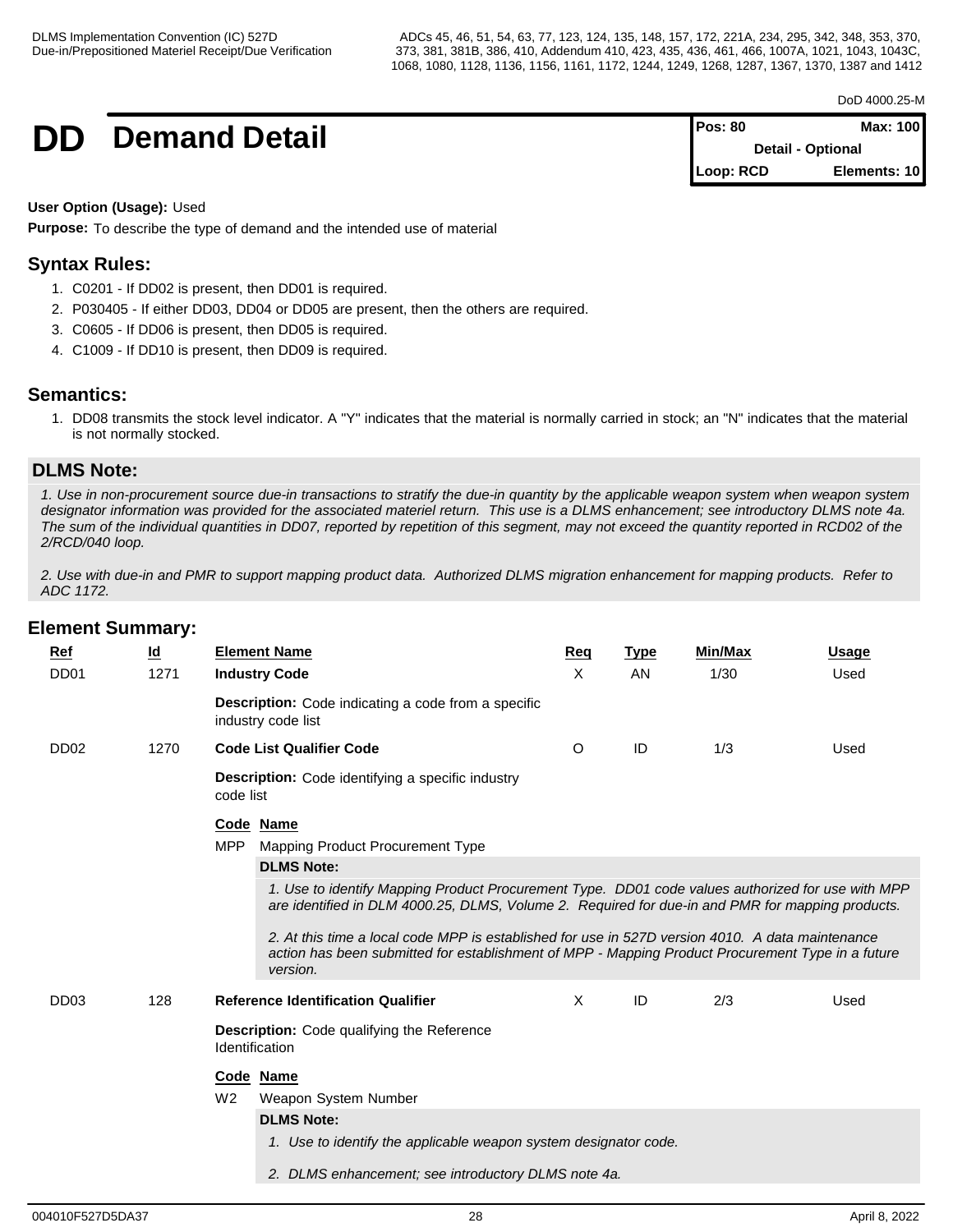|                  |      |                                                                                                                                                                                                                                                                                                                                                                                                                                                                                                                                                                                                                                                                                                                                                                                                                                                                                                                      |         |              |      | DoD 4000.25-M |
|------------------|------|----------------------------------------------------------------------------------------------------------------------------------------------------------------------------------------------------------------------------------------------------------------------------------------------------------------------------------------------------------------------------------------------------------------------------------------------------------------------------------------------------------------------------------------------------------------------------------------------------------------------------------------------------------------------------------------------------------------------------------------------------------------------------------------------------------------------------------------------------------------------------------------------------------------------|---------|--------------|------|---------------|
| DD <sub>04</sub> | 127  | <b>Reference Identification</b>                                                                                                                                                                                                                                                                                                                                                                                                                                                                                                                                                                                                                                                                                                                                                                                                                                                                                      | X       | AN           | 1/30 | Used          |
|                  |      | Description: Reference information as defined for a<br>particular Transaction Set or as specified by the<br>Reference Identification Qualifier                                                                                                                                                                                                                                                                                                                                                                                                                                                                                                                                                                                                                                                                                                                                                                       |         |              |      |               |
| DD <sub>05</sub> | 1271 | <b>Industry Code</b>                                                                                                                                                                                                                                                                                                                                                                                                                                                                                                                                                                                                                                                                                                                                                                                                                                                                                                 | X       | AN           | 1/30 | Used          |
|                  |      | <b>Description:</b> Code indicating a code from a specific<br>industry code list                                                                                                                                                                                                                                                                                                                                                                                                                                                                                                                                                                                                                                                                                                                                                                                                                                     |         |              |      |               |
| DD <sub>06</sub> | 1270 | <b>Code List Qualifier Code</b>                                                                                                                                                                                                                                                                                                                                                                                                                                                                                                                                                                                                                                                                                                                                                                                                                                                                                      | O       | ID           | 1/3  | Used          |
|                  |      | <b>Description:</b> Code identifying a specific industry<br>code list                                                                                                                                                                                                                                                                                                                                                                                                                                                                                                                                                                                                                                                                                                                                                                                                                                                |         |              |      |               |
|                  |      | Code Name<br>Service and Agency Code<br>71<br><b>DLMS Note:</b><br>Use to identify the Service associated with the weapon system designator code for the due-in quantity.                                                                                                                                                                                                                                                                                                                                                                                                                                                                                                                                                                                                                                                                                                                                            |         |              |      |               |
| DD <sub>07</sub> | 380  | Quantity                                                                                                                                                                                                                                                                                                                                                                                                                                                                                                                                                                                                                                                                                                                                                                                                                                                                                                             | O       | $\mathsf{R}$ | 1/15 | Used          |
| DD <sub>08</sub> | 1073 | <b>Description:</b> Numeric value of quantity<br><b>DLMS Note:</b> 1. Express as a whole number with no<br>decimals.<br>2. Use to identify the quantity due-in for the weapon<br>system designator code identified in DD04.<br>3. DLMS enhancement; see introductory DLMS note<br>4a.<br>Yes/No Condition or Response Code<br>Description: Code indicating a Yes or No condition<br>or response<br><b>DLMS Note:</b> Use to provide the Automatic Initial<br>Distribution Required indicator. Indicates whether<br>an Automatic Initial Distribution or subscription<br>requirement exists for the materiel. A "Y" indicates<br>yes; an "N" indicates no. Required for due-in and<br>PMR for mapping products. If the Automatic Initial<br>Distribution Required Indicator is "Y", then<br>2/QTY01/310 code AH, Total Automatic Initial<br>Distribution Quantity, is required.<br>All valid standard codes are used. | O       | ID           | 1/1  | Used          |
| DD <sub>09</sub> | 1271 | <b>Industry Code</b><br><b>Description:</b> Code indicating a code from a specific                                                                                                                                                                                                                                                                                                                                                                                                                                                                                                                                                                                                                                                                                                                                                                                                                                   | X       | AN           | 1/30 | Used          |
|                  |      | industry code list                                                                                                                                                                                                                                                                                                                                                                                                                                                                                                                                                                                                                                                                                                                                                                                                                                                                                                   |         |              |      |               |
| DD <sub>10</sub> | 1270 | <b>Code List Qualifier Code</b><br><b>Description:</b> Code identifying a specific industry<br>code list                                                                                                                                                                                                                                                                                                                                                                                                                                                                                                                                                                                                                                                                                                                                                                                                             | $\circ$ | ID           | 1/3  | Used          |
|                  |      | Code Name<br>MPT<br><b>Mapping Product Type</b><br><b>DLMS Note:</b><br>1. Use to identify Mapping Product Type. Code values authorized for DD09 entry with MPT are<br>identified in DLM 4000.25, DLMS, Volume 2. Required for due-in and PMR for mapping products.<br>2. At this time a local code MPT is established for use in 527R version 4010. A data maintenance<br>action has been submitted for establishment of MPT - Mapping Product Type Code in a future version.                                                                                                                                                                                                                                                                                                                                                                                                                                       |         |              |      |               |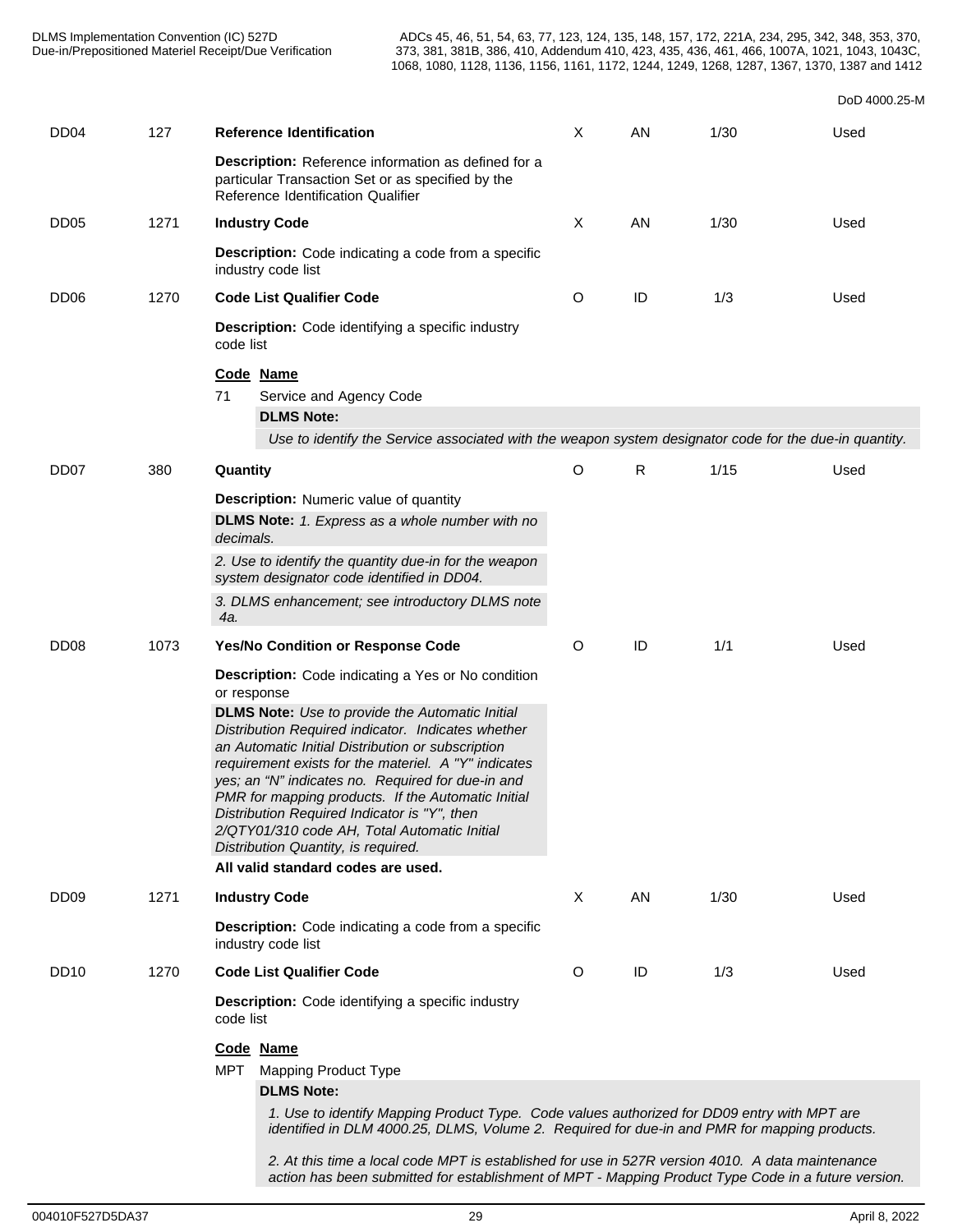DoD 4000.25-M

# **N9** Reference Identification **Pos: 90** Max: 5

**Detail - Optional Loop: RCD Elements: 3**

## **User Option (Usage):** Used

**Purpose:** To transmit identifying information as specified by the Reference Identification Qualifier

## **Syntax Rules:**

- 1. R0203 At least one of N902 or N903 is required.
- 2. C0605 If N906 is present, then N905 is required.

# **Semantics:**

- 1. N906 reflects the time zone which the time reflects.
- 2. N907 contains data relating to the value cited in N902.

## **DLMS Note:**

*Use multiple repetitions as needed to define unique data associated with the transaction.*

## **Element Summary:**

| $Ref$ | $\underline{\mathsf{Id}}$ |                                                                                                                                                                                                        | <b>Element Name</b>                                                                                                                                                                                                 | Req | <b>Type</b> | <b>Min/Max</b> | <b>Usage</b> |  |  |  |  |
|-------|---------------------------|--------------------------------------------------------------------------------------------------------------------------------------------------------------------------------------------------------|---------------------------------------------------------------------------------------------------------------------------------------------------------------------------------------------------------------------|-----|-------------|----------------|--------------|--|--|--|--|
| N901  | 128                       |                                                                                                                                                                                                        | <b>Reference Identification Qualifier</b>                                                                                                                                                                           | M   | ID          | 2/3            | Must use     |  |  |  |  |
|       |                           |                                                                                                                                                                                                        | <b>Description:</b> Code qualifying the Reference<br>Identification                                                                                                                                                 |     |             |                |              |  |  |  |  |
|       |                           |                                                                                                                                                                                                        | <b>DLMS Note:</b> The following codes are authorized.                                                                                                                                                               |     |             |                |              |  |  |  |  |
|       |                           |                                                                                                                                                                                                        | Code Name                                                                                                                                                                                                           |     |             |                |              |  |  |  |  |
|       |                           | 16                                                                                                                                                                                                     | Military Interdepartmental Purchase Request (MIPR) Number                                                                                                                                                           |     |             |                |              |  |  |  |  |
|       |                           |                                                                                                                                                                                                        | <b>DLMS Note:</b>                                                                                                                                                                                                   |     |             |                |              |  |  |  |  |
|       |                           | 1. Use for prepositioned materiel receipt (PMR) transactions to identify the Military Interdepartmental<br>Purchase Request (MIPR) number when tracking in-process maintenance; otherwise, do not use. |                                                                                                                                                                                                                     |     |             |                |              |  |  |  |  |
|       |                           |                                                                                                                                                                                                        | 2. DLMS enhancement; see introductory DLMS note 4a.                                                                                                                                                                 |     |             |                |              |  |  |  |  |
|       |                           | 43                                                                                                                                                                                                     | <b>Supporting Document Number</b>                                                                                                                                                                                   |     |             |                |              |  |  |  |  |
|       |                           |                                                                                                                                                                                                        | <b>DLMS Note:</b>                                                                                                                                                                                                   |     |             |                |              |  |  |  |  |
|       |                           |                                                                                                                                                                                                        | 1. Use in procurement source PMR when a document number is needed in addition to the contract<br>number. Identify the controlling contract number in the 2/CS/020 segment.                                          |     |             |                |              |  |  |  |  |
|       |                           |                                                                                                                                                                                                        | 2. Authorized DLMS enhancement for commercial repair returns shipped on a Reparable Receiving<br>Report with a MILSTRIP document number. DLMS enhancement; see introductory DLMS note 4.b.<br>Refer to ADC 1268.    |     |             |                |              |  |  |  |  |
|       |                           | 55                                                                                                                                                                                                     | Sequence Number                                                                                                                                                                                                     |     |             |                |              |  |  |  |  |
|       |                           |                                                                                                                                                                                                        | <b>DLMS Note:</b>                                                                                                                                                                                                   |     |             |                |              |  |  |  |  |
|       |                           |                                                                                                                                                                                                        | 1. For USAMMA Medical use in PMR transactions to identify the Sort Sequence Number.                                                                                                                                 |     |             |                |              |  |  |  |  |
|       |                           |                                                                                                                                                                                                        | 2. DLMS Component-unique enhancement. See introductory DLMS 4e.                                                                                                                                                     |     |             |                |              |  |  |  |  |
|       |                           | 6E                                                                                                                                                                                                     | Map Reference                                                                                                                                                                                                       |     |             |                |              |  |  |  |  |
|       |                           |                                                                                                                                                                                                        | <b>DLMS Note:</b>                                                                                                                                                                                                   |     |             |                |              |  |  |  |  |
|       |                           |                                                                                                                                                                                                        | Use to identify the National Geospatial-Intelligence Agency (NGA) Reference Number (NRN). Use with<br>due-in and PMR for mapping products. Authorized DLMS migration enhancement. See DLMS<br>introductory note 4g. |     |             |                |              |  |  |  |  |
|       |                           | 6G                                                                                                                                                                                                     | Map Number                                                                                                                                                                                                          |     |             |                |              |  |  |  |  |
|       |                           |                                                                                                                                                                                                        | <b>DLMS Note:</b>                                                                                                                                                                                                   |     |             |                |              |  |  |  |  |
|       |                           |                                                                                                                                                                                                        | Use to identify the map edition number. Use with due-in and PMR for mapping products. Authorized                                                                                                                    |     |             |                |              |  |  |  |  |

*DLMS migration enhancement. See DLMS introductory note 4g.*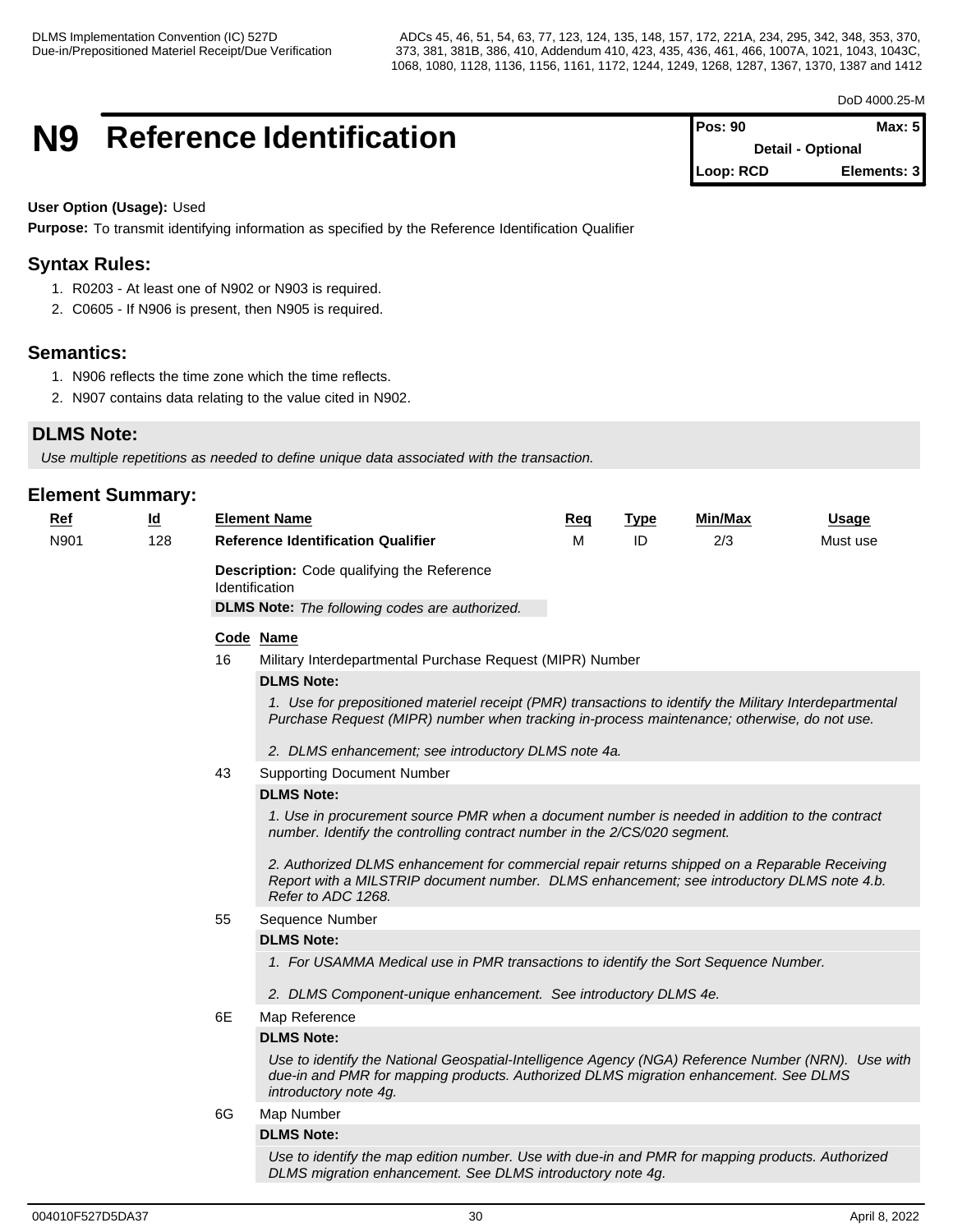DoD 4000.25-M

### **Code Name**

74 Work Breakdown Structure (WBS)

#### **DLMS Note:**

*Use in PMR transactions. Authorized DLMS enhancement under DLA industrial activity support agreement. Refer to ADC 1128.*

### 86 Operation Number

### **DLMS Note:**

*1. Use to identify the Key Operation (KO) Number associated with the JO.* 

*2. Authorized DLMS enhancement under DLA industrial activity support agreement. Refer to ADC 381.*

98 Container/Packaging Specification Number

#### **DLMS Note:**

*Use to identify the Disposition Services Container Identification (ID). DLA Disposition Services uses Disposition Services Container ID with PMR (Relocation) transactions (LIN01 code N). Authorized DLMS enhancement. Refer to ADC 410.*

#### 9R Job Order Number

#### **DLMS Note:**

*1. Use to identify Job Order (JO) Number.*

*2. Authorized DLMS enhancement under DLA industrial activity support agreement. Refer to ADC 381.*

#### AH Agreement Number

#### **DLMS Note:**

*1. Use in PMR transactions to identify the Depot Maintenance Inter-Service Support Agreement (DMISA) number when tracking in-process maintenance; otherwise, do not use.*

*2. DLMS enhancement; see introductory DLMS note 4a.*

#### CO Customer Order Number

#### **DLMS Note:**

*1. Use to identify the Customer Order Acceptance Record (COAR) applicable to the Job Order Number.*

*2. Authorized DLMS enhancement under DLA industrial activity support agreement. Refer to ADC 381 (or as applicable).*

CR Customer Reference Number

#### **DLMS Note:**

*1. Use the Customer Reference Number to cross-reference to the requisition number under which the materiel was ordered, when it differs from the turn-in/return document number used with Code TN. This is applicable to directed return of discrepant/deficient materiel and other types of retrograde shipments.*

*2. DLMS enhancement. Refer to ADC 353A and ADC 1249.*

CT Contract Number

#### **DLMS Note:**

*Use with non-procurement source transactions when a contract number is needed in addition to the transaction number for transaction tracking purposes. Identify the controlling transaction number in 2/N9/030.*

D9 Claim Number

#### **DLMS Note:**

*1. Use to identify the TDR control number directing the return. Recommended for inclusion in the PMR where an automated interface with the discrepancy reporting application is available.*

*2. DLMS enhancement. Refer to ADC 353.*

NN Nonconformance Report Number

#### **DLMS Note:**

*1. Use to identify the DoD WebSDR control number associated with the SDR Reply directing the return. Recommended for inclusion in the PMR where an automated interface with the discrepancy reporting application is available.*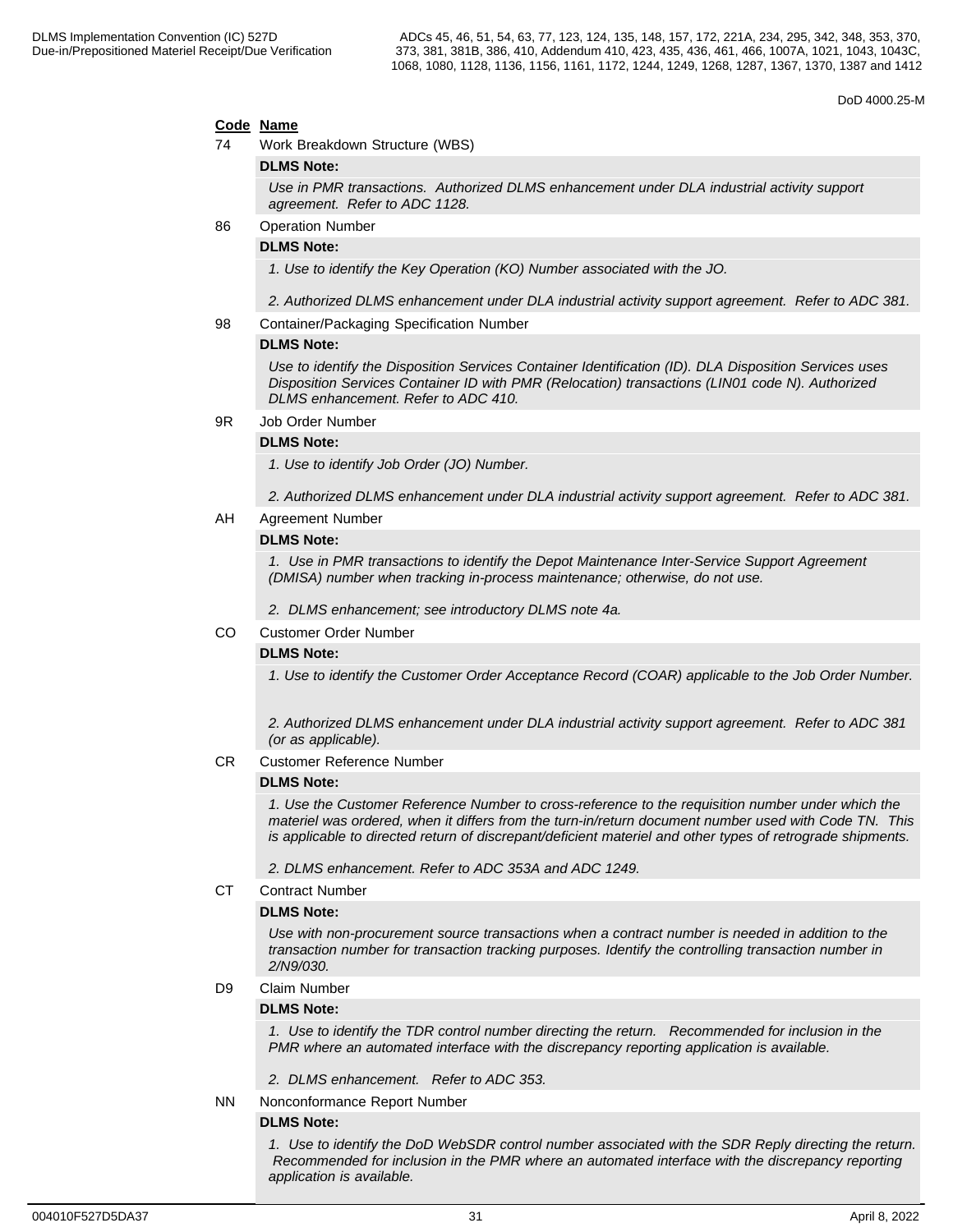DoD 4000.25-M

#### **Code Name**

*2. DLMS enhancement. Refer to ADC 353.*

Q9 Repair Order Number

### **DLMS Note:**

*Identifies the Associated Commercial Asset Visibility (CAV) Repair Document Number. Use to cite the appropriate repair document number (i.e., CAV Repair Cycle Document Number or CAV-Organic Repair Module (CAV-ORM) Repair Component Document Number), depending upon applicability. CAV uses with PMR transactions. Refer to ADC 342 and ADC 461.*

QR Quality Report Number

#### **DLMS Note:**

*1. Use to cite the PQDR report control number (RCN) when applicable to the return of quality deficient/suspected quality deficient materiel and to facilitate exhibit tracking.*

 *2. Authorized DLMS enhancement; Refer to ADC 353A and ADC 1007A.*

#### W8 Suffix **Suffix Suffix Suffix Suffix Suffix Suffix SUFFIX SUFFIX SUFFIX**

### **DLMS Note:**

*Use in connection with the document number cited in 2/N901/30.*

WO Work Order Number

#### **DLMS Note:**

*1. For Medical use in PMR transactions to identify the Build Directive Number for medical/surgical component assembly.* 

*2. A BDN identifies a given Build Directive. The BDN is used to identify a specific initiative to build medical sets. A first position of 1 or 2 indicates a locally established Build Directive, while a 7 or 8 indicates a DEPMEDS Build established by the Assembly Manager. A first position of 1 or 7 identifies a minor BDN, while a first position of 2 or 8 identifies a major BDN. An alpha in the first position identifies an assembly of components which were not packed on the original major BDN.*

*3. DLMS Component-unique enhancement. See introductory DLMS 4e.*

*4. A data maintenance action was approved in version 5010. The approved code/name is "BDN - Build Directive Number".*

X9 Internal Control Number

#### **DLMS Note:**

*Contractor's Reference Number is used to indicate the unique number used by the CAV II System to identify and track EDI transactions. Refer to ADC 342.*

PWC Preliminary Work Candidate Number

### **DLMS Note:**

*1. Use to identify a Requisition Alert Document Number.* 

*2. Authorized DLMS enhancement under Navy/DLA industrial activity support agreement. Refer to ADC 381.*

| N902    | 127  | <b>Reference Identification</b>                                                                                                                       | X | AN   | 1/30 | Must use |
|---------|------|-------------------------------------------------------------------------------------------------------------------------------------------------------|---|------|------|----------|
|         |      | <b>Description:</b> Reference information as defined for a<br>particular Transaction Set or as specified by the<br>Reference Identification Qualifier |   |      |      |          |
| N907    | C040 | Reference Identifier                                                                                                                                  | O | Comp |      | Used     |
|         |      | <b>Description:</b> To identify one or more reference<br>numbers or identification numbers as specified by<br>the Reference Qualifier                 |   |      |      |          |
| N907-01 | 128  | <b>Reference Identification Qualifier</b>                                                                                                             | M | ID   | 2/3  | Must use |
|         |      | <b>Description:</b> Code qualifying the Reference<br><b>Identification</b>                                                                            |   |      |      |          |
|         |      | <b>DLMS Note:</b> The following codes are authorized.                                                                                                 |   |      |      |          |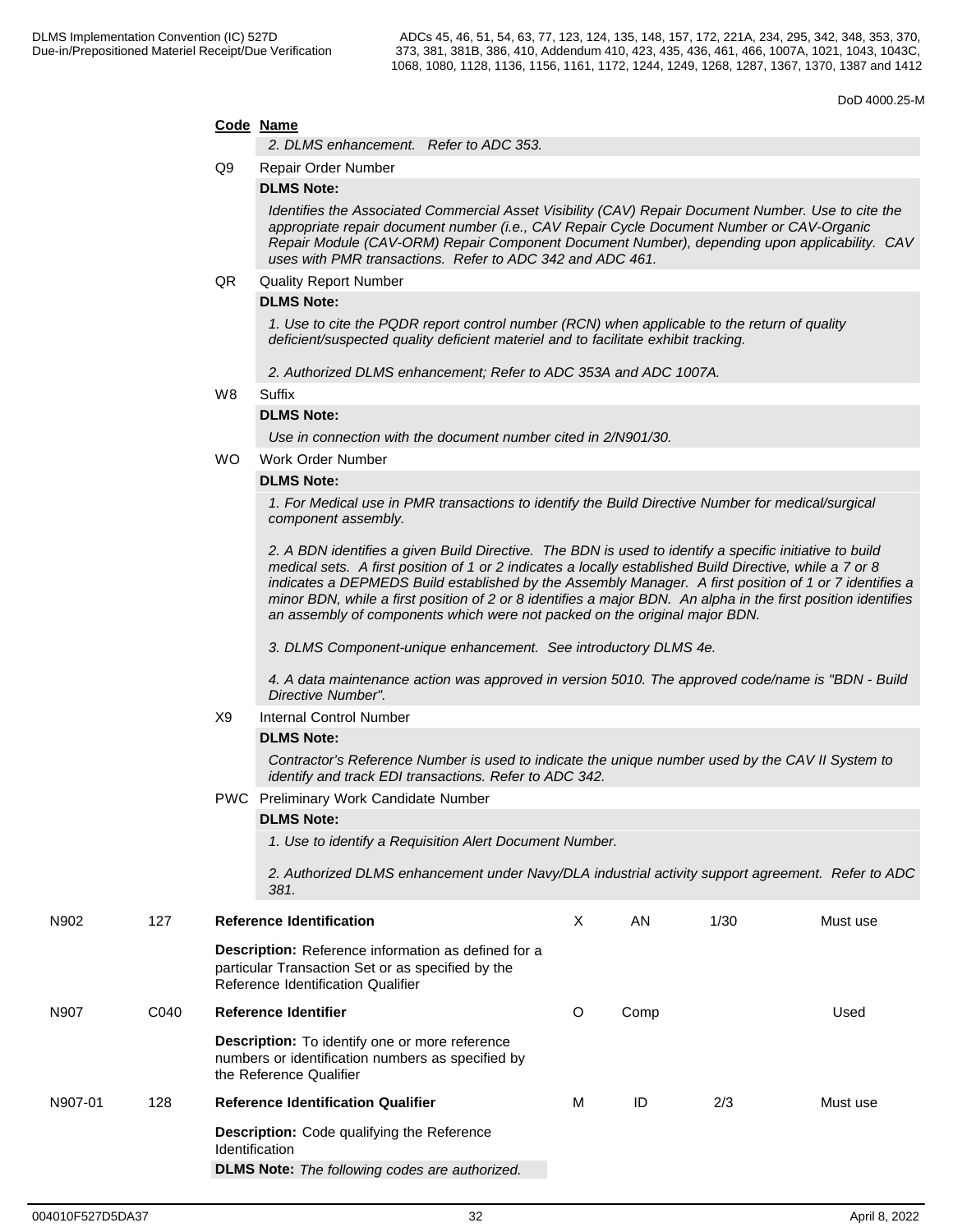DoD 4000.25-M

1/30 Must use

### **Code Name**

1Y Repair Action Number

#### **DLMS Note:**

*1. Use in conjunction with N901 code AH for PMR transactions to identify the DMISA line number when tracking in-process maintenance; otherwise, do not use.*

*2. DLMS enhancement; see introductory DLMS note 4a.*

### W8 Suffix

### **DLMS Note:**

*When used in association with the Requisition Alert Document Number (Qualifier PWC, above), this will be the requisition alert document suffix. The Requisition Alert Document Number Suffix is an Authorized DLMS enhancement under DLA industrial activity support agreement. Refer to ADC 381.*

## N907-02 127 **Reference Identification**

**Description:** Reference information as defined for a particular Transaction Set or as specified by the Reference Identification Qualifier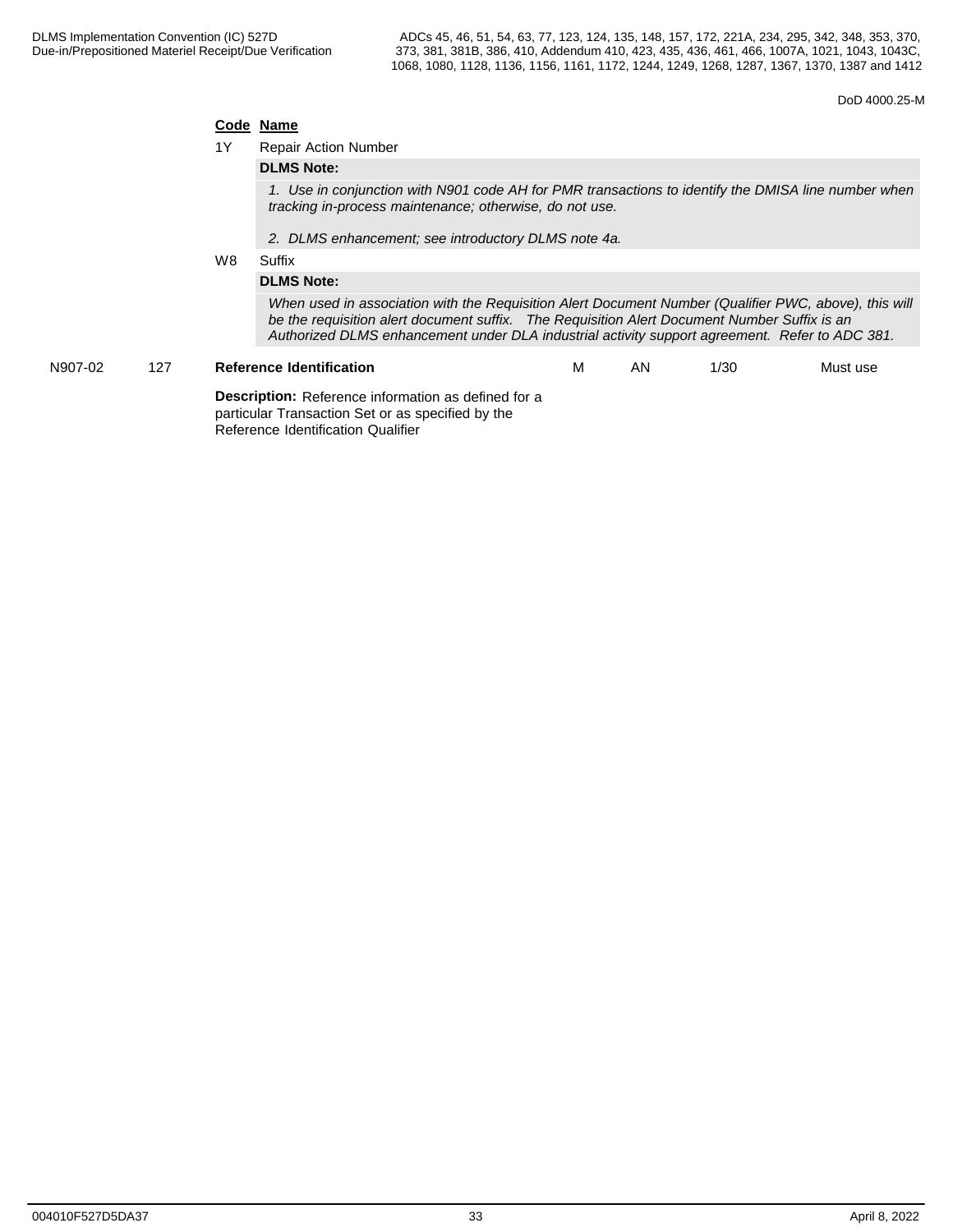DoD 4000.25-M

# **AMT** Monetary Amount

| $Pos: 100$               | Max: $1$    |  |
|--------------------------|-------------|--|
| <b>Detail - Optional</b> |             |  |
| Loop: RCD                | Elements: 3 |  |

**User Option (Usage):** Used

**Purpose:** To indicate the total monetary amount

| $Ref$ | $\underline{\mathsf{Id}}$ | <b>Element Name</b>                                                                                                                                                                                                                                                                                                                                                           | <b>Reg</b> | <b>Type</b>  | Min/Max | Usage    |
|-------|---------------------------|-------------------------------------------------------------------------------------------------------------------------------------------------------------------------------------------------------------------------------------------------------------------------------------------------------------------------------------------------------------------------------|------------|--------------|---------|----------|
| AMT01 | 522                       | <b>Amount Qualifier Code</b><br><b>Description:</b> Code to qualify amount                                                                                                                                                                                                                                                                                                    | M          | ID           | 1/3     | Must use |
|       |                           | <b>DLMS Note:</b> The following codes are authorized.                                                                                                                                                                                                                                                                                                                         |            |              |         |          |
|       |                           | Code Name<br><b>NT</b><br>Unit Value                                                                                                                                                                                                                                                                                                                                          |            |              |         |          |
|       |                           | <b>DLMS Note:</b>                                                                                                                                                                                                                                                                                                                                                             |            |              |         |          |
|       |                           | 1. Use to identify the standard unit price in prepositioned materiel receipt (PMR) transactions. DLMS<br>enhancement.<br>2. Authorized for intra-Component use as needed. Component level procedures are required.                                                                                                                                                            |            |              |         |          |
|       |                           | 3. DLMS enhancement to allow for entry of an intra-Navy data requirement cited in DLSS DI Code<br>DU/DW, record positions 60 66. Navy has identified a requirement for standard unit price for intra-Navy<br>use. NAVSUP procedures are defined in the Navy Supply Procedures, NAVSUP Publication 485. See<br>introductory DLMS note 4a for inter-Component use of this data. |            |              |         |          |
|       |                           | 4. DLMS transactions authorize an expanded unit price field size of 9 digits for dollars and 2 digits for<br>cents. The decimal point is passed in the transaction. If conversion to MILS legacy format is required,<br>unit prices exceeding the legacy field size constraint will not be perpetuated. Authorized DLMS<br>migration enhancement. Refer to ADC 221A.          |            |              |         |          |
|       |                           | 5. Authorized for use as needed for DLA industrial activity support agreement. Refer to ADC 1128.                                                                                                                                                                                                                                                                             |            |              |         |          |
| AMT02 | 782                       | <b>Monetary Amount</b>                                                                                                                                                                                                                                                                                                                                                        | M          | $\mathsf{R}$ | 1/18    | Must use |
|       |                           | <b>Description:</b> Monetary amount                                                                                                                                                                                                                                                                                                                                           |            |              |         |          |
| AMT03 | 478                       | <b>Credit/Debit Flag Code</b>                                                                                                                                                                                                                                                                                                                                                 | O          | ID           | 1/1     | Used     |
|       |                           | <b>Description:</b> Code indicating whether amount is a<br>credit or debit                                                                                                                                                                                                                                                                                                    |            |              |         |          |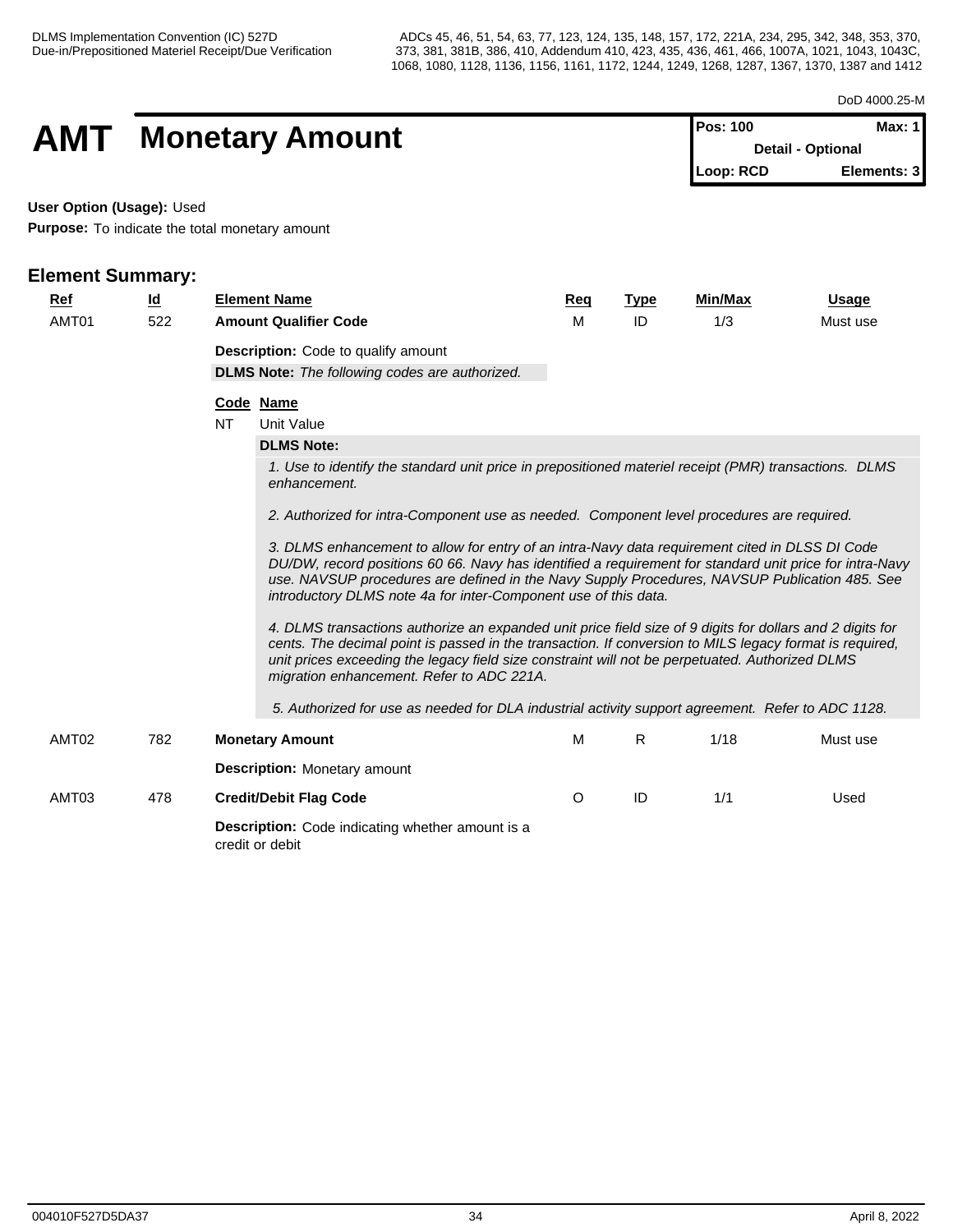DoD 4000.25-M

# **NTE Note/Special Instruction Pos:** 110 **Pos:** 110 **Max:** 5

**Detail - Optional Loop: RCD Elements: 2**

## **User Option (Usage):** Used

**Purpose:** To transmit information in a free-form format, if necessary, for comment or special instruction

# **Comments:**

1. The NTE segment permits free-form information/data which, under ANSI X12 standard implementations, is not machine processable. The use of the NTE segment should therefore be avoided, if at all possible, in an automated environment.

# **DLMS Note:**

*1. Use only with 2/LIN01/010 Code Z. Use of this segment requires manual intervention and should only be used in extraordinary circumstances.*

*2. The 2/NTE/110 segment is a DLMS enhancement. See introductory DLMS note 4a.* 

| $Ref$             | <u>ld</u> | <b>Element Name</b>                                                                                   | <b>Req</b> | <u>Type</u> | <b>Min/Max</b> | <b>Usage</b> |
|-------------------|-----------|-------------------------------------------------------------------------------------------------------|------------|-------------|----------------|--------------|
| NTE <sub>01</sub> | 363       | Note Reference Code                                                                                   | O          | ID          | 3/3            | Used         |
|                   |           | <b>Description:</b> Code identifying the functional area or<br>purpose for which the note applies     |            |             |                |              |
|                   |           | Code Name<br>Other Instructions<br>OTH                                                                |            |             |                |              |
| NTE <sub>02</sub> | 352       | <b>Description</b>                                                                                    | М          | AN          | 1/80           | Must use     |
|                   |           | <b>Description:</b> A free-form description to clarify the<br>related data elements and their content |            |             |                |              |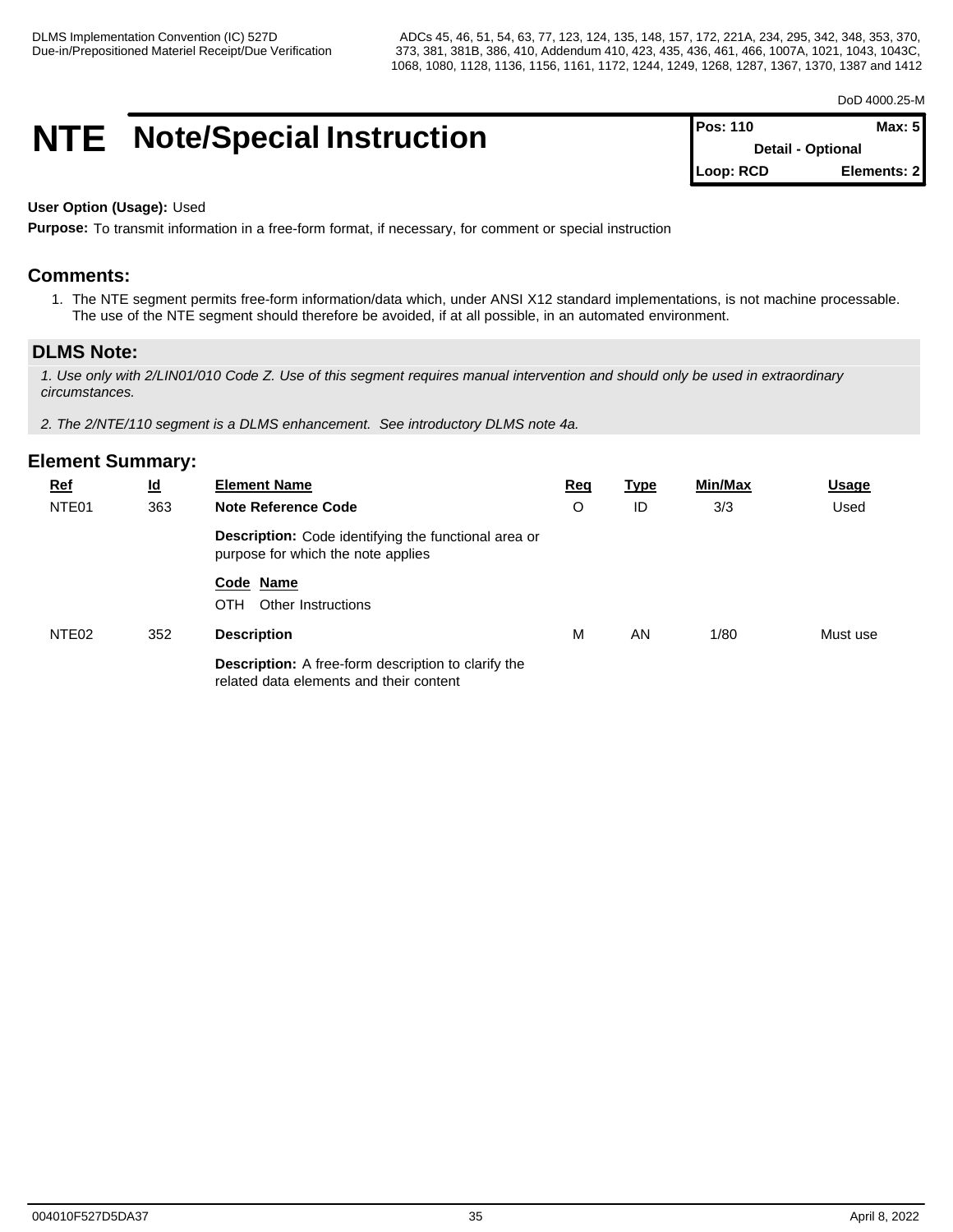DoD 4000.25-M

# **LM** Code Source Information **Pos: 120** Max: 1

**Detail - Optional Loop: LM Elements: 1**

## **User Option (Usage):** Used

**Purpose:** To transmit standard code list identification information

# **Comments:**

1. LM02 identifies the applicable industry code list source information.

# **DLMS Note:**

*Use this 2/LM/120 loop to identify coded information maintained in department or agency documentation.*

| $\underline{\mathsf{Id}}$ | <b>Element Name</b>                                                          | <u>Req</u> | <b>Type</b> | Min/Max | <b>Usage</b> |
|---------------------------|------------------------------------------------------------------------------|------------|-------------|---------|--------------|
| 559                       | <b>Agency Qualifier Code</b>                                                 | M          | ID          | 2/2     | Must use     |
|                           | <b>Description:</b> Code identifying the agency assigning<br>the code values |            |             |         |              |
|                           | Code Name<br>Department of Defense (DoD)<br>DF                               |            |             |         |              |
|                           |                                                                              |            |             |         |              |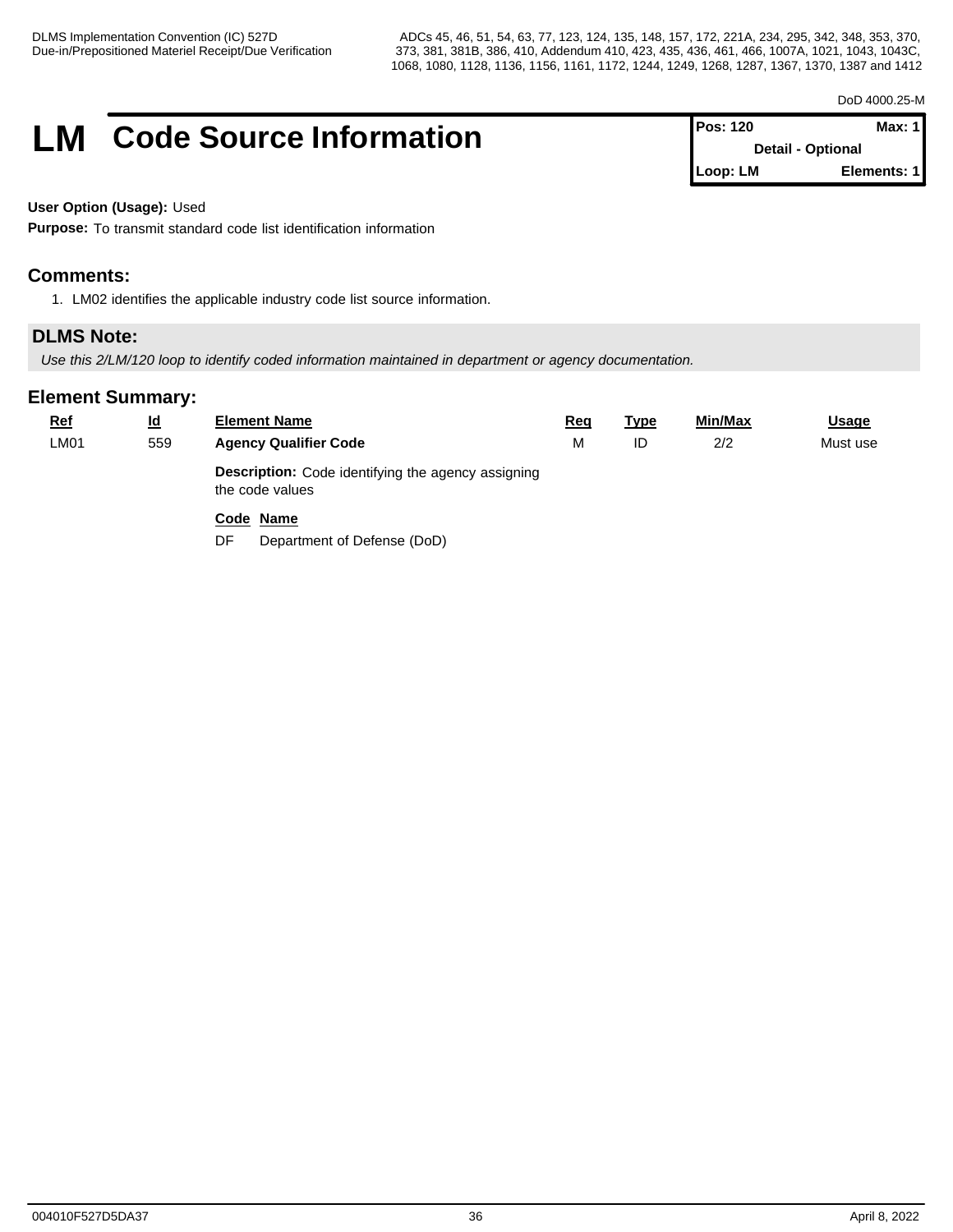DoD 4000.25-M

| LQ | <b>Industry Code</b> | <b>Pos: 130</b>       | Max: 100 |  |
|----|----------------------|-----------------------|----------|--|
|    |                      | - Mandatory<br>Detail |          |  |

| <b>Pos: 130</b> | Max: 100                  |  |
|-----------------|---------------------------|--|
|                 | <b>Detail - Mandatory</b> |  |
| Loop: LM        | Elements: 2               |  |

### **User Option (Usage):** Must use

**Purpose:** Code to transmit standard industry codes

# **Syntax Rules:**

1. C0102 - If LQ01 is present, then LQ02 is required.

## **DLMS Note:**

*Use to identify codes, as appropriate, consistent with management information requirements.*

## **Element Summary:**

| Ref  | <u>ld</u> |           | <b>Element Name</b>                                                                                                                                                                                                                                                                                                                                               | Req      | <u>Type</u> | Min/Max | Usage    |
|------|-----------|-----------|-------------------------------------------------------------------------------------------------------------------------------------------------------------------------------------------------------------------------------------------------------------------------------------------------------------------------------------------------------------------|----------|-------------|---------|----------|
| LQ01 | 1270      |           | <b>Code List Qualifier Code</b>                                                                                                                                                                                                                                                                                                                                   | $\Omega$ | ID          | 1/3     | Must use |
|      |           | code list | <b>Description:</b> Code identifying a specific industry                                                                                                                                                                                                                                                                                                          |          |             |         |          |
|      |           |           | DLMS Note: 1. Use either code 99 or A1 (but not                                                                                                                                                                                                                                                                                                                   |          |             |         |          |
|      |           |           | both), except for ammunition where both codes may                                                                                                                                                                                                                                                                                                                 |          |             |         |          |
|      |           |           | be used (Use of both codes for ammunition is a<br>DLMS enhancement (see introductory DLMS note                                                                                                                                                                                                                                                                    |          |             |         |          |
|      |           | 4a).      |                                                                                                                                                                                                                                                                                                                                                                   |          |             |         |          |
|      |           |           | 2. The following codes are authorized.                                                                                                                                                                                                                                                                                                                            |          |             |         |          |
|      |           |           | Code Name                                                                                                                                                                                                                                                                                                                                                         |          |             |         |          |
|      |           | 0         | Document Identification Code                                                                                                                                                                                                                                                                                                                                      |          |             |         |          |
|      |           |           | <b>DLMS Note:</b>                                                                                                                                                                                                                                                                                                                                                 |          |             |         |          |
|      |           |           | 1. The DLSS DIC is retained in the DLMS to facilitate transaction conversion in a mixed DLSS/DLMS<br>environment. Continued support of the DIC in a full DLMS environment will be assessed at a future<br>date.                                                                                                                                                   |          |             |         |          |
|      |           |           | 2. Future streamlined data; see introductory DLMS note 4c.                                                                                                                                                                                                                                                                                                        |          |             |         |          |
|      |           | 78        | Project Code                                                                                                                                                                                                                                                                                                                                                      |          |             |         |          |
|      |           |           | <b>DLMS Note:</b>                                                                                                                                                                                                                                                                                                                                                 |          |             |         |          |
|      |           |           | Use in due-in and prepositioned materiel receipt (PMR) transactions only.                                                                                                                                                                                                                                                                                         |          |             |         |          |
|      |           | 79        | <b>Priority Designator Code</b>                                                                                                                                                                                                                                                                                                                                   |          |             |         |          |
|      |           |           | <b>DLMS Note:</b>                                                                                                                                                                                                                                                                                                                                                 |          |             |         |          |
|      |           |           | 1. Army uses to identify priority designator in nonprocurement source due-in and PMR. Army cites data<br>in multiuse rp 60-61 of MILSTRAP DIC DF_ and DW_. Authorized DLMS migration enhancement for<br>intra-Army use. See DLMS introductory note 4g.<br>2. Air Force uses to identify priority designator in nonprocurement source PMR. Air Force cites data in |          |             |         |          |
|      |           |           | multiuse rp 60-61 of MILSTRAP DIC DW_. Authorized DLMS migration enhancement for intra-Air Force<br>use. See DLMS introductory note 4g.                                                                                                                                                                                                                           |          |             |         |          |
|      |           | 80        | Advice Code                                                                                                                                                                                                                                                                                                                                                       |          |             |         |          |
|      |           |           | <b>DLMS Note:</b>                                                                                                                                                                                                                                                                                                                                                 |          |             |         |          |
|      |           |           | Army uses to identify Army return advice code in nonprocurement source due-in and PMR. Use of this<br>data is meaningful to Army only. Army cites data in multiuse rp 65-66 of MILSTRAP DIC DF_ and DW_.<br>Army authorized DLMS migration enhancement. See DLMS introductory note 4g.                                                                            |          |             |         |          |
|      |           | 81        | <b>Status Code</b>                                                                                                                                                                                                                                                                                                                                                |          |             |         |          |
|      |           |           | <b>DLMS Note:</b>                                                                                                                                                                                                                                                                                                                                                 |          |             |         |          |
|      |           |           | Use to provide code "BD" in LQ02 for delayed replenishment shipments to NIMS sites. Only for use with<br>PMR transactions (1/BR02/020 code 'DE), with BR06 code 'RS' and 2/LIN02/010 code 'N' (relocations).                                                                                                                                                      |          |             |         |          |

*Status Code is a candidate for streamlining after full DLMS implementation, as 1/BR06/020 provides same functionality. Use of Status Code 'BD' is required during a mixed DLSS/DLMS environment.*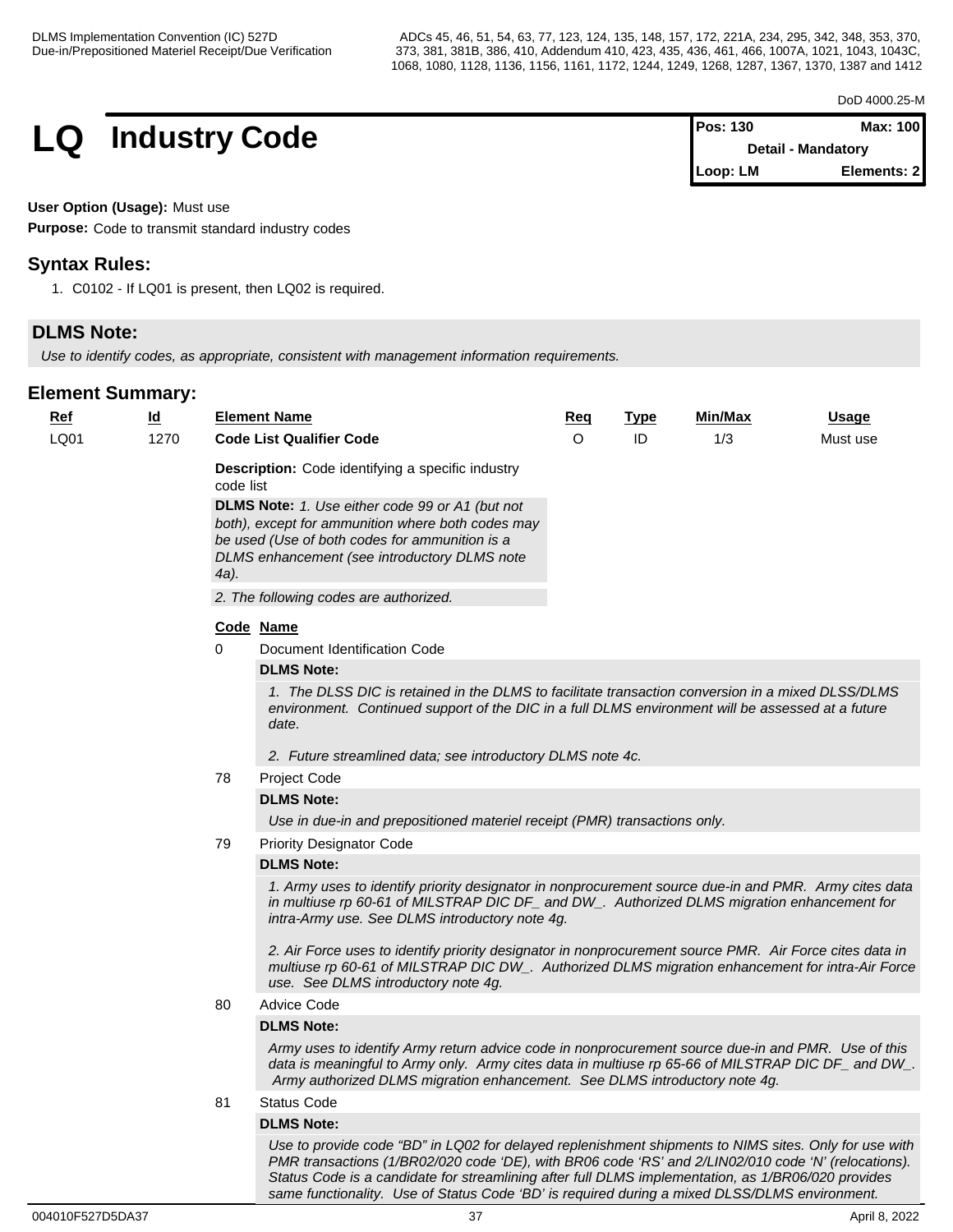DoD 4000.25-M

|                | Code Name                                                                                                                                                                                                                                                                                                                                                                                                                                                                                                                        |  |
|----------------|----------------------------------------------------------------------------------------------------------------------------------------------------------------------------------------------------------------------------------------------------------------------------------------------------------------------------------------------------------------------------------------------------------------------------------------------------------------------------------------------------------------------------------|--|
| 83             | <b>Supply Condition Code</b>                                                                                                                                                                                                                                                                                                                                                                                                                                                                                                     |  |
|                | <b>DLMS Note:</b>                                                                                                                                                                                                                                                                                                                                                                                                                                                                                                                |  |
|                | Use to identify the materiel condition of the quantity cited in 2/RCD/040. Must use in nonprocurement<br>source due-in, PMR, delinquent due-in inquiry, and delinquent due-in advice transactions. Use of SCC<br>in Due-in from procurement instrument source is recommended but optional until use of SCC is fully<br>implemented by all Components. Components should ensure that inclusion of the SCC in Due-In from<br>procurement transactions does not cause inappropriate rejection of the transaction. Refer to ADC 423. |  |
| 84             | Management Code                                                                                                                                                                                                                                                                                                                                                                                                                                                                                                                  |  |
|                | <b>DLMS Note:</b>                                                                                                                                                                                                                                                                                                                                                                                                                                                                                                                |  |
|                | Use in due-in and PMR transactions only.                                                                                                                                                                                                                                                                                                                                                                                                                                                                                         |  |
| 87             | Subsistence Type of Pack Code<br><b>DLMS Note:</b>                                                                                                                                                                                                                                                                                                                                                                                                                                                                               |  |
|                | Use only in due-in and PMR transactions for subsistence items.                                                                                                                                                                                                                                                                                                                                                                                                                                                                   |  |
| 93             | Type of Storage Code                                                                                                                                                                                                                                                                                                                                                                                                                                                                                                             |  |
|                | <b>DLMS Note:</b>                                                                                                                                                                                                                                                                                                                                                                                                                                                                                                                |  |
|                | 1. Use in PMR transactions to indicate the manager's recommended type of storage space; otherwise,<br>do not use.                                                                                                                                                                                                                                                                                                                                                                                                                |  |
|                | 2. DLMS enhancement; see introductory DLMS note 4a.                                                                                                                                                                                                                                                                                                                                                                                                                                                                              |  |
| 98             | Reason for Requisitioning Code                                                                                                                                                                                                                                                                                                                                                                                                                                                                                                   |  |
|                | <b>DLMS Note:</b>                                                                                                                                                                                                                                                                                                                                                                                                                                                                                                                |  |
|                | 1. Use to identify Reason for Requisitioning Code identifying the use of the materiel.                                                                                                                                                                                                                                                                                                                                                                                                                                           |  |
|                | 2. Authorized DLMS enhancement under DLA industrial activity support agreement. Refer to ADC 381.                                                                                                                                                                                                                                                                                                                                                                                                                                |  |
| 99             | Purpose Code                                                                                                                                                                                                                                                                                                                                                                                                                                                                                                                     |  |
| A1             | Ownership Code                                                                                                                                                                                                                                                                                                                                                                                                                                                                                                                   |  |
| A <sub>9</sub> | Supplemental Data                                                                                                                                                                                                                                                                                                                                                                                                                                                                                                                |  |
|                | <b>DLMS Note:</b>                                                                                                                                                                                                                                                                                                                                                                                                                                                                                                                |  |
|                | 1. Use to identify supplemental address/data.                                                                                                                                                                                                                                                                                                                                                                                                                                                                                    |  |
|                | 2. Future streamlined data; see introductory DLMS note 4c.                                                                                                                                                                                                                                                                                                                                                                                                                                                                       |  |
| AJ             | <b>Utilization Code</b>                                                                                                                                                                                                                                                                                                                                                                                                                                                                                                          |  |
|                | <b>DLMS Note:</b>                                                                                                                                                                                                                                                                                                                                                                                                                                                                                                                |  |
|                | 1. Use only with due-in transactions to identify Quality Deficiency Report (QDR) related transactions<br>when the original requisition transaction number is not known (utilization code U applies) or as<br>applicable under DLA industrial activity support; otherwise, do not use.                                                                                                                                                                                                                                            |  |
|                | 2. Under DLSS, this is the first position of the document serial number.                                                                                                                                                                                                                                                                                                                                                                                                                                                         |  |
|                | 3. DLMS enhancement; see introductory DLMS note 4a.                                                                                                                                                                                                                                                                                                                                                                                                                                                                              |  |
| AK             | <b>Distribution Code</b>                                                                                                                                                                                                                                                                                                                                                                                                                                                                                                         |  |
|                | <b>DLMS Note:</b>                                                                                                                                                                                                                                                                                                                                                                                                                                                                                                                |  |
|                | Future streamlined data; see introductory DLMS note 4c.                                                                                                                                                                                                                                                                                                                                                                                                                                                                          |  |
| DE             | Signal Code                                                                                                                                                                                                                                                                                                                                                                                                                                                                                                                      |  |
|                | <b>DLMS Note:</b>                                                                                                                                                                                                                                                                                                                                                                                                                                                                                                                |  |
|                | Future streamlined data; see introductory DLMS note 4c.                                                                                                                                                                                                                                                                                                                                                                                                                                                                          |  |
| EB             | <b>Asset Transfer Status Code</b>                                                                                                                                                                                                                                                                                                                                                                                                                                                                                                |  |
|                | <b>DLMS Note:</b>                                                                                                                                                                                                                                                                                                                                                                                                                                                                                                                |  |
|                | Must use in delinquent due-in advice and due-in reconciliation advice transactions; otherwise, do not<br>use.                                                                                                                                                                                                                                                                                                                                                                                                                    |  |
| GQ             | <b>Group Qualifier Code</b>                                                                                                                                                                                                                                                                                                                                                                                                                                                                                                      |  |
|                | <b>DLMS Note:</b>                                                                                                                                                                                                                                                                                                                                                                                                                                                                                                                |  |
|                | Use to identify the Materiel Management Aggregation Code (MMAC) for NSNs to be managed by a<br>specific manager (i.e., system, program, aggregation, selected FSC, technology group). This is an Air                                                                                                                                                                                                                                                                                                                             |  |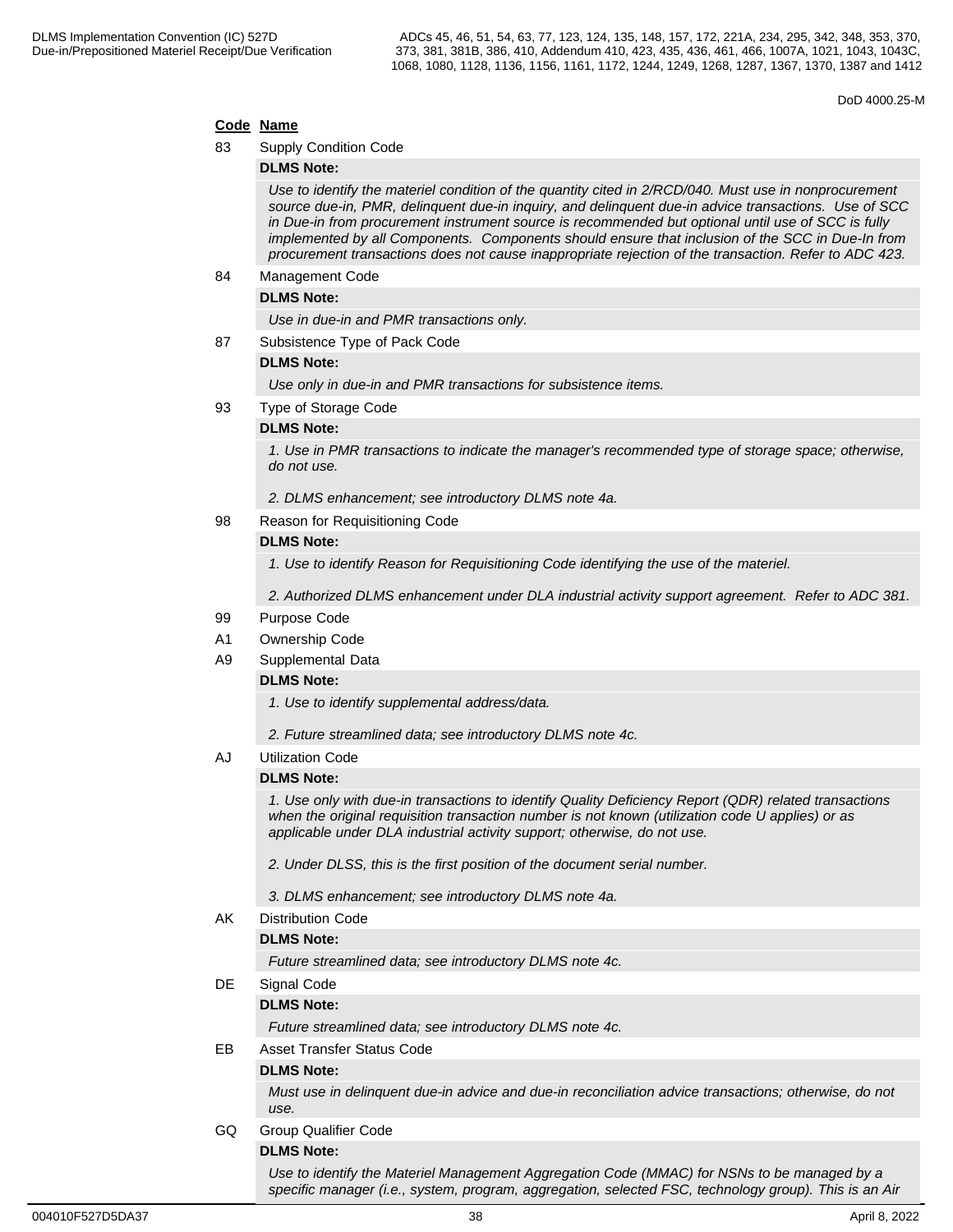DoD 4000.25-M

### **Code Name**

*Force-unique data element, meaningful to the Air Force only. Non-Air Force Components perpetuate without action.* 

*A data maintenance action was approved in version 5010. The approved code/name is "MAC – Material Management Aggregation Code". The code source is identified as the Air Force Manual (AFMAN) 23-110, Volumes 1 and 2.*

- NS Hazardous Material Code
- COG Cognizance Symbol

### **DLMS Note:**

*1. Use to identify the material cognizance symbol (COG) of the end item. Indicate NSL for non-stock numbered listed items. This is a Navy-unique data element meaningful to Navy only; Non-Navy Components are to perpetuate without action.*

- *2. DLMS enhancement.*
- IMC Item Management Code

#### **DLMS Note:**

*1. Use to identify the Item Management Code (IMC) for integrated material management. This is a Navy-unique data element meaningful to Navy only; Non-Navy Components are to perpetuate without action.*

- *2. DLMS enhancement.*
- KYL Key Event Lookup

#### **DLMS Note:**

- *1. Use to identify the Return Type Code.*
- *2. Enter the applicable value in LQ02:*
	- *S = Directed return of discrepant materiel associated with a SDR*
	- *Q = Directed return of quality deficient materiel associated with a PQDR (including Security*

*Assistance quality SDR)*

- *T = Directed return associated with a TDR*
- *R = Retrograde (general retrograde movement of unit materiel )*
- *X = Carcass return under Component exchange pricing rules*
- *M = MILSTRIP Materiel Returns Program (FTM)*
- *O = Other return not identified above*
- *3. DLMS enhancement. Refer to ADC 353.*
- MCC Material Control Code

### **DLMS Note:**

*1. Use to identify the Material Control Code (MCC) for special inventory reporting. This is a Navy-unique data element meaningful to Navy only; Non-Navy Components are to perpetuate without action.*

- *2. DLMS enhancement.*
- SMI Special Material Identification Code

#### **DLMS Note:**

*1. Use to identify the Special Material Identification Code (SMIC) for an end item. This is a Navy-unique data element meaningful to Navy only; Non-Navy Components are to perpetuate without action.*

*2. DLMS enhancement.*

T05 Inspection Parameters

#### **DLMS Note:**

*1. Use to identify the Quality Inspection Code indicating the level of quality inspection to which the item must be procured and inspected.*

*2. Authorized DLMS enhancement under DLA industrial activity support agreement. Refer to ADC 381.*

LQ02 1271 **Industry Code** X AN 1/30 Must use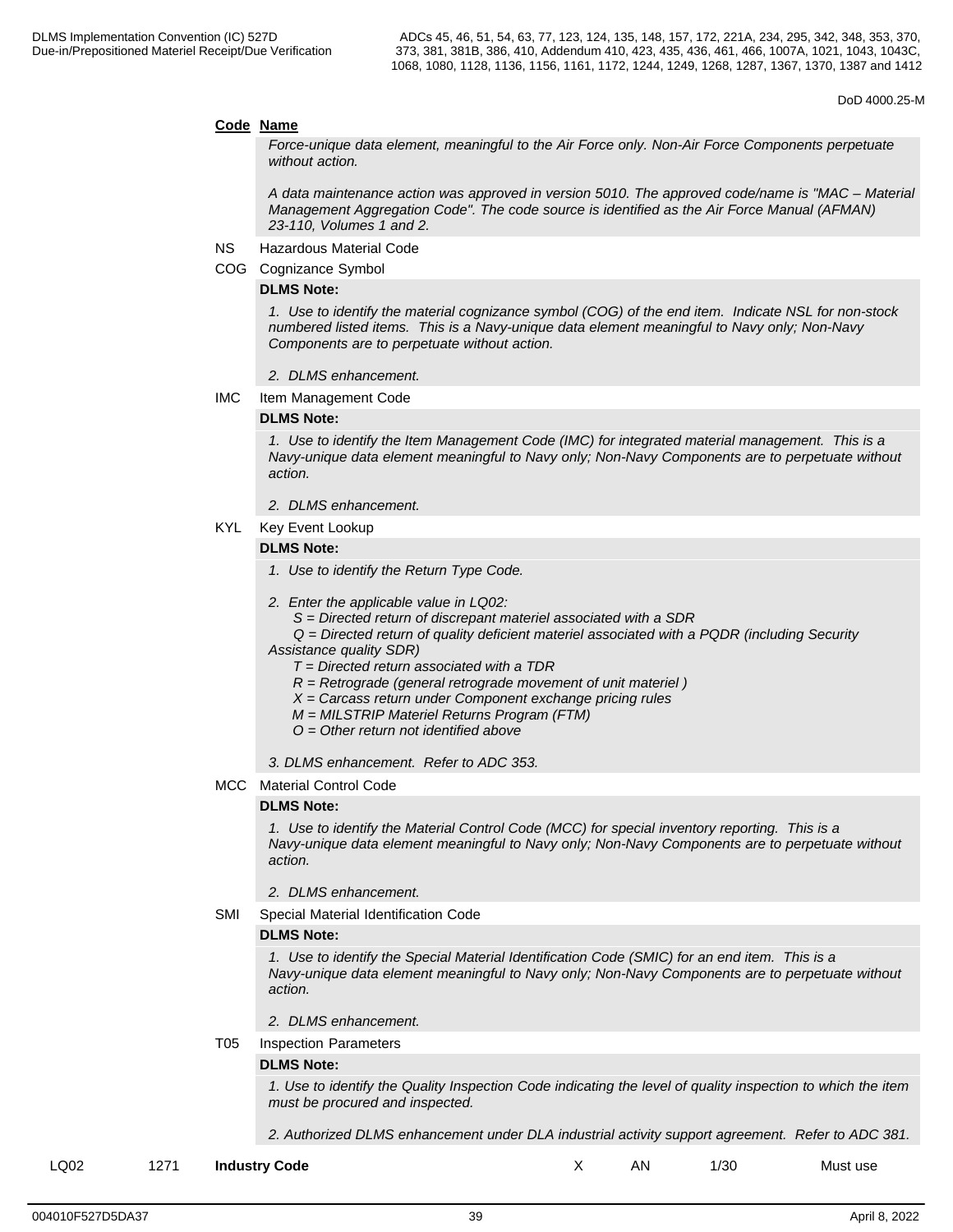DoD 4000.25-M

| <b>Ref</b> | <u>ia</u> | Element Name                                               | Req | Tvpe | Min/Max | Jsage |
|------------|-----------|------------------------------------------------------------|-----|------|---------|-------|
|            |           | <b>Description:</b> Code indicating a code from a specific |     |      |         |       |
|            |           | industry code list                                         |     |      |         |       |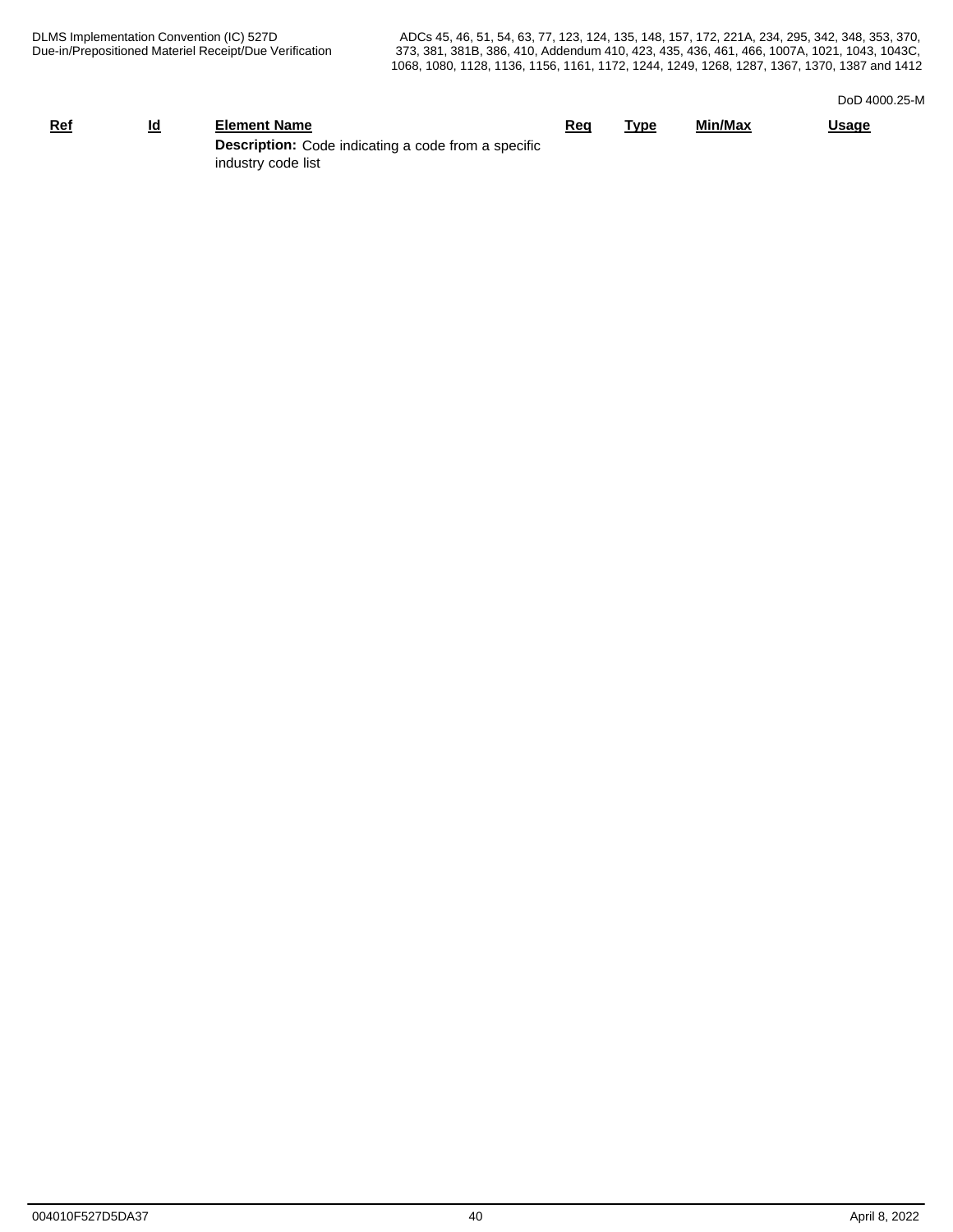DoD 4000.25-M

# **CS** Contract Summary **Pos: 140 Pos: 140 Max: 1**

**Detail - Optional Loop: CS Elements: 11**

## **User Option (Usage):** Used

**Purpose:** To provide information about a contract

# **Syntax Rules:**

1. P0405 - If either CS04 or CS05 is present, then the other is required.

# **Semantics:**

- 1. CS09 is the permissible overage as a percentage of the total contract line item number (CLIN) quantity.
- 2. CS10 is the permissible shortage as a percentage of the total contract line item number (CLIN) quantity.
- 3. CS11 is the permissible overage dollar value specified by the contract above which discrepancy action is taken.
- 4. CS14 is the Unit of Measure stipulated in the contract.
- 5. CS15 is the contract line item number (CLIN) unit price specified in the contract.
- 6. CS17 conveys the Critical Application Indicator. A "Y" indicates that a Critical Application Indicator is specified in the contract; an "N" indicates that no Critical Application Indicator is specified in the contract.
- 7. CS18 conveys the Special Requirements Indicator. A "Y" indicates that a Special Requirements Indicator (requiring special testing and or evaluation) is specified in the contract; an "N" indicates that no Special Requirements Indicator is specified in the contract.

# **Comments:**

- 1. CS04 may be used to identify the Contract Line Item Number (CLIN) or Extended (or Exhibit) Line Item Number (ELIN).
- 2. CS07 and CS13 can be used to indicate two different types of special services required.

# **DLMS Note:**

*1. Use the 2/CS/140 loop in procurement source prepositioned materiel receipt (PMR) transactions only. This loop provides selected contract data and MIL-STD-2073 preservation and packaging information to facilitate the receiving process and reduce the requirement for hard copy contracts at receiving storage activities. Do not use when reversing a transaction.*

*2. The 2/CS/140 loop is a DLMS enhancement. See introductory DLMS note 4a.*

| <b>Ref</b>       | $\underline{\mathsf{Id}}$ |         | <b>Element Name</b>                                                                      | Reg     | <b>Type</b> | <b>Min/Max</b> | <b>Usage</b> |
|------------------|---------------------------|---------|------------------------------------------------------------------------------------------|---------|-------------|----------------|--------------|
| CS07             | 560                       |         | <b>Special Services Code</b>                                                             | $\circ$ | ID          | 2/10           | Used         |
|                  |                           |         | Description: Code identifying the special service                                        |         |             |                |              |
|                  |                           |         | <b>DLMS Note:</b> Use to identify the contract<br>specification for materiel acceptance. |         |             |                |              |
|                  |                           |         | Code Name                                                                                |         |             |                |              |
|                  |                           | AD.     | Accept at Destination                                                                    |         |             |                |              |
|                  |                           |         | <b>DLMS Note:</b>                                                                        |         |             |                |              |
|                  |                           |         | DLMS enhancement; see introductory DLMS note 4a.                                         |         |             |                |              |
|                  |                           | AO      | Accept at Origin                                                                         |         |             |                |              |
|                  |                           |         | <b>DLMS Note:</b>                                                                        |         |             |                |              |
|                  |                           |         | DLMS enhancement; see introductory DLMS note 4a.                                         |         |             |                |              |
| CS <sub>09</sub> | 954                       | Percent |                                                                                          | O       | R           | 1/10           | Used         |
|                  |                           |         | Description: Percentage expressed as a decimal                                           |         |             |                |              |
|                  |                           |         | <b>DLMS Note:</b> DLMS enhancement; see introductory<br>DLMS note 4a.                    |         |             |                |              |
| <b>CS10</b>      | 954                       | Percent |                                                                                          | O       | R.          | 1/10           | Used         |
|                  |                           |         | Description: Percentage expressed as a decimal                                           |         |             |                |              |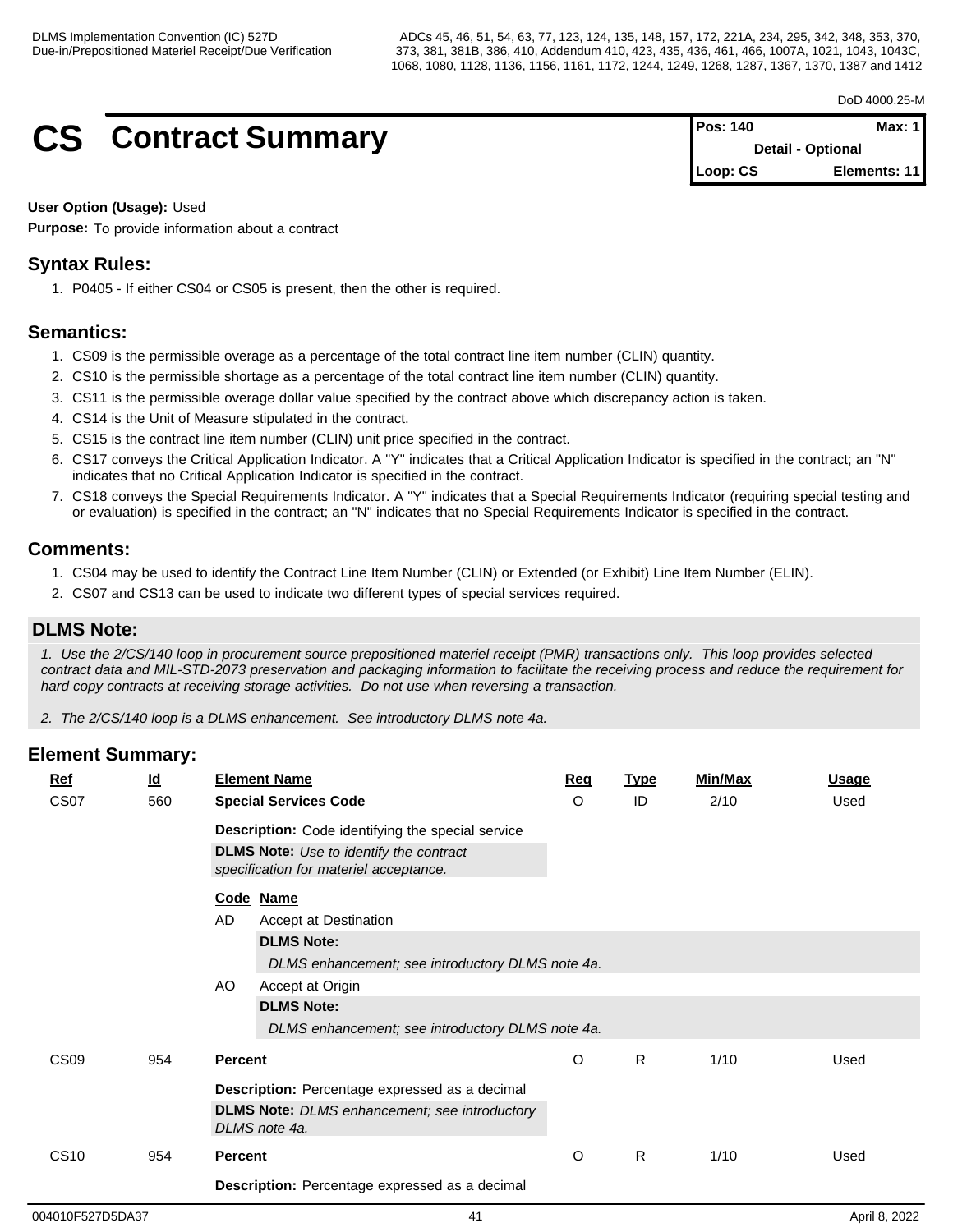| <b>Ref</b>  | $\underline{\mathsf{Id}}$ | <b>Element Name</b><br><b>DLMS Note:</b> DLMS enhancement; see introductory<br>DLMS note 4a.                                                                                                                                                                                                                                                                                                                                                                                                                                                             | Req     | <b>Type</b> | Min/Max | DoD 4000.25-M<br><b>Usage</b> |
|-------------|---------------------------|----------------------------------------------------------------------------------------------------------------------------------------------------------------------------------------------------------------------------------------------------------------------------------------------------------------------------------------------------------------------------------------------------------------------------------------------------------------------------------------------------------------------------------------------------------|---------|-------------|---------|-------------------------------|
| <b>CS11</b> | 782                       | <b>Monetary Amount</b><br><b>Description: Monetary amount</b><br><b>DLMS Note:</b> 1. Use from the contract excess<br>quantity clause. Express the dollar amount in whole<br>dollars. Do not include decimals or cents.<br>2. DLMS enhancement; see introductory DLMS<br>note 4a.                                                                                                                                                                                                                                                                        | O       | R           | 1/18    | Used                          |
| <b>CS12</b> | 336                       | <b>Terms Type Code</b><br>Description: Code identifying type of payment<br>terms<br>Code Name<br>Fast Pay<br>21<br><b>DLMS Note:</b><br>1. Use if contract specifies fast pay.                                                                                                                                                                                                                                                                                                                                                                           | $\circ$ | ID          | 2/2     | Used                          |
| <b>CS13</b> | 560                       | 2. DLMS enhancement; see introductory DLMS note 4a.<br><b>Special Services Code</b><br>Description: Code identifying the special service<br><b>DLMS Note:</b> Use to identify the contract<br>specification for materiel inspection.<br>Code Name<br>Inspect at Destination<br>IМ<br><b>DLMS Note:</b><br>1. Use if contract specifies fast pay.<br>2. DLMS enhancement; see introductory DLMS note 4a.<br>IО<br>Inspect at Origin<br><b>DLMS Note:</b><br>1. Use if contract specifies fast pay.<br>2. DLMS enhancement; see introductory DLMS note 4a. | $\circ$ | ID          | 2/10    | Used                          |
| <b>CS14</b> | 355                       | Unit or Basis for Measurement Code<br>Description: Code specifying the units in which a<br>value is being expressed, or manner in which a<br>measurement has been taken<br><b>DLMS Note:</b> 1. Use as needed to identify the<br>purchase unit of issue, if different from the unit of<br>issue in 2/RCD/040.<br>2. DLMS users see the Unit of Issue and Purchase<br>Unit Conversion Table for available codes.<br>3. DLMS enhancement; see introductory DLMS note<br>4a.                                                                                | $\circ$ | ID          | 2/2     | Used                          |
| <b>CS15</b> | 212                       | <b>Unit Price</b><br>Description: Price per unit of product, service,<br>commodity, etc.<br><b>DLMS Note:</b> 1. Use to identify the CLIN unit price<br>when CS11 contains a value.                                                                                                                                                                                                                                                                                                                                                                      | $\circ$ | R.          | 1/17    | Used                          |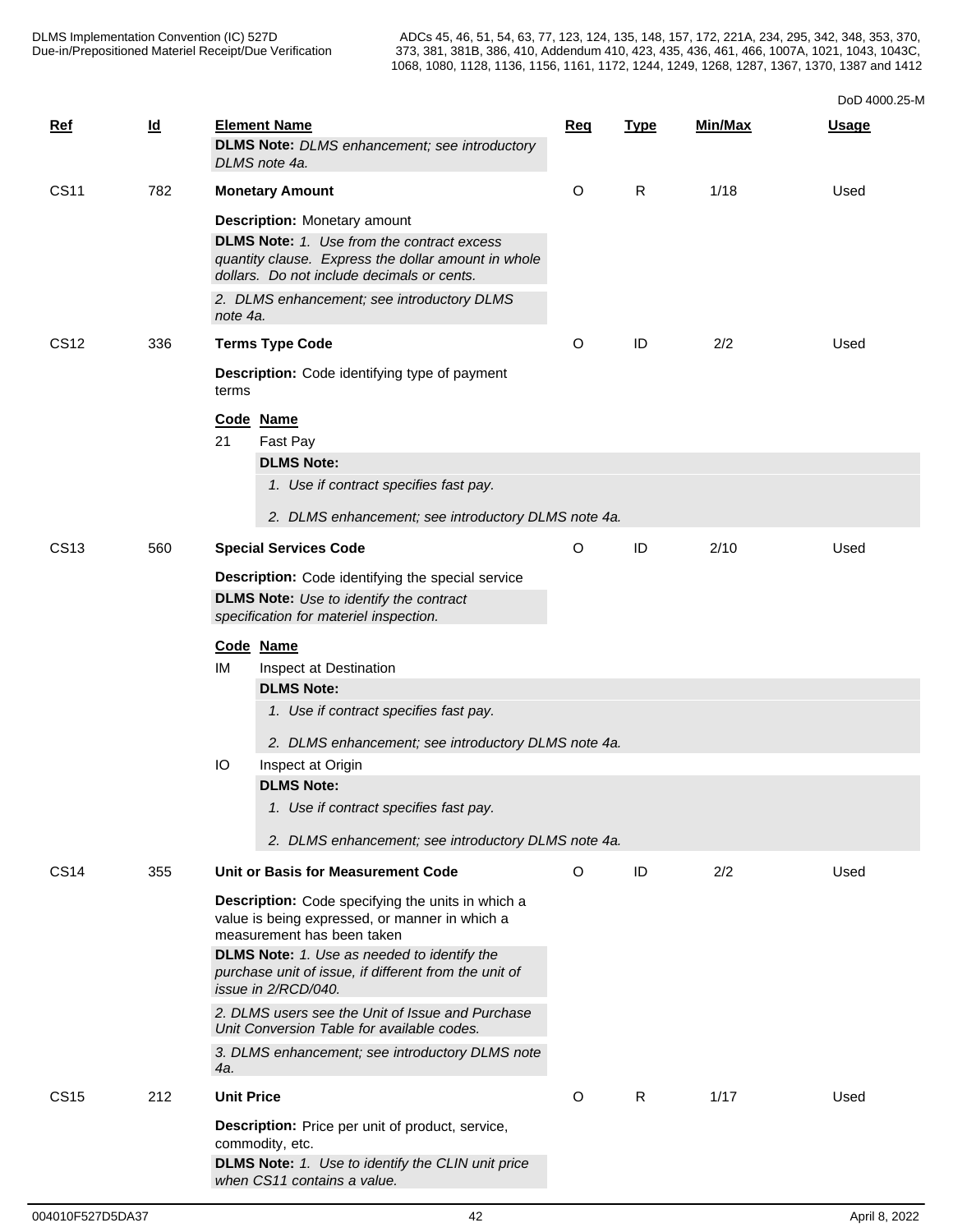|             |                           |                                                                                                                                                                                                                                                                                                                                                                                                                                |         |             |         | DoD 4000.25-M |
|-------------|---------------------------|--------------------------------------------------------------------------------------------------------------------------------------------------------------------------------------------------------------------------------------------------------------------------------------------------------------------------------------------------------------------------------------------------------------------------------|---------|-------------|---------|---------------|
| <b>Ref</b>  | $\underline{\mathsf{Id}}$ | <b>Element Name</b>                                                                                                                                                                                                                                                                                                                                                                                                            | Req     | <b>Type</b> | Min/Max | <b>Usage</b>  |
|             |                           | 2. DLMS enhancement; see introductory DLMS<br>note 4a.                                                                                                                                                                                                                                                                                                                                                                         |         |             |         |               |
| <b>CS16</b> | 336                       | <b>Terms Type Code</b>                                                                                                                                                                                                                                                                                                                                                                                                         | $\circ$ | ID          | 2/2     | Used          |
|             |                           | <b>Description:</b> Code identifying type of payment<br>terms                                                                                                                                                                                                                                                                                                                                                                  |         |             |         |               |
|             |                           | Code Name<br>22<br>Cash Discount Terms Apply<br><b>DLMS Note:</b><br>1. Use if contract specifies cash discount terms.<br>2. DLMS enhancement; see introductory DLMS note 4a.                                                                                                                                                                                                                                                  |         |             |         |               |
| <b>CS17</b> | 1073                      | <b>Yes/No Condition or Response Code</b><br>Description: Code indicating a Yes or No condition<br>or response<br><b>DLMS Note:</b> Enter 'Y' to indicate that the contract<br>requires use of passive radio frequency<br>identification (RFID) for shipment IAW RFID policy.<br>Enter 'N' if contract does not require passive RFID<br>for the item. See<br>https://www.acq.osd.mil/log/sci/rfid_FAQs.html for<br>RFID policy. | O       | ID          | 1/1     | Used          |
| <b>CS18</b> | 1073                      | Yes/No Condition or Response Code<br>Description: Code indicating a Yes or No condition<br>or response<br><b>DLMS Note:</b> Enter 'Y' to indicate that the contract<br>requires Item Unique Identification (IUID) for the<br>item identified in 2/LIN/010 IAW IUID policy. Enter<br>'N' if contract does not require IUID for the item.<br>See https://www.acq.osd.mil/dpap/pdi/uid/index.html<br>for IUID policy.             | O       | ID          | 1/1     | Used          |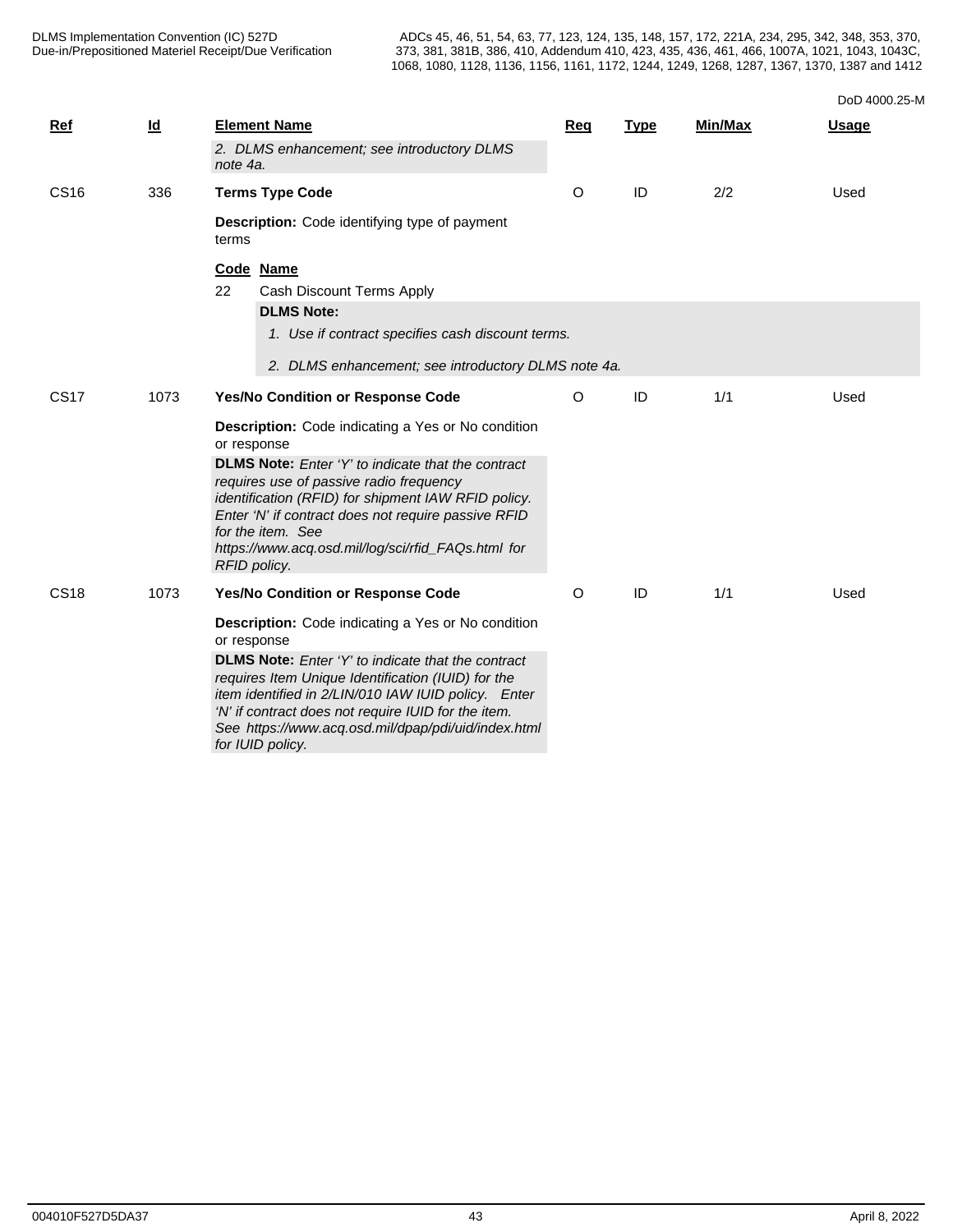DoD 4000.25-M

# **PO4 Item Physical Details PO4 If and Max: PO4 Max: Max:**

**Detail - Optional Loop: CS Elements: 8**

## **User Option (Usage):** Used

**Purpose:** To specify the physical qualities, packaging, weights, and dimensions relating to the item

# **Syntax Rules:**

- 1. P0203 If either PO402 or PO403 is present, then the other is required.
- 2. C0506 If PO405 is present, then PO406 is required.
- 3. P0607 If either PO406 or PO407 is present, then the other is required.
- 4. P0809 If either PO408 or PO409 is present, then the other is required.
- 5. C1013 If PO410 is present, then PO413 is required.
- 6. C1113 If PO411 is present, then PO413 is required.
- 7. C1213 If PO412 is present, then PO413 is required.
- 8. L13101112 If PO413 is present, then at least one of PO410, PO411 or PO412 is required.
- 9. C1716 If PO417 is present, then PO416 is required.
- 10. C1804 If PO418 is present, then PO404 is required.

## **Semantics:**

- 1. PO415 is used to indicate the relative layer of this package or range of packages within the layers of packaging. Relative Position 1 (value R1) is the innermost package.
- 2. PO416 is the package identifier or the beginning package identifier in a range of identifiers.
- 3. PO417 is the ending package identifier in a range of identifiers.
- 4. PO418 is the number of packages in this layer.

## **Comments:**

- 1. PO403 The "Unit or Basis for Measure Code" in this segment position is for purposes of defining the pack (PO401) /size (PO402) measure which indicates the quantity in the inner pack unit. For example: If the carton contains 24 12-Ounce packages, it would be described as follows: Data element 356 = "24"; Data element 357 = "12"; Data element 355 = "OZ".
- 2. PO413 defines the unit of measure for PO410, PO411, and PO412.

# **DLMS Note:**

*1. Express PO410, PO411, and PO412 using the same unit of measure and define it in PO413.*

*2. This segment is a DLMS enhancement. See introductory DLMS note 4a.*

| <b>Ref</b> | $\underline{\mathsf{Id}}$ | <b>Element Name</b>                                                                                                                                          | Req | <u>Type</u> | Min/Max | Usage |
|------------|---------------------------|--------------------------------------------------------------------------------------------------------------------------------------------------------------|-----|-------------|---------|-------|
| PO402      | 357                       | Size                                                                                                                                                         | X   | R           | 1/8     | Used  |
|            |                           | <b>Description:</b> Size of supplier units in pack                                                                                                           |     |             |         |       |
|            |                           | <b>DLMS Note:</b> Use to show the quantity of items in<br>the unit pack. Express number as up to a 5-position<br>whole number, followed by 2 decimal places. |     |             |         |       |
| PO403      | 355                       | Unit or Basis for Measurement Code                                                                                                                           | x   | ID          | 2/2     | Used  |
|            |                           | <b>Description:</b> Code specifying the units in which a<br>value is being expressed, or manner in which a<br>measurement has been taken                     |     |             |         |       |
|            |                           | Code Name                                                                                                                                                    |     |             |         |       |
|            |                           | PC<br>Piece                                                                                                                                                  |     |             |         |       |
|            |                           | <b>DLMS Note:</b>                                                                                                                                            |     |             |         |       |
|            |                           | DLMS enhancement: see introductory DLMS note 4a.                                                                                                             |     |             |         |       |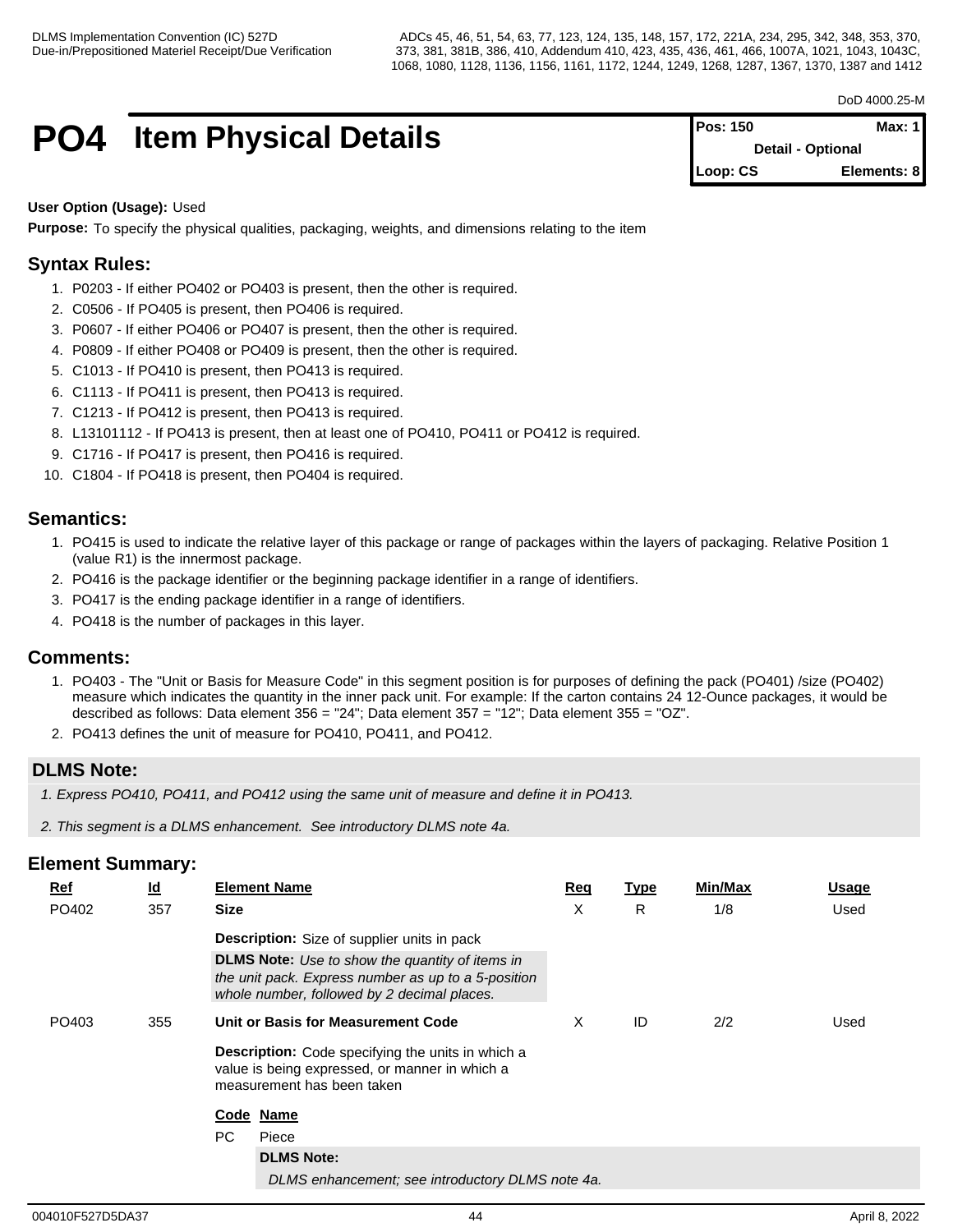|                  |     |                                                                                                                                                                               |          |    |     | DoD 4000.25-M |
|------------------|-----|-------------------------------------------------------------------------------------------------------------------------------------------------------------------------------|----------|----|-----|---------------|
| PO408            | 385 | <b>Gross Volume per Pack</b>                                                                                                                                                  | X        | R  | 1/9 | Used          |
|                  |     | Description: Numeric value of gross volume per<br>pack                                                                                                                        |          |    |     |               |
|                  |     | DLMS Note: Use to identify the unit pack cube.<br>Express number as up to a 4-position whole number<br>followed by 3 decimal places.                                          |          |    |     |               |
| PO409            | 355 | Unit or Basis for Measurement Code                                                                                                                                            | X        | ID | 2/2 | Used          |
|                  |     | Description: Code specifying the units in which a<br>value is being expressed, or manner in which a<br>measurement has been taken                                             |          |    |     |               |
|                  |     | Code Name                                                                                                                                                                     |          |    |     |               |
|                  |     | <b>CF</b><br><b>Cubic Feet</b>                                                                                                                                                |          |    |     |               |
|                  |     | <b>DLMS Note:</b><br>DLMS enhancement; see introductory DLMS note 4a.                                                                                                         |          |    |     |               |
|                  |     | CI<br>Cubic Inches                                                                                                                                                            |          |    |     |               |
|                  |     | <b>DLMS Note:</b>                                                                                                                                                             |          |    |     |               |
|                  |     | DLMS enhancement; see introductory DLMS note 4a.                                                                                                                              |          |    |     |               |
|                  |     | <b>CY</b><br>Cubic Yard                                                                                                                                                       |          |    |     |               |
|                  |     | <b>DLMS Note:</b>                                                                                                                                                             |          |    |     |               |
|                  |     | DLMS enhancement; see introductory DLMS note 4a.                                                                                                                              |          |    |     |               |
| PO410            | 82  | Length                                                                                                                                                                        | X        | R  | 1/8 | Used          |
|                  |     | Description: Largest horizontal dimension of an<br>object measured when the object is in the upright<br>position                                                              |          |    |     |               |
|                  |     | <b>DLMS Note:</b> 1. Use to identify the length of the unit<br>pack.                                                                                                          |          |    |     |               |
|                  |     | 2. Express number as up to a 5-position whole<br>number followed by 3 decimal places.                                                                                         |          |    |     |               |
|                  |     | 3. DLMS enhancement; see introductory DLMS note<br>4a.                                                                                                                        |          |    |     |               |
| PO411            | 189 | Width                                                                                                                                                                         | Χ        | R  | 1/8 | Used          |
|                  |     | Description: Shorter measurement of the two<br>horizontal dimensions measured with the object in<br>the upright position                                                      |          |    |     |               |
|                  |     | DLMS Note: 1. Use to identify the width of the unit<br>pack.                                                                                                                  |          |    |     |               |
|                  |     | 2. Express number as up to a 5-position whole<br>number followed by 3 decimal places.                                                                                         |          |    |     |               |
|                  |     | 3. DLMS enhancement; see introductory DLMS note<br>4a.                                                                                                                        |          |    |     |               |
| PO412            | 65  | Height                                                                                                                                                                        | X        | R  | 1/8 | Used          |
|                  |     | Description: Vertical dimension of an object<br>measured when the object is in the upright position<br>DLMS Note: 1. Use to identify the height or depth<br>of the unit pack. |          |    |     |               |
|                  |     | 2. Express number as up to a 5-position whole<br>number followed by 3 decimal places.                                                                                         |          |    |     |               |
|                  |     | 3. DLMS enhancement; see introductory DLMS note<br>4a.                                                                                                                        |          |    |     |               |
| PO413            | 355 | Unit or Basis for Measurement Code                                                                                                                                            | $\times$ | ID | 2/2 | Used          |
| 004010F527D5DA37 |     | 45                                                                                                                                                                            |          |    |     | April 8, 2022 |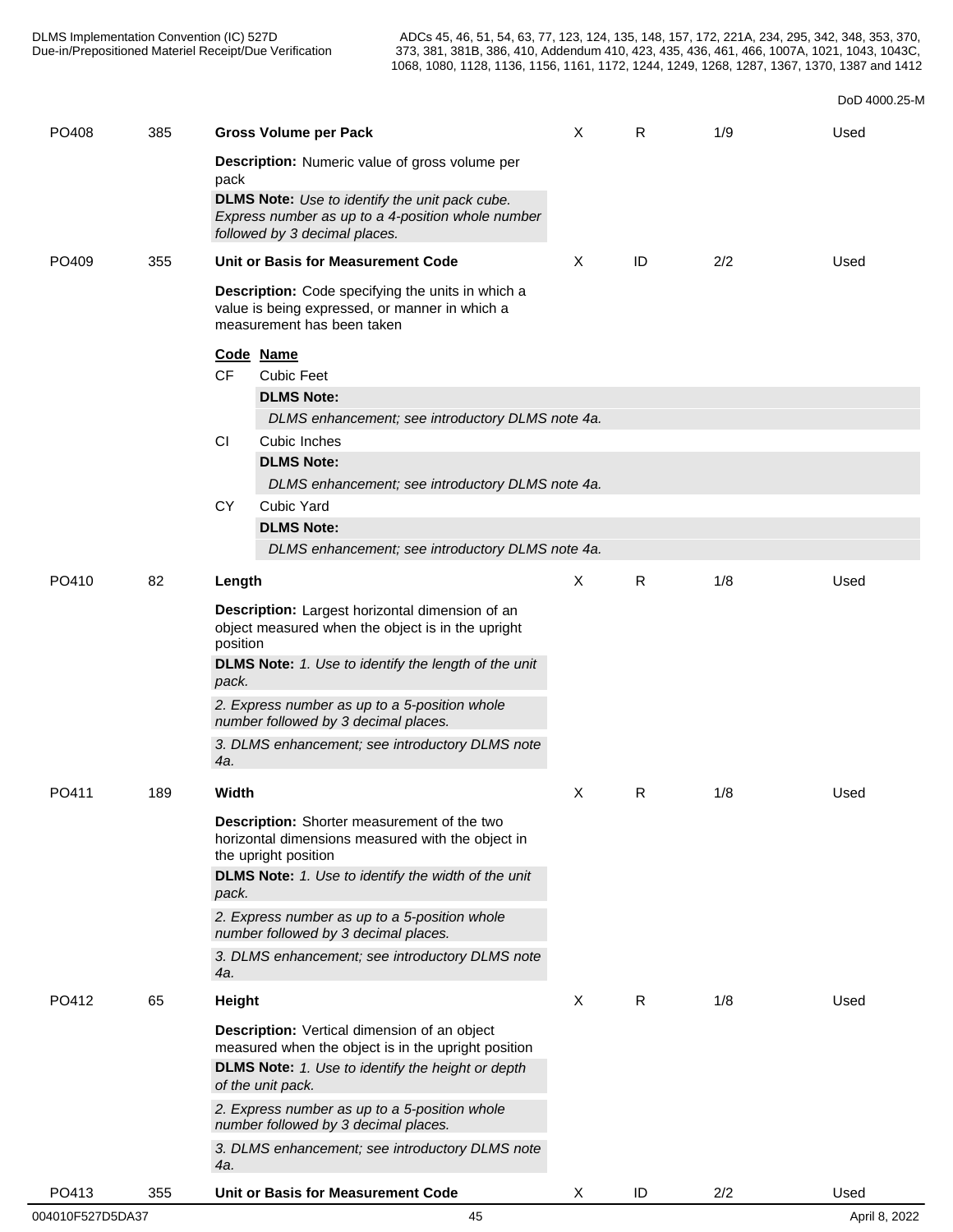| DoD 4000.25-M |
|---------------|

| Ref | $\underline{\mathsf{Id}}$ |     | <b>Element Name</b>                                                                                                               | <u>Req</u> | <b>Type</b> | <b>Min/Max</b> | <u>Usage</u> |
|-----|---------------------------|-----|-----------------------------------------------------------------------------------------------------------------------------------|------------|-------------|----------------|--------------|
|     |                           |     | Description: Code specifying the units in which a<br>value is being expressed, or manner in which a<br>measurement has been taken |            |             |                |              |
|     |                           |     | <b>DLMS Note:</b> Use the unit of measure common to<br>the designated unit pack length/width/height.                              |            |             |                |              |
|     |                           |     | Code Name                                                                                                                         |            |             |                |              |
|     |                           | FT. | Foot                                                                                                                              |            |             |                |              |
|     |                           |     | <b>DLMS Note:</b>                                                                                                                 |            |             |                |              |
|     |                           |     | DLMS enhancement; see introductory DLMS note 4a.                                                                                  |            |             |                |              |
|     |                           | IN  | Inch                                                                                                                              |            |             |                |              |
|     |                           |     | <b>DLMS Note:</b>                                                                                                                 |            |             |                |              |
|     |                           |     | DLMS enhancement; see introductory DLMS note 4a.                                                                                  |            |             |                |              |
|     |                           | YD  | Yard                                                                                                                              |            |             |                |              |
|     |                           |     | <b>DLMS Note:</b>                                                                                                                 |            |             |                |              |
|     |                           |     | DLMS enhancement; see introductory DLMS note 4a.                                                                                  |            |             |                |              |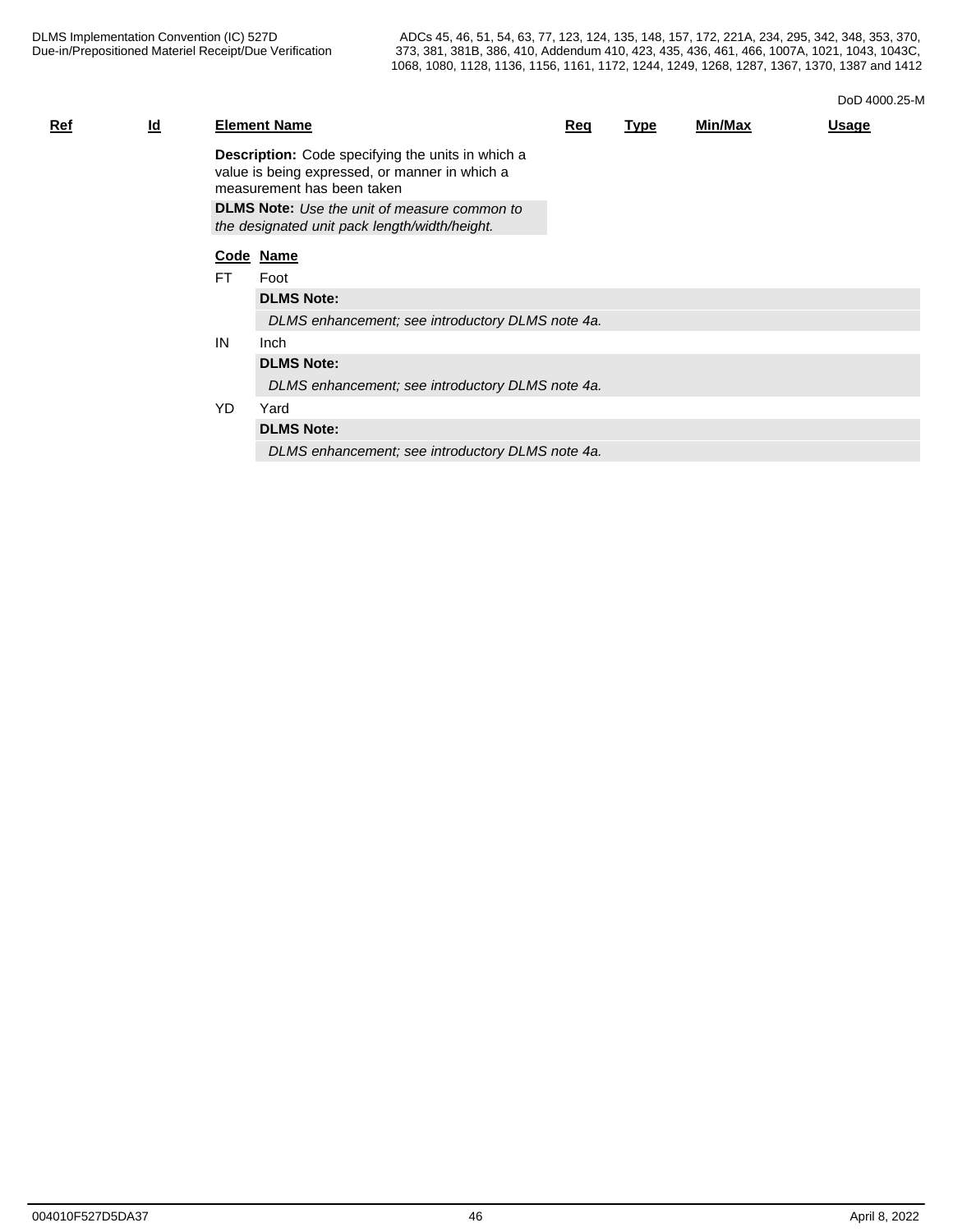DoD 4000.25-M

# **N9** Reference Identification **Pos: 160** Max: 5

**Detail - Optional Loop: CS Elements: 3**

## **User Option (Usage):** Used

**Purpose:** To transmit identifying information as specified by the Reference Identification Qualifier

# **Syntax Rules:**

- 1. R0203 At least one of N902 or N903 is required.
- 2. C0605 If N906 is present, then N905 is required.

# **Semantics:**

- 1. N906 reflects the time zone which the time reflects.
- 2. N907 contains data relating to the value cited in N902.

# **DLMS Note:**

*1. Use up to two repetitions. The first repetition provides the special packaging instruction number, and date. The second repetition provides the special packaging instruction revision for use with the special packaging instruction number, and its date.*

*2. This segment is a DLMS enhancement. See introductory DLMS 4a.*

| $Ref$ | <u>ld</u> | <b>Element Name</b>             |                                                                                                                                                | <b>Req</b>   | <b>Type</b> | <b>Min/Max</b> | <b>Usage</b> |
|-------|-----------|---------------------------------|------------------------------------------------------------------------------------------------------------------------------------------------|--------------|-------------|----------------|--------------|
| N901  | 128       |                                 | <b>Reference Identification Qualifier</b>                                                                                                      | M            | ID          | 2/3            | Must use     |
|       |           | Identification                  | <b>Description:</b> Code qualifying the Reference<br><b>DLMS Note:</b> The following codes are authorized.                                     |              |             |                |              |
|       |           | Code Name                       |                                                                                                                                                |              |             |                |              |
|       |           | R <sub>1</sub>                  | <b>Current Revision Number</b>                                                                                                                 |              |             |                |              |
|       |           | <b>DLMS Note:</b>               |                                                                                                                                                |              |             |                |              |
|       |           |                                 | 1. Use to identify the special packaging instruction revision suffix, when applicable.                                                         |              |             |                |              |
|       |           |                                 | 2. DLMS enhancement; see introductory DLMS note 4a.                                                                                            |              |             |                |              |
|       |           | W9                              | Special Packaging Instruction Number                                                                                                           |              |             |                |              |
|       |           | <b>DLMS Note:</b>               |                                                                                                                                                |              |             |                |              |
|       |           |                                 | DLMS enhancement; see introductory DLMS note 4a.                                                                                               |              |             |                |              |
|       |           | X9                              | <b>Internal Control Number</b>                                                                                                                 |              |             |                |              |
|       |           | <b>DLMS Note:</b>               |                                                                                                                                                |              |             |                |              |
|       |           |                                 | DLMS enhancement; see introductory DLMS note 4a.                                                                                               |              |             |                |              |
| N902  | 127       | <b>Reference Identification</b> |                                                                                                                                                | $\mathsf{X}$ | AN          | 1/30           | Must use     |
|       |           |                                 | Description: Reference information as defined for a<br>particular Transaction Set or as specified by the<br>Reference Identification Qualifier |              |             |                |              |
| N904  | 373       | <b>Date</b>                     |                                                                                                                                                | O            | DT          | 8/8            | Used         |
|       |           |                                 | Description: Date expressed as CCYYMMDD                                                                                                        |              |             |                |              |
|       |           | instruction revision.           | <b>DLMS Note:</b> 1. Use to identify the date of the<br>special packaging instruction or special packaging                                     |              |             |                |              |
|       |           | note 4a.                        | 2. DLMS enhancement; see introductory DLMS                                                                                                     |              |             |                |              |
|       |           |                                 |                                                                                                                                                |              |             |                |              |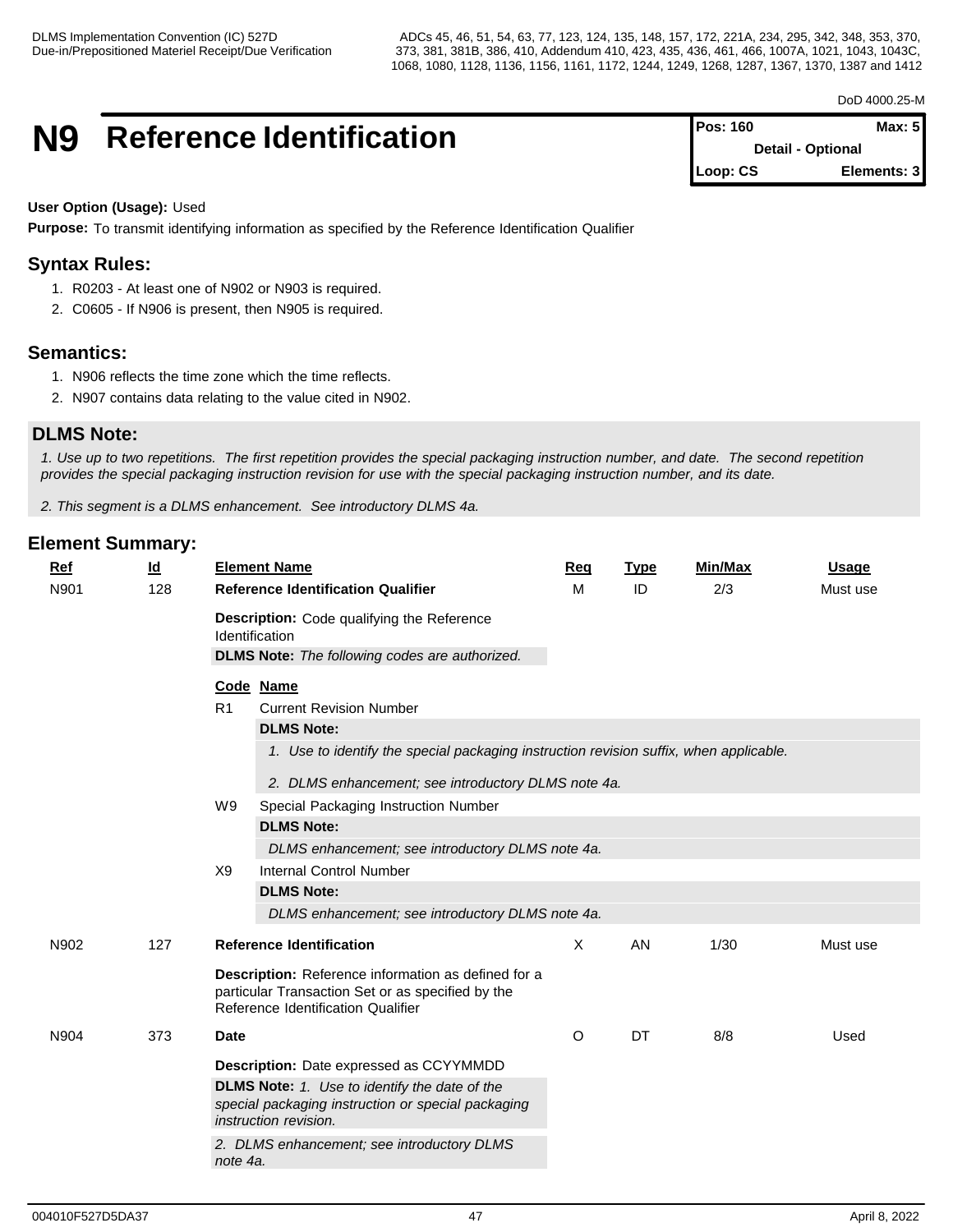DoD 4000.25-M

# G69 Line Item Detail - Description **Position Position** Max: 5

**Detail - Optional Loop: CS Elements: 1**

**User Option (Usage):** Used

**Purpose:** To describe an item in free-form format

# **DLMS Note:**

*Use only to provide essential preservation, packaging, and storage information which is not covered by the 2/LM/190 loop. Use of this segment requires manual intervention to process the transaction.*

| <b>Ref</b> | <u>ld</u> | <b>Element Name</b>                                  | Reg | <u>Type</u> | Min/Max | <u>Usage</u> |
|------------|-----------|------------------------------------------------------|-----|-------------|---------|--------------|
| G6901      | 369       | <b>Free-form Description</b>                         | M   | ΑN          | 1/45    | Must use     |
|            |           | <b>Description:</b> Free-form descriptive text       |     |             |         |              |
|            |           | <b>DLMS Note:</b> DLMS enhancement; see introductory |     |             |         |              |
|            |           | DLMS note 4a.                                        |     |             |         |              |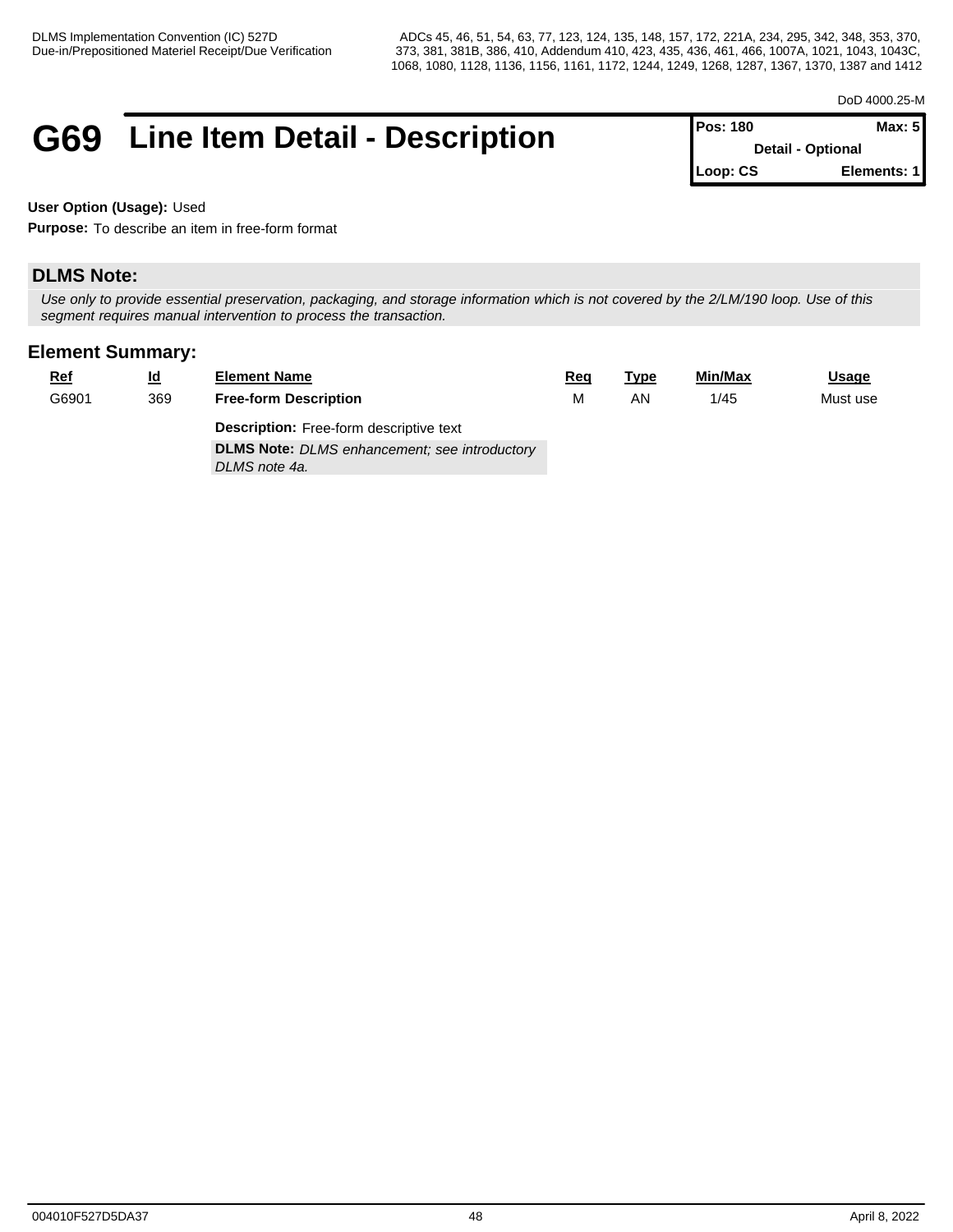DoD 4000.25-M

# **LM** Code Source Information **Pos: 190** Max: 1

**Detail - Optional Loop: LM Elements: 1**

## **User Option (Usage):** Used

**Purpose:** To transmit standard code list identification information

# **Comments:**

1. LM02 identifies the applicable industry code list source information.

# **DLMS Note:**

*1. Use the 2/LM/190 loop in procurement source prepositioned materiel receipt (PMR) transactions to provide select contract information and MIL-STD-2073 preservation, packaging, and storage information.*

*2. The 2/LM/190 loop is a DLMS enhancement. See introductory DLMS note 4a.*

| $Ref$ | <u>ld</u> | <b>Element Name</b>                                                          | <u>Req</u> | <b>Type</b> | <u>Min/Max</u> | <b>Usage</b> |
|-------|-----------|------------------------------------------------------------------------------|------------|-------------|----------------|--------------|
| LM01  | 559       | <b>Agency Qualifier Code</b>                                                 | М          | ID          | 2/2            | Must use     |
|       |           | <b>Description:</b> Code identifying the agency assigning<br>the code values |            |             |                |              |
|       |           | Code Name                                                                    |            |             |                |              |
|       |           | Department of Defense (DoD)<br>DF                                            |            |             |                |              |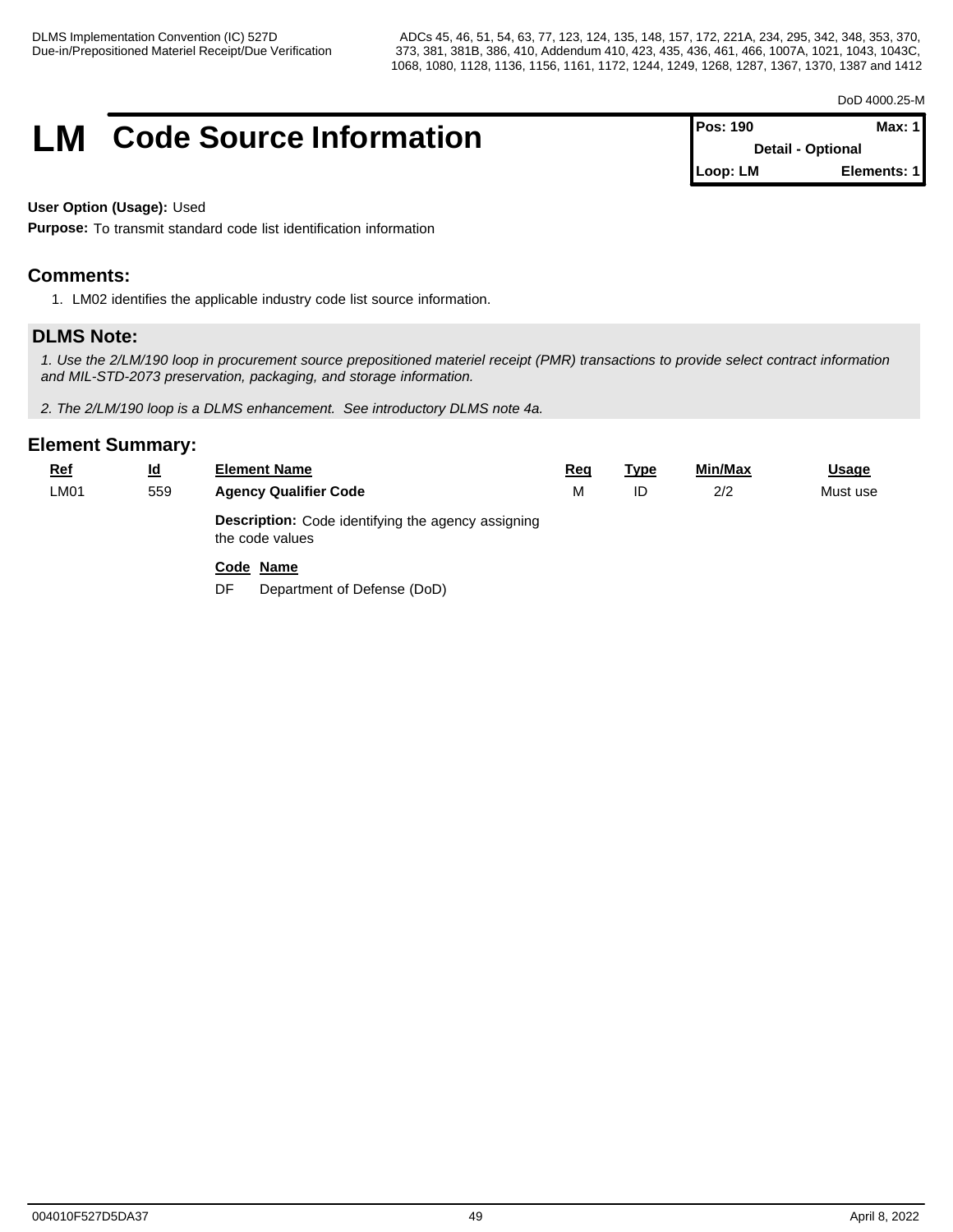DoD 4000.25-M

| LQ | <b>Industry Code</b> | <b>TPos: 200</b>           | Max: 100 |  |
|----|----------------------|----------------------------|----------|--|
|    |                      | <b>Mandatory</b><br>Detail |          |  |

| <b>IPos: 200</b> | Max: 100                  |  |
|------------------|---------------------------|--|
|                  | <b>Detail - Mandatory</b> |  |
| Loop: LM         | Elements: 2               |  |

### **User Option (Usage):** Must use

**Purpose:** Code to transmit standard industry codes

# **Syntax Rules:**

1. C0102 - If LQ01 is present, then LQ02 is required.

# **DLMS Note:**

*Use to identify codes, as appropriate, that provide select contract information or define MIL-STD-2073 data.*

| <b>Ref</b> | $\underline{\mathsf{Id}}$ |           | <b>Element Name</b>                                                                                               | <b>Req</b> | <b>Type</b> | Min/Max | <b>Usage</b> |
|------------|---------------------------|-----------|-------------------------------------------------------------------------------------------------------------------|------------|-------------|---------|--------------|
| LQ01       | 1270                      |           | <b>Code List Qualifier Code</b>                                                                                   | O          | ID          | 1/3     | Must use     |
|            |                           | code list | <b>Description:</b> Code identifying a specific industry<br><b>DLMS Note:</b> The following codes are authorized. |            |             |         |              |
|            |                           |           | Code Name                                                                                                         |            |             |         |              |
|            |                           | EC        | <b>Certification Requirements Code</b>                                                                            |            |             |         |              |
|            |                           |           | <b>DLMS Note:</b>                                                                                                 |            |             |         |              |
|            |                           |           | DLMS enhancement; see introductory DLMS note 4a.                                                                  |            |             |         |              |
|            |                           | JA        | <b>Physical Characteristics Code</b>                                                                              |            |             |         |              |
|            |                           |           | <b>DLMS Note:</b>                                                                                                 |            |             |         |              |
|            |                           |           | DLMS enhancement; see introductory DLMS note 4a.                                                                  |            |             |         |              |
|            |                           | JB        | Weight or Fragility Code                                                                                          |            |             |         |              |
|            |                           |           | <b>DLMS Note:</b>                                                                                                 |            |             |         |              |
|            |                           |           | DLMS enhancement; see introductory DLMS note 4a.                                                                  |            |             |         |              |
|            |                           | JC        | <b>Preservation Material Code</b>                                                                                 |            |             |         |              |
|            |                           |           | <b>DLMS Note:</b>                                                                                                 |            |             |         |              |
|            |                           |           | DLMS enhancement; see introductory DLMS note 4a.                                                                  |            |             |         |              |
|            |                           | JD        | Quantity per Unit Pack Code                                                                                       |            |             |         |              |
|            |                           |           | <b>DLMS Note:</b>                                                                                                 |            |             |         |              |
|            |                           |           | DLMS enhancement; see introductory DLMS note 4a.                                                                  |            |             |         |              |
|            |                           | JE        | <b>Preservation Data Code</b>                                                                                     |            |             |         |              |
|            |                           |           | <b>DLMS Note:</b>                                                                                                 |            |             |         |              |
|            |                           |           | DLMS enhancement; see introductory DLMS note 4a.                                                                  |            |             |         |              |
|            |                           | JF        | Packing Requirement Level A Code                                                                                  |            |             |         |              |
|            |                           |           | <b>DLMS Note:</b>                                                                                                 |            |             |         |              |
|            |                           |           | DLMS enhancement; see introductory DLMS note 4a.                                                                  |            |             |         |              |
|            |                           | JG        | Packing Requirement Level B Code                                                                                  |            |             |         |              |
|            |                           |           | <b>DLMS Note:</b>                                                                                                 |            |             |         |              |
|            |                           |           | DLMS enhancement; see introductory DLMS note 4a.                                                                  |            |             |         |              |
|            |                           | JH        | Packing Requirement Level C Code<br><b>DLMS Note:</b>                                                             |            |             |         |              |
|            |                           |           |                                                                                                                   |            |             |         |              |
|            |                           | JI        | DLMS enhancement; see introductory DLMS note 4a.<br>Intermediate Container Code                                   |            |             |         |              |
|            |                           |           | <b>DLMS Note:</b>                                                                                                 |            |             |         |              |
|            |                           |           | DLMS enhancement; see introductory DLMS note 4a.                                                                  |            |             |         |              |
|            |                           |           |                                                                                                                   |            |             |         |              |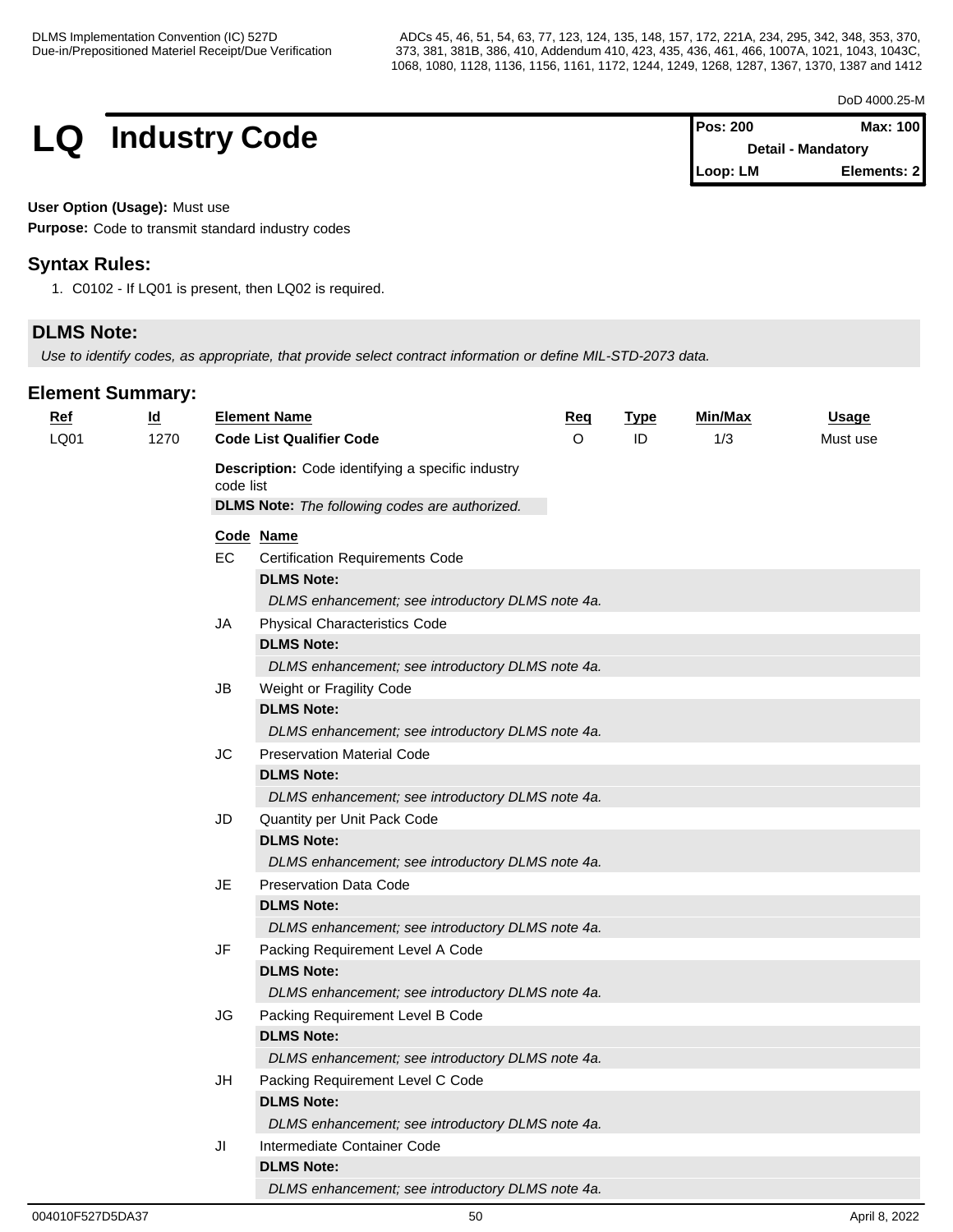DoD 4000.25-M

|      |      |    | Code Name                                                                        |   |    |      |          |
|------|------|----|----------------------------------------------------------------------------------|---|----|------|----------|
|      |      | JK | Intermediate Container Quantity Code                                             |   |    |      |          |
|      |      |    | <b>DLMS Note:</b>                                                                |   |    |      |          |
|      |      |    | DLMS enhancement; see introductory DLMS note 4a.                                 |   |    |      |          |
|      |      | JL | Special Marking Code                                                             |   |    |      |          |
|      |      |    | <b>DLMS Note:</b>                                                                |   |    |      |          |
|      |      |    | DLMS enhancement; see introductory DLMS note 4a.                                 |   |    |      |          |
| LQ02 | 1271 |    | <b>Industry Code</b>                                                             | Х | AN | 1/30 | Must use |
|      |      |    | <b>Description:</b> Code indicating a code from a specific<br>industry code list |   |    |      |          |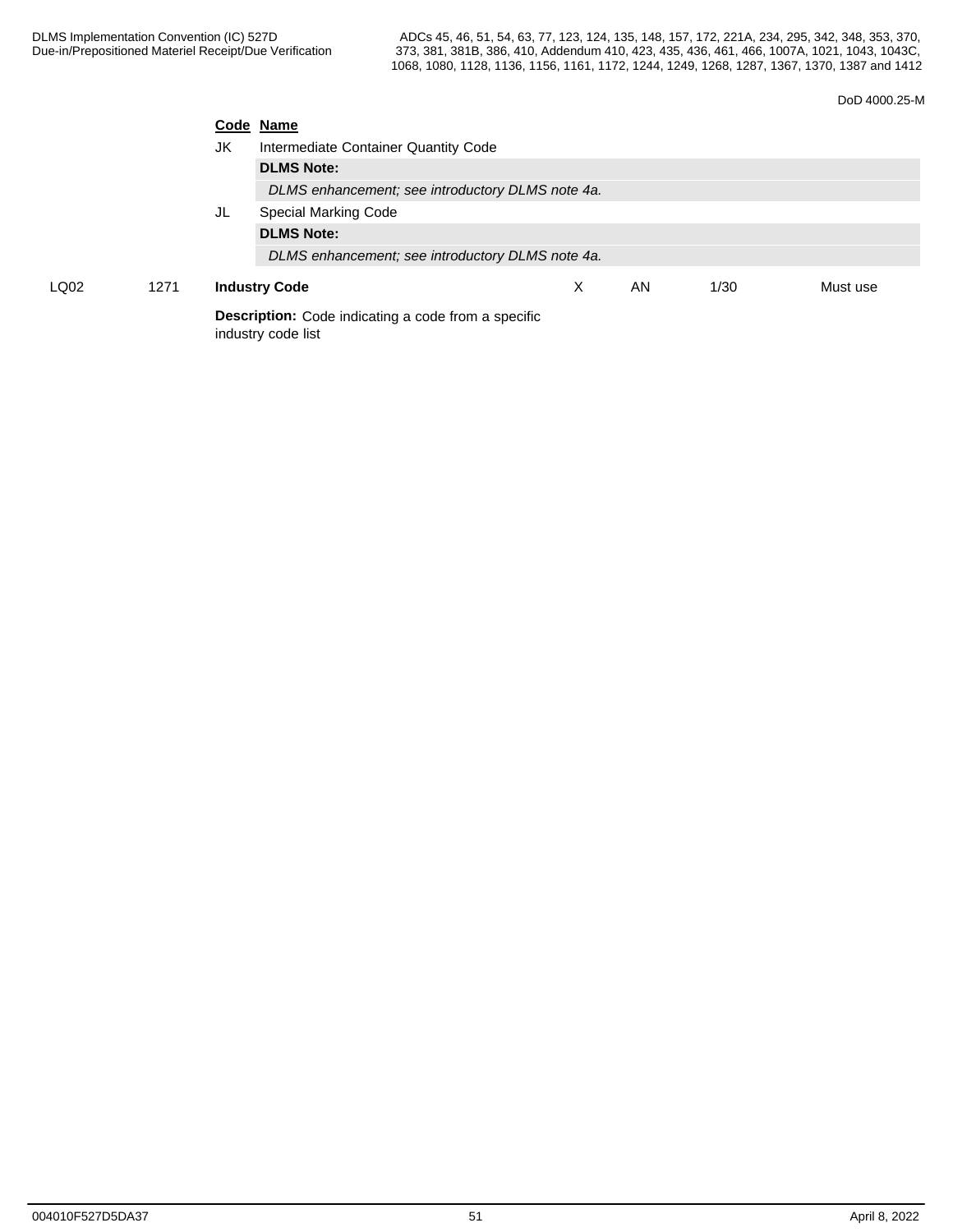DoD 4000.25-M

**N1 Name Magnetic Max:** 1 **Detail - Optional Loop: N1 Elements: 5**

## **User Option (Usage):** Used

**Purpose:** To identify a party by type of organization, name, and code

# **Syntax Rules:**

- 1. R0203 At least one of N102 or N103 is required.
- 2. P0304 If either N103 or N104 is present, then the other is required.

# **Comments:**

- 1. This segment, used alone, provides the most efficient method of providing organizational identification. To obtain this efficiency the "ID Code" (N104) must provide a key to the table maintained by the transaction processing party.
- 2. N105 and N106 further define the type of entity in N101.

# **DLMS Note:**

- *1. Must use this 2/N1/210 loop to identify the organization to receive the transaction.*
- *2. Use additional iterations to identify other organizations associated with the transaction.*

# **Element Summary:**

| <u>Ref</u>       | <u>ld</u> |                | <b>Element Name</b>                                                                                                                                                                                                                                                                                                                                                                               | Req | <b>Type</b> | Min/Max | <b>Usage</b> |
|------------------|-----------|----------------|---------------------------------------------------------------------------------------------------------------------------------------------------------------------------------------------------------------------------------------------------------------------------------------------------------------------------------------------------------------------------------------------------|-----|-------------|---------|--------------|
| N <sub>101</sub> | 98        |                | <b>Entity Identifier Code</b>                                                                                                                                                                                                                                                                                                                                                                     | M   | ID          | 2/3     | Must use     |
|                  |           |                | <b>Description:</b> Code identifying an organizational<br>entity, a physical location, property or an individual<br>DLMS Note: 1. Use codes C4, RM, SF, and SU in<br>procurement source prepositioned materiel receipt<br>(PMR) transactions only, and only when also using<br>the $2/CS/140$ loop.                                                                                               |     |             |         |              |
|                  |           |                | 2. The following codes are authorized.                                                                                                                                                                                                                                                                                                                                                            |     |             |         |              |
|                  |           |                | Code Name                                                                                                                                                                                                                                                                                                                                                                                         |     |             |         |              |
|                  |           | C <sub>4</sub> | <b>Contract Administration Office</b>                                                                                                                                                                                                                                                                                                                                                             |     |             |         |              |
|                  |           |                | <b>DLMS Note:</b>                                                                                                                                                                                                                                                                                                                                                                                 |     |             |         |              |
|                  |           |                | DLMS enhancement; see introductory DLMS note 4a.                                                                                                                                                                                                                                                                                                                                                  |     |             |         |              |
|                  |           | DZ             | Delivery Zone                                                                                                                                                                                                                                                                                                                                                                                     |     |             |         |              |
|                  |           |                | <b>DLMS Note:</b>                                                                                                                                                                                                                                                                                                                                                                                 |     |             |         |              |
|                  |           |                | 1. Use to provide the DELIVERY LOCATION indicating where the materiel is to be staged/stored.                                                                                                                                                                                                                                                                                                     |     |             |         |              |
|                  |           |                | 2. Authorized DLMS enhancement under DLA industrial activity support agreement. Refer to ADC 381.                                                                                                                                                                                                                                                                                                 |     |             |         |              |
|                  |           | KK             | <b>Registering Party</b>                                                                                                                                                                                                                                                                                                                                                                          |     |             |         |              |
|                  |           |                | <b>DLMS Note:</b>                                                                                                                                                                                                                                                                                                                                                                                 |     |             |         |              |
|                  |           |                | 1. Use to identify the Component UIT registry. May be used by a Component when their UIT process<br>requires that a copy of this 527D transaction must also be sent to a UIT registry for information<br>purposes. Must be used with 2/N106/210 code 'PK-Party to Receive Copy' to identify that this is only an<br>information copy of the transaction, for use with the Component UIT registry. |     |             |         |              |
|                  |           |                | 2. DLMS enhancement. See introductory DLMS note 4a.                                                                                                                                                                                                                                                                                                                                               |     |             |         |              |
|                  |           | <b>RC</b>      | <b>Receiving Location</b><br><b>DLMS Note:</b>                                                                                                                                                                                                                                                                                                                                                    |     |             |         |              |
|                  |           |                |                                                                                                                                                                                                                                                                                                                                                                                                   |     |             |         |              |

*1. Use in due-in transactions to identify the location to receive the materiel when the total due-in quantity referenced in the 2/RCD/040 loop is due-in to one location only. When the quantity is stratified by receiving location, use the 2/QTY/310 loop.*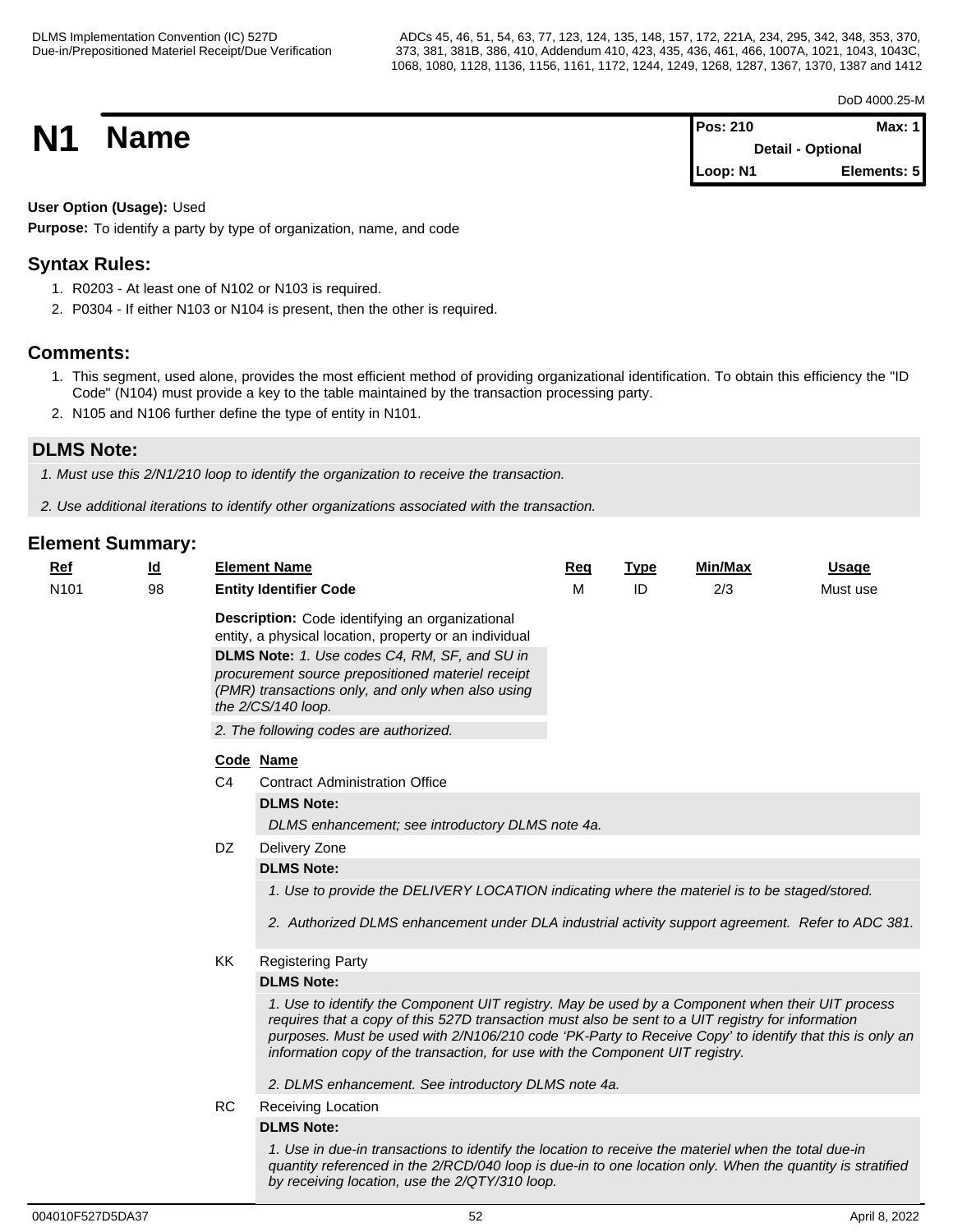DoD 4000.25-M

#### **Code Name**

*2. Use in pre-positioned material receipt (PMR) to identify the receiving location.*

#### RM Party that remits payment

#### **DLMS Note:**

*1. Use to identify the paying office.*

*2. DLMS enhancement; see introductory DLMS note 4a.*

## SB Storage Area

#### **DLMS Note:**

*Use to identify the storage activity (primary location) to receive the PMR when different from the receiving location. Applicable when materiel will be shipped directly to the off-station forward site under DLA industrial activity support. Refer to ADC 370.*

#### SF Ship From

#### **DLMS Note:**

*1. Use to identify the initial shipping activity.*

*2. DLMS enhancement; see introductory DLMS note 4a.*

*3. For Navy Commercial Asset Visibility - Organic Repairables Module, this is the shipper in the PMR transaction for relocations (1/BR02/020/DE Advance Receipt with 2/LIN02/010/code N).*

#### SU Supplier/Manufacturer

#### **DLMS Note:**

- *1. Use to identify the materiel supplier.*
- *2. DLMS enhancement; see introductory DLMS note 4a.*
- WZ Final Maintenance Organization

#### **DLMS Note:**

*1. For USAMMA Medical use in PMR transactions to identify assembly/maintenance organization for medical/surgical component assembly. This organization will complete kit assemblies and ship to final destination activity.*

*2. DLMS Component-unique enhancement. See introductory DLMS note 4e.*

Z4 Owning Inventory Control Point

#### **DLMS Note:**

*Use only in due-in transactions to identify the transaction recipient.*

Z7 Mark-for Party

#### **DLMS Note:**

*1. Use for Army and DPAS materiel fielding to identify the ultimate destination for the order when the activity is not the ship-to address.* 

*2. DLMS enhancement; see introductory DLMS note 4a.* 

ZD Party to Receive Reports

#### **DLMS Note:**

*Use in PMR transactions only to indicate the organization to receive reports of receipts only when that organization is different from the organization originating the transaction set.*

### ZN Losing Inventory Manager

#### **DLMS Note:**

*Use for delinquent due-in, due-in reconciliation inquiry, due-in reconciliation advice, and memorandum due-in transactions to identify the LIM.*

#### ZP Gaining Inventory Manager

## **DLMS Note:**

*Use for delinquent due-in, due-in reconciliation inquiry, due-in reconciliation advice, and memorandum due-in transactions to identify the GIM.*

N102 93 **Name** X AN 1/60 Used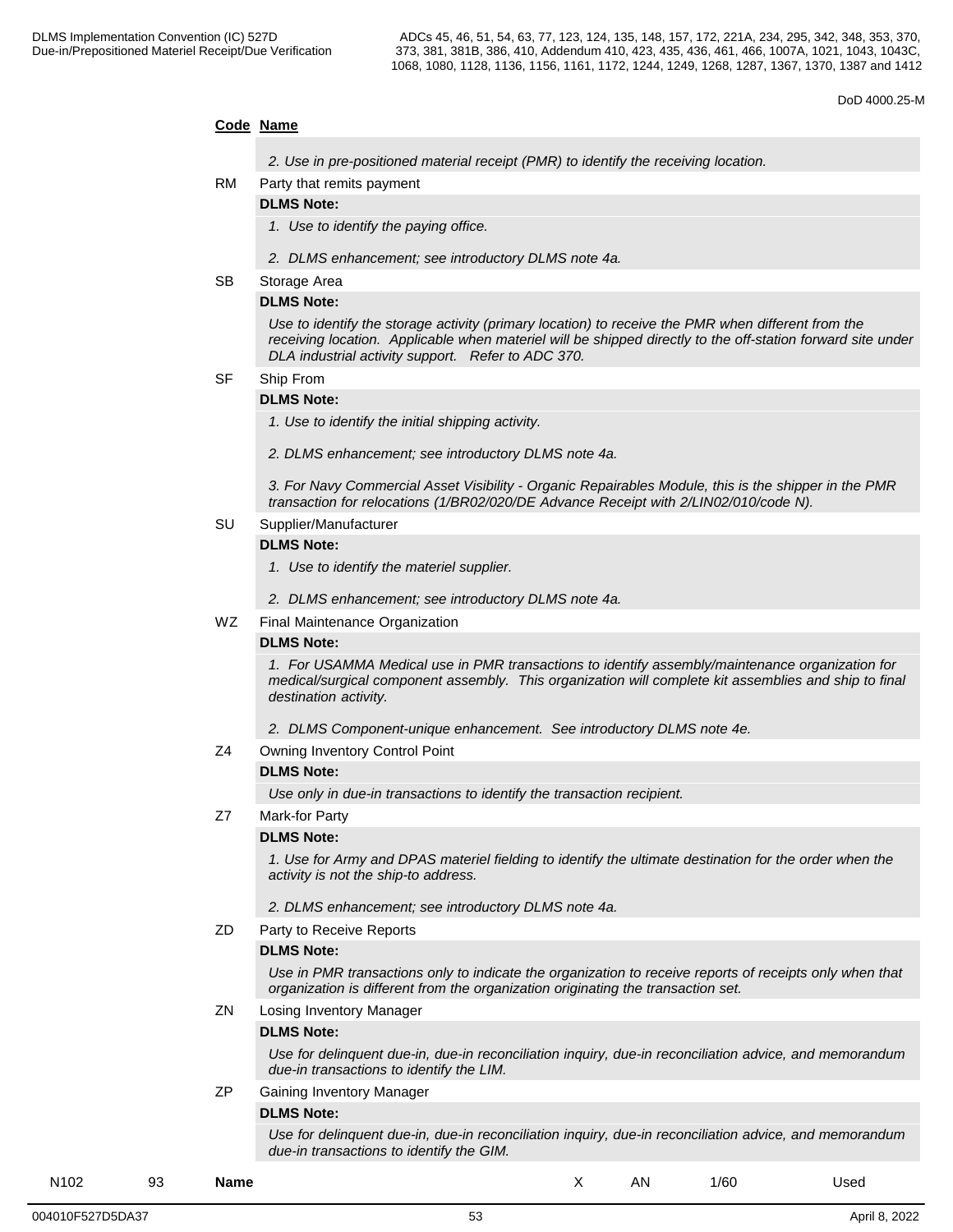| $\underline{\mathsf{Id}}$<br><b>Element Name</b><br><b>Min/Max</b><br>Ref<br><b>Type</b><br><b>Usage</b><br>Req<br>Description: Free-form name<br><b>DLMS Note:</b> 1. Use to identify the delivery location<br>(Qualifier DZ, 2/N101/210). Field length is 30<br>positions maximum.<br>2. Use to identify the Mark-for Party (Qualifier Z7,<br>2/N101/210). Total field length is restricted to a total<br>of 24 clear text characters. Refer to ADC 1387<br>X<br><b>Identification Code Qualifier</b><br>1/2<br>N <sub>103</sub><br>66<br>ID<br>Must use<br><b>Description:</b> Code designating the system/method<br>of code structure used for Identification Code (67)<br>Code Name<br>Department of Defense Activity Address Code (DODAAC)<br>10<br><b>DLMS Note:</b><br>DLMS enhancement; see introductory DLMS note 4a.<br>Commercial and Government Entity (CAGE)<br>33<br><b>DLMS Note:</b><br>1. Use with codes SU and SF only. Use with code SF only when a DoDAAC is not assigned.<br>2. DLMS enhancement; see introductory DLMS note 4a.<br>Department of Defense Routing Identifier Code (RIC)<br>M4<br>Uniform Resource Locator (URL)<br><b>UR</b><br><b>DLMS Note:</b><br>1. Use when appropriate to identify the Component UIT registry.<br>2. DLMS enhancement; see introductory DLMS note 4a.<br>X<br>AN<br>67<br><b>Identification Code</b><br>2/80<br>N <sub>104</sub><br>Must use<br><b>Description:</b> Code identifying a party or other code<br>O<br>2/3<br>N <sub>106</sub><br>98<br><b>Entity Identifier Code</b><br>ID<br>Used<br>Description: Code identifying an organizational<br>entity, a physical location, property or an individual<br><b>DLMS Note:</b> The following codes are authorized.<br>Code Name<br>PK<br>Party to Receive Copy<br><b>DLMS Note:</b> |  |  |  |  |  |  | DoD 4000.25-M |  |  |  |
|----------------------------------------------------------------------------------------------------------------------------------------------------------------------------------------------------------------------------------------------------------------------------------------------------------------------------------------------------------------------------------------------------------------------------------------------------------------------------------------------------------------------------------------------------------------------------------------------------------------------------------------------------------------------------------------------------------------------------------------------------------------------------------------------------------------------------------------------------------------------------------------------------------------------------------------------------------------------------------------------------------------------------------------------------------------------------------------------------------------------------------------------------------------------------------------------------------------------------------------------------------------------------------------------------------------------------------------------------------------------------------------------------------------------------------------------------------------------------------------------------------------------------------------------------------------------------------------------------------------------------------------------------------------------------------------------------------------------------------------------------------------------------------------------------|--|--|--|--|--|--|---------------|--|--|--|
|                                                                                                                                                                                                                                                                                                                                                                                                                                                                                                                                                                                                                                                                                                                                                                                                                                                                                                                                                                                                                                                                                                                                                                                                                                                                                                                                                                                                                                                                                                                                                                                                                                                                                                                                                                                                    |  |  |  |  |  |  |               |  |  |  |
|                                                                                                                                                                                                                                                                                                                                                                                                                                                                                                                                                                                                                                                                                                                                                                                                                                                                                                                                                                                                                                                                                                                                                                                                                                                                                                                                                                                                                                                                                                                                                                                                                                                                                                                                                                                                    |  |  |  |  |  |  |               |  |  |  |
|                                                                                                                                                                                                                                                                                                                                                                                                                                                                                                                                                                                                                                                                                                                                                                                                                                                                                                                                                                                                                                                                                                                                                                                                                                                                                                                                                                                                                                                                                                                                                                                                                                                                                                                                                                                                    |  |  |  |  |  |  |               |  |  |  |
|                                                                                                                                                                                                                                                                                                                                                                                                                                                                                                                                                                                                                                                                                                                                                                                                                                                                                                                                                                                                                                                                                                                                                                                                                                                                                                                                                                                                                                                                                                                                                                                                                                                                                                                                                                                                    |  |  |  |  |  |  |               |  |  |  |
|                                                                                                                                                                                                                                                                                                                                                                                                                                                                                                                                                                                                                                                                                                                                                                                                                                                                                                                                                                                                                                                                                                                                                                                                                                                                                                                                                                                                                                                                                                                                                                                                                                                                                                                                                                                                    |  |  |  |  |  |  |               |  |  |  |
|                                                                                                                                                                                                                                                                                                                                                                                                                                                                                                                                                                                                                                                                                                                                                                                                                                                                                                                                                                                                                                                                                                                                                                                                                                                                                                                                                                                                                                                                                                                                                                                                                                                                                                                                                                                                    |  |  |  |  |  |  |               |  |  |  |
|                                                                                                                                                                                                                                                                                                                                                                                                                                                                                                                                                                                                                                                                                                                                                                                                                                                                                                                                                                                                                                                                                                                                                                                                                                                                                                                                                                                                                                                                                                                                                                                                                                                                                                                                                                                                    |  |  |  |  |  |  |               |  |  |  |
|                                                                                                                                                                                                                                                                                                                                                                                                                                                                                                                                                                                                                                                                                                                                                                                                                                                                                                                                                                                                                                                                                                                                                                                                                                                                                                                                                                                                                                                                                                                                                                                                                                                                                                                                                                                                    |  |  |  |  |  |  |               |  |  |  |
|                                                                                                                                                                                                                                                                                                                                                                                                                                                                                                                                                                                                                                                                                                                                                                                                                                                                                                                                                                                                                                                                                                                                                                                                                                                                                                                                                                                                                                                                                                                                                                                                                                                                                                                                                                                                    |  |  |  |  |  |  |               |  |  |  |
|                                                                                                                                                                                                                                                                                                                                                                                                                                                                                                                                                                                                                                                                                                                                                                                                                                                                                                                                                                                                                                                                                                                                                                                                                                                                                                                                                                                                                                                                                                                                                                                                                                                                                                                                                                                                    |  |  |  |  |  |  |               |  |  |  |
|                                                                                                                                                                                                                                                                                                                                                                                                                                                                                                                                                                                                                                                                                                                                                                                                                                                                                                                                                                                                                                                                                                                                                                                                                                                                                                                                                                                                                                                                                                                                                                                                                                                                                                                                                                                                    |  |  |  |  |  |  |               |  |  |  |
|                                                                                                                                                                                                                                                                                                                                                                                                                                                                                                                                                                                                                                                                                                                                                                                                                                                                                                                                                                                                                                                                                                                                                                                                                                                                                                                                                                                                                                                                                                                                                                                                                                                                                                                                                                                                    |  |  |  |  |  |  |               |  |  |  |
|                                                                                                                                                                                                                                                                                                                                                                                                                                                                                                                                                                                                                                                                                                                                                                                                                                                                                                                                                                                                                                                                                                                                                                                                                                                                                                                                                                                                                                                                                                                                                                                                                                                                                                                                                                                                    |  |  |  |  |  |  |               |  |  |  |
|                                                                                                                                                                                                                                                                                                                                                                                                                                                                                                                                                                                                                                                                                                                                                                                                                                                                                                                                                                                                                                                                                                                                                                                                                                                                                                                                                                                                                                                                                                                                                                                                                                                                                                                                                                                                    |  |  |  |  |  |  |               |  |  |  |
|                                                                                                                                                                                                                                                                                                                                                                                                                                                                                                                                                                                                                                                                                                                                                                                                                                                                                                                                                                                                                                                                                                                                                                                                                                                                                                                                                                                                                                                                                                                                                                                                                                                                                                                                                                                                    |  |  |  |  |  |  |               |  |  |  |
|                                                                                                                                                                                                                                                                                                                                                                                                                                                                                                                                                                                                                                                                                                                                                                                                                                                                                                                                                                                                                                                                                                                                                                                                                                                                                                                                                                                                                                                                                                                                                                                                                                                                                                                                                                                                    |  |  |  |  |  |  |               |  |  |  |
|                                                                                                                                                                                                                                                                                                                                                                                                                                                                                                                                                                                                                                                                                                                                                                                                                                                                                                                                                                                                                                                                                                                                                                                                                                                                                                                                                                                                                                                                                                                                                                                                                                                                                                                                                                                                    |  |  |  |  |  |  |               |  |  |  |
| 1. Use when appropriate to send an information copy of the transaction to a Component UIT registry.<br>For use with N101 code KK.                                                                                                                                                                                                                                                                                                                                                                                                                                                                                                                                                                                                                                                                                                                                                                                                                                                                                                                                                                                                                                                                                                                                                                                                                                                                                                                                                                                                                                                                                                                                                                                                                                                                  |  |  |  |  |  |  |               |  |  |  |
| 2. DLMS enhancement. See introductory DLMS note 4a.                                                                                                                                                                                                                                                                                                                                                                                                                                                                                                                                                                                                                                                                                                                                                                                                                                                                                                                                                                                                                                                                                                                                                                                                                                                                                                                                                                                                                                                                                                                                                                                                                                                                                                                                                |  |  |  |  |  |  |               |  |  |  |
| TO<br>Message To<br><b>DLMS Note:</b>                                                                                                                                                                                                                                                                                                                                                                                                                                                                                                                                                                                                                                                                                                                                                                                                                                                                                                                                                                                                                                                                                                                                                                                                                                                                                                                                                                                                                                                                                                                                                                                                                                                                                                                                                              |  |  |  |  |  |  |               |  |  |  |
| Must use with the appropriate 2/N101/210 code to indicate the organization cited in N104 is receiving<br>the transaction.                                                                                                                                                                                                                                                                                                                                                                                                                                                                                                                                                                                                                                                                                                                                                                                                                                                                                                                                                                                                                                                                                                                                                                                                                                                                                                                                                                                                                                                                                                                                                                                                                                                                          |  |  |  |  |  |  |               |  |  |  |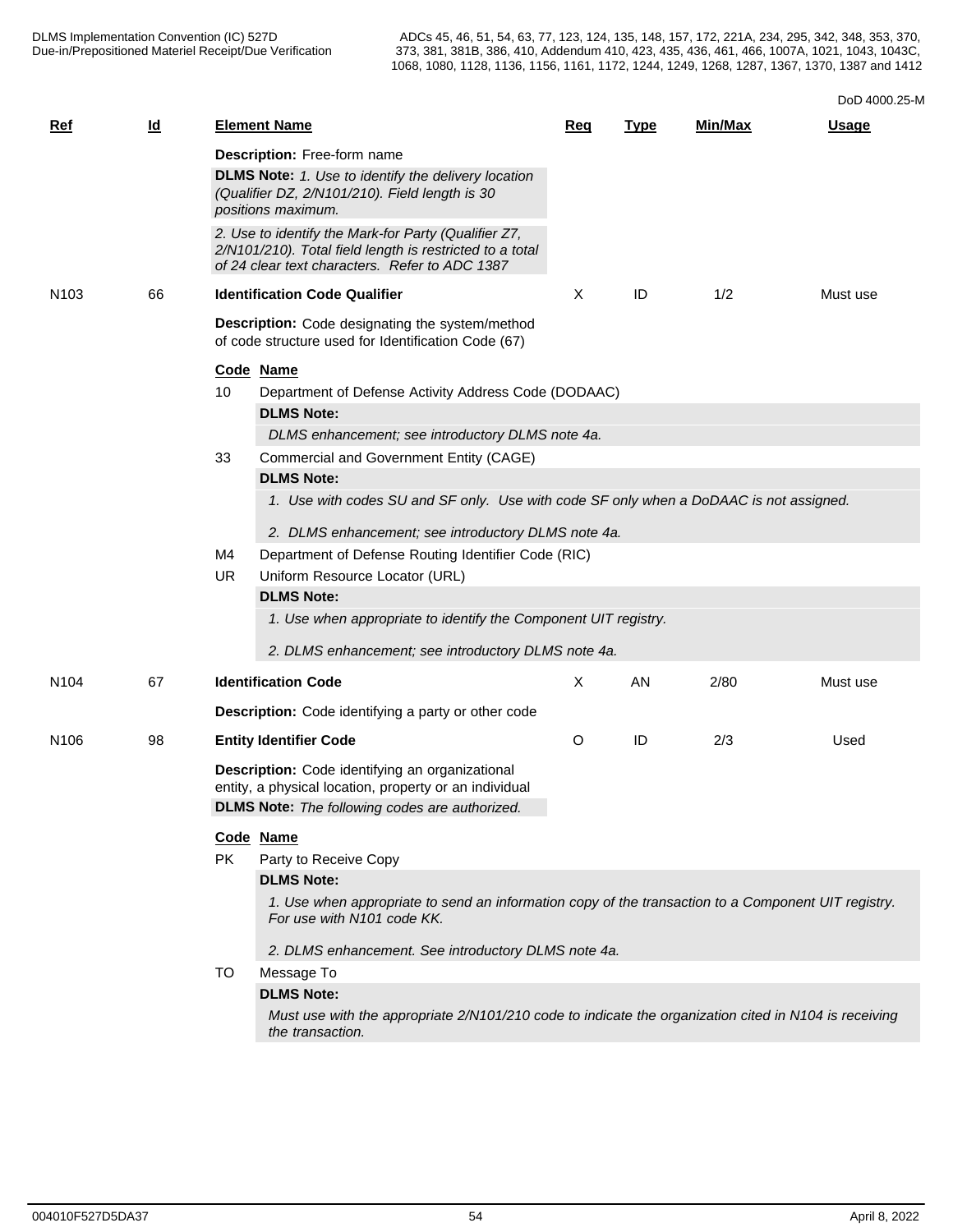DoD 4000.25-M

# **REF** Reference Identification **Pos: 250** Max: 1

**Detail - Optional Loop: REF Elements: 3**

## **User Option (Usage):** Used

**Purpose:** To specify identifying information

# **Syntax Rules:**

1. R0203 - At least one of REF02 or REF03 is required.

# **Semantics:**

1. REF04 contains data relating to the value cited in REF02.

# **DLMS Note:**

*1. At this time, the 2/REF/250 loop is not authorized for use to provide item unique identification (IUID) information. A PDC must be submitted documenting requirement and procedures before using this transaction for IUID.*

*2. When both UII or serial number and batch/lot number are required for the item, enter the UII or serial number in 2/REF/250 and enter the batch/lot number in 2/N9/270. When the batch/lot number is required, but the serial number/UII does not apply, enter the batch/lot number in 2/REF/250.*

*3. The entire 2/REF/250 loop is a DLMS enhancement. See introductory DLMS note 4a.*

| $Ref$             | $\underline{\mathsf{Id}}$ |                | <b>Element Name</b>                                                                                                                                                                                                                                                                                                              | Req | <b>Type</b> | Min/Max | <b>Usage</b> |
|-------------------|---------------------------|----------------|----------------------------------------------------------------------------------------------------------------------------------------------------------------------------------------------------------------------------------------------------------------------------------------------------------------------------------|-----|-------------|---------|--------------|
| REF01             | 128                       |                | <b>Reference Identification Qualifier</b>                                                                                                                                                                                                                                                                                        | м   | ID          | 2/3     | Must use     |
|                   |                           | Identification | Description: Code qualifying the Reference                                                                                                                                                                                                                                                                                       |     |             |         |              |
|                   |                           |                | <b>DLMS Note:</b> The following codes are authorized.                                                                                                                                                                                                                                                                            |     |             |         |              |
|                   |                           |                | Code Name                                                                                                                                                                                                                                                                                                                        |     |             |         |              |
|                   |                           | <b>BT</b>      | <b>Batch Number</b>                                                                                                                                                                                                                                                                                                              |     |             |         |              |
|                   |                           |                | <b>DLMS Note:</b>                                                                                                                                                                                                                                                                                                                |     |             |         |              |
|                   |                           |                | 1. Use to identify the batch, lot, or production run. The batch/lot number may not exceed 20 characters<br>in accordance with IUID policy.                                                                                                                                                                                       |     |             |         |              |
|                   |                           |                | 2. Use 'BT' in 2/REF/250 when UII or serial number does not apply for the item. When UII or serial<br>number is required in addition to batch/lot number, enter the UII or serial number in 2/REF/250 and<br>enter the batch/lot number in 2/N9/270.                                                                             |     |             |         |              |
|                   |                           | <b>SE</b>      | <b>Serial Number</b>                                                                                                                                                                                                                                                                                                             |     |             |         |              |
|                   |                           |                | <b>DLMS Note:</b>                                                                                                                                                                                                                                                                                                                |     |             |         |              |
|                   |                           |                | 1. Use to identify the serial number when the UII (code U3) is not used. When UII and serial number are<br>both being identified, provide the serial number in 2/N9/270. The serial number may not exceed 30<br>characters and may only include alpha numeric characters, dashes and forward slashes. Spaces are<br>not allowed. |     |             |         |              |
|                   |                           |                | 2. DLMS enhancement. See introductory DLMS note 4a.                                                                                                                                                                                                                                                                              |     |             |         |              |
|                   |                           | U <sub>3</sub> | Unique Supplier Identification Number (USIN)                                                                                                                                                                                                                                                                                     |     |             |         |              |
|                   |                           |                | <b>DLMS Note:</b>                                                                                                                                                                                                                                                                                                                |     |             |         |              |
|                   |                           |                | 1. Use to identify the UII. Place UII value in REF03. The UII may not exceed 50 characters in<br>accordance with IUID Policy. A data maintenance action was approved in version 5020. The approved<br>code/name is "UII - Department of Defense Unique Item Identifier.                                                          |     |             |         |              |
|                   |                           |                | 2. DLMS enhancement. See introductory DLMS note 4a.                                                                                                                                                                                                                                                                              |     |             |         |              |
| REF <sub>02</sub> | 127                       |                | <b>Reference Identification</b>                                                                                                                                                                                                                                                                                                  | X   | AN.         | 1/30    | Used         |
|                   |                           |                |                                                                                                                                                                                                                                                                                                                                  |     |             |         |              |
|                   |                           |                | <b>Description:</b> Reference information as defined for a                                                                                                                                                                                                                                                                       |     |             |         |              |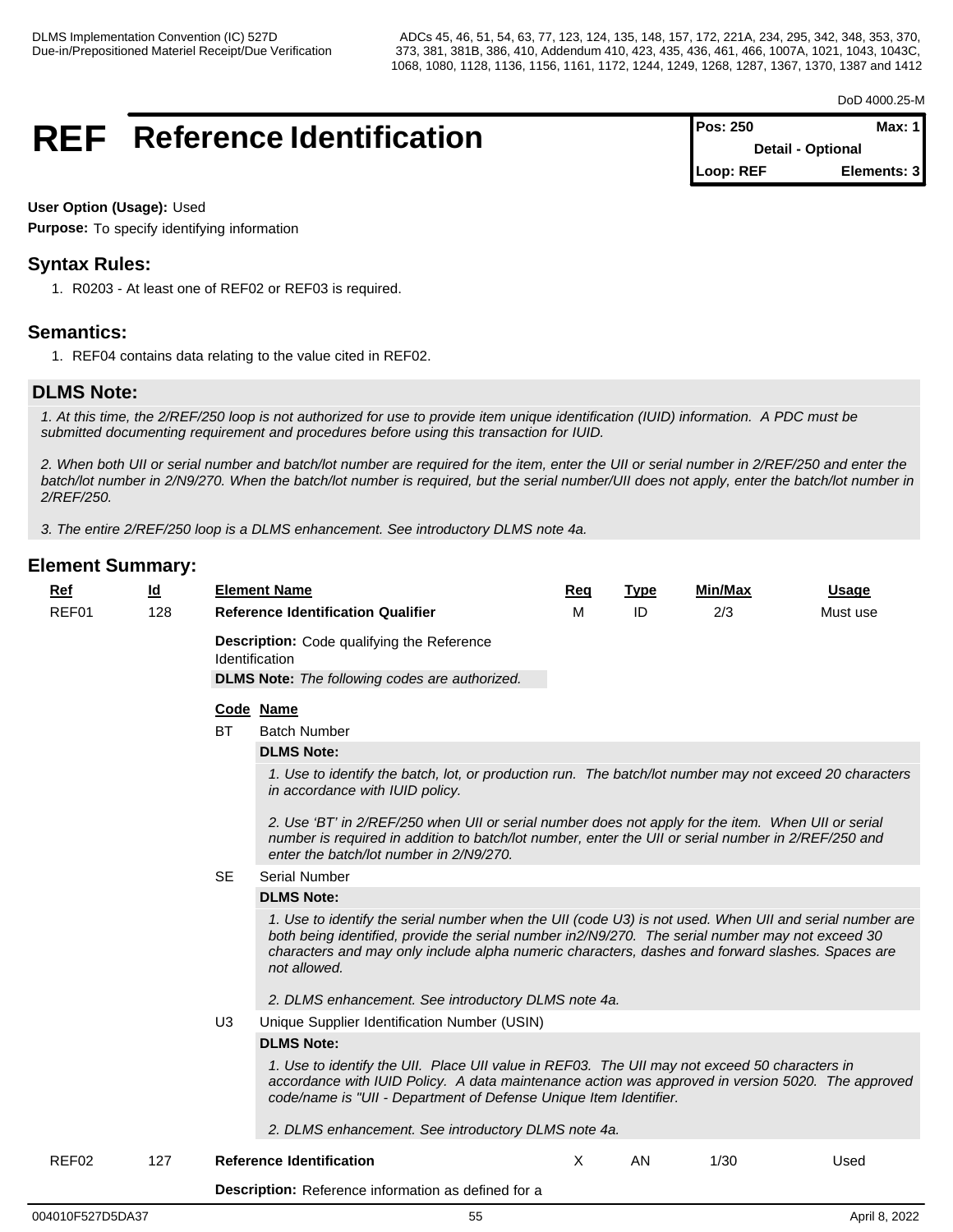|            |                           |                                                                                                       |            |             |                | DoD 4000.25-M |
|------------|---------------------------|-------------------------------------------------------------------------------------------------------|------------|-------------|----------------|---------------|
| <b>Ref</b> | $\underline{\mathsf{Id}}$ | <b>Element Name</b>                                                                                   | <u>Req</u> | <u>Type</u> | <b>Min/Max</b> | <b>Usage</b>  |
|            |                           | particular Transaction Set or as specified by the<br>Reference Identification Qualifier               |            |             |                |               |
|            |                           | <b>DLMS Note:</b> Use to indicate serial number when<br>REF01=SE.                                     |            |             |                |               |
| REF03      | 352                       | <b>Description</b>                                                                                    | Х          | AN          | 1/80           | Used          |
|            |                           | <b>Description:</b> A free-form description to clarify the<br>related data elements and their content |            |             |                |               |
|            |                           | <b>DLMS Note:</b> Use to indicate UII value when<br>$REFO1=U3$ .                                      |            |             |                |               |
|            |                           |                                                                                                       |            |             |                |               |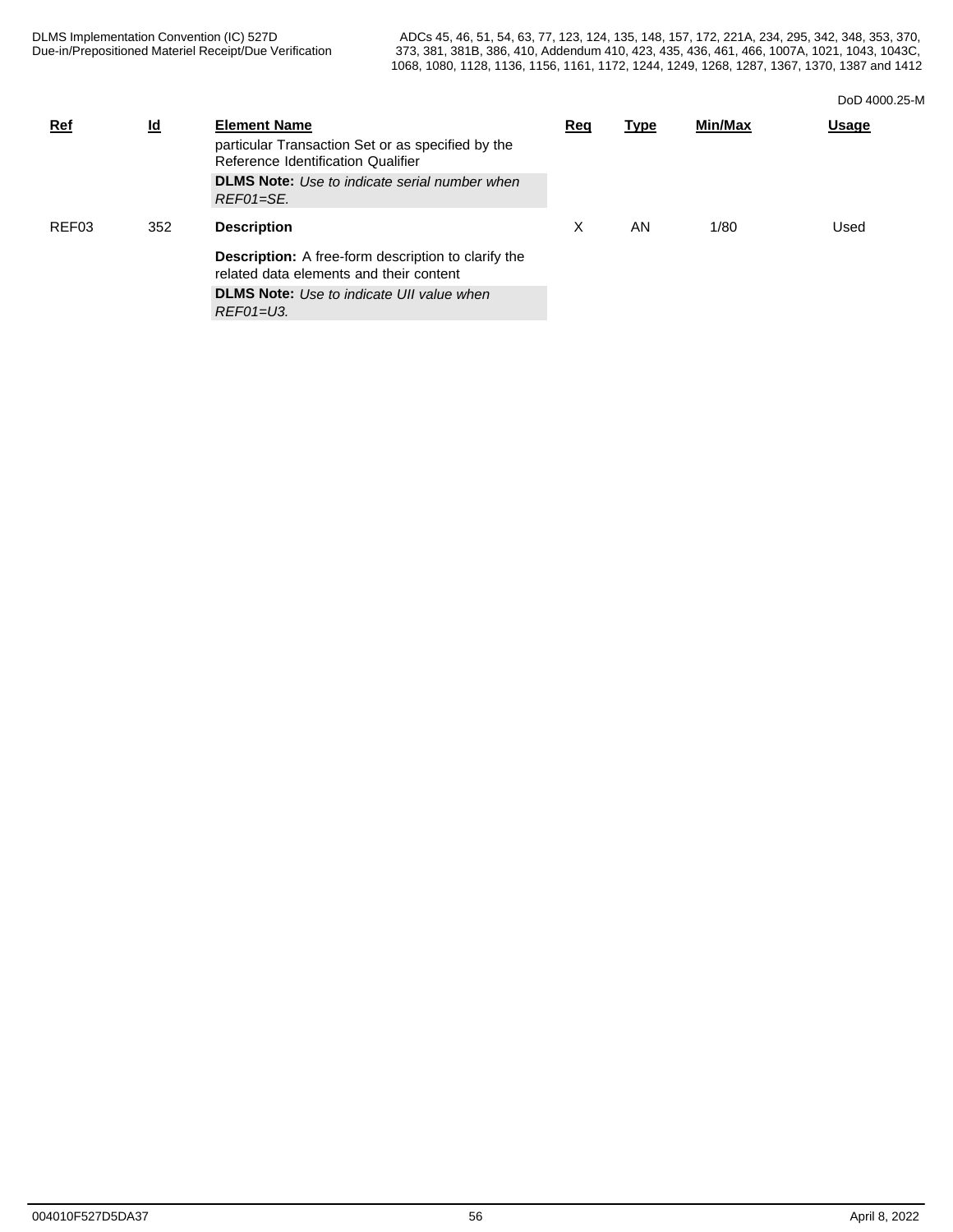DoD 4000.25-M

| G62<br>Date/Time | <b>Pos: 260</b> | Max: 10                   |  |
|------------------|-----------------|---------------------------|--|
|                  |                 | Detail<br><b>Optional</b> |  |

**Detail - Optional Loop: REF Elements: 2**

**User Option (Usage):** Used

**Purpose:** To specify pertinent dates and times

# **Syntax Rules:**

- 1. R0103 At least one of G6201 or G6203 is required.
- 2. P0102 If either G6201 or G6202 is present, then the other is required.
- 3. P0304 If either G6203 or G6204 is present, then the other is required.

# **DLMS Note:**

*Use to identify dates related to data represented in 2/REF/250. DLMS enhancement; see introductory DLMS note 4a.*

| <b>Element Summary:</b> |           |           |                                                                 |            |             |         |              |
|-------------------------|-----------|-----------|-----------------------------------------------------------------|------------|-------------|---------|--------------|
| <u>Ref</u>              | <u>ld</u> |           | <b>Element Name</b>                                             | <u>Req</u> | <b>Type</b> | Min/Max | <b>Usage</b> |
| G6201                   | 432       |           | <b>Date Qualifier</b>                                           | X          | ID          | 2/2     | Must use     |
|                         |           |           | Description: Code specifying type of date                       |            |             |         |              |
|                         |           |           | <b>DLMS Note:</b> The following codes are authorized.           |            |             |         |              |
|                         |           |           | Code Name                                                       |            |             |         |              |
|                         |           | <b>BF</b> | Pack Date                                                       |            |             |         |              |
|                         |           |           | <b>DLMS Note:</b>                                               |            |             |         |              |
|                         |           |           | 1. Use to indicate date packed.                                 |            |             |         |              |
|                         |           |           | 2. DLMS enhancement; see introductory DLMS note 4a.             |            |             |         |              |
|                         |           | BI        | Inspection                                                      |            |             |         |              |
|                         |           |           | <b>DLMS Note:</b>                                               |            |             |         |              |
|                         |           |           | 1. Use to indicate the date of materiel inspection.             |            |             |         |              |
|                         |           |           | 2. DLMS enhancement; see introductory DLMS note 4a.             |            |             |         |              |
|                         |           | <b>BJ</b> | Shelf-Life Expiration                                           |            |             |         |              |
|                         |           |           | <b>DLMS Note:</b>                                               |            |             |         |              |
|                         |           |           | 1. Use to indicate the expiration date for shelf-life materiel. |            |             |         |              |
|                         |           |           | 2. DLMS enhancement; see introductory DLMS note 4a.             |            |             |         |              |
|                         |           | BK        | <b>Warranty Expiration</b>                                      |            |             |         |              |
|                         |           |           | <b>DLMS Note:</b>                                               |            |             |         |              |
|                         |           |           | 1. Use to indicate the date when the materiel warranty expires. |            |             |         |              |
|                         |           |           | 2. DLMS enhancement; see introductory DLMS note 4a.             |            |             |         |              |
|                         |           | <b>BL</b> | Manufacture                                                     |            |             |         |              |
|                         |           |           | <b>DLMS Note:</b>                                               |            |             |         |              |
|                         |           |           | 1. Use to indicate the manufacturing date of the materiel.      |            |             |         |              |
|                         |           |           | 2. DLMS enhancement; see introductory DLMS note 4a.             |            |             |         |              |
| G6202                   | 373       | Date      |                                                                 | X          | DT          | 8/8     | Must use     |
|                         |           |           | <b>Description:</b> Date expressed as CCYYMMDD                  |            |             |         |              |
|                         |           |           |                                                                 |            |             |         |              |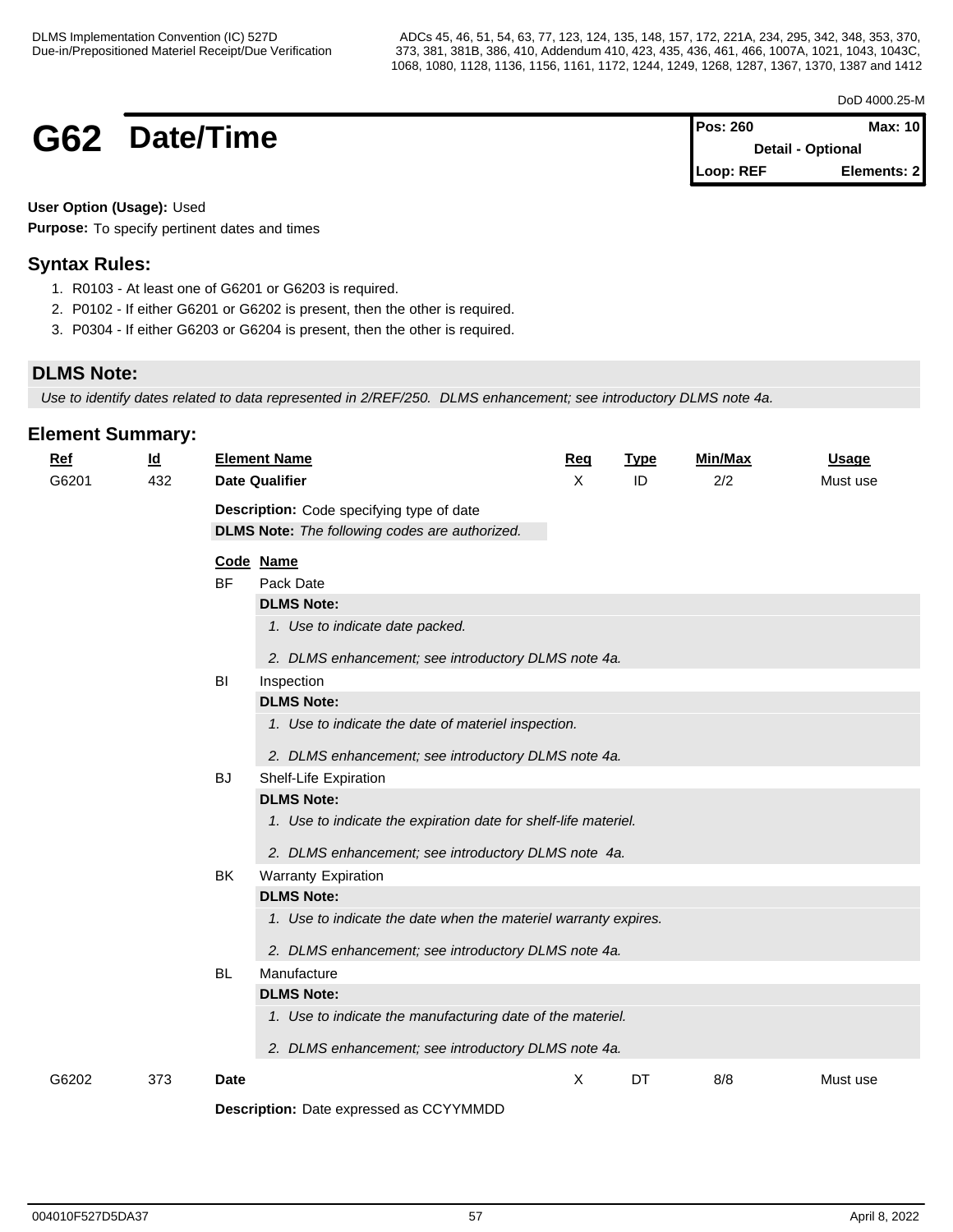DoD 4000.25-M

# **N9** Reference Identification **Pos: 270** Max: >1

**Detail - Optional Loop: REF Elements: 2**

## **User Option (Usage):** Used

**Purpose:** To transmit identifying information as specified by the Reference Identification Qualifier

# **Syntax Rules:**

- 1. R0203 At least one of N902 or N903 is required.
- 2. C0605 If N906 is present, then N905 is required.

# **Semantics:**

- 1. N906 reflects the time zone which the time reflects.
- 2. N907 contains data relating to the value cited in N902.

# **DLMS Note:**

*Use multiple repetitions to identify the characteristic(s) not defined in the 2/REF/250 segment. DLMS enhancement. See introductory DLMS note 4a.*

| Ref  | <u>ld</u> |           | <b>Element Name</b>                                                                                                                                                                          | Req | <b>Type</b> | Min/Max | Usage    |
|------|-----------|-----------|----------------------------------------------------------------------------------------------------------------------------------------------------------------------------------------------|-----|-------------|---------|----------|
| N901 | 128       |           | <b>Reference Identification Qualifier</b>                                                                                                                                                    | м   | ID          | 2/3     | Must use |
|      |           |           | <b>Description:</b> Code qualifying the Reference<br><b>Identification</b>                                                                                                                   |     |             |         |          |
|      |           |           | <b>DLMS Note:</b> 1. The following codes are used to<br>identify the characteristics related to the item<br>designated in the 2/REF/250 segment.                                             |     |             |         |          |
|      |           |           | 2. The following codes are authorized.                                                                                                                                                       |     |             |         |          |
|      |           |           | Code Name                                                                                                                                                                                    |     |             |         |          |
|      |           | BT        | <b>Batch Number</b>                                                                                                                                                                          |     |             |         |          |
|      |           |           | <b>DLMS Note:</b>                                                                                                                                                                            |     |             |         |          |
|      |           |           | Use to identify the batch, lot, or production run when UII or serial number is identified in 2/REF/250.<br>The batch/lot number may not exceed 20 characters in accordance with IUID policy. |     |             |         |          |
|      |           | <b>SE</b> | <b>Serial Number</b>                                                                                                                                                                         |     |             |         |          |
|      |           |           | <b>DLMS Note:</b>                                                                                                                                                                            |     |             |         |          |
|      |           |           | Use to identify the serial number (when code U3 is used in REF01).                                                                                                                           |     |             |         |          |
| N902 | 127       |           | <b>Reference Identification</b>                                                                                                                                                              | X   | AN          | 1/30    | Must use |
|      |           |           | <b>Description:</b> Reference information as defined for a<br>particular Transaction Set or as specified by the<br>Reference Identification Qualifier                                        |     |             |         |          |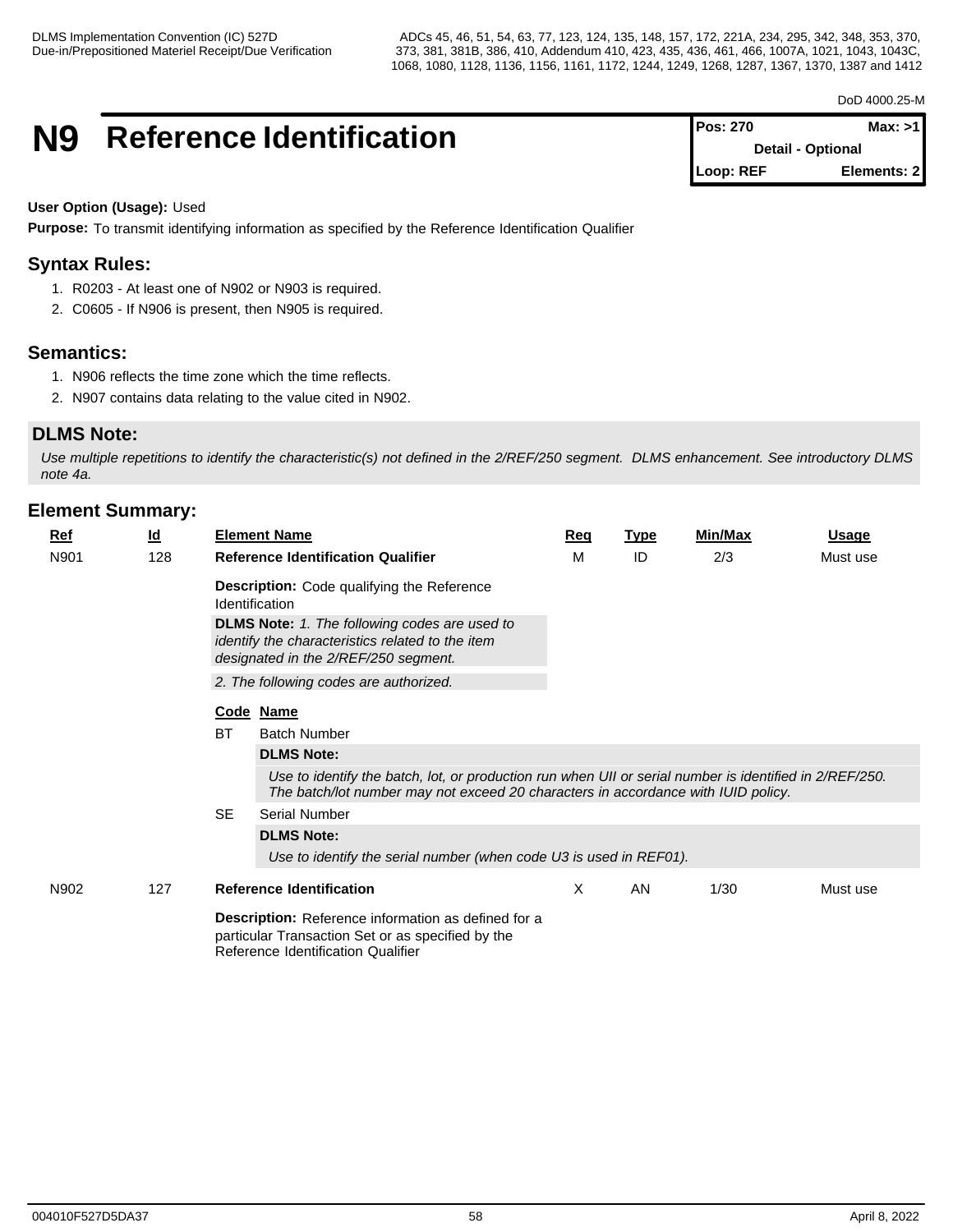DoD 4000.25-M

**QTY** Quantity **Pos:** 310 **Max:** 1 **Detail - Optional Loop: QTY Elements: 2**

**User Option (Usage):** Used

**Purpose:** To specify quantity information

# **Syntax Rules:**

- 1. R0204 At least one of QTY02 or QTY04 is required.
- 2. E0204 Only one of QTY02 or QTY04 may be present.

# **Semantics:**

1. QTY04 is used when the quantity is non-numeric.

# **DLMS Note:**

*1. Use the 2/QTY/310 loop for due-in transactions only to stratify the total due-in quantity referenced in the 2/RCD/040 loop by receiving activity. Stratification by receiving activity within a single due-in transaction is a DLMS enhancement. See introductory DLMS note 4a. UIT/IUID information cannot be provided for quantities stratified by the 2/QTY/310 loop.*

*2. Use of the QTY segment is an authorized DLMS enhancement for use by DLA Disposition Services and for use with mapping products. Refer to ADC 1021 and ADC 1172.*

| Ref   | $\underline{\mathsf{Id}}$ |           | <b>Element Name</b>                                                                                                                                                                                                                                                                                                                                                                                                                         | Rea | <b>Type</b> | Min/Max | <b>Usage</b> |
|-------|---------------------------|-----------|---------------------------------------------------------------------------------------------------------------------------------------------------------------------------------------------------------------------------------------------------------------------------------------------------------------------------------------------------------------------------------------------------------------------------------------------|-----|-------------|---------|--------------|
| QTY01 | 673                       |           | <b>Quantity Qualifier</b>                                                                                                                                                                                                                                                                                                                                                                                                                   | M   | ID          | 2/2     | Must use     |
|       |                           |           | <b>Description:</b> Code specifying the type of quantity                                                                                                                                                                                                                                                                                                                                                                                    |     |             |         |              |
|       |                           |           | Code Name                                                                                                                                                                                                                                                                                                                                                                                                                                   |     |             |         |              |
|       |                           | 5U        | Frequency                                                                                                                                                                                                                                                                                                                                                                                                                                   |     |             |         |              |
|       |                           |           | <b>DLMS Note:</b>                                                                                                                                                                                                                                                                                                                                                                                                                           |     |             |         |              |
|       |                           |           | Use to identify the Mapping Product Cycle Frequency. This identifies the number of days that a Flight<br>Information Program Map product is effective before mandatory disposal. Use with due-in and PMR for<br>mapping products. Authorized DLMS migration enhancement. Refer to ADC 1172.                                                                                                                                                 |     |             |         |              |
|       |                           | AH        | Number of Message Recipients                                                                                                                                                                                                                                                                                                                                                                                                                |     |             |         |              |
|       |                           |           | <b>DLMS Note:</b>                                                                                                                                                                                                                                                                                                                                                                                                                           |     |             |         |              |
|       |                           |           | Use to identify the Total Automatic Initial Distribution Quantity. This represents the total number of<br>subscriptions. Must use with due-in and PMR for mapping products when the 2/DD08/080 Automatic<br>Initial Distribution Required indicator is "Y". Authorized DLMS migration enhancement. Refer to ADC<br>1172.                                                                                                                    |     |             |         |              |
|       |                           | <b>BA</b> | Due-In                                                                                                                                                                                                                                                                                                                                                                                                                                      |     |             |         |              |
|       |                           | <b>OC</b> | <b>Order Count</b>                                                                                                                                                                                                                                                                                                                                                                                                                          |     |             |         |              |
|       |                           |           | <b>DLMS Note:</b>                                                                                                                                                                                                                                                                                                                                                                                                                           |     |             |         |              |
|       |                           |           | DLA Disposition Services uses to identify the Disposition Services Complete Container Count. This<br>represents the total number of DTIDs in a specified disposition services container, and therefore the<br>number of receipts expected for a given container. DLMS enhancement authorized for use by DLA<br>Disposition Services with PMRs for relocation (1/BR02/20 Transaction Type Code DE in conjunction<br>with 2/LIN01/10 code N). |     |             |         |              |
| QTY02 | 380                       | Quantity  |                                                                                                                                                                                                                                                                                                                                                                                                                                             | X   | R           | 1/15    | Must use     |
|       |                           |           | <b>Description:</b> Numeric value of quantity                                                                                                                                                                                                                                                                                                                                                                                               |     |             |         |              |
|       |                           | decimals. | <b>DLMS Note:</b> 1. Express as a whole number with no                                                                                                                                                                                                                                                                                                                                                                                      |     |             |         |              |
|       |                           |           | 2. A field size exceeding 5 positions may not be<br>received or understood by the recipient's automated<br>processing system. See introductory DLMS note 4d.                                                                                                                                                                                                                                                                                |     |             |         |              |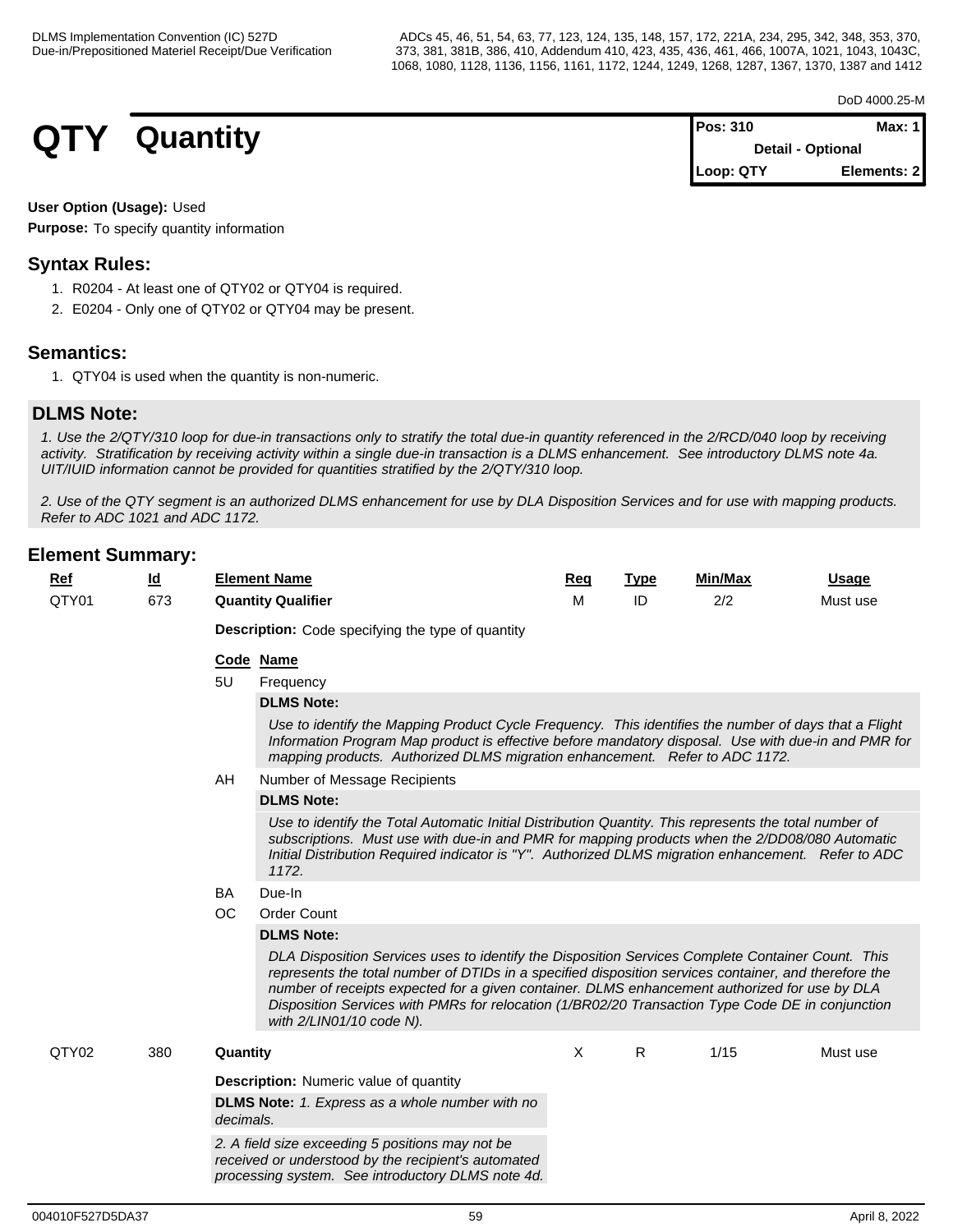DoD 4000.25-M

| Ref | IQ.<br>__<br>_ | --<br>Element Name | Rec | Tvpe | Min/Max | Usaɑe |
|-----|----------------|--------------------|-----|------|---------|-------|
|     |                |                    |     |      |         |       |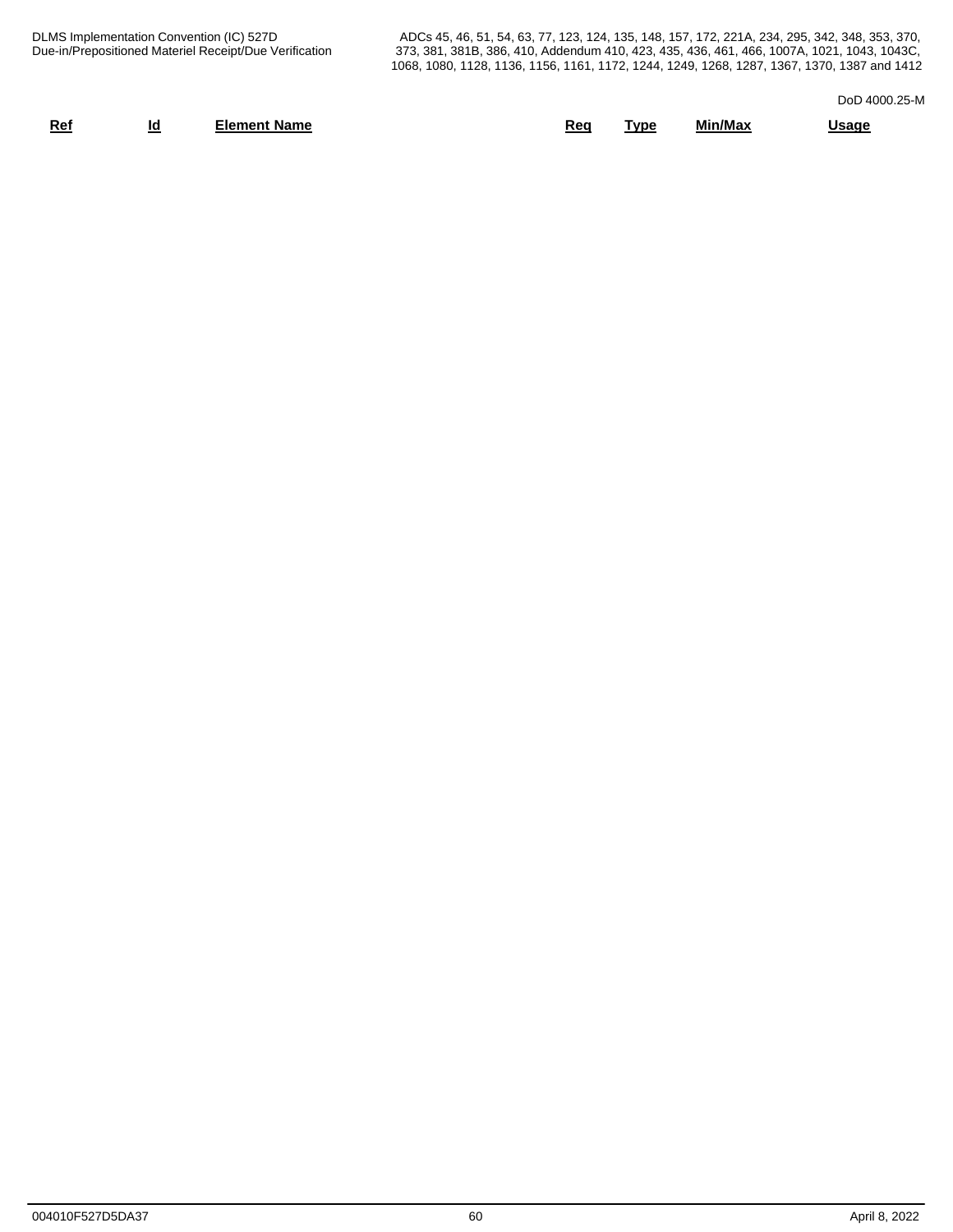DoD 4000.25-M

| <b>N1</b> | <b>Name</b> |
|-----------|-------------|
|           |             |

**N1 Name Magnetic Max:** 1 **Detail - Optional Loop: QTY Elements: 3**

## **User Option (Usage):** Used

**Purpose:** To identify a party by type of organization, name, and code

# **Syntax Rules:**

- 1. R0203 At least one of N102 or N103 is required.
- 2. P0304 If either N103 or N104 is present, then the other is required.

# **Comments:**

- 1. This segment, used alone, provides the most efficient method of providing organizational identification. To obtain this efficiency the "ID Code" (N104) must provide a key to the table maintained by the transaction processing party.
- 2. N105 and N106 further define the type of entity in N101.

# **DLMS Note:**

*Use to identify the receiving location for the quantity specified in the 2/QTY/310 segment.*

| <b>Element Summary:</b> |           |                                                                                                                  |          |             |         |              |
|-------------------------|-----------|------------------------------------------------------------------------------------------------------------------|----------|-------------|---------|--------------|
| $Ref$                   | <u>ld</u> | <b>Element Name</b>                                                                                              | Req      | <b>Type</b> | Min/Max | <b>Usage</b> |
| N <sub>101</sub>        | 98        | <b>Entity Identifier Code</b>                                                                                    | м        | ID          | 2/3     | Must use     |
|                         |           | <b>Description:</b> Code identifying an organizational<br>entity, a physical location, property or an individual |          |             |         |              |
|                         |           | Code Name                                                                                                        |          |             |         |              |
|                         |           | <b>RC</b><br>Receiving Location                                                                                  |          |             |         |              |
| N <sub>103</sub>        | 66        | <b>Identification Code Qualifier</b>                                                                             | $\times$ | ID          | 1/2     | Must use     |
|                         |           | Description: Code designating the system/method<br>of code structure used for Identification Code (67)           |          |             |         |              |
|                         |           | Code Name                                                                                                        |          |             |         |              |
|                         |           | 10<br>Department of Defense Activity Address Code (DODAAC)                                                       |          |             |         |              |
|                         |           | <b>DLMS Note:</b>                                                                                                |          |             |         |              |
|                         |           | DLMS enhancement; see introductory DLMS note 4a.                                                                 |          |             |         |              |
|                         |           | M4<br>Department of Defense Routing Identifier Code (RIC)                                                        |          |             |         |              |
| N <sub>104</sub>        | 67        | <b>Identification Code</b>                                                                                       | X        | AN          | 2/80    | Must use     |
|                         |           | Description: Code identifying a party or other code                                                              |          |             |         |              |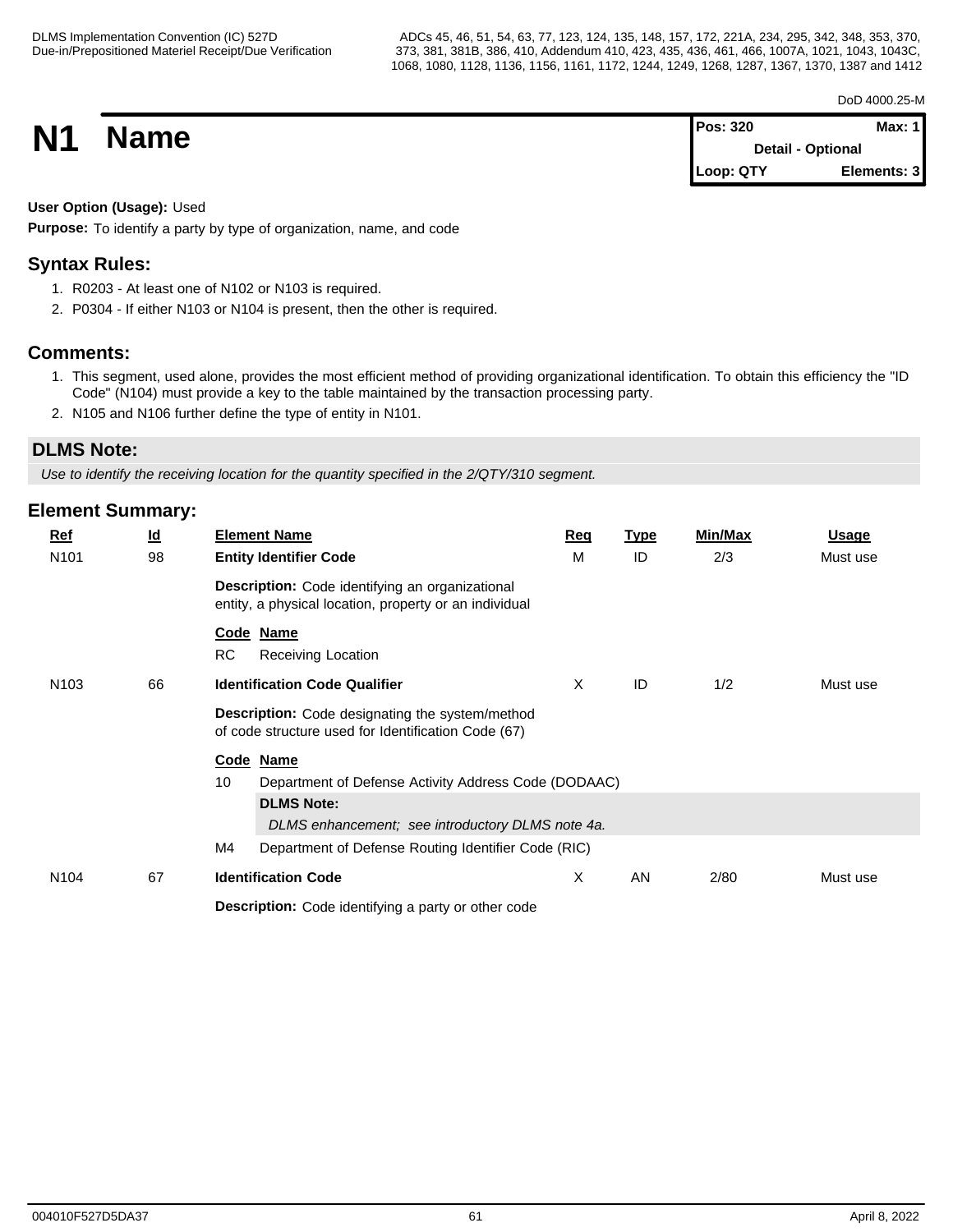DoD 4000.25-M

# **FA1** Type of Financial Accounting Data

| Pos: 345                 | Max: 1 I    |  |
|--------------------------|-------------|--|
| <b>Detail - Optional</b> |             |  |
| Loop: FA1                | Elements: 2 |  |

### **User Option (Usage):** Used

**Purpose:** To specify the organization controlling the content of the accounting citation, and the purpose associated with the accounting citation

## **Semantics:**

- 1. FA101 Identifies the organization controlling the assignment of financial accounting information.
- 2. FA102 Identifies the purpose of the accounting allowance or charge information.

## **DLMS Note:**

*For use in nonprocurement source due-in and PMR transactions to convey fund code, when applicable. All other data conveyed by the 2/FA1/345 loop represent DLMS enhancements. See introductory DLMS note 4a.*

| <b>Ref</b> | <u>ld</u> |    | <b>Element Name</b>                                                                                                                                                                                                                                                                                                                   | Req     | <b>Type</b> | Min/Max | Usage    |
|------------|-----------|----|---------------------------------------------------------------------------------------------------------------------------------------------------------------------------------------------------------------------------------------------------------------------------------------------------------------------------------------|---------|-------------|---------|----------|
| FA101      | 559       |    | <b>Agency Qualifier Code</b>                                                                                                                                                                                                                                                                                                          | M       | ID          | 2/2     | Must use |
|            |           |    | Description: Code identifying the agency assigning<br>the code values<br><b>DLMS Note:</b> This data element is required for X12<br>syntax. Select the code that corresponds to the<br>organization that is responsible for the assignment<br>of the DoDAAC used to construct the controlling<br>document number for the transaction. |         |             |         |          |
|            |           | DF | Code Name<br>Department of Defense (DoD)<br><b>DLMS Note:</b>                                                                                                                                                                                                                                                                         |         |             |         |          |
|            |           |    | Use to indicate that the Component is a Department of Defense agency, including Defense Logistics<br>Agency. Refer to ADC 1043.                                                                                                                                                                                                       |         |             |         |          |
|            |           | DN | Department of the Navy                                                                                                                                                                                                                                                                                                                |         |             |         |          |
|            |           |    | <b>DLMS Note:</b>                                                                                                                                                                                                                                                                                                                     |         |             |         |          |
|            |           |    | Includes the United States Marine Corps.                                                                                                                                                                                                                                                                                              |         |             |         |          |
|            |           | DY | Department of Air Force                                                                                                                                                                                                                                                                                                               |         |             |         |          |
|            |           | DZ | Department of Army                                                                                                                                                                                                                                                                                                                    |         |             |         |          |
|            |           | FG | <b>Federal Government</b>                                                                                                                                                                                                                                                                                                             |         |             |         |          |
| FA102      | 1300      |    | Service, Promotion, Allowance, or Charge Code                                                                                                                                                                                                                                                                                         | $\circ$ | ID          | 4/4     | Must use |
|            |           |    | Description: Code identifying the service,<br>promotion, allowance, or charge                                                                                                                                                                                                                                                         |         |             |         |          |
|            |           |    | Code Name                                                                                                                                                                                                                                                                                                                             |         |             |         |          |
|            |           |    | A170 Adjustments                                                                                                                                                                                                                                                                                                                      |         |             |         |          |
|            |           |    | <b>DLMS Note:</b>                                                                                                                                                                                                                                                                                                                     |         |             |         |          |
|            |           |    | Use only for adjustments not specified by any other code.                                                                                                                                                                                                                                                                             |         |             |         |          |
|            |           |    | A520 Base Charge                                                                                                                                                                                                                                                                                                                      |         |             |         |          |
|            |           |    | <b>DLMS Note:</b>                                                                                                                                                                                                                                                                                                                     |         |             |         |          |
|            |           |    | Use for materiel charges only.                                                                                                                                                                                                                                                                                                        |         |             |         |          |
|            |           |    | C930 Export Shipping Charge                                                                                                                                                                                                                                                                                                           |         |             |         |          |
|            |           |    | D340 Goods and Services Charge                                                                                                                                                                                                                                                                                                        |         |             |         |          |
|            |           |    | <b>DLMS Note:</b>                                                                                                                                                                                                                                                                                                                     |         |             |         |          |
|            |           |    | Use for both materiel and related services.                                                                                                                                                                                                                                                                                           |         |             |         |          |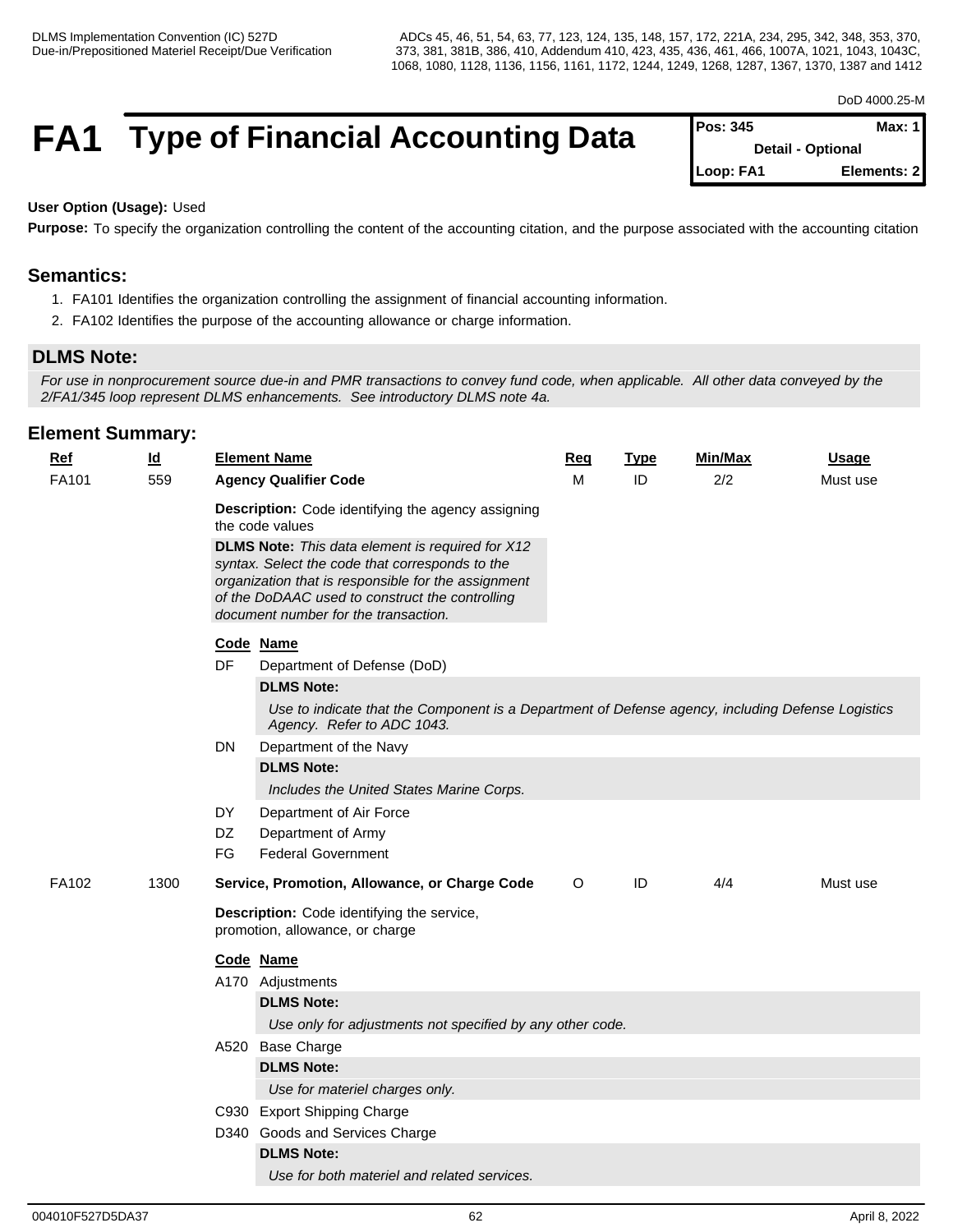DoD 4000.25-M

## **Code Name**

F060 Other Accessorial Service Charge

- F560 Premium Transportation
- I260 Transportation Direct Billing

## **DLMS Note:**

*Use for non-premium transportation.*

R060 Packing, Crating, and Handling Charge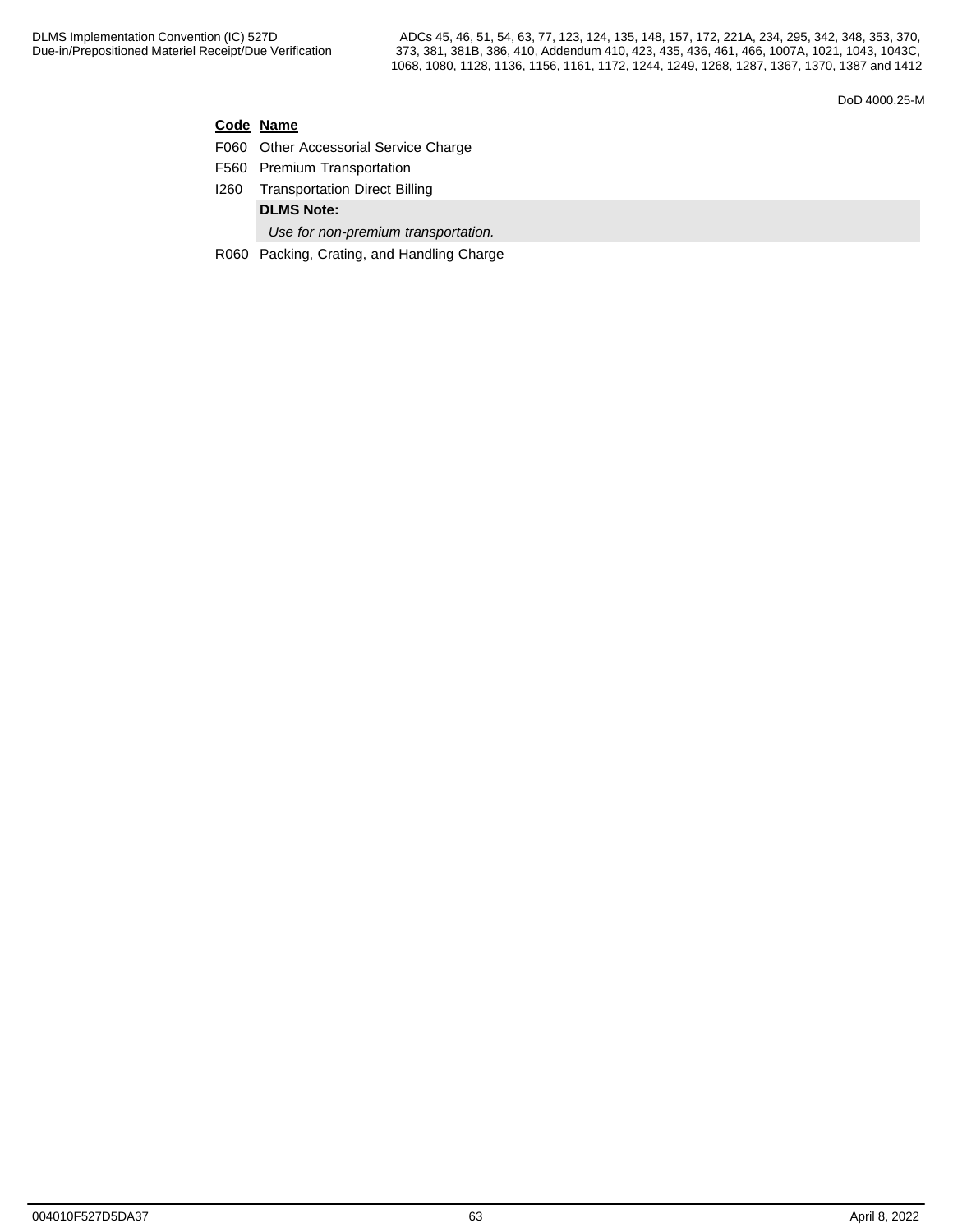DoD 4000.25-M

# **FA2** Accounting Data

| <b>IPos: 346</b> | Max: >11           |
|------------------|--------------------|
|                  | Detail - Mandatory |
| Loop: FA1        | Elements: 2        |

**User Option (Usage):** Must use

**Purpose:** To specify the detailed accounting data

# **DLMS Note:**

*1. Use this 2/FA2/346 segment to identify the various components of the line of accounting.*

*2. DLMS enhancement.*

| <b>Ref</b><br>FA201 | <u>ld</u><br>1196 |                                                                                                                                              | <b>Element Name</b><br><b>Breakdown Structure Detail Code</b>                                                                                    | Req<br>M | <b>Type</b><br>ID | Min/Max<br>2/2 | <u>Usage</u><br>Must use |  |
|---------------------|-------------------|----------------------------------------------------------------------------------------------------------------------------------------------|--------------------------------------------------------------------------------------------------------------------------------------------------|----------|-------------------|----------------|--------------------------|--|
|                     |                   | Description: Codes identifying details relating to a<br>reporting breakdown structure tree                                                   |                                                                                                                                                  |          |                   |                |                          |  |
|                     |                   |                                                                                                                                              | Code Name                                                                                                                                        |          |                   |                |                          |  |
|                     |                   | B <sub>5</sub>                                                                                                                               | <b>Fund Code</b>                                                                                                                                 |          |                   |                |                          |  |
|                     |                   | $\mathsf{I}$                                                                                                                                 | Abbreviated Department of Defense (DoD) Budget and Accounting Classification Code (BACC)                                                         |          |                   |                |                          |  |
|                     |                   | IA                                                                                                                                           | Security Cooperation Implementing Agency                                                                                                         |          |                   |                |                          |  |
|                     |                   |                                                                                                                                              | <b>DLMS Note:</b>                                                                                                                                |          |                   |                |                          |  |
|                     |                   |                                                                                                                                              | 1. Use for DLA Disposition Services PMR for FMS requisitioned materiel with associated freeze action<br>pending approval. Refer to ADC 1156.     |          |                   |                |                          |  |
|                     |                   |                                                                                                                                              | 2. Qualifier IA is a migration code approved for use in X12 version 7020.                                                                        |          |                   |                |                          |  |
|                     |                   | L1                                                                                                                                           | Accounting Installation Number                                                                                                                   |          |                   |                |                          |  |
|                     |                   |                                                                                                                                              | <b>DLMS Note:</b>                                                                                                                                |          |                   |                |                          |  |
|                     |                   | Use to indicate the Authorization Accounting Authority (AAA)/Accounting and Disbursing Station<br>Number (ADSN)/Fiscal Station Number (FSN). |                                                                                                                                                  |          |                   |                |                          |  |
|                     |                   |                                                                                                                                              | Security Cooperation Customer Code                                                                                                               |          |                   |                |                          |  |
|                     |                   |                                                                                                                                              | <b>DLMS Note:</b>                                                                                                                                |          |                   |                |                          |  |
|                     |                   |                                                                                                                                              | 1. Use for DLA Disposition Services MRO/RDO for FMS requisitioned materiel with associated freeze<br>action pending approval. Refer to ADC 1156. |          |                   |                |                          |  |
|                     |                   |                                                                                                                                              | 2. Qualifier S1 is a migration code approved for use in X12 version 7020.                                                                        |          |                   |                |                          |  |
|                     |                   | S <sub>2</sub>                                                                                                                               | Security Cooperation Case Designator                                                                                                             |          |                   |                |                          |  |
|                     |                   |                                                                                                                                              | <b>DLMS Note:</b>                                                                                                                                |          |                   |                |                          |  |
|                     |                   |                                                                                                                                              | 1. Use for DLA Disposition Services MRO/RDO for FMS requisitioned materiel with associated freeze<br>action pending approval. Refer to ADC 1156. |          |                   |                |                          |  |
|                     |                   |                                                                                                                                              | 2. Qualifier S2 is a migration code approved for use in X12 version 7020.                                                                        |          |                   |                |                          |  |
| FA202               | 1195              |                                                                                                                                              | <b>Financial Information Code</b>                                                                                                                | м        | AN                | 1/80           | Must use                 |  |
|                     |                   |                                                                                                                                              |                                                                                                                                                  |          |                   |                |                          |  |
|                     |                   |                                                                                                                                              | <b>Description:</b> Code representing financial<br>accounting information                                                                        |          |                   |                |                          |  |